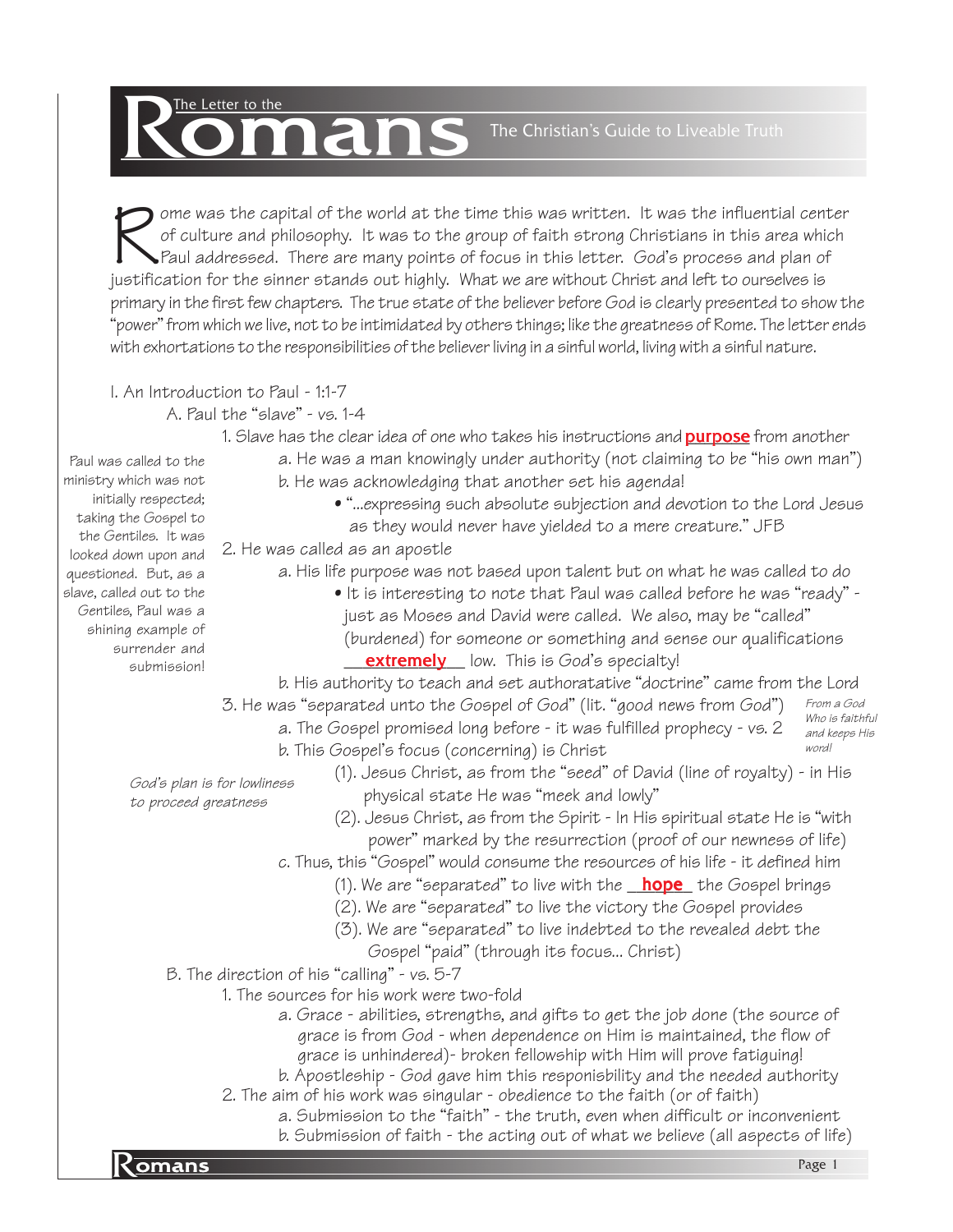The "sources" we trust become the ultimate navigators of our lives

- c. This is the significance of faith without it one does not fully obey (the
- source of disobedience is the disbelief in the significance of an instruction)
- 3. The scope of the work was inclusive to all nations (on behalf of Christ's name)
- Prejudice is not a welcome characteristic in the generosity of the Gospel 4. Paul addressed all the Christians in Rome
	- a. Paul had not been the one to start the church(s) in Rome, so it is possible that what we read in Romans is a synopsis of his teaching to new believers.
	- b. They are addressed as "beloved of God" as are all believers to see themselves
	- c. They are addressed as "called to be saints" (as set apart for God)
		- $\bullet$  A Christian is called to be a  $\underline{\quad \text{conformist} \quad}$  to Christ, not society
- II. The Mutual Relationships Among Believers 1:8-17

A. The gratefulness for a resounding witness of faith - vs. 8

- 1. Paul expressed gratefulness to God for the world-evident faith of these Christians
- 2. It was a well-formed compliment that he thanked **God** for their faith! (they let it "shine" but it was the work of God)
	- This is a good example on which to base our notice of growth in others
- 3. Their faith was known without because of its genuineness and because of where they were
	- a. They were in the capital city of the known world (This was the glory of the world which set the standard)
	- b. They had to be strong to counteract the multiple fronts of resistance
	- Faith confronted by the world, if still standing, shines brightest!
- B. Consistent prayers for these unseen "brothers" vs. 9-10
	- 1. He was able to call God as witness to his constant mention of them in his prayers
		- 2. <u>\_\_**\_\_Intercessory** \_\_\_</u> prayer is to be the main "consumer" of our prayer's resources
			- The design is for us to be focused on the needs of others, and ours lessen in weight and intimidation and have less time to fill our thinking
		- 3. His desire was to see them in person (to be with them) when confronted by the world, the fellowship with "strong" and inspiring "family" becomes a longing
- C. The "drive" to minister and be ministered to vs. 11-12
	- 1. He first desired to come among them and impart a "gift" vs. 11
		- a. This cannot be referring to the spiritual gifts as these were given by the Spirit
		- b. It is in reference to some point of encouragement teaching, faith building
		- c. This is the calling of us all! we are to be ready to use what has been given and what has been accumulated to share it with each other (edifying)
		- 2. But this was not one-sided vs. 12
			- a. There would be a "mutual" comforting he expected to be edified as well
			- b. The source of this encouragement would be in the "reduplication" of faith
				- When you see others doing what you ought or standing in support of you in a struggle of faith
- D. The source of his desire to come to Rome vs. 13
	- 1. It was not to see the "sights", it was the production of "fruit"
	- 2. It was the potential of "converts" which inspired his heart
- See Acts 19:21
- He desired it greatly as he called them "hindrances" that stopped him 3. This ought to be our inspiration (to drive where we "go" in life)
	- I ought to desire to go where there is the greatest opportunity for eternal profit versus the fleeting profits of this world
- 4. He was driven by "\_\_\_<mark>debt</mark>\_\_" as is to be seen in verse 14

**Romans** Page 2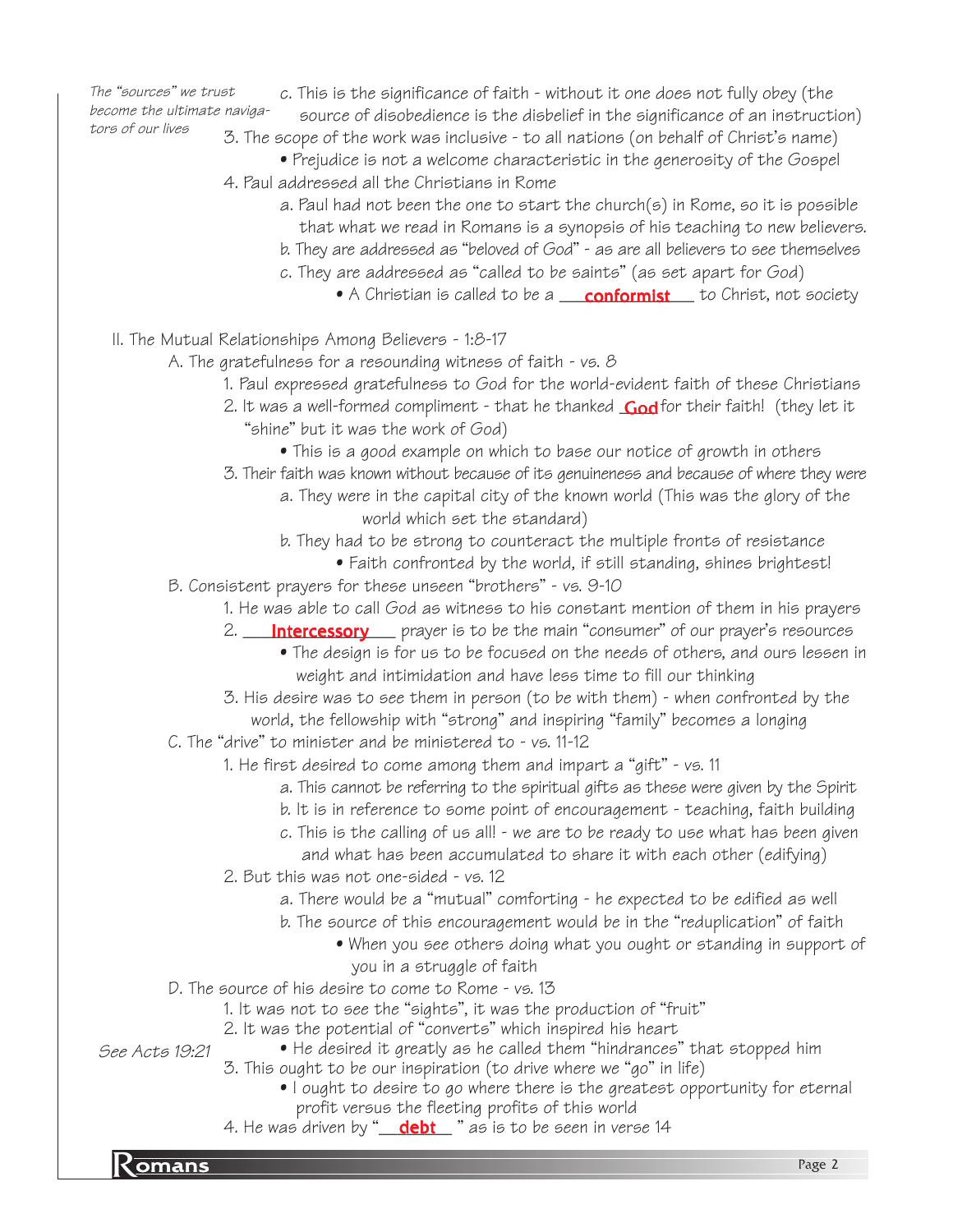- 5. Paul was more characterized as one who had to be "held back" than "<mark>\_\_\_pushed\_\_\_</mark>"
	- His attempts to go to Rome were hindered (redirected by God)
- E. The "debt" vs. 14
	- 1. There are two types of debts, one of which is seen here
		- a. There is a debt because of borrowing from another, thus it must be paid back
		- b. There is a debt when one is given money or resources to give or share with another (such as is the case with all believers)
		- c. We have been given a wealth of good news intended to be shared
			- The wrong is on our part when it is not shared (neglected or held back)
	- d. Paul's life was consumed in the motivation of this debt (to hand out all he could) 2. The debt is "owed" with no \_\_\_\_<mark>limit</mark>\_\_\_\_\_ to whom it is to be "paid"
		- a. Greeks and Barbarians (those of a known language and those of foreign)
			- b. Those "wise" and "unwise" those considered "bright" and those not
				- Origin and social standing had no part in the distribution
- F. The zeal vs. 15-16
	- 1. The extent of all his ability was at the \_\_\_**disposal**\_\_\_\_ of sharing the truth 2. He was ready (his heart was first set, then he was ready)
		- This is really where most of our battles are fought; when won here, we go!
	- 3. There is speculation that some thought Paul ashamed (embarrassed) to come to Rome with this message, which he now clearly proves otherwise
		- a. "For I am not ashamed..." do not shy back from disagreeing opinions
			- (1). This was the same Paul called, "... the filth of the world, and are the offscouring of all things..." - I Cor. 4:13
			- (2). "I reckon him a Christian indeed that is neither ashamed of the gospel nor a shame to it." MH
			- (3). II Tim. 1:18 be a "partaker" in the "afflictions of the Gospel..."
		- b. It is the "power of God unto salvation" lit. it is the means by which He reveals his salvation plan to man and man receives it
			- (1). It has the power to remove all obstacles between man and God
			- (2). Its power is to be impressive (as if to "boast" of its truth)
		- c. To anyone who believes its message (one must first believe the "judgment" of God to come before he can place faith in the escape from it)
- G. The ultimate relationship with God is by faith vs. 17
	- 1. The way to being "righteous" before God is revealed in the Gospel
		- It is the inherent unrighteousness of man which separates him
	- 2. "from faith to faith" this phrase has much controversy
		- a. The core idea is the transmission of this "righteousness" of God
		- b. It begins with faith and \_\_\_**ends** \_\_\_\_ with faith (thoroughly faith!)
	- c. It may also carry the idea of one's faith being used to stir faith in another 3. It is fundamental: "The just shall live by faith" - Hab. 2:4
		- a. The confidence of the just is never in themselves (but the work of Christ)
		- b. Their life (purpose)is found in the daily exercise of faith
		- c. It is the proper placement of faith that the Gospel brings!
			- (1). For God's wrath is "revealed" against those "holding down Truth"
			- (2). The just reason based upon faith in the working strength of God
- **Romans** Page 3 d. In Habakkuk 2, God was explaining His use of the Chaldeans and used this phrase as a contrast to the "bloated" pride of the enemy. The just live and will find ultimate life in their faith. Nothing is greater to exercise in the life of the believer!

We all should feel the "weight" of obligation to one another, considering the wealth of salvation and insight into Truth that has been freely given to us (as it was shared with us)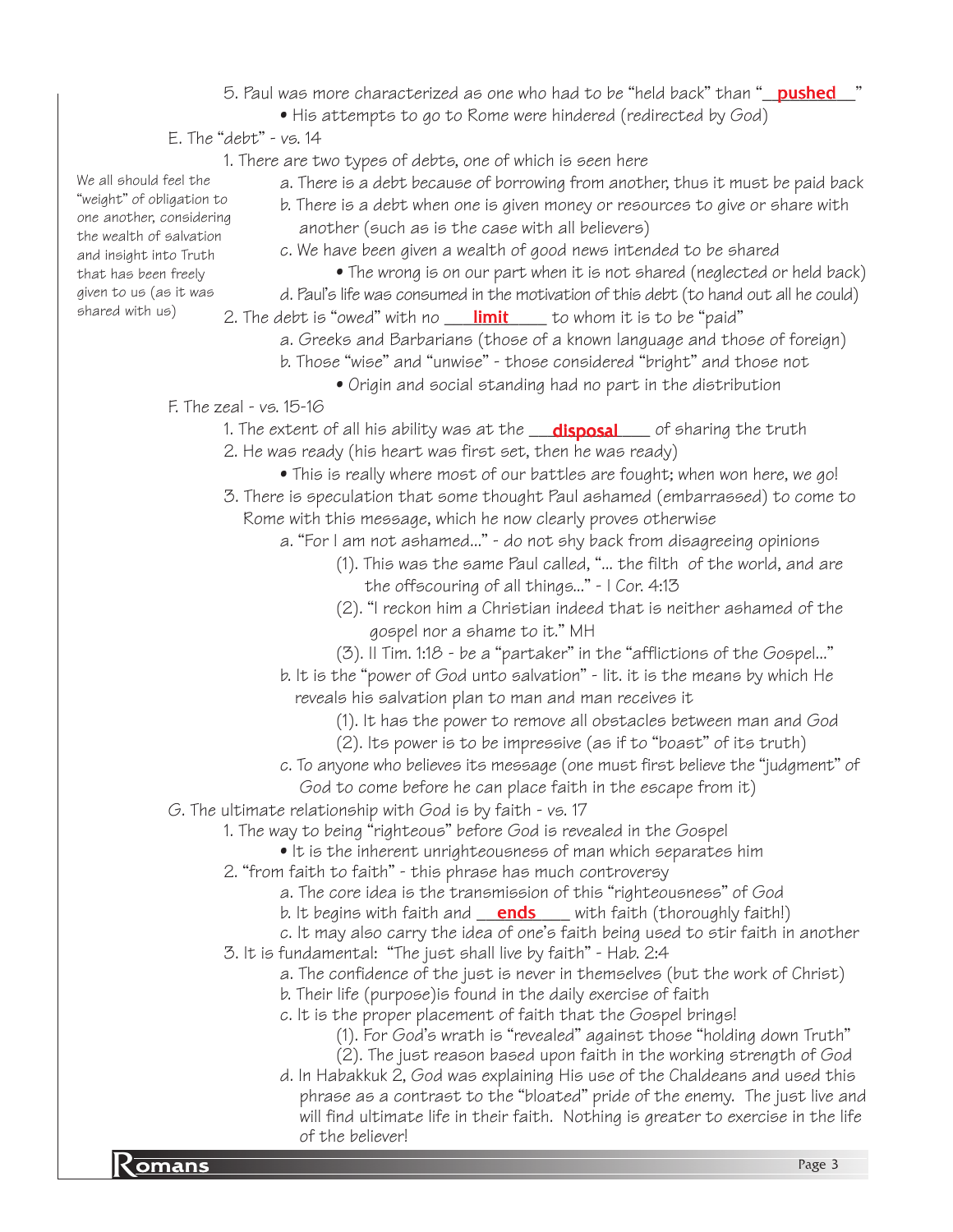#### particular contract to the contract of the contract of the contract of the contract of the contract of the contract of the contract of the contract of the contract of the contract of the contract of the contract of the con III. The "Natural" Direction of Man - 1:18-1:32 A. Man's tendency is to "encourage" the "wrath of God" (revealed in his life now, and later) 1. God's extreme displeasure is directed at two general categories a. "ungodliness" - godlessness or \_\_\_\_\_<mark>practical</mark>\_\_\_\_\_\_ atheism (1). Avoiding the "issue" of God (God out of the thoughts) (2). The denial of God altogether and any need of Him (a). Man then must look to another source of righteousness (b). Man striving to live as though there is no God - there is no consideration for Him in their decisions, goals (3). Man, therefore, does not figure he is "sick" - no "doctor needed" • Mark 2:17 - Come to "heal" the "sick" - those who know - we can identify with the frustration of dealing with someone with an obvious problem, while denying it b. "unrighteousness" - self-willed practice of Godlessness (sin) (1). Man acting out his opposition to the "restraints" of God's morals (2). Man working evil to his fellow man - sins against others 2. This "unrighteosness" originates in the \_\_\_\_\_**restraint**\_\_\_\_ of the Truth a. These sins stem from the purposed holding down of the Truth • As if sitting on the "lid" to not let it out - to self and others b. God's wrath is demonstrated when reason against the truth c. God's wrath is demonstrated when I assist others in reasoning against it • One of the greatest disservice to another is aiding them in rebellion or failure (\_\_\_\_**assisting\_\_\_\_** in "missing the mark") B. The testimony of the existence of God - vs. 19-20 1. God has made His existence "plain" to see in His creation • It does not reveal salvation, but it does reveal an eternal creator with power 2. The "invisible "concepts of God are "clearly seen" by what is made a. The searchings of science will lead to discovering the great works of God b. Once an eternal being is discovered (something / someone had to begin it) then His power over all we know in creation will become evident • This is one of the key aspects of creation - this also reveals the The love of the "thing" versus the love of absurdity of the \_\_\_\_\_\_\_\_\_\_\_\_\_ of the creation (or any part) worship3. The natural revelation is enough to make all "without excuse" - no injustice can be laid to the "fault" of God! • It is important to note, God will always be above reproach in His dealings! All creation will ultimately prove His rightness in all things! C. The downward progression of "putting-off" God - vs. 21-23 1. Two responses leading to two results.... a. Knowing of God, they did not "glorify" Him (respect, magnify) • They reverenced others more than God (love of self / fear of man) b. Knowing of God, they were not thankful - not grateful for what He provides **• Credit** is attributed to self or to others 2. Two results (when God is not reverenced or thanked) a. Their "thought processes" became "vain" - useless, futile, going nowhere • "Instead of arriving at God, it only thinks it arrives or ends by denying God... not that the reasonings became empty but that the men in their reasonings became so." Lenski "The basis of ethical conduct rests on the nature of God and our attitude toward him, otherwise the law of the jungle (cf. Nietzsche, "might makes right")." RWP Most will encourage the lower standard or another standard to protect their own comfort or conscience Living by the self-dictates of what is right and wrong Natural revelation is intended to lead us to discover and search out the instigator the giver of the "thing" God deserves our awe! God left out of thought processes leads on to "empty" conclusions. Self clouds the way to Truth! "The essence of sin is self." Change begins when wrong is admitted  $\overline{\phantom{a}}$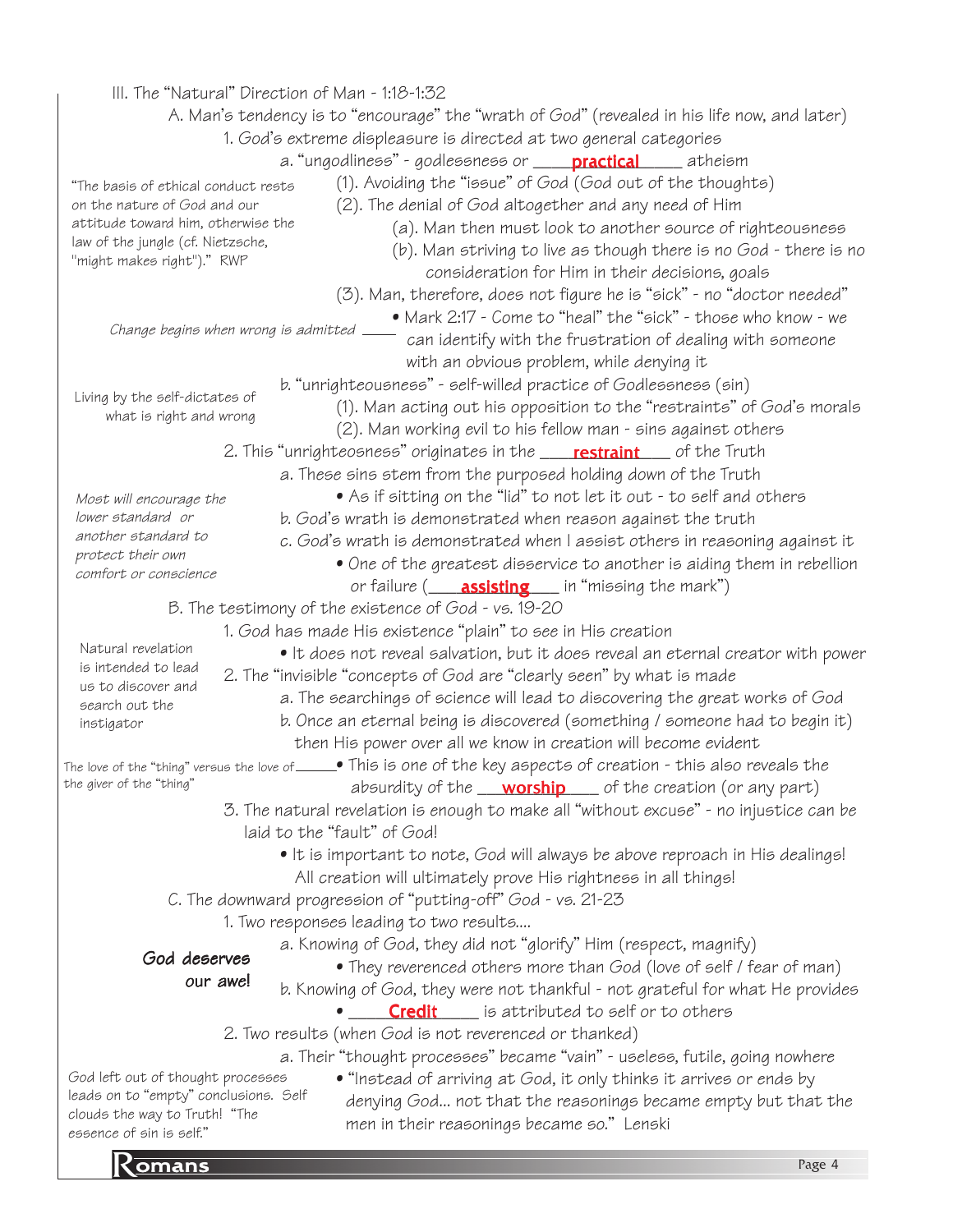"The refusal to accept the truth destroys the power to discriminate between truth and error" Stifler

- b. it is interesting to note their "discussions" become "vain" (they are either pointless, or a waste of time, going nowhere of value)
- c. The second occurrence their "foolish heart" clouded (darkened)
	- (1). "...not able to put together the manifest evidence about God" RWP
	- (2). They  $\frac{\cdot}{\cdot}$  **reason** around the Truth (God) 1 Cor. 1:21
	- (3). Their ungrateful heart leads to spiritual blindness (they cannot
	- see nor would They want to bring up what they hold down)
- 3. A new intellectualism specializing in leaving out God vs. 22
	- a. They "boast" that they are wise (though it is called pretending here)
		- They specializing in the arguments that cannot be answered this is the height of man's wisdom; he can conclude that he cannot be sure
		- b. When in reality, they are called "fools" sophomores (wise fools)
			- They are confident in that which they should not be (their minds)
- 4. This mental and spiritual work at "putting off" God leads to idolatry vs. 23
	- a. Man fights to fill the emptiness left without God the times we sense the most empty times are when God is resisted or not **\_\_\_\_<u>considered</u>\_\_\_\_**
	- b. They exchanged the undecaying glory of God into what decays
- All throughout history man has had spectacular replacements for God striking awe and fear into the viewers
- (1). At man's best he cannot form any appropriate image of God as the very material would be an offront - it decays, God does not
- (2). God must be the "portion" of our lives, else we will flirt with or wholly accept decaying alternatives
- c. They \_\_\_\_\_\_\_\_\_\_\_\_\_\_\_\_\_ glory for the physical (birds, cows and snakes) exchanged
	- (1). They worshipped what was seen as providers and protectors
	- (2). They worshipped also what they feared
	- (3). Their admiration was directed at that which was never intended to be so admired, honored or feared
- d. Beware religious replacements (placing faith in the lesser glory of an act, tradition or sacrifice focusing on it more than the God to Whom it was to be meant)
- D. The worst punishment of sin is to be allowed to\_**do\_**it and follow its path -vs. 24-28
	- 1. Some of the most dreadful words to hear... "God also gave them up..."
		- a. God let them go to "another power"(in this sense, their own)
		- b. The idea is that man naturally wants "uncleanness" and were it not for the restraints of God, all would plunge into it
		- $\bullet$  This is why spiritual  $\_\_ \text{pride} \_\_$  is wrong...we cannot take credit c. He let them go to whatthey "longed for"(lusts)
			- Secret desires are not secret before God; the last thing we want is to be able to getall we wish for: This is why openness with God concerning wrong inclinations is beneficial
		- d. Their sins dishonor their bodies (through fornication... immorality)
			- "Heathenism" causes its followers to dishonor their bodies while we are instructed to show honor to ours through purity - 1 Thes. 4:4, 1 Cor: 6:13
	- 2. These, left to themselves are those exchanging the Truth for lies vs. 25
	- a. They "worshipped" (adored) and "served"(religious homage) the creature

Does this not describe somuch of our society? We work hard for the rewards of self comforts and pleasure. Sacrifice which brings no personal pleasure seems absurd!

(1). Their awe was directed at that which pleases self - this was the "draw" of idols. They had demands, but when met, gave what they really wanted, unrighteously, all along. God's working changes the desires, it does not cater to them!

As believers, we must beware where wedirect our admiration and thanks. it is in our nature to focus on that which appears to meet our needs, or appears

to be worthy of our fear!

Lusts are seen in selfish anger and covetiousness; one is reaction to what is done to me, the other for what I want

More than any sickness it may bring, immorality dishonors the body, as if to place it in a position of disgrace

for me

**Romans** Page 5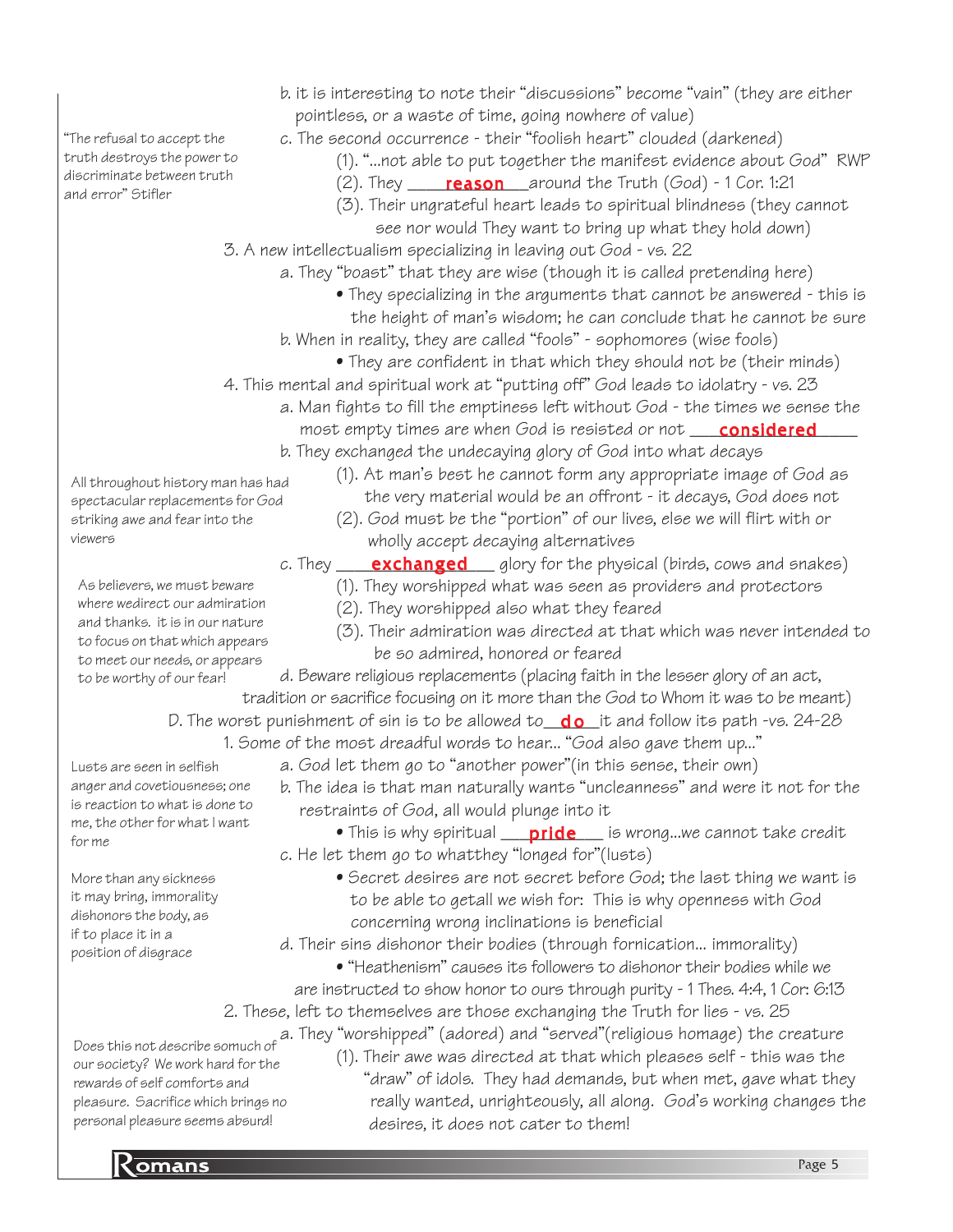In a passionate zeal for God, and in almost a disbelief tone, he is shocked as to the absurdity of such an exchange; to be on such a loosing end of a trade!

The consequences of sin are worse than I can ever anticipate

It is important to always be aware that I have within me desires and tendancies which will dominiate my thinking if surrendered to. We all surrender to something, which will ultimately define us.

A lack of thankfulness began the downward process!

How can a limitless "being" be held to the expectations of limited beings? How can One Who knows all be held accountable by those who know little?

- (2). They exchange "the Truth" for "the lie' the truth being in what is the reality of things, versus the lie, what is pretended to be
- b. "...passing by the Creator as though He did not exist... By their worship they made the creature what it is not and abandoned the Creator being what He is." Lenski
	- The thing designed is loved more than the designer
- say, "I'll take the saift and be on my way" c. He who is worthy of all adoration was exchanged for what He made - as if to
- 3. Resisiting truth leads to sin (uncleanness) and uncleanness begets perversion vs .26-27 a. "For this cause...' - for the exchanging of God
	- b. God surrendered them to "vile affections' lit.\_\_<mark>disgraceful</mark>\_\_\_
		- (1). Surrender to sin (unresisted) leads to shameful practices
		- (2). One is given over to "passion" when one does not fully consider nor care where their present actions will take them
	- c. it leads to homosexuality (perversion as it is described here)
		- been considered **gross** is now craved (1). Leaving the natural for the unnatural (what would initially have
		- (2). Sin is not to be flirted with for "fear" of where it can lead, whether or not I ever intend to go there

d. "even women" who are by nature more modest, became shameful

- (1). They and men left the "natural use" of their bodies
- (2). Sodomy is using the body for unintended purposes of course, one must know the Creator to be concerned with intent
- e. Men "burned in their lusts" unchecked (unharnessed) passions

4. A synopsis of Eph. 4:17-5:20 (how to think and what to do in contrast to perversion)

- a. "put off", "be revewed" (in thinking), "put on" (this is the objective)
- b. Speak the truth (not given to deceit, whhich comes with hiding sin)
	- $\bullet$  "For we are members one of another" it's what  $\operatorname{families}$  are for!
- c. Deal with "wrath" daily, and when "rights are violated", do not sin
- d. Do not "give place to the devil" do not give him a "home" or room
	- Harbored bitterness, lust or the memorabilia like keeping a guest room
- e. Communication focused upon edifying (building up) others
- f. Remember the Holy Spirit working (do not grieve) or counteract His working
- g. Maintain Christian relationships vs. 31-32 (when challenging fellowship is let go, we have the tendency to be unguarded being unchallenged)
- h. Set the goal of moral purity amongst your ranks group effort 5:1-4
- i. Do not justify or belittle these sins do not be a participant in them
- j. Walk (live daily) in a cautious manner (expecting the attacks) vs. 15
- k. Redeem the time <u>\_\_**salvage** \_\_\_</u>\_ the time you have for eternal purposes
- l. Do not be given to that which clouds the senses m. Be thankful (always taking inventory of the graciousness of God)

5. Disdain for the "thought of God" in their minds / Reprobate mind - vs. 28

- a. God is not welcome in the thoughts either from overcrowding or from the disagreement (disappoinment) with Him
- b. They literally did nto "approve" of God being in the thoughts
	- •God was "put to the test" and found wanting (not measuring up)
- c. Disappointment with God is a dangerous attitude to hold!

<u>regionalis</u><br>Romans Page 6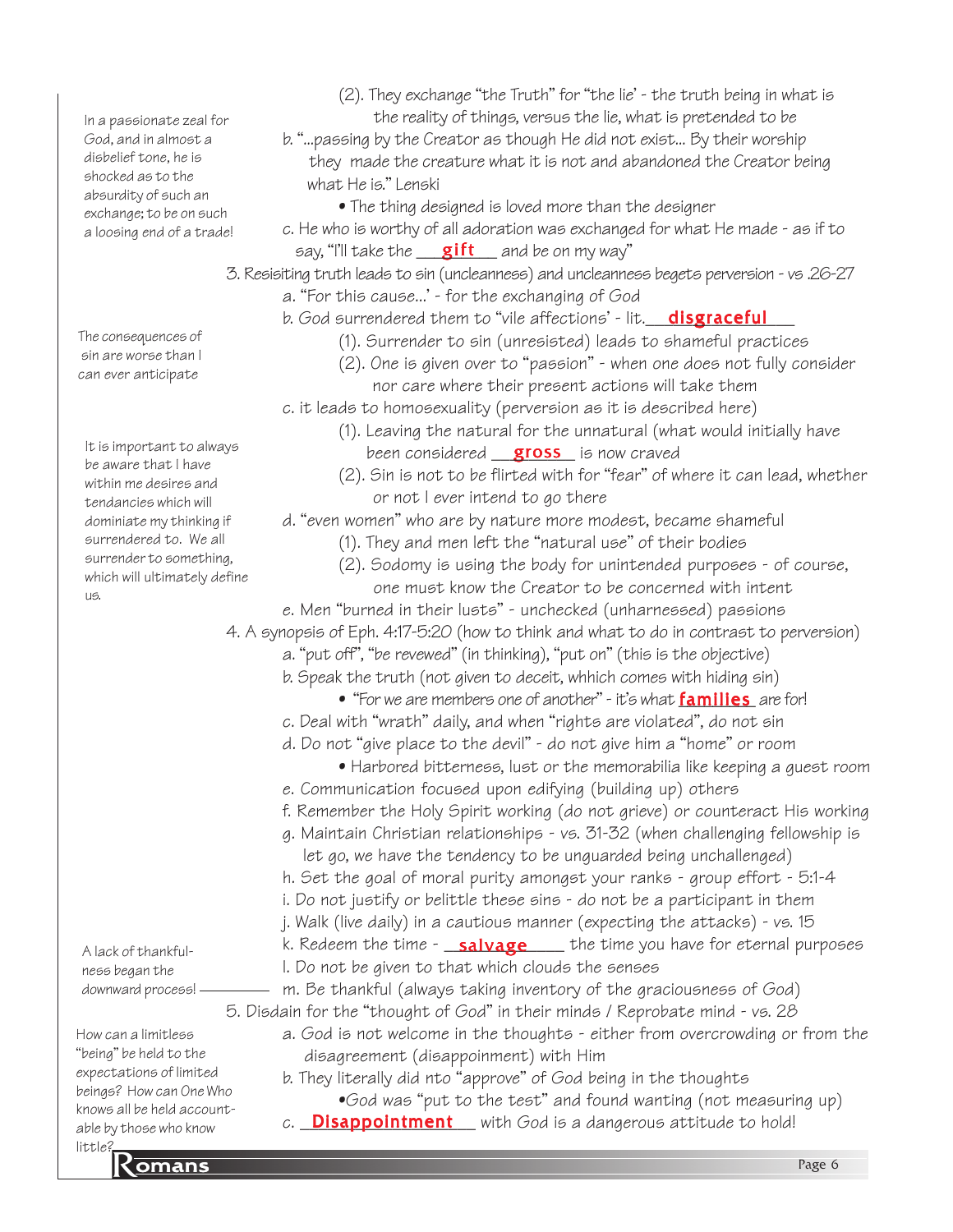Note: they did not like to retain Him in their "knowledge" which is επιγνωσις which is more the idea of acknowledging, recognizing Him personally and outwardly

> They "give up" God, and God gives them up

- d. God is not searched for to be retained in the mind...
- e. So they are given to a mind that does not search for Him reprobate
	- It is a mind in which God does not approve one "ever learning and never able to come to the knowledge of the truth" - II Tim 3:7
- f. A mind \_\_\_\_\_\_\_**refusing** \_\_\_ Truth, thus unable to come to the Truth
	- "And even as after putting God to the test for the purpose of approving HIm should He meet their specifications, and finding that He did not, they disapproved of holidng HIm in their full and precise knowledge..." Kenneth Wuest

E. All these replacements for God lead to a replaced value system of morality -vs. 29-32

- 1. They literally became "full of" it is all they are (\_\_\_<mark>surrounding</mark> \_\_\_ all they do)
	- 2. Filled with 5 characteristics which make up the scope of life without God
		- a. Unrighteousness anti-rightness (against the morals founded by God)
			- b. Fornication illicit intercourses of \_\_\_<mark>\_many</mark> \_\_types
			- c. Wickedness malevolence (evil which is expressed outwardly to harm)

evil somewhat hidden from public view but very actively working

 life of the one detested (this is what hatred communicates) c. Debate - contentious argumentation (pride is always at the center) d. Deceit - \_\_\_\_\_\_**Crafty** \_\_\_\_\_\_communication (trickery, guile, fraud)

f. Whisperers - Talking "behind the backs" of others (gossip)

j. Proud - conspicious display of one's presumed superiority

m. Disobedient to parents - contempt for parents and "orders"

• Overestimating one's own merits

• An unpersuadable stance (stubborn)

3. With corrupt character, one loses "conscience bearings" and takes on...

in seeing him depressed." Webster

d. Covetousness - greediness; wanting more at the expense of others (with the idea of being fraudulent)

e. Maliciousness - Depravity, badness (expressed in the thoughts) - it is the

a. Envy - "Pain, uneasiness, mortification or discontent, excited by another's prosperity, accompanied with some degree of hatred or malignity,a nd

b. Murder - extreme hatred of others and love of self exhibited in taking the

e.Malignity - the "tendency to put the worst construction on everything" - Linguistic key (purposefully spinning negative notions about another)

g. Backbiters - as if to "stab others in the back" without reserve or trying to hide one's damaging (deconstructive) comments about another h. Haters of God - hateful to God (disgusted by God and His ways) i. Despiteful - those liking to see others hurt (despise in their presence)

 $\bullet$  These are "talented"  $\underline{\quad}$  insulters  $\underline{\quad}$  (thriving on the vulnerable)

often with a desire or an effort to depreciate the person, and with pleasure

• Be a potential traitor to all but yourself

• Change the morals

• Crush competition

• Cater to lust

• Crave more

These become the "new morality" of a society that pushes off God exchanging Him for the creation

Image is everything!

- Not a person of their word faithless (cannot trust)
- Stupidity and ignorance promoted (faith in the "wise" control) o. Covenantbreakers - Promises and agreements are always breakable p. W/o natural affection - no family love (practically, love of children) • Neglect of family, exposing family to harm, exploitation of children

k. Boasters - <u>\_\_**empty**</u> pretenders (glorying in the "pretend") - swaggerers i. Inventors of evil things - new ways to satisfy evil cravings (new lures also\_

n. Without understanding - senseless and foolish (little to no true forethought)

**Romans** Page 7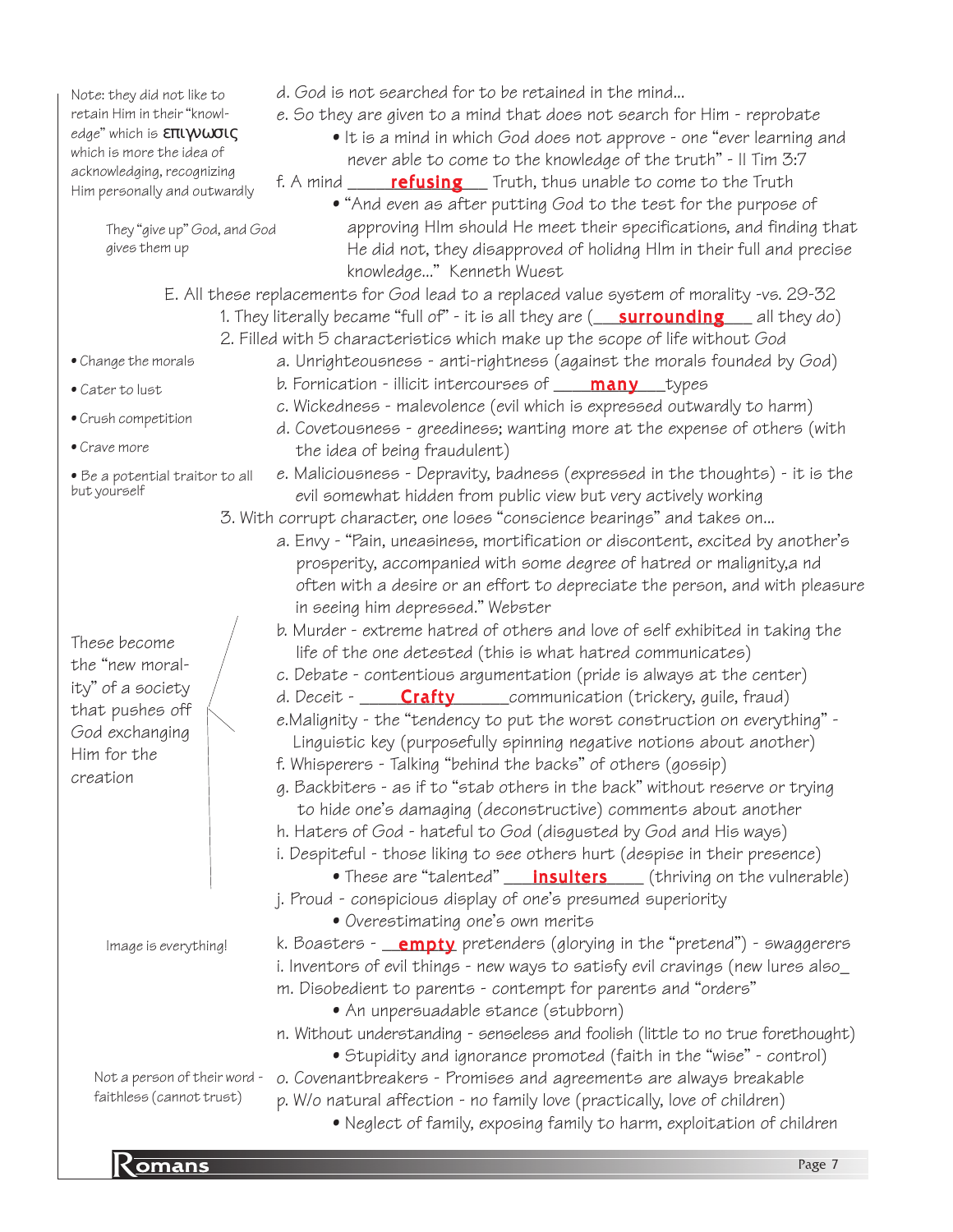provided a series of the series of the series of the series of the series of the series of the series of the s<br>Page 8 q. Implacable - cannot come to a truce (an agreement)- irreconcilable • They are bitter and refuse to let it go (unforgiving) r. Unmerciful - destitute of compassion (no provision for the "poor") • Pity is of God (despising those in need is of "<u>\_\_\_\_\_\_\_\_\_\_\_\_</u>") 4. They become "bold" in their disobedience - vs. 32 *a.* Sin carries with it a drive for more, increasing one's \_\_<mark>boldness</mark>\_\_\_where it should not be demonstrated b. They know the "worthiness of death" in these actions c. They applaud those who do these things (the new endorsed morality) d. They are (by nature) enemies of God (loving anti-Godness) III. The Greater Sin of "Moralism" - 2:1-16 A. "Therefore" - seeing as how the openly wicked know they are worthy of death - vs.1 1. One who stands in judgment of them stands himself without excuse a. No one can rightfully condemn (pronounce <u>\_**ultimate** \_</u> sentence) b. We all stand guilty of the same sins (we are all seen in that list) • Freedom from the act does not "excuse" the desire for it 2. Consider the beam (timber) in your eye before the "mote" (piece of straw) in theirs • Mat. 7:1-3 - we are all judged by the same standard 3. One is not saved by their works, but one will be judged by them (if that's all there is) 4. There will be those who seek redemption in the ultimate pursuit of holinesss found in their standards (stands), pursuits, and objectives B. God's judgment is based in "<u>\_\_**truth\_**\_</u>" not simply perception or appearance - vs. 2-3 1. Any "restriction" or criticism I place on another, I must also place upon myself 2. At least the group at the end of chapter 1 know they are worthy of death • These moralists see themselves as well worthy of life and will be a harder group to reach with the Gospel of righteousness in Christ alone 3. God does not "\_\_\_\_\_\_\_<mark>pretend</mark>\_\_\_\_\_\_" - He really knows all we do and think • It is essential that we be honsest before HIm (God is not mocked!) - what we "sow" (how we really live) we will reap (receive the foreordained consequences) C. The reason for this sin beign even more "sickening" - vs. 4-6 1. It despises God's wealth of generosity towards us a. For one not to view themselves as naturally offensive to God they miss the great work of God on our behalf] b. They fail to acknowledge God's forbearance and longsuffering 2. It fails to see that it is God's graciousness that prompts redirection in life a. It is not the severe blows of punishment whcih inflict a life of genuine surrender to God b. It is that God is incredibly gracious that grasps our attention (life focus) so strongly that it creates **\_permanent** \_\_\_\_ change c. The moralist stresses teh need for outward conformity - they win converts to the standards and not the heart to live them • They are rejecting of the failing, not restoration minded! 3. This "moralist" fails to realize they are storing-up wrath against them a. Their heart is hard (calloused) - it has worked out its defense against the "prickings" of the Holy Spirit to deny their own righteousness b. Their heart is unrepentant - not changing its mind It goes beyond ignorance and "genetics" Heroes become defined in their boldness to do what is wrong more than in the boldness to do what is right Galatians 6:7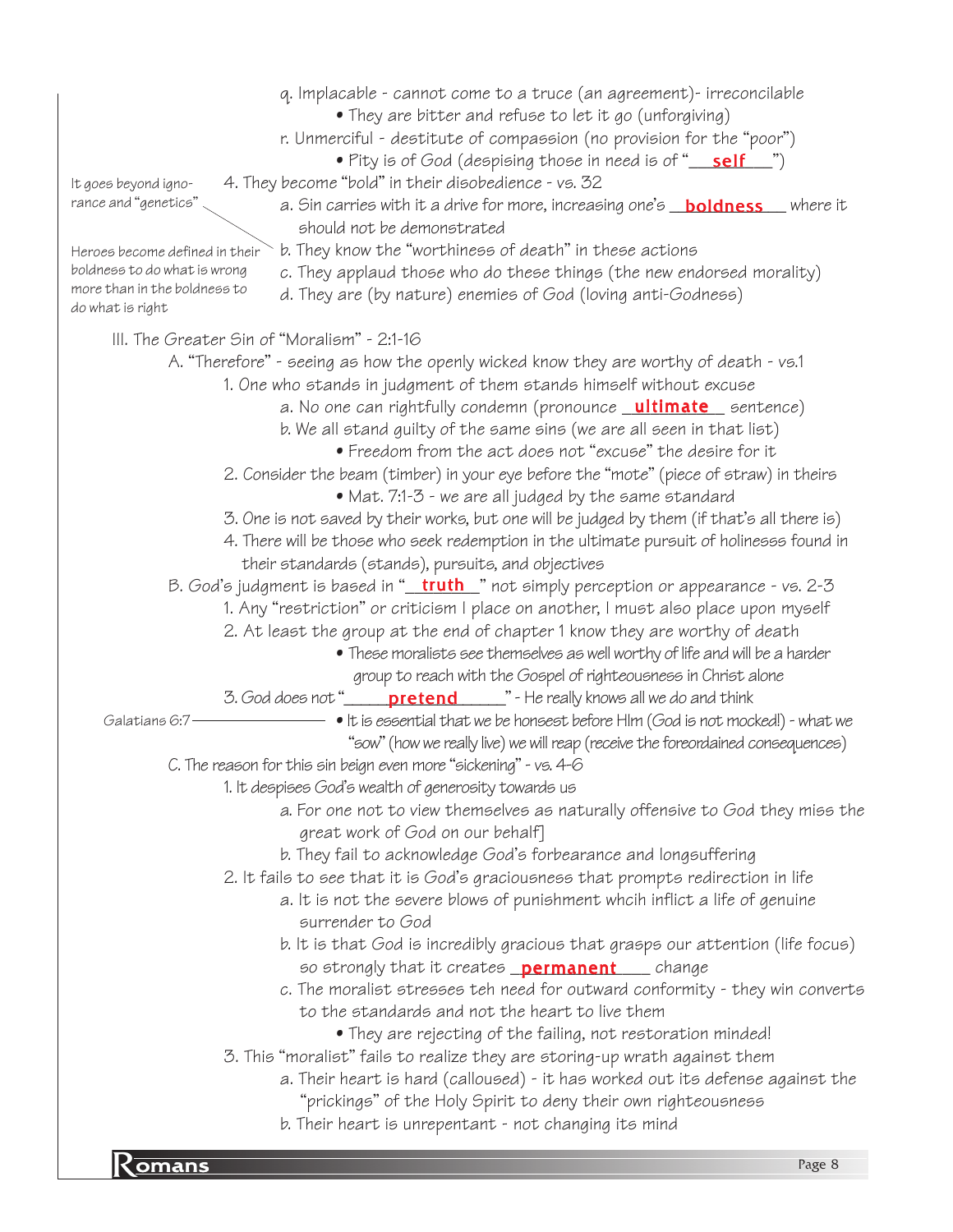- 4. "The blackest of sins is not rights violated, but mercies despised..."- Stifler
	- a. This person condemns others conduct while permitting sin that somehow their posturing on sin will help overlook their actual sin
		- b. This person will become skillful at <u>\_\_**excusing\_\_\_**</u> the wrong or redefining it
			- They love to categorize sins his in the lesser and others in the greater

\_\_\_spirit wondering how God allows such wickedness to live without instant condemnation (resenting God's goodness) 5. God's judgement will be in "truth" (vs.2), thus each is judged by their deeds - vs. 6 a. All will be judged by their deeds (works) at some point c. They even develop a critical

(1). The "redeemed" at the Judgement Seat of Christ - II Cor. 5:10

(2). Sinners juged solely on their own merit without Christ - Rev. 20:11-15

b. None will be judged on family, religion, ethnicity, but on what they really are D. The "distinguishing marks" (evidences) which sum up who and what we really are -vs. 7-16

- 1. To them who by patient continuance in well-doing [character]
	- 2. Seek for glory and honor and immortality [pursuit],
	- 3. Eternal life [award]:
	- 4. But unto them that are contentious [character],
- 5. And do not obey the truth, but obey unrighteousness [pursuit],
- 6. Indignation [shall be] and wrath [award],
- 7. Tribulation and anguish [award],
- 8. Upon every soul of man that doeth evil [pursuit];
- 9. Of the Jew first, and also of the Gentile [character];
- 10. But glory, honor, and peace [award],
- 11. To every man that worketh good [pursuit]'
- 12. To the Jew first, and also to the Gentile [character]."

2. "Continuance" will be the key "character witness" as to their genuineness

a. Their work is "good" (for good) as opposed to \_\_<mark>selfishness</mark>\_\_\_(for self)

b. Their work is the result of their pursuit (what "drives them in life)

- (1). Glory the greatness of Heaven above the glories of earth
- (2). Honor the acceptance of God over the acceptance of man
- (3). Immortality the permanence of heaven over the <u>\_temporal\_</u>
- c. Their end eternal life (as it was meant to be)
- 3. "Contentiousness" will be the "character witness" of those without faith
	- a. They are "self-seeking" this word was used of a selfish "pursuit of political office by unfair means" - their seeking to seperate themselves from God to live for self (they are a prisoner to themselves - no plan to conquer)
	- b. Their work is the result of their pursuit (It drives them in life)
		- (1). They disobey the Truth (lit. they are not convinced won't allow it)
		- (2). But agree (are convinced) of unrighteousness (it makes sense)
	- c. Their end indignation and wrath ( the displeasure and rejection of God\_
- 4. For there is no favoritism or partiality with God vs. 11
	- a. God is not impressed with our earthly associations or trophies
	- b. A life is \_\_\_\_**wasted** \_\_\_\_ in the pursuit of the praise and admiration of men • It counts nothing with God (the One Who counts!)
	- c. God is "impressed" with obedience and submission which, again, finds its lasting foundation in faith - allowing self ot be convinced

Perseverance is found in the obejct of my faith; if in self and self-righteousness, it will not last

These are the "works" produced from faith or the lack of it. One is not saved by their works but their works will reveal what they are and will be the outward evidence used at the judgment

They will view the lack of judgment at the present will mean there is none coming. This false sense of security drives many to despise God's goodness as beign unnecessary without seeing the judgment of God they will not be impressed with His

goodness!

*Good*

*Bad*

## *Bad Good* Originally from the "Analytical Commentary" by John Forbes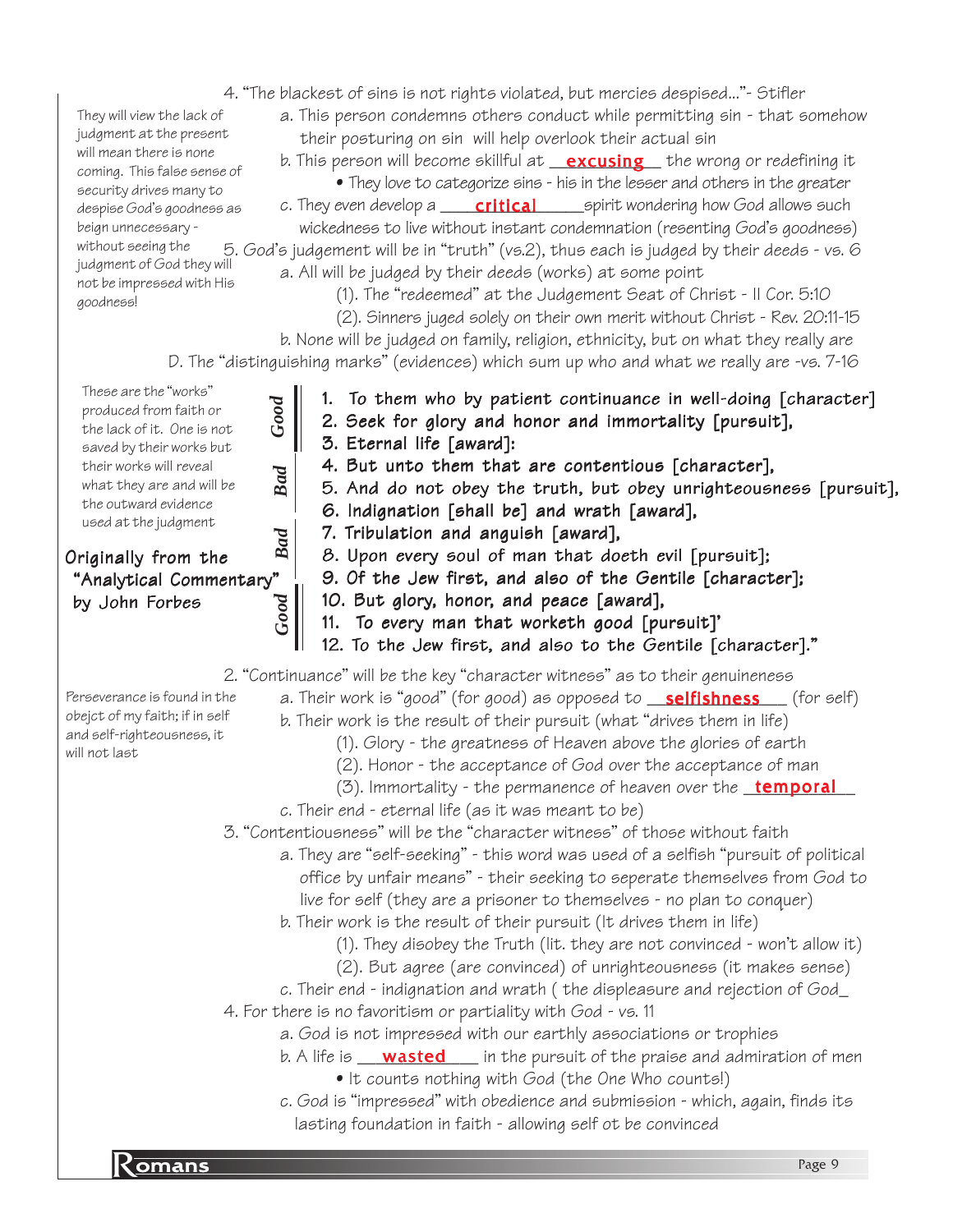- 5. The just judgment of God by the law or a law vs. 12-15
	- a. As just mentioned, God is not preferential if one isns without the law, they "perish" without the law - it is still \_\_\_<u>sin</u>
	- b. If one sins in the law, they are judged by the law they claim
	- c. For not those who hear or know the law could seek justification but only those who actually do it (if it could be kept in whole)
		- And yet, those supposedly keeping the law or their law cannot be **justified** by it - Rom. 3: 20
- 6. So, does having a written law protect any more than those that don't? vs. 14-15
	- a. Some Gentiles, who did not have the law, did keep some of the law
		- Think of Job, Melchizedek, and even Abraham
	- b. They do "by nature" things in the actual law of God
		- It was naturally a part of them It is part of our humanity no person is exempt, so all wrestle with some aspect of this inner knowledge of God's requirements
	- c. They are just as \_\_\_\_\_**accountable** \_\_\_\_\_\_- a "law unto themselves"
		- It is "written in their hearts"
	- d. The conscience is the active part (as if an interpreter or communicator)
		- (1). Many of the so-called "heathen" become what might be considered fairly moral people in belief of a God, love of family, loyalty and the like
		- (2). Even those in Hollywood feel the need to cater to the conscience at times (taking up "conscience appeaser causes")
	- e. There is even described here (vs. 15) a debate of the thoughts over issues
		- A wrestling with right and wrong but it is not this pursuit which saves
		- One thought accuses while another excuses(it is not fully reliable)
- 7. All these moralists are driven by the concept of this final day of judgment -vs 16
	- a. It is interesting to note the number of people who "stake their souls" on the concept that their good will outweigh their bad - this is fundamentally flawed seeing as how they will be judged by their works but not saved by them
	- b. They will be judged by Jesus Christ in accordance with the \_\_\_\_<mark>Gospel</mark>\_\_\_
		- The Gospel is what Paul will soon be explaining that Christ is the fulfillment of the law and faith in HIm justifies, not my futile attempts to somehow please God with my imperfect attempts at the required standard of perfection
	- c. The "secrets" will be judged not the <u>\_**outward\_\_\_**\_</u> appearance of goodness
		- These "secrets" represent who we really are; what we really think, how we really respond in the inside, and what we really want
- 8. So, these are they who place their confidence in their efforts to either earn or somehow maintain their righteousness before God
	- a. But God is unimpressed with this purpose for good works
	- b. Good works are a by-product of His owrk in us and a grateful, obedient response on our part for HIs work for us
	- c. The moralists' argument that they have the law or a law, is cast down in the example of those having a "law in their hearts. These are even better as it is in their hearts. But even this will not save them at judgement
	- d. The secrets revealed will be their \_\_\_\_\_\_\_\_\_\_\_\_ realization of their wrong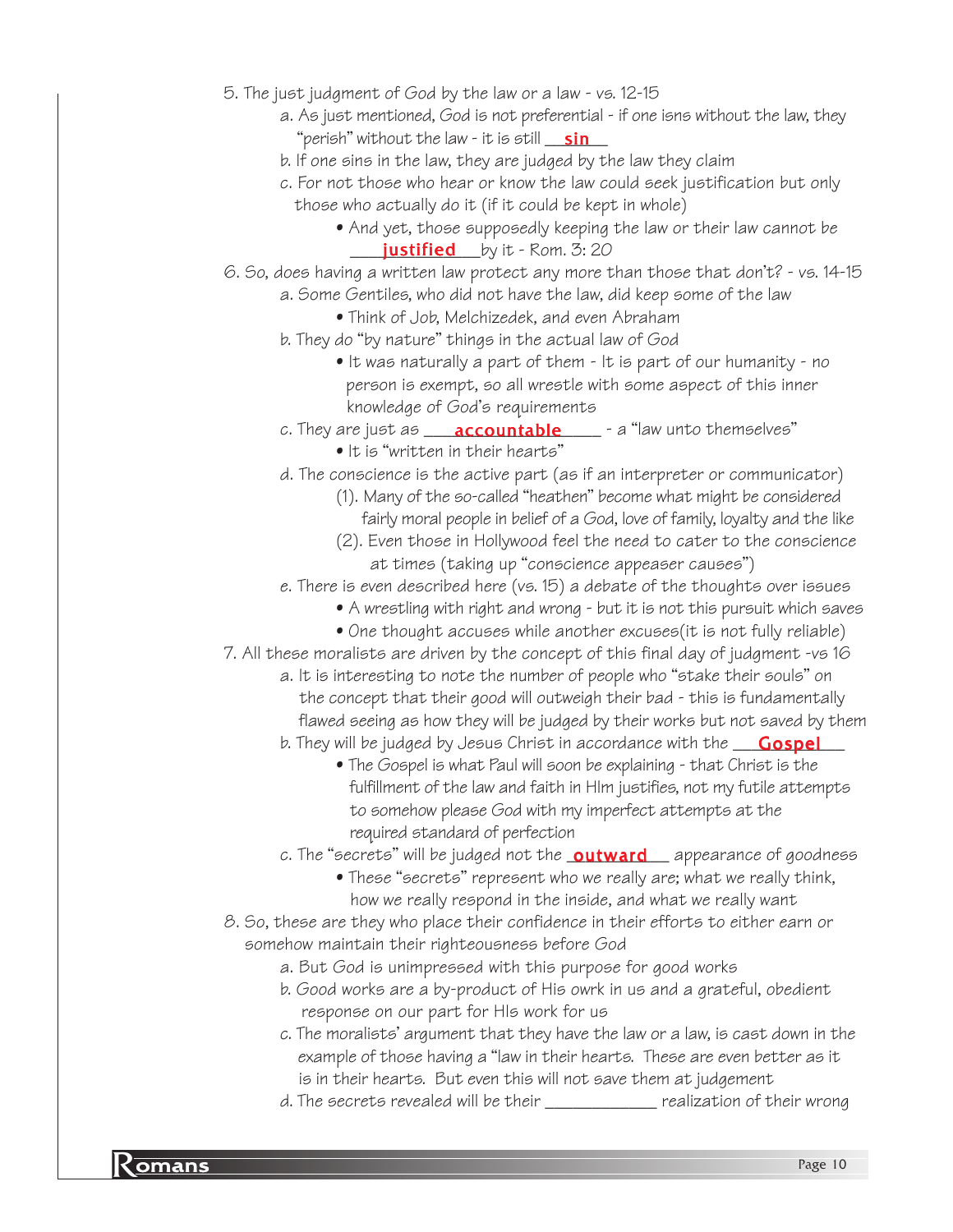- IV. The Lack of Advantage in Having All the "External Moralistic Advantages" of the Jews 2:17-3:8 A. The false confidence of some moralistic Jews
	- 1. They had the "advantage" of beign the "chosen people" called a Jew
	- 2. They placed their calm confidence in the Law that having it was a protective facor
		- $\bullet$  As many feel that  $\underline{\text{identifying}}$  with a standard is the goal (for protection)
	- 3. They found their "pride" in claiming God as if a private, national asset
		- a. It would be used to look down on others
			- b. Privilege so often prompts pride rather than the gratefulness it should • We must not ever boast in our knowledge of God seeing how we were at His mercy to reveal any of it - spiritual knowlege is a gift not a personal point of strength; we would be in destructive ignorance were it not for grace.
	- 4. They knew what God wanted and required (His will) having been taught vs. 18
		- a. Having literally been "\_\_\_\_<mark>indoctrinated</mark>\_\_" (catechism)
		- b. With this, they were to be able to distinguish between things (right/wrong)
		- c. They should have known HIs plan (but having it does not mean knowing it)
	- Personal bias and agendas can corrupt perception of blatant truth 5. They were confident in their insight to lead the "lost" - vs. 19-20
		- a. "You, yourself..." self-confidence in personal perception no checks and balances with which to compare and make <u>sure</u> fof beliefs
			- b. They pictured themselves as giving proper direction to those with out any or to those who see it as obscure
			- c. They should have known His plan (but having it does not mean knowing it)
			- d. They taught using a "form" founded in the law (the shell or doctrineal o outline) without hitting the "heart".
- Knowledge truly becomes wisdom when it is used (makes a difference)
- They had the "embodiment" of God's Word it was at their disposal and it was not used as was meant - like a family Bible is not of use without reading, studying and **\_\_\_\_\_<u>\_\_\_\_\_\_\_\_\_\_\_\_\_\_</u>** (application)
- 6. The deceit of hypocrisy -vs. 21-24
	- a. Those instructing do they not instruct themselves? they teach others h how to live and act and live as though they were untaught
	- b. Those preaching (proclaiming publicly) do they contradict it in life?
		- The example of stealing is used -this can be direct or indirect does one actually take what is not theirs or do they "rip them off"
	- c. They who lay down the "law" do they break it? as in adultery again, it can be literal adultery or adultery (unfaithfulness) of the mind
	- d. Those who hate idolatry, do they somehow profit from them? vs. 22 • They make profit off anti-God practices (inconsistency)
	- e. Those who boast in God's law (Word) don't they defame God by lviing in contradiction to it? Isn't this common sense?
- 7. Their goal became keeping an <u>external</u> appearance of Godliness Il Tim. 3:5
	- a. Those having and knowing but not living are self-deceived James 1:22
		- The "power" is found not in association but in practice
	- b. God is focused on the heart not how we seem to be to others
	- c. God is spoken evil of because of the inconsistencies of those claiming association with HIm
	- d. To "<u>\_**obey**\_\_</u> is better than sacrifice" the ritual is not as key as the purpose

We must not picture ourselves as having a "corner market" on God - watch for HIs working in others and His care for others

These describe much of modern religion and its perceived focus of moralising society with the external and never changing the hearts

Inconsistency can often be seen in those holding prominently a standard and yet "cheating" on it in an indirect way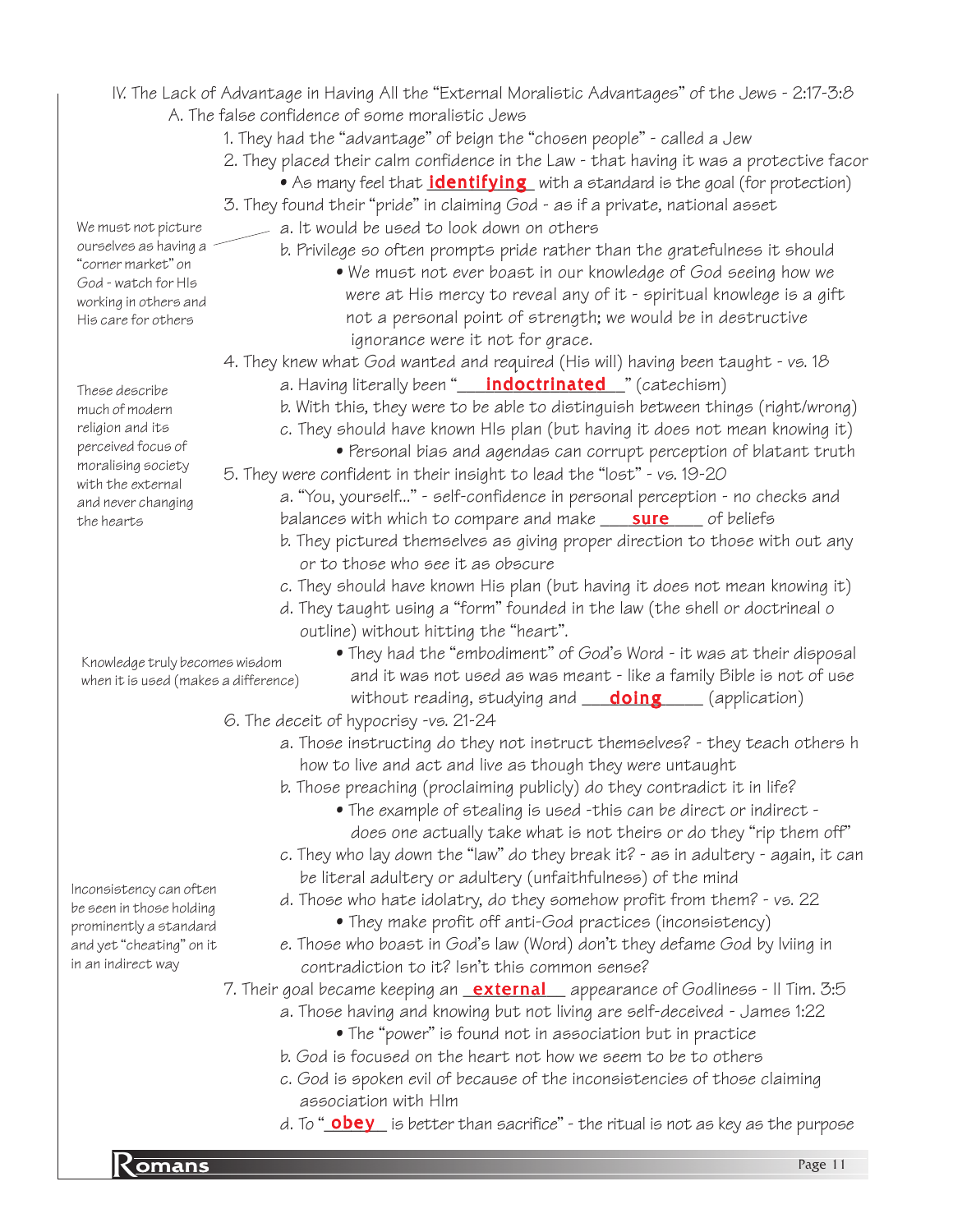• They are found right in what they do, but it is not their aim<br>Page 12 B. The outward "seal" is lacking benefit without the inward reality - vs. 25-29 1. Circumcision was the physical sign of God's covenant with Israel - Gen. 17 • It was a "token" - an evidence - Gen. 17:11 2. It was a physical reminder of the promise of God and their distinction as His 3. But, what good is the outward symbolism (act) without the inward <u>Feality 2</u> • If the law is guarded and respected, then the symbol is fitting 4. If they are hypoctrites, then the outward is as good as "null" - empty, without power • It literally becomes what is designed to contradict 5. The "leaven" of the Pharisees was \_\_\_<mark>hypocrisy</mark>\_\_\_\_\_\_ - Luke 12:1-3 a. It would spread to others (affect the hearts and attitudes) b. Yet the reality is open and exposed before the eyes of God 6. If those uncircumcised guard and cherish the "law" was it not the same as what God was really looking for? (the circumcision of the heart) a. Will that not be considered the real significance with God? - vs. 26 b. The character of a man is what really <u>**drives** \_\_</u>him (what he really wants) 7. Those who do not have or stress the symbolism (externals) will convict - vs. 27-28 a. They, who are by nature uncircumcised, if they fulfill the demands of the law, will not they act as if "judges" over those who live by the "letter" and the "expression" (the appearance, stand, "conviction") b. As Christ clarified in the sermon on the mount, God was after the spirit (1). Condemning anger is as bad as murder (the spirit vs. the letter) (2). Lusting is the same as adultery (the spirit vs. the letter) (3). What is allowed (permitted) vs. what is intended - divorce, retaliation (4.). Don't vow falsely (vs. let your yes be yes...our word our word) 8. The life (living it) is for God, not for men! - vs 29 a. It is what you know yourself to be on the inside that reveals genuineness b. It was the heart, seperated to God (as circumcision was to remind that they were seperated to God as unique and not to "blend in") C. Is God inconsistent then? - 3:1-4 1. If they had all these things and some became unfaithful, what was the advantage? a. The greatest advantage was their being given the literal "utterances of God" Israel's history throughout —— b. But, their advantage was misunderstood and not used - They forgot that it carried with it the need for individual obedience for individual participation 2. So, some may argue, if some did not believe does that prove God unfaithful in His dealings nad promises with Israel? (Did not God "let them down?") a. "without effect" - lit. held down to \_\_\_\_\_\_<mark>inactivity</mark> \_\_\_(as if stopped) b. Absolutely not!! - this states our conclusion to thoughts which doubt God (1.). Let God always be deemed as **\_\_\_\_\_<u>absolutely</u>** \_\_\_\_\_right (2.). Let ALL those who teach otherwise be deemed liars! c. As David admitted in Psalm 51:4 - God is just and found pure in His doings D. Well, if my sin can lead to glorifying God's rightness, why not "live it up?" - 3:5-8 1. If God is glorified when men do wrong, isn't He wrong in judging them? a. This is a key example of \_\_\_\_<mark>human</mark>\_\_\_\_reasoning (as Paul mentions) - vs.5 b. Or, if my lies prove the truth of God, why not just keep on lying? 2. Their "damnation is just" - vs.8 a. Clearly, their intent was self motivated and not for the glory of God b. Are the judges and police more glorified because crimes are committed? This was soon regularly in the Old Testament. This point is further addressed in Chapter 6

 $\mathbf{K}$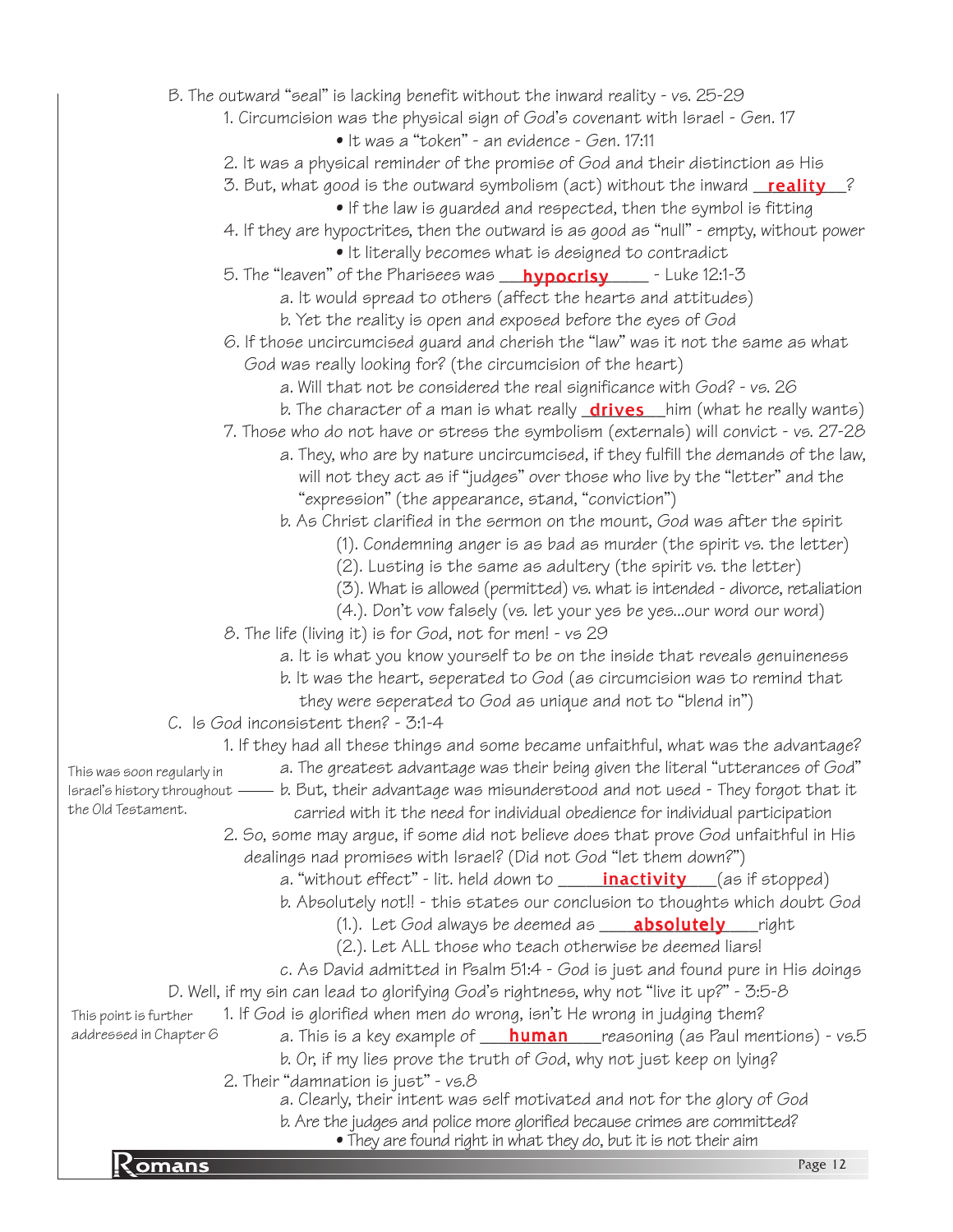3. If the unrighteousness of the Jews enhanced the expression of God's righteousness and mercy, is God not wrong when He judges? - vs. 5-6 Certain arguments are \_\_\_\_\_\_\_\_ a. "God forbid" - basically, "don't <u>\_**think**\_\_</u> such a thing!" - do not harbor them b. A good method in answering these "debates" is to always lean on absolutes (1). An absolute is that God is faithfula nd right in what He does this cannot ever be entertain as incorrect as God would no longer be God - some debate allow God to be viewed in this light and should not be (2). An absolute is that God is perfect and will judge all sin - to say that He would condone or allow rampant sin cannot be (3). This exemplifies the need for fundamental beliefs - beliefs which are unquestioned and are assuredly right and all detailed debates against us can be first compared to a solid "starting point" c. To allow such a thought is to say that God is then powerless to judge the world 4. If my lies contrast to glorify the truths of God, how can I be judged in doing Him "good"? a. Paul was "slanderously" said to have endorsed this type of belief b. Many say that the "once saved always saved" bunch must support this • Of course, in light of this passage and many others, this is not the case c. Those who believe and live this will be justly "damned" 5. So, is God found to be unfaithful because His "people" can be found unfaithful? a. Man's <mark>\_\_\_reasonings</mark> \_\_\_\_ (in hope of bringing God down) believe so b. But comfort is found in realizing that with or without the faithfulness of those claiming to be God's people, God is still faithful, right and just! 6. "One other word: a very good way of testing any view that you may hold is to ask, 'Is this view humblign to me and glorifying to God?' If it is, it is probably right. You will not go far wrong if whatever view you are holding is glorifying God and humbling man. But if your view seems to glorify you and to query God, there is no need to argue or to go into details - it is wrong. That is a very good universal rule." M. Lloyd-Jones E. It is not our earthly position or appearance which distinguishes us with God - vs. 9-18 1. Jews (as having the privilege of the Scriptures) and all else are under sin - vs. 9 a. There is no natural "innocence" and rightness that we had or have b. We are all born as sinners - it is our **\_\_\_\_\_\_<mark>nature</mark>\_\_\_\_\_\_**\_ c. This is the fundamental starting point for the salvation process (1). One must believe the truth that we are totally depraved (2). One must see that they are **\_\_\_\_\_\_\_\_\_\_\_\_\_totally** \_\_\_\_\_\_\_\_\_ depraved (corrupt) (3). Any "good" in me will still be tainted with the tinge of corruption d. We are either under sin or under grace - this is the ultimate "mark" - the difference is not our origin, works or church affiliation, it is our "state" 2. The authority statement of the Scripture - vs. 10-12 taken from Psa. 14:1-3 a. There is "none righteous" - none innocent and blameless before God & man • No one is "right" in and of themselves b. No one can be truly holy enough to meet the flawless standard of God c. No one "understands" (can discern the truth of the matter) (1). They do not understand God (their failure before HIm) • No fear of saying "no" to God - Psa. 14:1 (2). They do not understand themselves (That they have fallen short) • That they are unable to ever, on their own, measure -up, neither the actual means to their own contentment a waste of time All sin left uncovered by the blood of Christ will be judged in an eternal Hell. God's plans and agenda seem to go unharmed or deterred by the failures and debates of man! They are incapable, without divine revelation, to know their true state before God - it is incomprehensible!

a. Decause of this, none truly seeks after God<br>Romans Page 13 d. Because of this, none truly seeks after God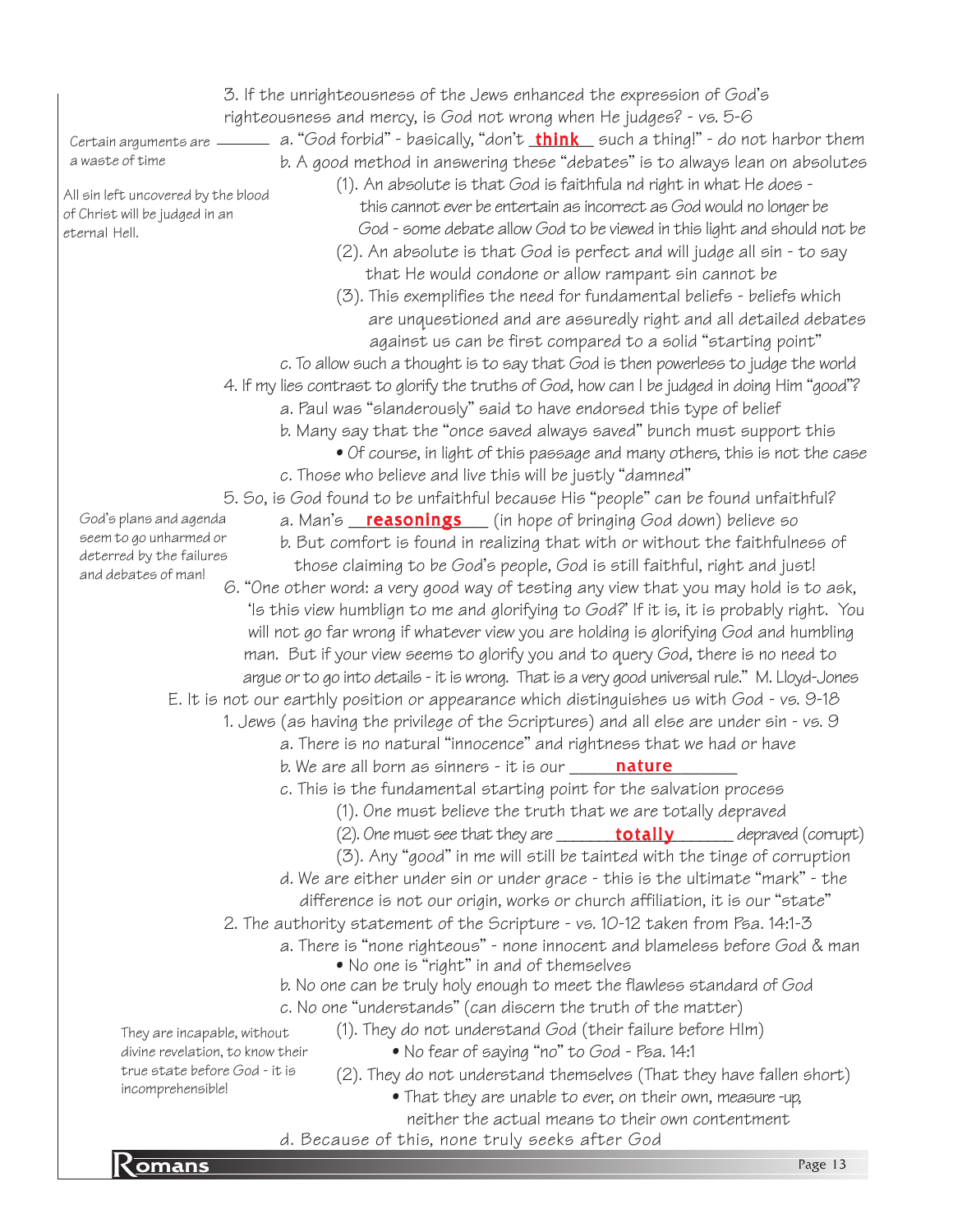3. What does it mean to "seek after God"?

a. To pursue His presence and Glory (desire to be with Him, thus to be pure)

b. To pursue (with full intent to acquire) His <u>\_**agenda** (</u>He as dictator of life)

- c. Man does not naturally want to be with God as a disobedient child does not seek out the "presence of the parent" (we are shamed as Adam & Eve)
- d. What does man seek? his own glory and agenda (all his "goodness" is tainted with this as its intent)
- e. The conclusion to this statement is clear; no one seeks God on their own 4. We have ALL "gone out of the way and become uprofitable" - vs. 12
	- a. We have wandered off the "way of God" as the sheep of Isa. 53:6
		- (1). Like wandering sheep destined for <u>\_\_**\_\_disaster\_\_\_\_\_\_\_**</u>
		- (2). We go our "own way" the way of our choosing will never be the way we ought to go and will not be best

b. The way of man is artificial (lit. man-made) and is "straight and broad"

c. "They are useless, good for nothing; or, as the Hebrew has it, **נאלחו** neelachu, they are putrid: he views the whole mass of mankind as slain and thrown together, to putrefy in heaps. This is what is termed the corruption of human nature; they are infected and infectious. What need of the mercy of God to save from such a state of degeneracy!" Adame Clark

d. We have fallen from our intended purpose of perfection (unspoiled) 5. No one truly "does good" - this is why the righteous attempts of man are abominable to God - He sees the inent and the heart - it is man, apart from God, seeking to be righteous in his own strenth and ultimately, on his own terms. This is the greatest offense in the sight of His supreme sacrifice on our behalf! - \*Luke 16:15\*

- a. Thsi explains the presence of so called "good" people in \_\_\_\_<mark>Hell</mark>\_\_\_
- b. Their goodness is tainted with self-benefit (It is done solely for the good it will bring them) - only God can work in us the righteousenss for His sake

6. The mouth (speech) as evidence of the sinful condition - vs. 13-14

a. It is a progressive picture (throat, tongue, lips) - originates within b. Two pictures (in one) of the throat (larynx - voice box)

- (1). An open tomb with a decayingbody (the odor originates here)
- (2). As an open tomb looking to swallow its "prey" as an evil speech
	- intends to swallow-up its victim to their demise
- c. The tongue offers deceit trickery blessing and cursing from the same source as described in James 3
	- With the mouth a form of goodness is displayed yet will in an instant portray vileness - all stemming from the \_\_\_\_\_\_<mark>heart</mark>\_\_\_
- d. It culminates in "poison" it has destructive results (some, eternal) 7. Our "path of life" as guided by sin - vs. 15-18

a. Feet, as carrying the whole person, hurry to injure (shed blood; take life)

- The zeal to hurt (how apt we are, naturally, to use great & much harm)
- b. "Destruction" to rub together (friction) and to "crush"
- c. Misery calamity, as in an enduring trial as these two terms aptly describe human relationships which are dictated by sin
- d. They do not really know \_\_\_\_\_<mark>peace</mark>\_\_\_\_\_ -vs. 17
	- (1). They cannot create lasting reconciliations with themselves & others
	- (2). They do not know what it really is to have peace (or be at peace)

At best, man will "seek" God only so far as He will fit their ideals and ultimate goals

As with any earthly construction, man's way takes planning and with human ingenuity can work around the natural "obstacles" of God's way.

Total depravity does not mean we are all as bad as we can be. It is that we are all thoroughly affected and corruption touches all "parts" of us

"...it is as if you opened a grave in which a body had been buried two or three weeks ago and the process of putrefaction is at its height, the stench is beyond description... That is the condition of the throat of man under sin..." M. Lloyd-Jones

As the advertisements of life seek to monopolize the minds and focus of its people, distracting from eternal purposes, leading each life it infects to corruption or; at best, uselessness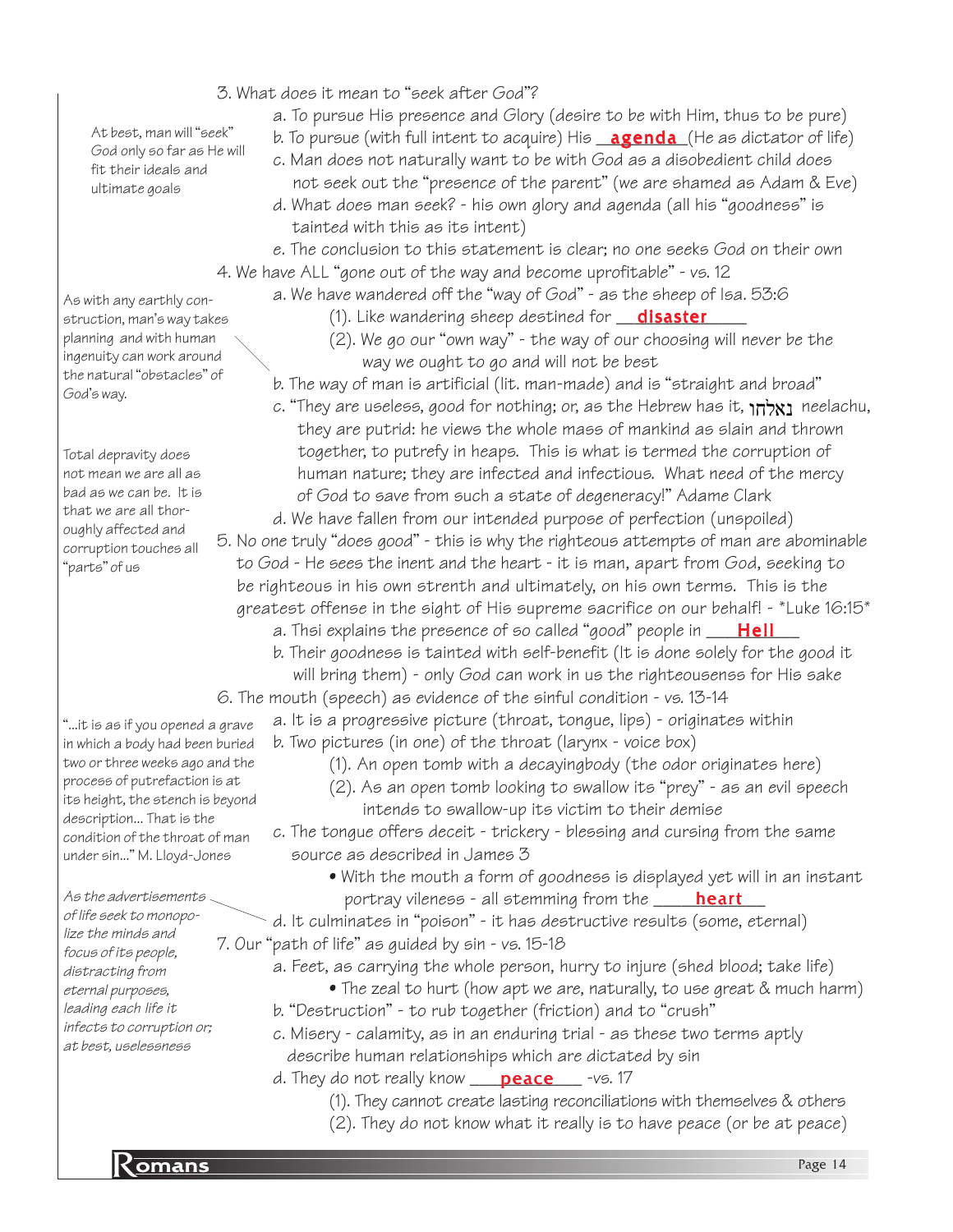d. the "way to peace they cannot discern - they do not know where to find it • As proven with much of psychiatry - it is regularly manufactured 8. There is no "fear of God before their eyes" - vs. 18 a. This reverence is not necessarily totally lacking in all areas of their lives but it is not present "before their eyes." (not their <u>\_\_**focus**\_\_\_</u>\_\_\_\_) b. The respect for the presence and watching eyes of God will not lead them v. The Need for Justification, and the Fact of it - 3:19-2::8 A. The "charges" of the law against us - vs. 19 1. The law is personified as if stating the <u>\_**facts**\_\_\_\_\_</u> to us (as obliged to follow it) a. We are under it and have not measured up to its precisions b. It is as a taskmaster who cannot be pleased (constantly beating us down) c. It is as a schoolmaster leading us to Christ (identifying the need) - Gal. 3.24 • That we might be justified by faith since we cannot by works 2. That every mouth would be silenced (as in no defence to offer) a. The goal is to leave us with nothing to say (no argument left with the facts) b. We stand guilty with no defense options left before the "court" of God c. If any can make a "defense" for their salvation regarding any so-called "merit" they have missed the word concept of justification 3. All stand "guilty" before God - the trial is done, evidence is damning! a. Thus, the purpose of salvation is not to "better" the conduct of man b. The purpose of salvation is not to better the circumstances of his life c. The purpose and plan of salvation is to make us right "legally" before God • This "guilty" is only used here in the NT and it defines our "liability" before God - we are answerable to Him for our condition d. The law defines sin - without a "vision the people perish" (a standard) • A "line" of morality must be drawn, else we do not know where we stand B. So, it must be clear, by keeping the law, not one will be justified (this was not its purpose) 1. It is ignorance for any to live by a "law" with the purpose to be declared righteous 2. There was, as was clarified earlier, the law of the oracles of God and the law writ ten in the hearts of even the Gentiles • Both would continue to point out our inadequacies 3. It (justification) will not ocme through a "fleshly" means (through rituals, tradi tions, chants, works, sacrifices, etc..) C. The pleasing (satisfying) of God with man would happen apart from the "law" - vs. 21-23 1. "This is the astounding fact which no man of his own accord would have thought even possible, that righteousness is to be had by sinners wholly apart from anything like the law (the Mosaic law or any other code...)" Lenski 2. This is all setting up the \_\_\_\_<mark>awe</mark> \_\_\_\_\_ inspiring setting a. The wretched, irrefutable, indefensible condition of man b. Versus the unfathomable work of Christ on our behalf 3. This process (way) was witnessed (attested to) by the law and the prophets 4. Instead, it would com through the righteousness of Christ (faith in His work) a. Upon ALL who believe (none would be exempt) b. All those believing would be righteous before God by Christ c. Because, there is no difference in our initial state (we are all sinners) It, the law, will act as the ultimate, undeniable proof of our guilt before God, seeing as how no one will ever fulfill it apart from Christ We will be bettered by salvation, but this was not the ulfimate purpose of the cross... it was to settle the required penalty for sin Man will search for it but, apart from God, will not find and obtain it!

satisfying their "answerableness" before God will be condemned!<br>Pomans d. No one who has ever or who will trust the work of Christ as the means of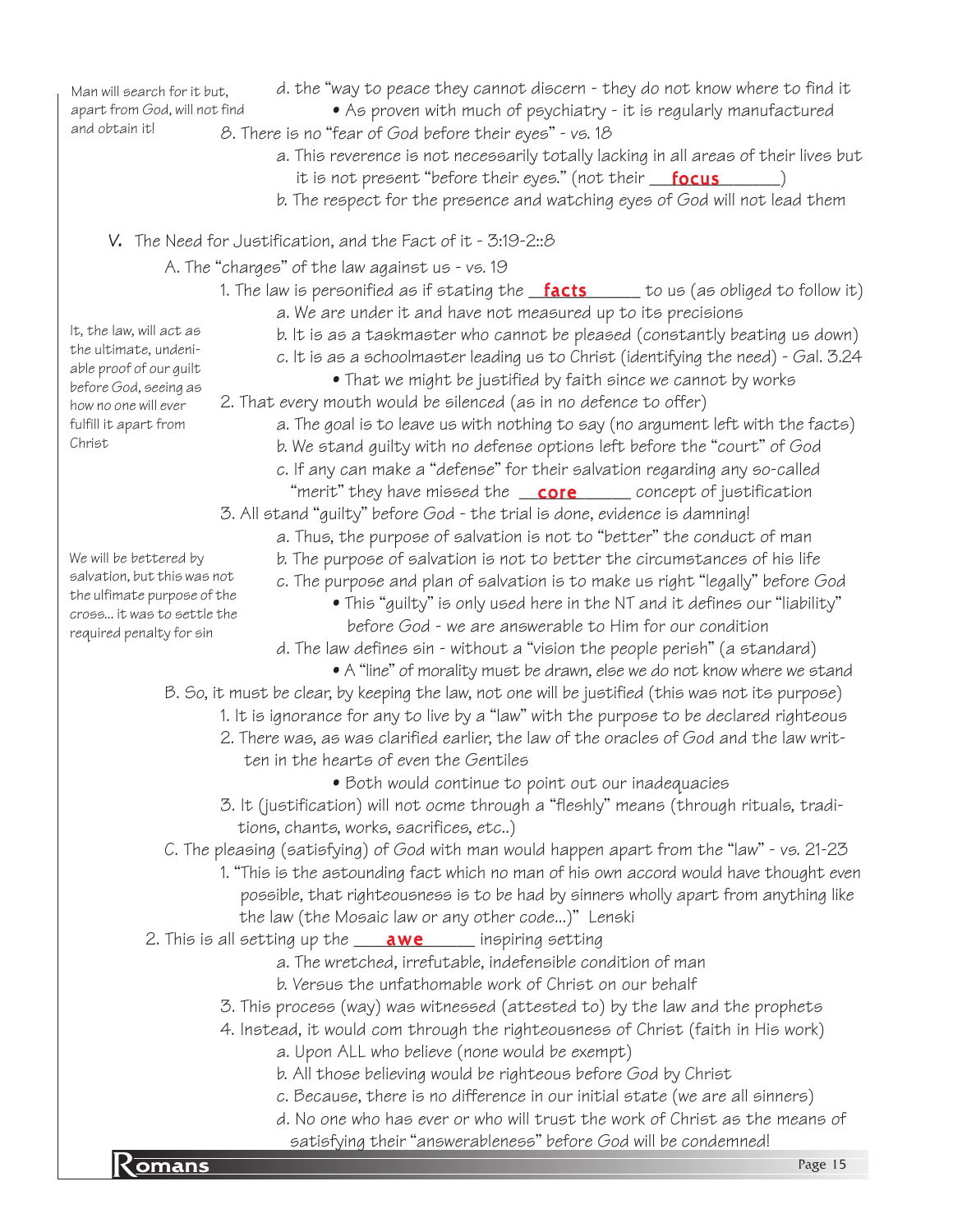Since all who try, fail, there are those who simply redefine the standards and expectations to achievable levels

All done "freely", without charge or cost to us. Thus, we do not earn it or deserve it, and it is to be approached with humble gratefulness without any pretense of deservedness

> 1 Cor. 6:20 - "Ye are bought with a price therefore glorify God in your body and in your spirit which are His"

The "offended" party offers to pay the debt

God's forbearance was satisfied with Christ's sacrifice openly proving God's justness

- 5. This is all required because "all have sinned and come short..." vs. 23
	- *a.* All have "missed the mark" (with the idea that they have no "<u>\_**share\_\_\_**")</u>
		- b. The standard of perfection has been shown and many have tried to reach it
		- c. In the process of failing, we are declared to be "short" of God's glory
			- (1). We are not worthy to be in His presence (to be so blessed)
			- (2). We do not merit (deserve) His **\_\_\_\_attention** \_\_\_\_\_- Psa &:4
- d. This truth must be grapsed before the next is appreciated and understood D. The pleasing (satisfying) of God with man would happen apart from man - vs. 24-26
	- 1. It comes gratuitously (freely) justification " "
		- a. We are declared justified as in a legal proceeding (the Judge does it)
		- b. This word means to regard one as innocent or just (thus, in our case, not to give us the rightful justice we deserve)
		- c. This had to be done perfectly to properly "acquit" us before His perfection • This is not to be confused in its idea; to be justified is not to make us righteous, just to declare us legally to be so. Sanctification is the
		- **process** in which we are made righteous!

2. "To condemn is not merely to punish, but to declare the accused guilty or worthy of punishment; and justification is not merely to remit that punishment, but to declare that punishment cannot be justfly inflicted...that no ground for the infliction of punishment exists." C. H. Hodge

- 3. It is all "motivated" by "His grace" (His making the process possible, though undeserved)
- 4. How does this work in light of Prov. 17:15 where God detests the justifying of the wicked?
- 5. It is "legally" performed with three words (redemption, propitiation, declaration)
	- a. It is performed "through redemption" to purchase something back with a "ransom" - the debt required for release **ικεα τοr release**<br>**αισμένουμενοι κ** 
		- (1). The purchase price of freedom from sin's penalty and power
		- (2). Left to ourselves, we remain prisoners and slaves to sin
		- (3). It naturally leaves the purchased one owned and grateful 1 Cor. 1:30-31
		- b. It is performed through a "propitiation" an appeasing of a "wrathful" price which demands condemnation -
			- (1). The ransom price is paid by God through Jesus Christ God
				- Himself is the initiator of paying the price of His own righteous demand
			- (2). God "sets forth" Christ openly gave Him for HImself (middle voice)
			- (3). It is "secured through "faith in his blood" (His sacrifice not ours)
		- c. It is performed through a "demonstration"  $\epsilon$ **v** $\delta$ **ειξιν** (proof, evidence) vs. 25-26
			- (1). As open evidence of His righteousness in the remission of past sins these were "passed over" by symbolic sacrifices which could not cover their sins and pay the price. But God is proven to be just by placing all the "punishment" on His son.
			- (2). It acts as "proof" now of God's righteousness in covering sin without the recipient being just and perfect

6. It is "practically" performed with one word...\_\_\_\_\_\_<mark>Faith</mark>\_\_\_\_\_\_!

- a. It is not faith in faith, it is the object of faith that "saves" vs.27-28
	- b. It is not just faith in God but through "...faith in his blood..." -vs. 25
		- The sacrificial payment on our behalf of Christ
	- c. This totally annuls "boasting"! it is literally "excluded"
		- It is literally "shut out" it is not welcome and has no place in salvation

**R** omans Page 16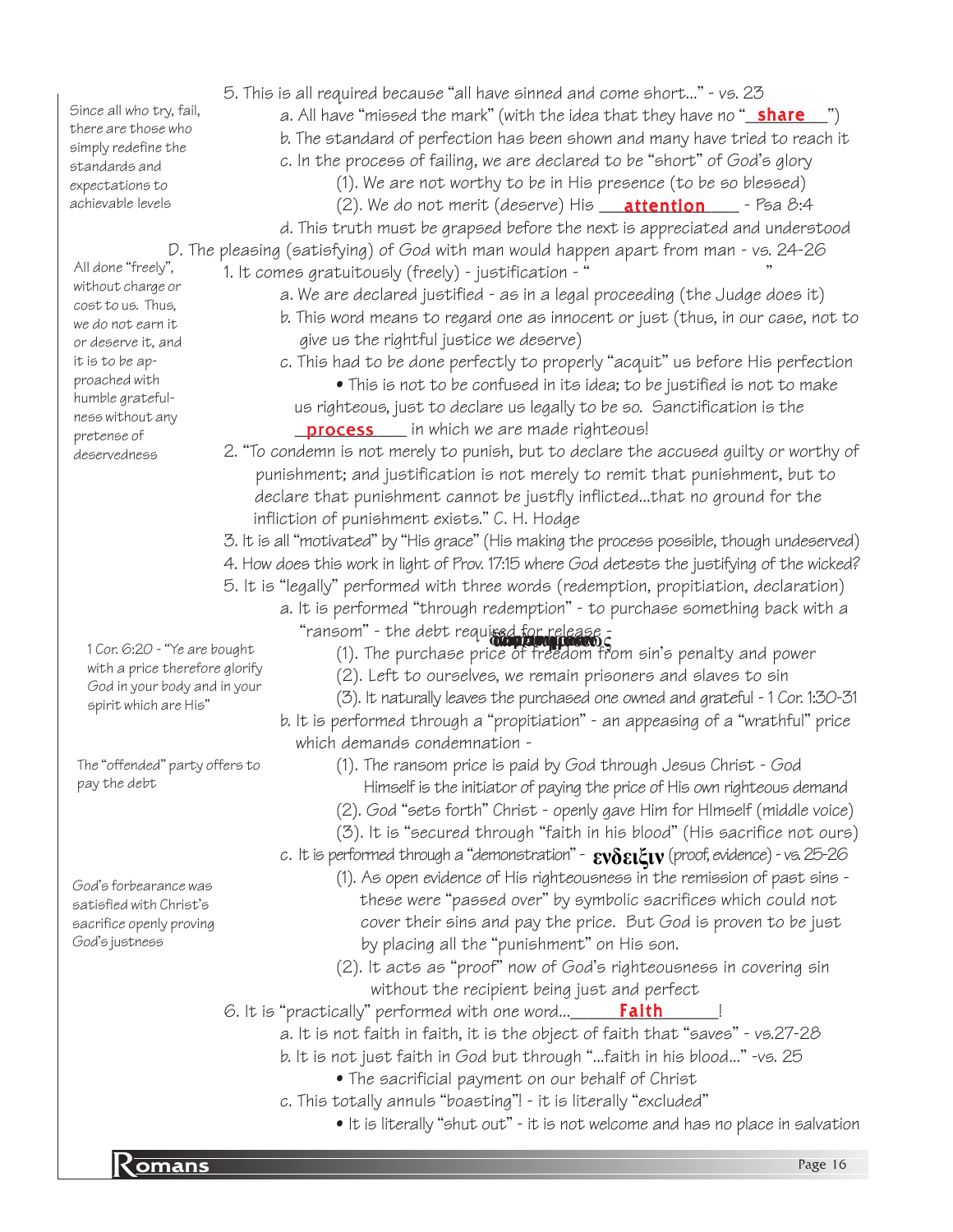- E. The conclusion to how one is declared righteous vs. 27-28
	- 1. How is it that boasting is "shut out" how is it that boasting has no way "in"
		- a. Could it at all involve works? Absolutely not as there would be boasting
		- b. This is the intent of Eph. 2:8-9 "...not of works lest any man should boast."
	- 2. If by strictly faith in God's grace then, yes, there can be no boasting on our part
		- a. This was the picture of the Passover; Israel would trust that the **judgment** Would pass over them
- No one doing their own way to spare their life was around to boast! Sincerity saved no one.
	- b. This is a fascinating concept in that in His passing over He was looking to the sacrificial work of Christ to cover their sins (as He past over)
		- They trusted God's way not their own
	- 3. Thus, we conclude (believe and confess) justification is through faith in Christ
		- a. It, the justifying, is without the "deeds of the law"" (as a payment of the price)
		- b. Good owrks would follow, but would be the result not the <u>\_\_\_\_\_\_\_\_\_\_\_\_\_\_\_\_\_\_\_\_</u>
		- c. It is no deeds of any law or "sacraments" faith ALONE!
- ways to righteousness are not as impressive as what God did for us in Christ!

Its glories and creative

- d. Absolutely no boasting except int he Lord's sacrifice which then shows the world "\_\_<mark>crucified</mark> \_\_ to me and I to the world" - Gal. 6:14
- F. So, does God, in His working, discriminate by worldly standards? vs. 29-30
	- 1. There is no "respect of persons" with God Rom.2:11
	- 2. "What the Jews forgot, however, was that their privileges were not intended for the exclusion of the Gentiles, but for their ultimate inclusion when through Abraham's posterity 'all peoples on earth' would be blessed. - Gn.12:2" - Stott
	- 3. One God will justify one way all "types" of people vs. 30
		- The literal meaning would be that God would justify the Jews by faith and the Gentiles by that same faith - there is one way and that is by faith and there is one object of that faith and that is Jesus Christ!
- G. So, again, is the law then "void" (useless)? vs. 31
	- 1. Absolutely not! it is established (held up, maintained and fulfilled)

Under Christ we are freed to fulfill the law as it was meant to be - not to earn favor but to carry out the agenda, greatefully, of our redeemer

- 2. The requirements of the law are fulfilled in Christ
- 3. The intent (true idea) of the law is held up as Christ clarified in Mt. 5:17-48
- 4. And, those who trust God in faith, are freed to \_\_<mark>grow</mark> \_\_\_ in righteousness
	- And most assuredly will, as clarified in James 2 (living vs. dead faith

• As the law (OLD Testament ) established (testified) - i.e. Rom. 4

- VI. For Example, the Justification of Abraham by Faith and David's Testimony Rom. 4
	- A. What did Abraham gain in his human efforts? -vs. 1-2
		- 1. Did his efforts justify him because of what he did, or did he do what he did because he was justified by his faith?
		- 2. If he was declared righteous because of what he did, he has some "bragging rights"
			- a. Whether little or great, if his justification pivots on his own action in his own strength, he can take some of the "credit"
			- b. But how oculd an omnipotent, flawless God be "impressed"
		- 3. God is not interested in my works for HIm but in His work <u>\_**in**\_</u> us!
	- B. Abraham "believed God" this is what literally "ocunted" vs. 3-5
		- 1. What do the Scriptures say? Gen. 15:6
		- 2. He believed and it was "credited" to his account as righteousness

God is in debt to no one

- 3. But how was it credited? was it a debt owed to Abraham or strictly a gift? a. If one works for something, it is given in debt - vs.4
- b. Not of the giver's goodness (grace) but of obligation<br>Page 17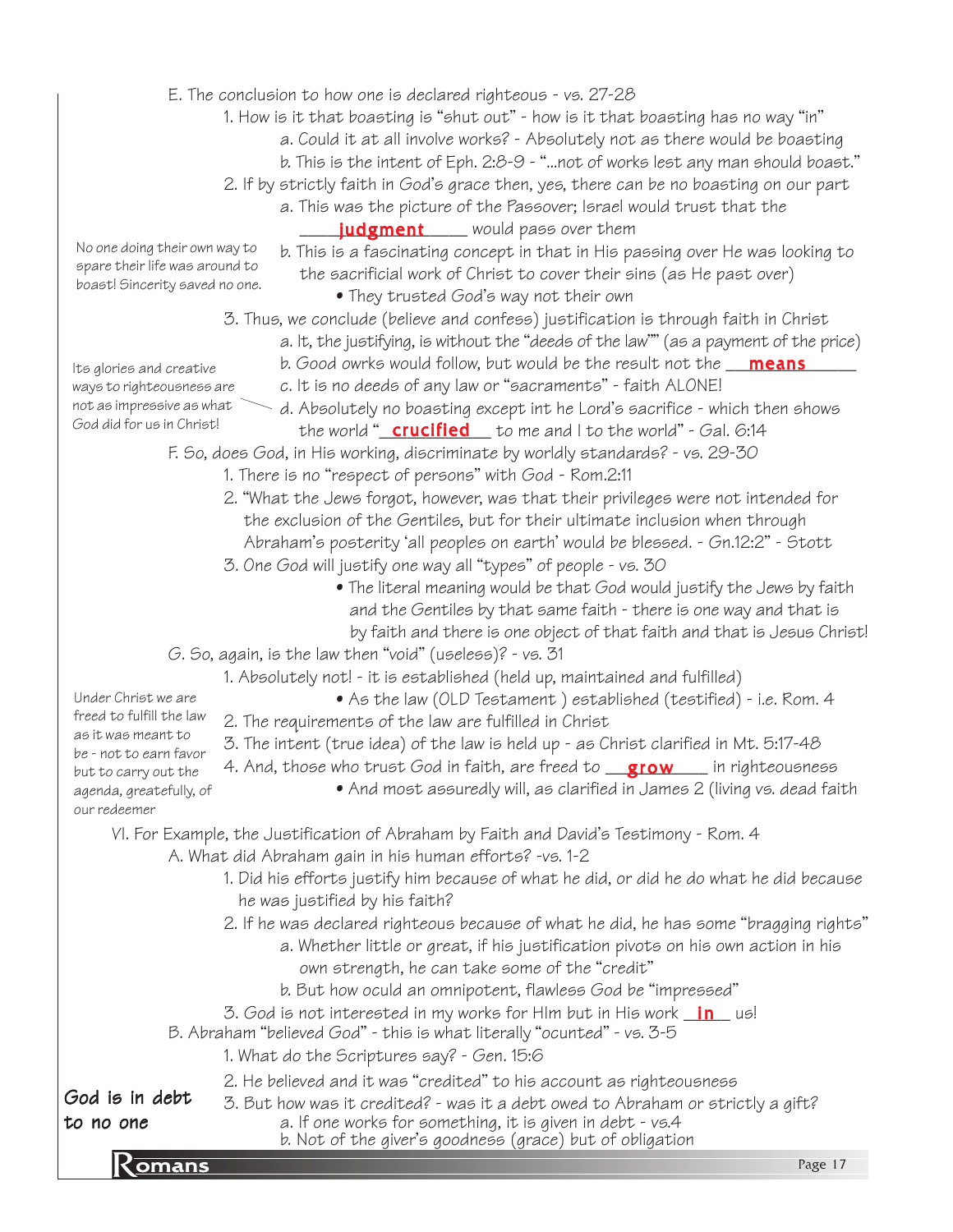Grace versus debt - both cannot be true in salvation!

Those who do not see themselves as "unfodly" will never place their faith in Christ's work as they will attempt to "earn" it on their own!

- 4. It was God's work in Abraham that "impressed" God (faith)
	- a. He simply too God at HIs word even in light o fthe severe contradiction of giving up his son Isaac
	- b. It was the faith in Abraham that God focused upon, not his works it was not that he was righteous, seeing as **grow** is righteous before God!
	- c. If God responded at all to the least of Abraham's "work" it would be "crediting" Abraham's account out of obligation (as small as it may be)
	- d. But to the one not working at all and who simply trusts the one declaring righteous, in spite of ungodliness, his faith is attributed as righteousness
	- e. It is interesting to note how that most of the struggles of the believer will be when they are unable to "work" (make a change on their own but can only trust God's work in them and \_\_<mark>\_\_\_\_\_\_\_\_\_\_\_\_\_\_</mark> to it

C. The "fortune" of those credited, without deserving, without working - vs. 6-8

- 1. Literally "Oh the blessedness of..." in Psalm 32:1-2
	- $\bullet$  It is from the root  $\mu$ ακαριος in the Greek providing the picture of perfect contentment -possessing **\_grow\_** that could be needed for satisfaction
- 2. How fortunate the person that receives credit where credit is not due
	- Today most would declare "how lucky!" (admitting no worthiness)
- 3. Who are these so "blessed?"
	- a. Whose "iniquities" are forgiven rebellions are "taken away" dismissed b. Whose "sins" are "covered" - failures are "hidden away" - not in God's view
- 4. "..to take all of man's sin and guilt, the whole frightful, stinking, deadly, damnable mess, to remove it far from him and carry it away so that it will never be found.." Lenski - see also Ps. 103:12 and Micah 7:9
- 5. This blessed person is the one assured his sin will not be held against him before God - vs. 8 (As believers, then, we are not punished for sin, simply disciplined apart from our sin which is covered, with the purpose to **grow** and sanctify us!)
- D. So, who gets to participate in such a fortunate situation? vs. 9-12
	- 1. Is it only for those "circumcised" bearing a "symbol" of righteousenss vs. 9
		- a. Circumcision was only the "shadow" of his faith (he did it in faith)
		- b. It was the "good works" as evidence of faith, not the means to it
	- 2. The timing is crucial to consider in answering this question vs. 10
		- a. Abraham had "righteousness credited to his account" before circumcised b. He did not have the outward evidence of "goodness"
	- 3. The "sign" of salvation must never be mistook for the salvation itself!
		- "...what answers well as a sign, is a miserable substitute for the thing
		- signified." Hodge (So, the "works of James 2 only evidence, not generate)
	- 4. So he could act as "father" to both Jew and Gentile -vs. 12
		- a. So, faith would be the defining point, not the works
		- b. It is then to be expected that faith willb e the pivotal point in out growth
			- This is why, simply accepting God's working at any given point (contentment) will be as key as any other "work" on HIs behalf
- E. Does this then discount the law in the process of salvation? vs. 13-16
	- 1. Simply, Yes! else faith would be made "void" useless, without power, emptied
	- 2. Also, the law came 430 years after Abraham so he was not saved by keeping it

See also Gal. 3:18

3. It would then not be of grace - simply God's\_\_\_\_<mark>grow</mark>\_\_\_\_\_\_\_\_\_ goodness • It would simply be just another religion (following the dictates to salvation)

**Romans** Page 18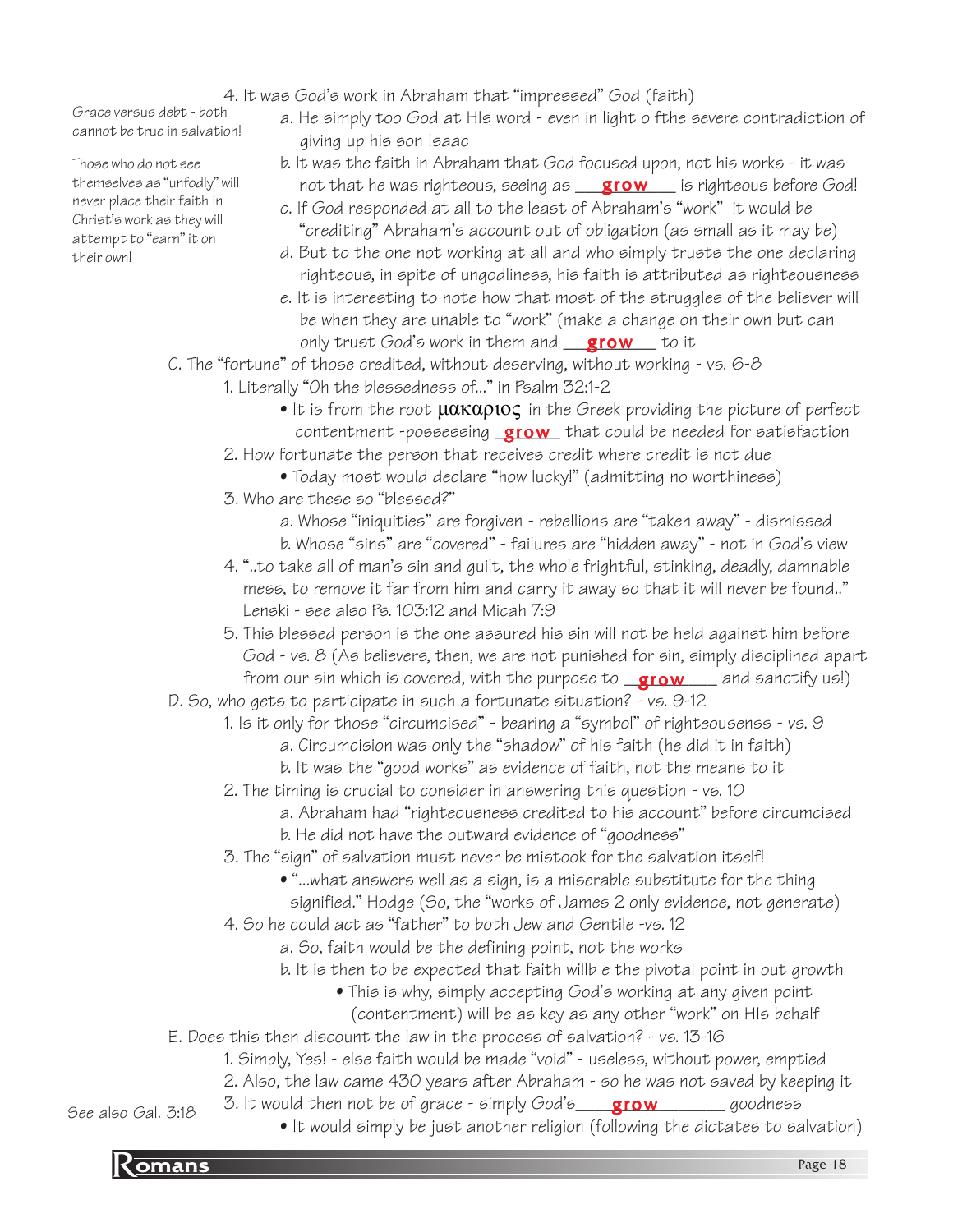| It's the "perfect                                          | a. "Faith is made void" - it is stripped of actual usefulness (even the object of<br>this so-called faith must shift from a savior to a moralism and the "doer") |
|------------------------------------------------------------|------------------------------------------------------------------------------------------------------------------------------------------------------------------|
|                                                            | b. The "promise is made of none effect" - lit. downward to idleness                                                                                              |
| out" - no the                                              | • Who can count on a promise to save them when it must be earned?                                                                                                |
| declaring of no law<br>but of God's                        | 5. The law (or any law) when focused upon, initiates "wrath" because it cannot help                                                                              |
| highest possible law                                       | but see the transgressions defined by its <b>presence</b> __- vs. 15                                                                                             |
| being fulfilled!                                           | • But where the law is not on issue (focus) no "transgression" is seen                                                                                           |
|                                                            | 6. So, God designed it (being declared righteous) to be by faith so salvation would be                                                                           |
|                                                            | narrowed down strictly to <b>grace</b> ____ alone! - vs. 16                                                                                                      |
|                                                            | a. This was so the promise to Abraham (of the Blessing of Christ) could be to all                                                                                |
|                                                            | b. No to those characterized by living the Law (Jews) but to the Gentiles who                                                                                    |
|                                                            | would find salvation the same way as Abraham - simply believing God                                                                                              |
|                                                            | c. This is how he is pictured as "the father of us all" - spiritual offspring                                                                                    |
|                                                            | F. He, Abraham, was not ours (as Gentiles) a father by birth but by genuine faith - vs. 17-22                                                                    |
|                                                            | 1. His "children" believe as he did that God is the <b>reviver</b> of "dead" things                                                                              |
|                                                            | • Things seen as hopelessly gone in death are not restrictive to God - the most                                                                                  |
|                                                            | final enemy we know in life (the death of things and people) is no deterrent to God                                                                              |
|                                                            | 2. His "children" believe as he did that God makes something out of nothing                                                                                      |
|                                                            | a. He can and will speak of things unseen and unknown and "impossible" and                                                                                       |
| It is faith in the God if the                              | time will prove out His faithfulness and power                                                                                                                   |
| impossible not a God of the                                | b. That no possible way and means need be seen to trust Him (reason is not in                                                                                    |
| probable. He is not limited nor<br>controlled by conceived | the circumstance but in the One promising) - it is not without <b>reason</b>                                                                                     |
| probabilities!                                             | c. With God, it is as if it is done and the reality even before "the reality"                                                                                    |
|                                                            | 3. His "children" will "hope against hope" - vs. 18                                                                                                              |
|                                                            | a. With human ideas of hope (possibility) being gone he was expectant on the                                                                                     |
|                                                            | positivity of the promise                                                                                                                                        |
|                                                            | b. That he would be the father of many nations (not just spiritually)                                                                                            |
|                                                            | • Gen. 17:17 - he fell on his face and laughed in belief at the ironic                                                                                           |
|                                                            | event of their having a son, soon to come                                                                                                                        |
|                                                            | c. There was anticipation and excitement to see God so fulfill His word                                                                                          |
|                                                            | 4. He did not regard two major "obstacles" in the promise of God - vs. 19-20<br>a. His "as good as deadness" (he being 100 years old)                            |
|                                                            | • It is always encouraging to realize that God using a life to its highest                                                                                       |
|                                                            | purpose is not <b>age</b> dependent                                                                                                                              |
|                                                            | b. The deadness of Sarah's womb - these physical functions were ceased                                                                                           |
|                                                            | c. He did not "staggar" at the promise - lit. waver back and forth                                                                                               |
|                                                            | • He did not have (or accept) an internal debate over the promise                                                                                                |
| These are typically                                        | d. Two things are necessary for such steadiness in faith                                                                                                         |
| developed in us with the                                   | (1). A confidence in the $\sqrt{p_{\text{over}}}$ of God to perform it                                                                                           |
| "smaller" battles of faith                                 | (2). A confidence in the faithfulness (dependability) of God to do it                                                                                            |
| which prove these qualities                                | e. He gave God glory for the fulfillment without the fulfillment "in hand"                                                                                       |
| of God over time                                           | f. He "was strong" in faith (his faith was strenghtened, added to, because of it)                                                                                |
|                                                            | 5. He was "fully persuaded" - entirely sure that it was entirely accomplished                                                                                    |
|                                                            | • He did not entertain thoughts of "what-ifs"                                                                                                                    |
|                                                            | 6. Why consider what cannot be - this is "needless <b>fear</b> " which drives so many                                                                            |
|                                                            | • Faith is more focus than fantasy (unrealistic/doubtful) obsessions                                                                                             |
|                                                            |                                                                                                                                                                  |
| Komans                                                     | Page 19                                                                                                                                                          |
|                                                            |                                                                                                                                                                  |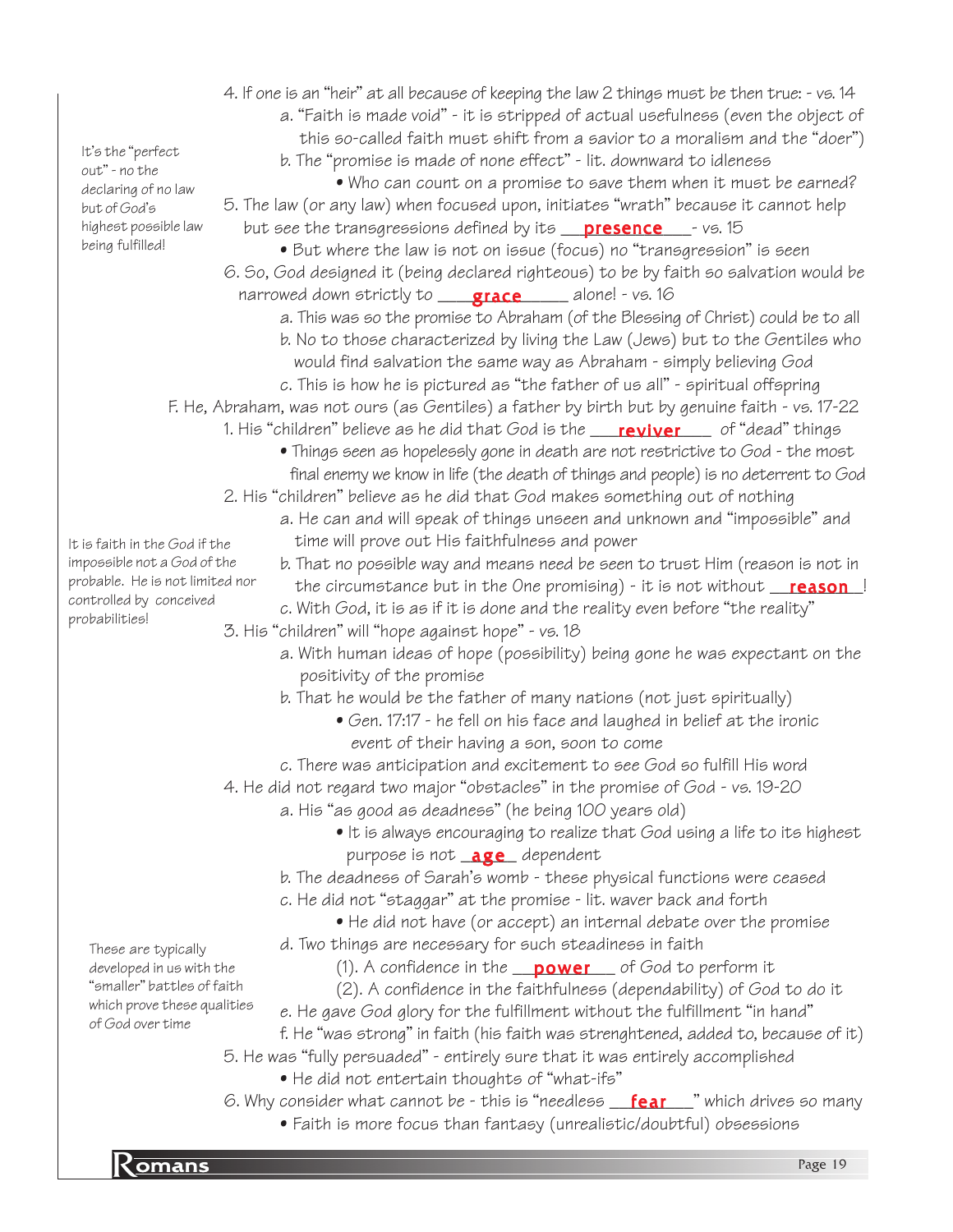- 7. It was this evidence of faith which "counted" with God vs. 22
	- a. This verse gives us a rich, yet condensed summary of salvation
	- b. At the most basic, one is saved by staking their eternal soul on the work of
	- God through Christ (not my efforts, works, or \_\_<mark>\_\_sincerity</mark>\_\_\_\_\_)
	- c. So, full agreement with Christ's sacrifice "reckons" us righteous
- G. This account was given to reveal God's true plan of salvation through grace vs. 23-25
	- 1. It was written to we who would also have righteousness deposited into our account
		- 2. The "condition" which reveals this is faith in God's Word
			- a. We believe, as Abraham, in what God stated
				- b. Faith is in God's revealed Word, not what we might speculate (or what another individual or <u>\_\_**organization** \_\_</u> might speculate)
		- 3. We "believe on Him" Who raised Christ from the dead (He who gives new life)
			- The faith in not in Christ but in His fulfillment of God's requirement
		- 4. He was "delivered" (surrendered) as a sacrifice for our rebellion (propitiate)
		- 5. He was "raised again" for proof of our justification (the key evidence of sin, being death , is conquered)

VII. Living in the Peace With God - 5:1-11

- A. The key benefit in being declared righteous and staking our lives on it vs. 1
	- 1. Taking God at His Word places us "at peace with Him"
		- a. Referring back to 1:17 we remember the wrath of God is against us
		- b. Paul was not ashamed of the Gospel because it points the way out
	- 2. We are now at peace because before we were <u>\_\_\_**enemies** \_\_</u>\_
		- a. It is not the promise of peace in living which is the focus here. The message is not an improved life, else we are in competition with the "cults" to see who has the better "sales" team offering the highest benefits. b. Our message is straight to the point - you will face God's wrath apart from it
	- 3. Now, in light of Christ's work and our confidence in it we have a different outlook! a. The mind is at peace, not fearing judgment (it does not rest on me!)
		- b. We are able to handle the accusations of **\_\_\_\_\_<u>conscience\_\_\_\_</u>** and the Devil
		- c. The peace is not dependent on circumstances, simply the truth
		- d. We are no longer fearing death (as a fearful even on the other side)
		- e. We are no longer doubting salvation based upon failures
			- "When a man says 'because I have sinned I have lost it' what he is really saying on the other side is, 'I had it because I was good."
	- 4. Justification by faith carries with it an immense sense of freedom
		- As with any teaching, though, it is not to be abused (as dealt with later)
	- 5. Evidences of "false peace" (Those finding a sense of peace aside from Christ)

As Rom. 10:9 is often abused to mean

- a. A belief that verbal or external assent is sufficient If I just say the right things and go through the rituals I can be pretty sure of Heaven b. They rest on the extent of THEIR faith not simply in Christ - they confuse sincerity and basic belief with faith - since they believe so hard it must be
- true (but, again, the **\_\_\_\_\_\_\_\_\_\_\_\_\_\_\_\_\_**\_ of our faith is pivotal)
- c. False peace is only interested in forgiveness, not in practical righteousness
- d. False peace can causally look over their sin (not too troubled) This demonstrates a lack of sobriety over their "debt of love" for what God has done 6. Genuine peace is focused on the work of Christ; this is where they point the
- accuser of the trethien and their own consciences<br>Romans Page 20 "accuser of the brethren" and their own consciences

The focus of faith is strictly on the sacrifice of Christ as my means to being declared clean before God

"We shall never know the peace of God until we first have peace with God" - LLoyd-Jones

> Concepts Taken from Lloyd-Jones on Romans 5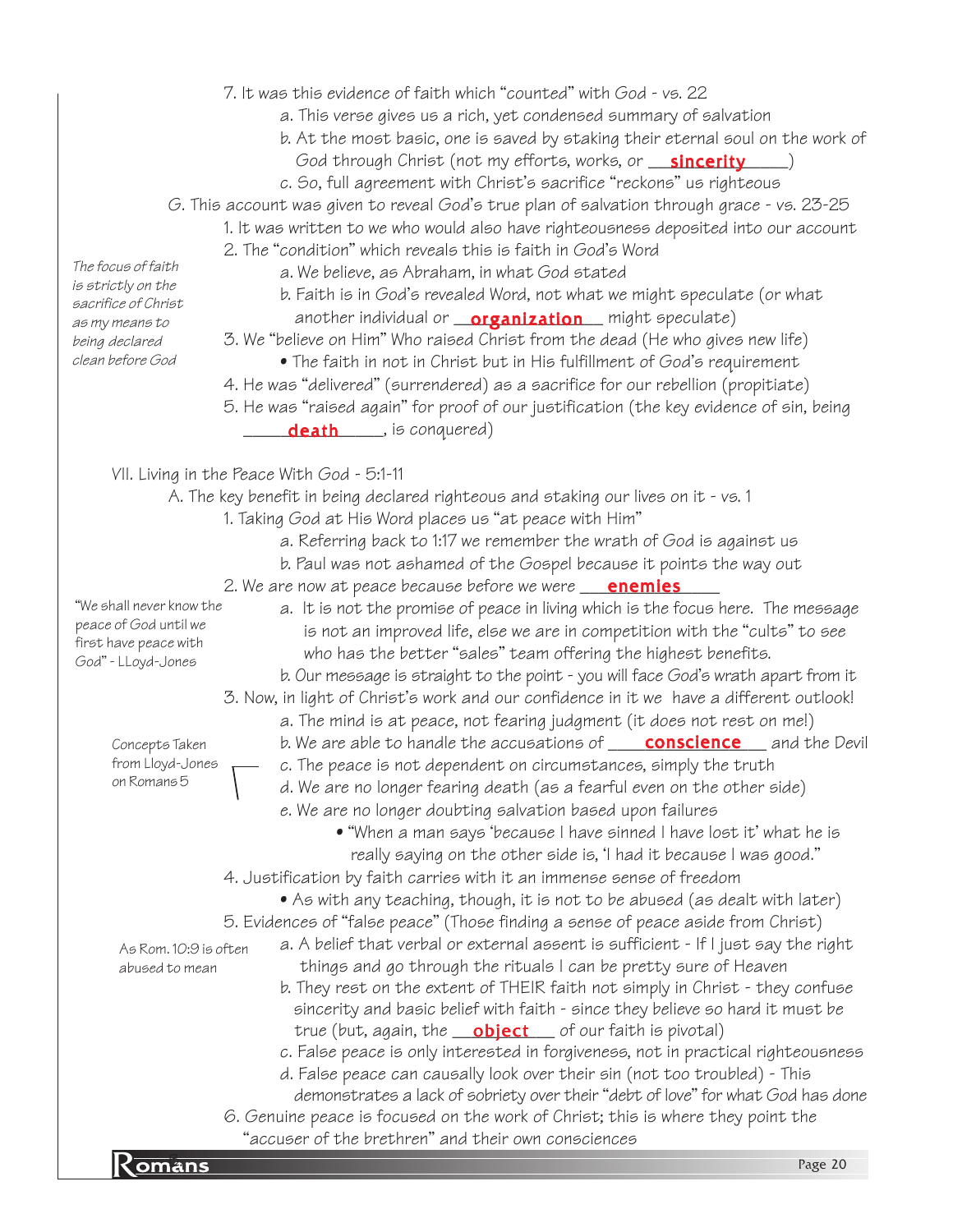|                          | B. We owe our "access" to Christ - vs. 1b-2                                                                                   |
|--------------------------|-------------------------------------------------------------------------------------------------------------------------------|
|                          | 1. It is through Christ we literally have our "introduction" - as one having no right on                                      |
|                          | their own to approach a sovereign though it be through a "connection," and that                                               |
|                          | being the Son Himself!                                                                                                        |
|                          |                                                                                                                               |
|                          | 2. So, without Christ, on our own, we are the enemy of God without possibility of                                             |
|                          | gaining an " <b>____ audience</b> ____ " before His perfection                                                                |
| When awed by the         | 3. It is our faith in His work and His pleasing of God we find ourselves in grace                                             |
| presence of God one      | a. It is where we stand (it surrounds us and all we do)                                                                       |
| will lower in their      | b. We find ourselves in gratefulness more than in the making of <b>demands</b>                                                |
| admiration and           | c. We are no less worthy to be in His presence than all around us                                                             |
| intimidation of men      | d. I stand before Him and can converse because of grace                                                                       |
|                          | (1). God not giving what I deserve $\searrow$ Both sides of His goodness!                                                     |
|                          | (2). God giving what I don't deserve'                                                                                         |
|                          | e. As in human conflicts which lead to separation, when reconciled, we                                                        |
|                          | <b>treasure</b> the established relationship more                                                                             |
|                          | 4. It is in this grace I stand (as firm, planted - it is where I live) - as victorious                                        |
| In the perfect tense - I | a. Having done all to stand, stand! - Eph. 6:13 - that which used to cause me                                                 |
| have stood, am standing  | to kneel before it has no more power!                                                                                         |
| and will always stand    | b. The ungodly will not stand in the "judgement" - Psa. 1:5                                                                   |
|                          | c. It alludes to our security also - we stand in grace, not to be removed                                                     |
|                          | 5. In this state of grace, having been saved from horrid punishment, life's trials take                                       |
|                          | on a new light in comparison (nothing will ever be too much!) - Hope                                                          |
|                          | II Cor. 4:17<br>• In light of the glory to come our "afflictions" become "light afflictions"                                  |
|                          | 6. Our hope is not baseless; instead we "boast" or "triumph" in "the glory of God"                                            |
| As Paul described its    | a. It is a stronger word than "rejoice" (it communicates confidence)                                                          |
|                          | indescribability in II Cor. 12:1-5 — b. We are braggadocios of the glory of God to be revealed (assuredly)                    |
|                          | c. It is the expectation of the glories of Heaven                                                                             |
|                          | d. It is the expectation of the glorious workings of God on this <b>earth</b>                                                 |
|                          | e. It is the driving "thrill" to build the expectations of others on God's greatness                                          |
|                          | 7. It is the expectant state of our awareness of our coming glorious state freed                                              |
|                          | from the presence of sin (this is the assured victory in which we rest!)                                                      |
|                          | C. Our glorying in the "hope" of God's greatness leads us to glorying in <b>troubles</b> - vs. 3                              |
|                          | 1. So, we don't just glory in God's coming greatness, but in the present trials                                               |
|                          | a. This is one aspect which separates us from cults promising better things                                                   |
|                          | on this earth if their teachings are followed                                                                                 |
|                          | b. God promises us trials - it is not the trials themselves which cause us to                                                 |
|                          | "glory" but in their purpose (plan) - God's greatness seen in them (better)                                                   |
|                          | c. We will (should) eventually find part of our confidence in this (we are                                                    |
|                          | stronger, <b>matured</b> , in our faith and life outlook because of them)                                                     |
|                          | 2. Our confidence is not found in the escape of the trouble, but the getting through it                                       |
|                          |                                                                                                                               |
|                          | 3. It is not mere stoicism (just bearing it with resolve)<br>a. It is the "glorying" in them (more than in the midst of them) |
|                          |                                                                                                                               |
|                          | b. It is the glorying $for$ them (that they came and God used them)                                                           |
|                          | 4. This is a key (and practical) point of faith (in the peace with God)                                                       |
|                          | a. If this is not believed or misplaced in the mind, God is viewed wrongfully in                                              |
|                          | light of the pressures allowed to come                                                                                        |
|                          | b. It is absolute trust (confidence) of His working with them for the "good"                                                  |
| Komans                   | Page 21                                                                                                                       |
|                          |                                                                                                                               |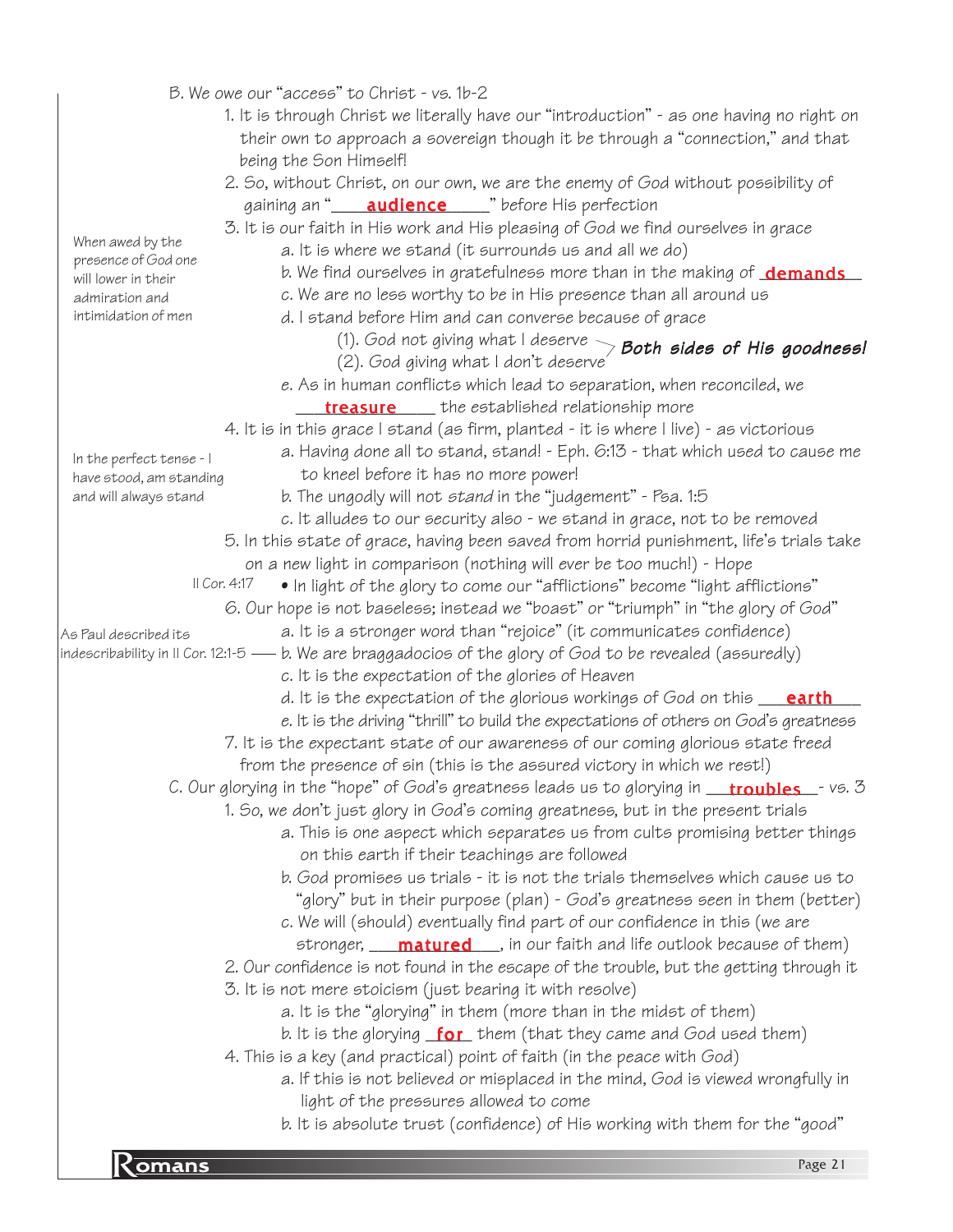|                                                     | 5. We can "glory" in trials realizing the <b>purposed</b> result - "patience"                           |
|-----------------------------------------------------|---------------------------------------------------------------------------------------------------------|
| $0\pi$ o - under                                    | $\geq$ a. They being a "perseverance" in the true believer (not to crush us)                            |
| $\mu$ <i>EV<math>\omega</math> - to remain</i>      | • As the "seed" burned in the sun or choked by the thorns - Luke 8                                      |
| I Pet. 1:7 - the trying                             | b. One will "go under the knife" and stay there having faith in the good to come                        |
| of our faith is more                                | c. In an odd sense, this patience is contentment (not fearing or feeling the                            |
| precious than gold                                  | need to run from approaching or <b>possible</b> trials)                                                 |
|                                                     | 6. Why does a true believer remain? - in faith they realize there is no better place                    |
| "This does not mean                                 | see John 6:68 - "where<br>a. The lost will run from God and resist because of trials                    |
| that their faith was<br>much more precious          | can we go?"<br>b. Genuine faith will respond in trouble by turning to God - they are constant           |
| than gold, but that                                 | reminders of our dependence upon Him (and His grace)                                                    |
|                                                     | the testing of it, D. Facing trials without quitting or bitterness, yields a "proven condition" - vs. 4 |
| $(\delta$ OKI $\mu$ IOV,) the process               | 1. This remaining under trials literally shows "approvedness" - genuineness                             |
| of showing whether it                               |                                                                                                         |
| was or was not                                      | 2. One genuinely believes the "peace with God and grace"                                                |
| genuine, was a much                                 | • As one unsure of being loved becomes self-obsessed to get it and one                                  |
| more important and                                  | confident in being loved feels free to give it (there is a "storehouse" of love,                        |
| valuable process than<br>that of testing gold in    | grace and mercy from which to draw of God when it is sparse from amongst men)                           |
| the fire." Barnes                                   | 3. This "riding out the storm" builds our assurance of our place in Christ                              |
|                                                     | • As in James 1, the human objective is to let the patience process complete                            |
| The flipside to this point<br>is also true: turning | 4. In a sense, the translation "experience" carries a good idea                                         |
| from or on God in a trial                           | a. One trembles at the unknown (intimidation of not knowing) - in all cases,                            |
| (resolvedly), reflects                              | the believer discovers the <b>dread</b> outweighed the reality                                          |
| false profession                                    | b. There is to come a confidence (an unusual peace) in a maturing believer                              |
|                                                     | $E$ . This being found genuine builds hope $-$ vs. 4 (it is cyclical)                                   |
|                                                     | 1. In faith, weak as it may be, we step timidly forward at first                                        |
| So, with this expectant                             | 2. Once we discover the smallness of our "monsters" (through experience), our hope                      |
| hope, we stay under                                 | (expectation) of the future is stronger                                                                 |
| the trials assured they<br>will mature and          | . We are being prepared for greater " <b>____threats</b> ____ " coming                                  |
| "complete" us                                       | 3. This hope is defined as "a condition that satisfies all needs frees from all of                      |
|                                                     | life's hindrances consequences of sin, a satisfying superseding the unsatisfying                        |
|                                                     | present on the basis of the believed promises" - As quoted by Lenski                                    |
|                                                     | F. And this hope will not put us to shame - vs. 5                                                       |
|                                                     | 1. False hope shames its followers (shocked, embittered, humiliated)                                    |
| see also Psa. 119:71                                | 2. Our hope will not be disappointed (shamed) - on this earth and before the throne                     |
|                                                     | of God, our faith (confidence) in the rightness of God in what He does and allows,                      |
|                                                     | and our submissive harmony with it will be found right!                                                 |
|                                                     | 3. This was Paul's point to Timothy in II Tim. 1:12                                                     |
|                                                     | • He suffered as a result of his calling, but was not ashamed because of his                            |
|                                                     | confidence in the One Who is " able to keep that which I have committed"                                |
|                                                     | 4. Why do we not fear being shamed in our "odd" hope?                                                   |
|                                                     | a. "because the love of God has been poured out into our hearts and still                               |
| This explains the use of the                        | floods them through the agency of the Holy Spirit who was given to us." Wuest                           |
| word "glory" in conjunction<br>with tribulation     |                                                                                                         |
|                                                     | c. Love can be an unstoppable motivator - as the love of a man for his wife or                          |
|                                                     | a mother for her children                                                                               |
|                                                     | What they think — d. With fervent love for my wife, I will not be driven by the thoughts of others      |
|                                                     | e. God's immeasurable love stirs in us a reciprocation - I John 4:19                                    |
|                                                     | f. Having His assured, unchangeable love, I can reach out, risking hurt, drawing                        |
|                                                     | from His unquenchable supply of care, concern and acceptance                                            |
|                                                     | Page 22                                                                                                 |
| $\overline{\mathsf{Comans}}$                        |                                                                                                         |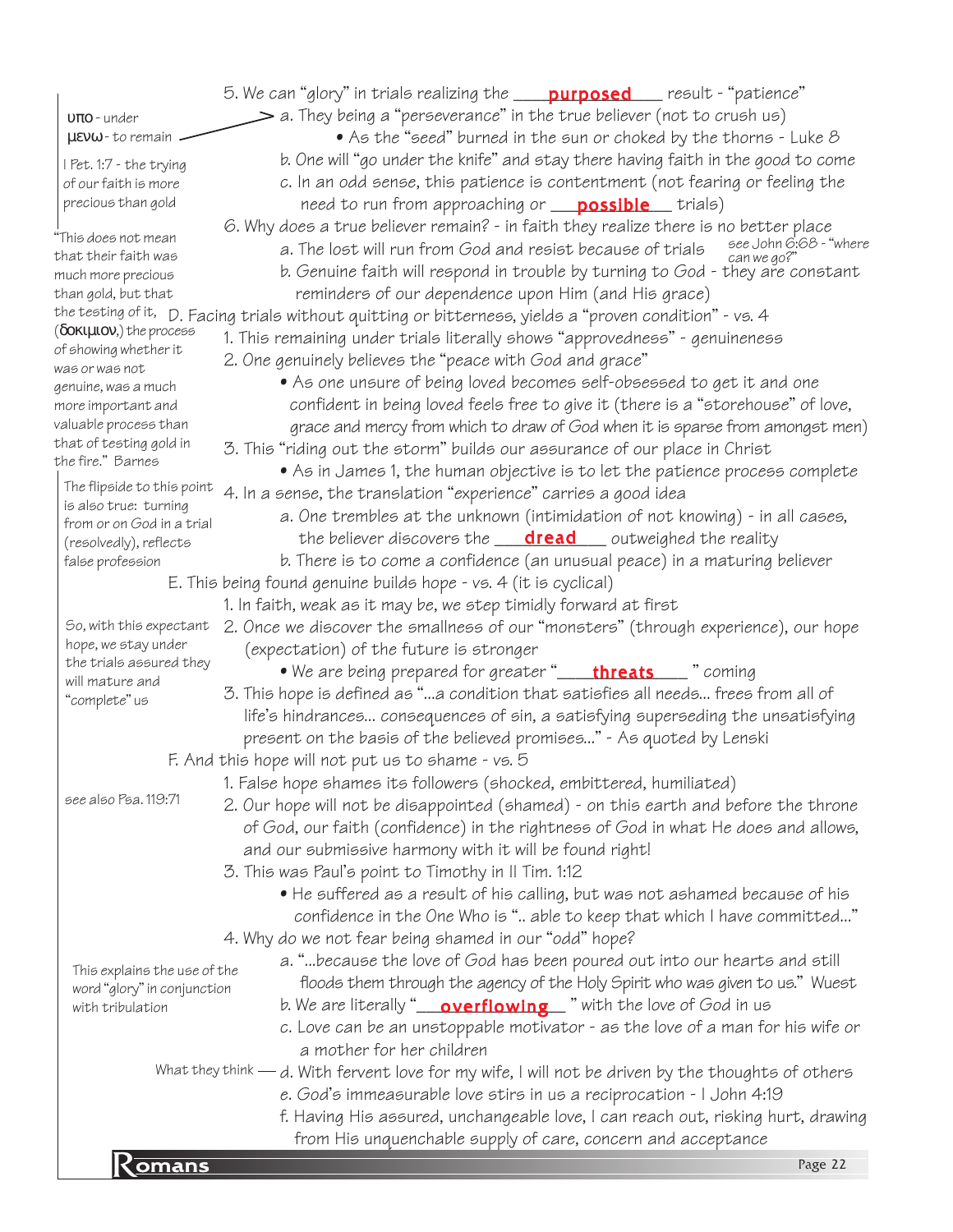particular company of the company of the company of the company of the company of the company of the company of the company of the company of the company of the company of the company of the company of the company of the c 5. "Because the love of God is shed abroad..." - it is absolutely sure! a. It is in the perfect (passive) tense - it has been shed, is being and will be b. It is in "our hearts" - more than our mind, it is in our will, resolve, memories, courage, hopes, plans (goals) and expectations • Though, often, false (skewed) reasoning leads us away 6. The giving of the Holy Spirit is "proof" also of God's love a. He is the "consoller" of the heart (come along side) b. He is the "counsellor" of the heart (encourager and convictor) I Thes. 5:19; Eph. 4:30 —— c. It quenches and grieves the Spirit when we reason against the love of God G. The absolute love of God proven to us - vs. 6-10 1. This will "seal" the point of God's working only good even in the face of cruel trials a. It was this fact that the martyrs were sure when they faced death b. They could face cruel persecutors by focusing on the "unstealable" love of God 2. Our "natural state" - what God gave His son for which to die - vs. 6-10 a. We, who were without "strength" - feeble and sick with the idea one could not rise to his \_\_\_\_<mark>duty</mark> \_\_\_ (unable to fulfill a needed task) • The truest picture is of helplessness (unable to save ourselves from looming, imminent, **deserved** destruction) b. We, the "ungodly" - lit. without reverence (to God) c. We "sinners" - lit. to miss the mark, thus failing to "share the prize" • So much of "the world" would have us believe that righteous living leads one to miss out on so much while the opposite is true; a life of sin causes one a life of **\_\_\_\_\_\_\_\_\_\_\_\_\_\_\_\_\_**\_ opportunities! d. We the "enemies" of God - those deliberately and of free will, standing against God and His way 3. His (God's) supernatural love - vs. 6-10 a. Christ died for the ungodly (those without respect for the Father) Strictly just – (1). It would be hard to find one who would die for a strictly moral man Benevolent — (2). Rarely would one find one who would die for a "good" man b. This death was in "due time" (the time \_\_\_\_<mark>appointed</mark>\_\_\_\_) • Giving full evidence it was planned ahead of time (precisely) c. But, even in light of our condition, God commended His love (1). Literally, He demonstrated it (exhibited) (2). "God hath set this act of infinite mercy in the most conspicuous light, so as to recommend it to the notice and admiration of all." d. So, the conclusive idea: If this was done for us when we were enemies, now being justified through Christ, should would not (must we not) expect to be "saved from wrath through Him?" - vs. 9-10 e. "...it was commenced by God; its foundation was laid while we were still Barnes — hostile to it; it evinced, therefore, a determined purpose on the part of God to perform it; and he has thus given a pledge that it shall be perfected. 4. Why, then, would we ever view ourselves as enemies with God? a. The "Deceiver" the "Accuser of the brethren" would have us think such b. No circumstance, trial or matter should be viewed as "vengeance" or "wrath" upon us as those in Christ - if my "goodness" (fictitious) did not win me merit, how will my sin and failures afterward take it away? c. We are reconciled, now and \_\_\_<mark>forever</mark> \_\_\_! - in light of this, all else is good It is the work of the Spirit to assure of God's love in our hearts - all three of the Trinity are active for our good. The truly most unfortunate are those left to go in their own way! Adam Clarke It is never the "picture" that Christ must appeal to God to spare us. It was the Father Whoe sent the Son to redeem us. It was His love!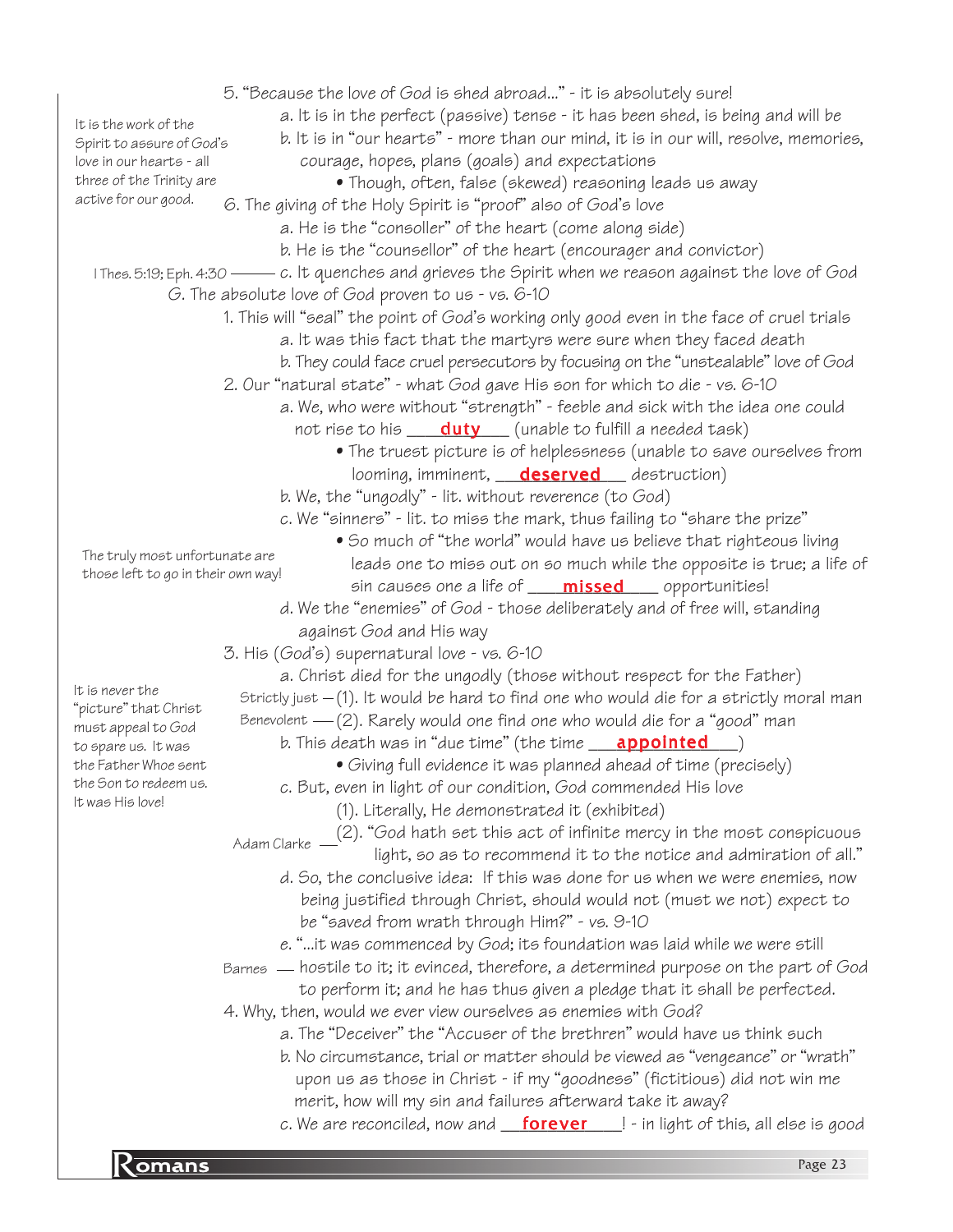**Romans** Page 24 H. We boast in God - vs. 11 1. Tribulations have their meaning because of who God is • All things work (plot) for our good because of is control and purposes 2. We are braggadocios of God because it is He Who provided the "atonement" a. It has the idea of reconciliation but is well pictured in this word b. It pictures being at **\_\_\_\_\_\_\_\_\_\_\_** with Him (we are restored) 3. We are at perfect peace with the Creator and Master of the universe - this is a situation well suited for **\_\_\_\_\_\_\_\_\_\_\_\_\_\_\_\_\_\_\_\_\_**\_\_ contentment (joy) • It underscores all we see and think of what surrounds us! 4. We can humbly brag with confidence in our relationship with the King and not be presumptuous (that it may later turn out not to be true) • "It ain't braggin if it's the truth!" - an old adage not true except in this case VIII. The Grace of God Versus Sin - 5:12-21 A. Knowing how sin "<u>\_**infected\_**</u>" all of mankind will give insight to "infectious" grace - vs. 12 1. One man sinned - "wherefore" - because of this... a. In reference to the sin of Adam - his disobedience to the singular command b. This will lend to the bragging on God when the process (argument) is fully "worked out" (the precision and perfection of God's plan!) c. "as" - in like manner (a picture is being "painted") 2. Through one man (Adam) sin "\_\_\_\_\_<mark>invaded</mark>\_\_\_\_" the world a. It was a foreign agent (alien to God's perfect design)  $\sim$  b. εισερχομαι - to come upon, among, grow upon (entered) 3. With it came death - death has its "means" because of sin (with no sin there is no death) a. The "reigning" of death (vs.14) is reminder of sin permeating mankind b. Through the sin of one death entered the earth 4. So death "passed upon" all for all literally "\_\_\_\_\_\_\_\_\_\_\_\_\_\_\_\_\_\_\_\_\_\_\_\_" - I Cor. 15:22 a. We all sinned "in Adam" - we are not sure as to how this is attributed to all mankind (figuratively as the "head" of the human race or just strictly physically as being offspring) but we are sure we all are held guilty of that sin (the fairness issue will be dealt with later) b. To take this at its strictest "face value" death infiltrates all for all sinned (1). This means that all who die have sinned - so what about <mark>babies</mark>? (2). This is why it is crucial we get the point of this passage; it is not in reference to our actual sins now (these are simply the continuous result) but in reference to our sin in Adam of which we all, including babies and the mentally handicapped are held guilty c. Hint: it cannot be in reference to our individual sins, not to our sin nature at birth (the potential sins), but must be in reference to the imputed sin of Adam on us all just as we will soon see pictured the imputed righteousness of Christ 5. None must be so proud as to assume they would have done differently that Adam B. Proof that all are in sin and have sinned even without a defined standard (law) - vs. 13-14 1. Even when there was no law there was still sin - period between Adam & Moses a. Technically, sin is not "reckoned" to one's account b. Yet, people still \_\_\_<mark>died</mark> \_\_ (and death has its means because of sin) 2. Those who did not "sin after the manner of Adam" still died • They did not have a singular law as Adam did (so, all mankind is accountable) "Atone" - from a meaning to be in harmony with - no longer dissonance! The throughly invasive effects It came to "take over the human race" Adam's act (sin) condemned all of humanity. We are held accountable for that sin! Before any rush to judgment, the reality of our resulting SINS proves we are born in sin and that none, apart from Christ is sinless or would be sinless. Law plays a different "role" and that not in our salvation, simply in magnifying God's grace!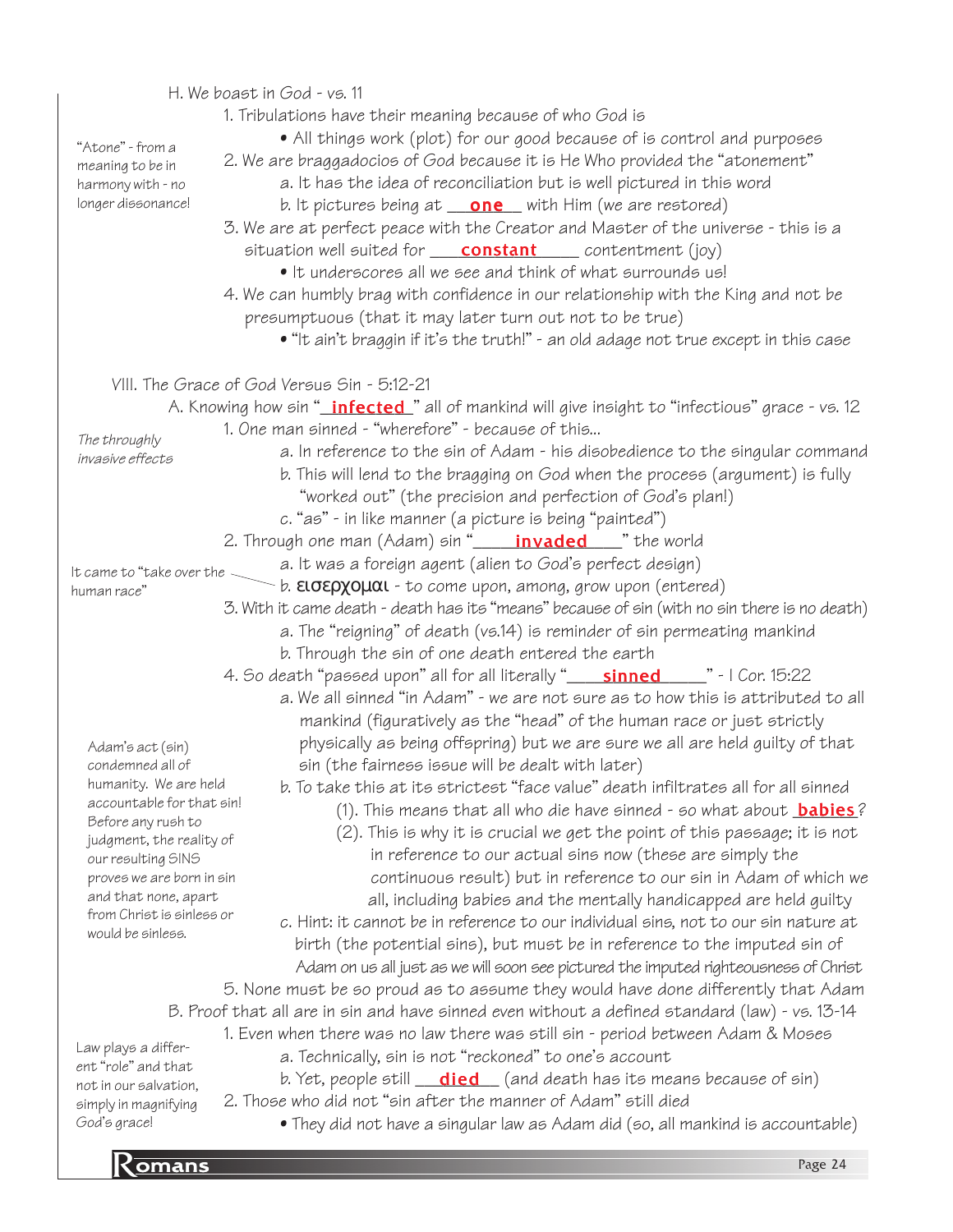|                                                   | 3. Adam was a "type" of Christ in only as much as he demonstrated the "means"                |
|---------------------------------------------------|----------------------------------------------------------------------------------------------|
|                                                   | a. He was the singular point in which sin invaded the world                                  |
| Each would make the way<br>for their own          | b. Christ was the singular point in which God's grace would come                             |
|                                                   | c. Adam's guilt would be "imputed" on his "progeny"                                          |
|                                                   | d. Christ's righteousness is "imputed" on His "progeny"                                      |
|                                                   | C. The result of the "offense" is not comparable (though) to the result of the "free gift"   |
|                                                   | 1. Paul mentions that Adam was a "type" but the results are not comparable - vs. 15          |
|                                                   | 2. The "free gift" (gratuitous gift) given to us <b>far</b> outweighs the "offense"          |
| The outcome is so                                 | 3. The sin of Adam brought with it the consequence of death to "the many" (lit)              |
| drastically different,<br>it hardly seems (as if) | • The purpose is to express the power of this sin and its effects; it brought                |
| appropriate to                                    | death to all who would come after Adam and the effects of sin on all creation                |
| comapare the two                                  | 4. Many more times over (much more) the grace of God, amazingly delivered as a gift          |
|                                                   | by His bestowal of favor on the undeserving, will supersede                                  |
|                                                   | a. It is as though a <b>comparison</b> of strength and influence (a clear "winner")          |
|                                                   | b. It "abounded", literally superabounded unto "the many" (lit.)                             |
|                                                   | c. It is not just conqueror, it is "more than conqueror" - Rom. 8:37                         |
|                                                   | D. The means of our condemnation are overshadowed by the means of our justification - vs. 16 |
|                                                   | 1. The "one that sinned" is in reference to the consequences of Adam's sin                   |
|                                                   | a. His single act of disobedience had seemingly "unstoppable" consequences                   |
|                                                   | b. One sin makes all creation "groan" and condemns to Hell                                   |
|                                                   | 2. But this "gift" is in <b>drastic</b> contrast!                                            |
|                                                   | a. Take the magnitude of this example: the "power" of the single sin of Adam                 |
|                                                   | multiplied by the countless repeats on our parts who could compete with                      |
| No "super power" conceived of                     | so powerful an enemy and in such numbers?                                                    |
| by man could compete with                         | b. The "gift" of Christ is!! It took one sin to condemn mankind, and yet in the              |
| such a force as this!                             | multiple sins of us all justification was won                                                |
|                                                   | c. The Gospel of which Paul was not ashamed tells of a gracious gift so                      |
|                                                   | powerful as to be able to conquer <b>_____ countless</b> _____ sins                          |
|                                                   | E. The "sum" of the matter - vs. $17-19$ (how it all adds up)                                |
|                                                   | 1. The "not so powerful power struggle" with death - vs. 17                                  |
|                                                   | a. One man's offense brought the reign of death (based in sin)                               |
| Death can no longer wield                         | b. The opposing "side" are those with "abundance of (this) grace"                            |
| its power and influence over                      | c. There is no competition! - This gift of righteous (new life) will cause us to             |
| us to control us                                  | "reign in life" by Christ - death has no more "dominion " over us                            |
| This reiterates the                               | 2. The verbless verse $18$ - the equation                                                    |
| intended comparison                               | a. One $(Adam)$ + Offense = "all men to condemnation"                                        |
| of the two: both                                  | b. One (Christ) + Righteousness = "all men unto justification of life"                       |
| condemnation and                                  | 3. Our "better" state - vs. 19                                                               |
| grace would individu-<br>ally come "through"      | a. Adam disobeyed and we were made sinners through him                                       |
| one man each                                      | b. But through Christ's perfect obedience (sinlessness) we are made <b>_truly</b>            |
|                                                   | righteous (as if acquitted) - there will be no "double jeopardy"                             |
|                                                   | c. Christ did better, though, than restore us to Adam's "state"                              |
|                                                   | • We are beyond his original position there is no "probationary                              |
|                                                   | period" for us. We are declared and found righteous because of Christ                        |
|                                                   | F. So, if sin was in the world without the law, why have the law? - vs. 20                   |
|                                                   | 1. The "law entered" that sin would be "augmented" - magnified (seen better)                 |
|                                                   | 2. In seeing the blatancy of sin, the grace of God is <b>magnified</b> for what it is!       |
|                                                   |                                                                                              |
| Komans                                            | Page 25                                                                                      |
|                                                   |                                                                                              |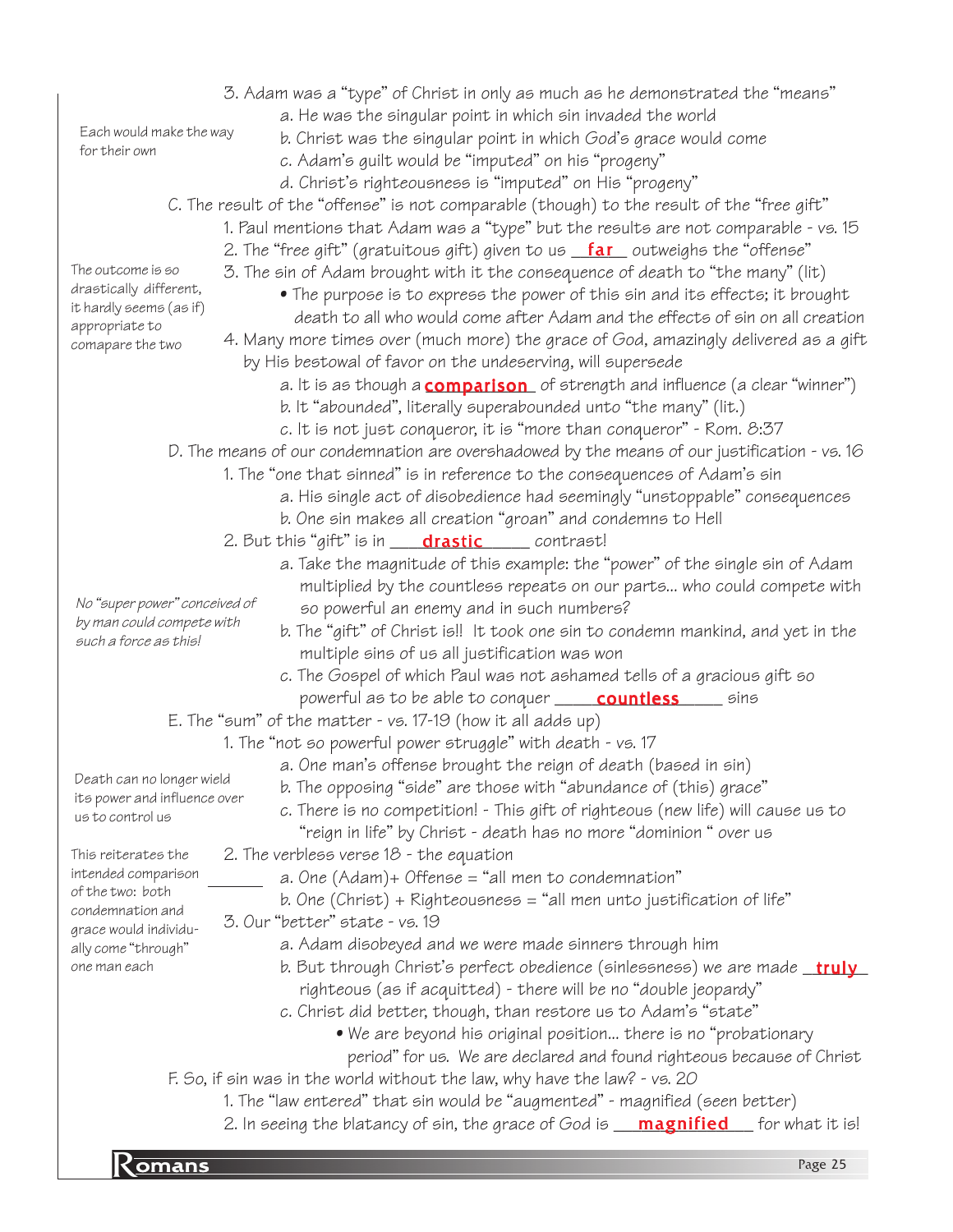- 3. The Law shows sin for what it truly is (it is defined and highlighted)
	- a. What we would not naturally "spot" as wrong it "spotlights"
	- b. What we would look on as questionable, it clarifies as \_\_\_\_\_<mark>perverse</mark>\_\_\_\_
- 4. The law was never meant to be an active part of our salvation just to point us to it a. It would act as our "schoolmaster" to bring us to Christ
	- b. To take us by the hand and lead us to the answers Gal. 3:24-25
	- c. The schoolmaster is not the answer, just a **\_\_\_\_\_\_\_\_\_\_\_\_\_\_\_\_** to get us there
- 5. The Law was used to reveal the natural state of bondage we are born into a. No man is born free - we are born the slaves to sin - we sin because we must
	- b. This is why the best of intentions, man at his most natural morality, cannot stop himself from breaking God's law
- 6. So, the law must be "preached" and "taught" not as the means to salvation, but as proof of our <u>\_\_\_\_**need**\_\_\_</u>\_ of it
- a. It is also designed to profoundly point out the significance of God's grace; in an odd way, sin, to the believer, will magnify God's grace in his own eyes Confession before God is never to be used as condemnation of self. This would be a contradic
	- b. This is what the woman with the ointment realized as the Lord pointed out
	- She loved Him more because of her greater awareness of her sin c. This clarifies the key in confession; the admission of our state and individual actions before God to be taken in light of His miraculous grace - I John 1:9
	- G. BUT, where sin increased, grace **\_\_\_\_\_flooded** \_\_\_\_\_\_ over vs. 20
		- 1. "Where sin abounded" literally where it was clarified by the Law and kept growing
			- With the onset of the Law came the clearer awareness of wrong
		- 2. Grace did "superabound" it was not returning "in measure" it was in abundance beyond what would be deemed needed to counteract sin!
			- a. This goes back to the "no contest" comparison with sin and grace b. My sin, the sin of all in Christ was engulfed, drowned in grace
			- 3. We are not just saved, we are to live as "powerhouses" of God's grace
				- a. We do not live to "\_\_\_<mark>not\_\_\_\_\_\_\_sin\_\_\_</mark>" we live to win, assured of winning
				- b. Life is defined in the freedom from sin, not in the focus of its avoidance, but in the free active pursuit of righteousness in obedience
	- H. As sin reigns in the power of death, grace reigns above in righteousness vs. 21
		- 1. Sin's reign on the earth is evidenced by death
			- a. Not just the end result of physical death but by its precursors
			- b. Sin takes its "toll" in the death of relationships, goals and achievements
			- c. Most of sin's effects soon come to show physically (effects on the body)
			- d. The fear of death or even its approach haunts and controls the life of
			- those in Adam (Most superheroes are such because they seem to not fear death) 2. Grace has as if without effort, overthrown the reign of sin
				- a. Sin reigned by death, grace reigns by life
				- b. We are more than defined as "not \_\_\_**dead**\_\_" we are alive and active!
				- c. We are not burdened in life with the pursuit and maintaining of eternal life
					- We have it and are to live it now all else is wasted distraction from what this grace of God has done on our behalf
				- d. Our life in grace is evidenced with righteousness not passive but aggressive
			- 3. We can no longer be "defined" by our sin or just in our not sinning
				- a. As to be discussed, we are in Christ and are freed from sin
	- progressive "rightness" that really matters and has lasting value<br>Page 26 b. With freedom comes the exercise of freedom - we can actually accomplish,

would not know what sort of people we realy are and would not see our deperate need for a Saviour. This is reveals the absurdity of the moralist's objectives.

Without the Law we

"My sin, Oh the bliss of this glorious thought, my sin not in part but the whole..." Horatio Spafford

tion to the light of the Law and

Luke 7:36-43

the fact of Grace!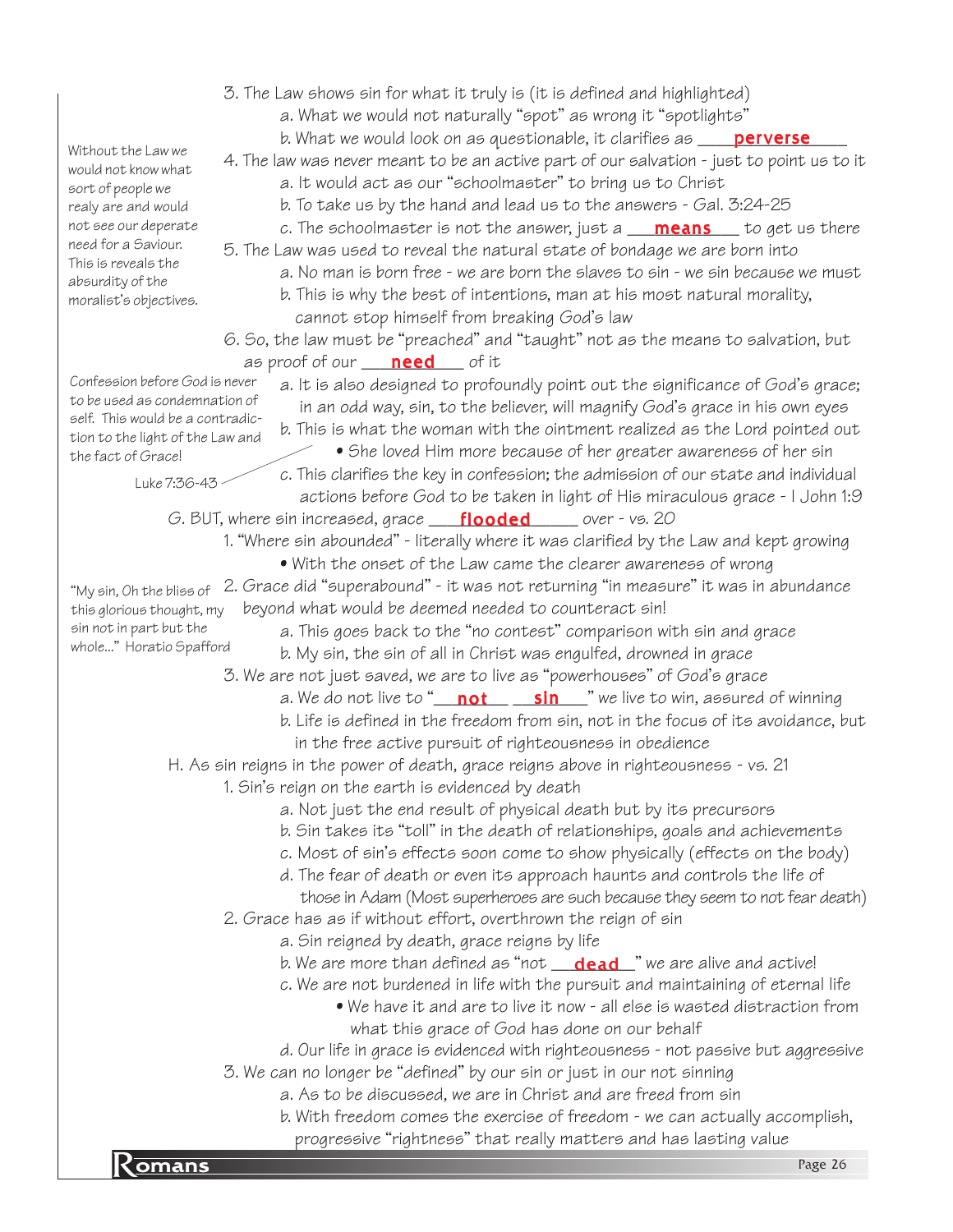## IX. Accepting That We Died to Sin - 6:1-14

|                                                   | $\frac{1}{100}$ . The property of the property of $\frac{1}{100}$<br>A. What is to be said of the matter concluded in chapter 5? - vs. 1-2 |
|---------------------------------------------------|--------------------------------------------------------------------------------------------------------------------------------------------|
|                                                   |                                                                                                                                            |
| Literally, "No law                                | 1. Should we then conclude, logically, that we should sin more that Grace may abound more?                                                 |
| means anything goes!"-                            | 2. This was antinomianism - license to sin (God's grace misinterpreted)                                                                    |
|                                                   | 3. There was a group defined by this in Jude 4 - they "turn the grace of God into                                                          |
|                                                   | something filthy (as in self-indulgence and the "freedom" to do so)                                                                        |
|                                                   | a. This is evidenced in any who use the grace of God as " <b>excuse</b> " for sin                                                          |
|                                                   | b. This also evidences those looking for conscience appeasers to allow them                                                                |
|                                                   | to do all their <b>depraved</b> nature desires (no "new man")                                                                              |
|                                                   | c. "Whosoever that is born of God doth not commit sin" - I John 3:9 $\rightarrow$                                                          |
|                                                   | 4. The idea of "continuing" in sin does not refer to just "periodic sinning" $\sim$                                                        |
| The predominate                                   | a. "Shall we habitually sustain an attitude of dependence upon, yieldedness                                                                |
| subject is position more<br>than practice, though | to, and cordiality with the sinful nature in order that " Wuest                                                                            |
| the goal is to have                               | b. In other words, should we stay under the "reign of sin?" - as in Rom. 5                                                                 |
| position affect                                   | 5. The conclusive answer: "absolutely not", or "perish the thought"                                                                        |
| practice!                                         | a. The answer is reactionary: as if responding to an absurd idea                                                                           |
|                                                   |                                                                                                                                            |
|                                                   | b. The tone speaks for itself: that the basic thought is absurd                                                                            |
|                                                   | c. It is an idea which should not be seriously considered - a waste of time                                                                |
|                                                   | 6. It is absurd because of the ones being discussed - "WE" as previously described in                                                      |
|                                                   | chapter 5 - we who are truly "in Christ" (His obedience versus Adam's sin)                                                                 |
|                                                   | a. The "we who" idea of this verse is placed at the beginning of the line in the Greek                                                     |
|                                                   | b. This places the emphasis on the "We" - lit "We who died to (the) sin"                                                                   |
|                                                   | c. The ultimate sin of which we were guilty in Adam - we are free from its guilt                                                           |
|                                                   | and <b>penalty</b> (its' jurisdiction is not over us any longer)                                                                           |
|                                                   | d. "How is it possible, such persons as we are to live in its grip?" Wuest                                                                 |
|                                                   | 7. This "we" cannot "live" in sin when this "we" have "died" to it - the two "BIG" contrasts                                               |
| To live somewhere is to be                        | a. The translation "dead to sin" is best put "____________________ to sin"                                                                 |
| characterized by it as it is                      | (1). The "dead to sin" often leads the reader to believe in perfection                                                                     |
| "where we are from"; the                          | (2). This would then make verses 11-13 not make sense - why be                                                                             |
| believer cannot be character-                     | challenged to "reckon" and "let not sin reign" and "neither yield" if                                                                      |
| ized as being from the "realm                     | practical perfection on this earth is the subject? - it is not!                                                                            |
| of sin" but by the "realm of                      | b. We, at a fixed point, died to the rule, penalty and guilt of sin                                                                        |
| grace" it is where we live!                       |                                                                                                                                            |
|                                                   | (1). From our vantage point, this was at salvation (as pictured in baptism)                                                                |
|                                                   | (2). As is to be explained, we are free from its "reign"                                                                                   |
|                                                   | B. Paul deals with the real problem in this question <b>ignorance</b> $\blacksquare$ - vs. 3-4 (as in vs. 16)                              |
|                                                   | 1. The problem is not in the "doctrine" simply "putting it together" with the previous                                                     |
|                                                   | a. As is to be discussed, so many believers struggle with the concept of sin in                                                            |
|                                                   | their lives mainly by the ignorance of their privileged position                                                                           |
|                                                   | b. It is not the attitude of "Oh no! what if I sin?" as it is "Wow! I no longer must"                                                      |
|                                                   | 2. "Don't you know" the fact of your situation? (what really happened!)                                                                    |
| Those who belive that this                        | a. When you were "baptized" into Christ you were baptized into His death                                                                   |
| speaks of "dead" to sinning                       | • Baptism as the ultimate symbol of all that takes place in salvation                                                                      |
| at all, cause:                                    | b. As Christ died for our sin (He paid for our sins) we were with Him as we                                                                |
| 1. A disagreement with the                        | were in Adam (we receive the reward in like fashion as we received the                                                                     |
| Bible and experience<br>(confusion)               | condemnation in the sin of Adam)                                                                                                           |
| 2. Dishonesty concerning                          | c. We are also with Him in the "newness of life"                                                                                           |
| their"sins"                                       | • But as the slaves of America had to come to grips with their                                                                             |
|                                                   | freedom, so must we get used to it (which the following versus work out)                                                                   |

**R** omans Page 27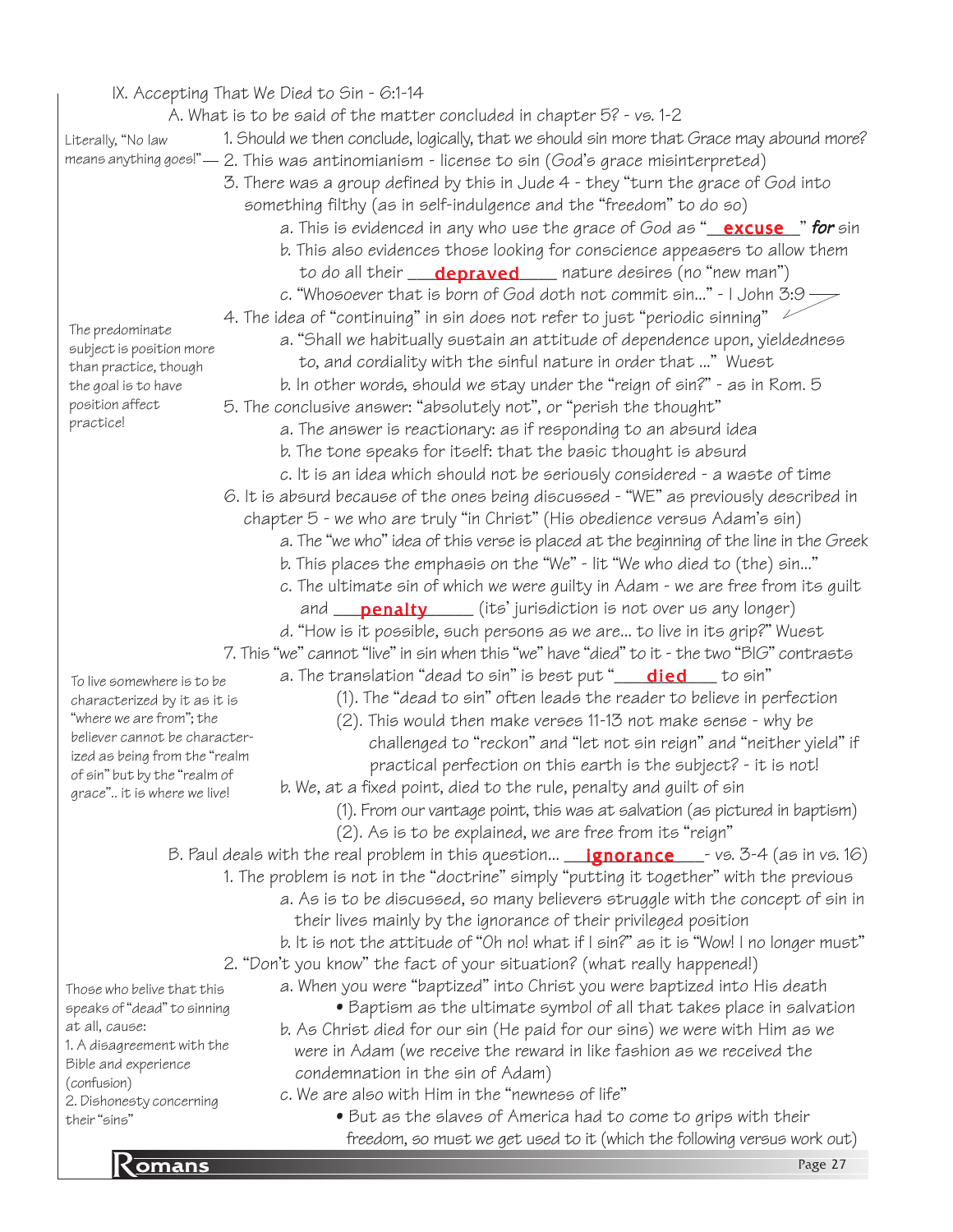Water baptism is our outward identity, this baptisim is the inward reality of our position

It is profound to note, that we would not know any of this except for the special revelation of God. He has revealed this to us, thus, He must have profound plans for

this insight's usage!

- 3. We were "baptized" (immersed) into Christ
	- a. Not into the water (as the symbolic) but the literal "into Christ!"
	- b. Our faith was the "\_\_\_\_<mark>trigger</mark>\_\_\_\_" and the Spirit the Agent I Cor. 12:13
- 4. This then is our "being in connection with" His death I, as the old man, died
- 5. The "seal" of the truth of the matter was the burial lit. we were buried with Him
	- a. This "burial" of our "old man" had a specific purpose again, this is describ-
	- ing our (legal) position before God which is to affect (control) our practice
	- b. The purpose was the "raising up" we are in actual (not theoretical) par ticipation with this "newness of life"
		- This was the underlying reason Paul devalued the "values" of earth to "know Him".... and "the power of His resurrection." - Php. 3:10
- 6. This would all demonstrate "the glory of the Father"
	- a. Forgetfulness will be a "foe" of this II Pet. 1:9 forget what really happened
		- b. God, not us, is we suiffied win the freedom and victory of the new life
		- c. This life is new, as we are on the "other side" of the penalty
			- (1). As a thief no longer fears the police after serving his time
			- (2). Our penalty, though, required death! the only solution was to experience death which we deserve, but in Christ, we died with Him (He died for us) so we are new people, no longer to be "hounded" by the <u>threats</u>
- 7. We are allowed to "walk" as is the term, "they let him (the criminal) walk"
	- a. In this case, though, the required penalty was paid in full!
		- b. This walk is in "newness of life" literally something unusual and remarkable
			- (1). It is as something never before seen (in our case, personally)
			- (2). We are "new  $\frac{\text{creations}}{\text{creations}}$  " II Cor. 5:17
			- (3). Old things (original) are passed away lit. passed by on the way to better things; thus the old things are neglected
- "Perfect active indicative of ginomai, \_\_\_\_ (4). All things are "new" (not to be seen as they once were) have become new (fresh, kaina) to
- stay so." RWP
- c. This "that like as" finds is resolution in "even so we also should..."
- d. Again, this is what we "answer for " at the Judgment Seat of Christ what did we do with what we were given? - II Cor. 5:10
- C. One act (accomplishment) begets the other vs. 5
	- 1. We are on the winning team but are not responsible for the win!
	- 2. Since we have been "grown together with" in the likeness of His death
		- a. As we did not and could not really die for our sins, thus a "likeness"
		- b. We partake of His death benefits because we "grow with Him" as the vine and branches illustration of John 15
		- c. Apart from the "Vine" we have no "likeness" for which to identify before God
			- $\bullet$  Woe to the person who stands before God in their  $\_\text{own\_\,}$  likeness!
		- d. So, it is only natural, we share in His resurrection (likeness)
- D. The old man is dead (not dying, dead!!) vs. 6-7

1. Literally, the old man WAS crucified with him... (it has already happened)

not to act as a child because that is no longer who he is, so we are dead to this old man - don't act like him anymore!

Just as an adult is

- We should not waste our time trying to kill the old man already dead! 2. Who is (was) the old man? - is it the "old nature?" - No
	- a. The "old man" is who we were in Adam the \_\_\_\_\_**convicted**\_\_\_\_\_\_ convict
- b. That man was crucified with Christ his penalty was paid! he is a free man! 3. There is a specific reason for mentioning this, there is a purpose in his (the old
- man's) cructifixion and it is not in his new freedom to sin more range 28<br>Page 28 man's) crucifixion and it is not in his new freedom to sin more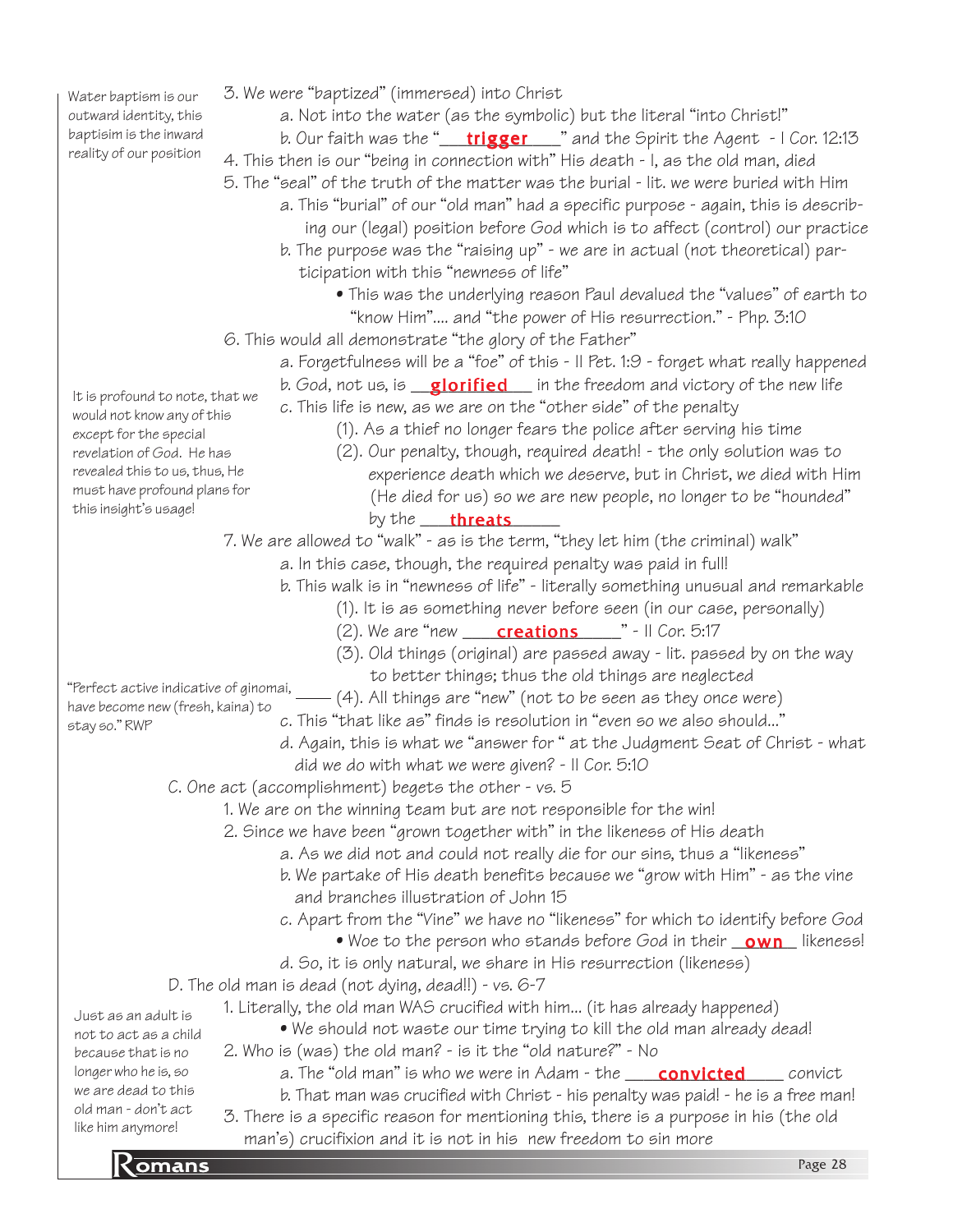- 4. The "old man" is my "\_\_\_\_\_<mark>former</mark>\_\_\_\_\_ self" it is what (who) I used to be
	- a. This result and its affect on our actions is stressed in Eph. 4:22
	- b. We are not commanded to "put off the old man" but to put off his "conversation" or his behavior and characteristics
	- c. To put them off is to lay it aside as a freed slave lets go of his slave clothes and the symbols of his slavery
- 5. The purpose of the old man's crucifixion was that the "body of sin" might literally
- be "rendered <u>sauseless</u> bowerless and idle."
	- a. That the sin controlled body would be deprived of its "power"
		- (1). Sin is evidenced in the natural inclinations \_\_\_\_\_**misused\_\_\_\_** 
			- (2). Sex was of God, but in sin can become perverted if given too much focus or misused (not fulfilling its intended purposes)
			- (3). The pursuit of comfort is natural till it becomes obsessive
			- (4). Hunger is natural until it becomes gluttony
	- b. These evidence a sin dominated body from this domination we are freed
		- (1). So the statement is that since we know our old man was crucified with Christ, we know the result is to be that we are freed from the dictates of our sinful nature (given a realized freedom from our natural (bodily) drives) - mental, social, physical
		- $(2)$ . " ...in order that the body, the **stronghold** of Sin, might be rendered powerless" TCNT
	- c. The "body of sin" rendered useless leaves me free from being its servant • That "from now on we should not be serving sin"
- 6. For he who has died (from the old life) cannot be bound to its "laws" vs. 7
	- a. One cannot take a **\_dead**\_man to court (he is freed from the laws' realm)
	- b. Again, he (we) is freed to "walk" because he died but his walking is a newness of life (we "put off" the old man - he is neglected) - Eph. 4:22
		- This is how it practically occurs; the sinful nature becomes more neglected as it is replaced with new \_\_\_\_<mark>desires</mark> \_\_\_\_ stemming from "flirtation" with this new state of freedom
- c. He is rendered literally "just" from his sin (freed from it's guilt and condemnation)
- E. Living in Christ; what this really means vs. 8-10
	- 1. Now consider the facts... we "died" with Christ (His act is our position)
	- 2. This identity (baptism) into His death identifies us with His resurrection
		- "Now, in view of the fact that we died once for all with Christ, we believe that we shall also live by means of Him..." Wuest
	- 3. We live "with Him" in the position He earned on our behalf (for us to live in!)
		- His death was the purchase price of our freedom what are we doing with our freedom? His resurrection was the guarantee of our new life.
	- 4. In Christ there is an unchangeable truth that there is no more "death"
		- a. The condemning force of the law (the power of death) has no enforcement
		- b. It is impossible to kill One Who has conquered death and He's the One we
			- are with a positive spin on "guilty by \_\_\_\_<mark>association</mark>\_\_\_\_!"
	- 5. Death has no "controlling authority" over its conqueror it is no longer the "dreaded lord" over our lives - no longer subject to its dictates
	- 6. For when He died, he died UNTO sin ONCE FOR ALL vs. 10
		- Our "death with Him" was once for all my experience does not alter my position

It is well pictured in the old lion picture of the Devil; he roars but his power is pretentious (hollow) over those in Christ

My body is freed from the jurisdiction but not from the inclinations to sin - these are to be re viewed as

"on their way out."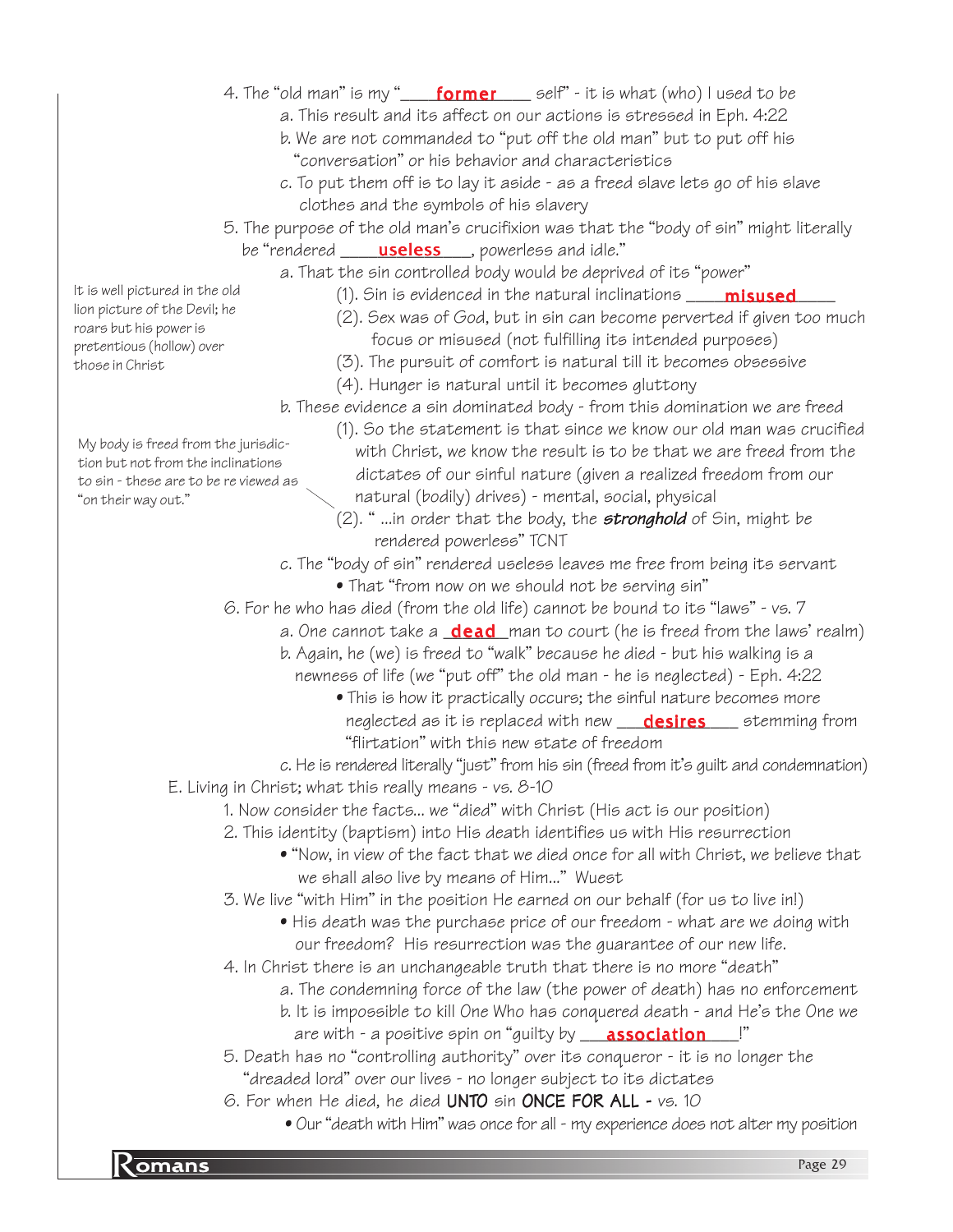|                                                    | 7. The "life that he lives" is unto God                                                         |  |
|----------------------------------------------------|-------------------------------------------------------------------------------------------------|--|
|                                                    | a. Not that He was under the realm of sin, but that He took the penalty of                      |  |
|                                                    | my sin into death, conquered it, and now demonstrates the new life we have                      |  |
|                                                    | b. He purchased (provided) the access to this "realm" of freedom from sin                       |  |
|                                                    | c. He lives only for God (He as God)- sin (having brought death) is conquered                   |  |
|                                                    | F. The needed conclusion of the believer - vs. 11                                               |  |
|                                                    | 1. Likewise - in the same manner (it is just the same with us)                                  |  |
|                                                    | a. "Take it as a settled fact that you are dead" - Lenski                                       |  |
|                                                    | b. Thus, we are to take it as a ____ <b>settled</b> ___ fact that we are alive to God           |  |
|                                                    |                                                                                                 |  |
|                                                    | 2. The idea is that just as Christ so are we - if true with Him, it must be so with us          |  |
| Not to see ourselves AS IF                         | a. This furthers the absurdity of the idea of "living in sin that grace may abound"             |  |
| having died to sin but as                          | b. It is the realization not of my experience, but of my ___ position_                          |  |
| having died to sin                                 | c. Thus the "indeed" - the fact of the matter, not the idea of "entrancing"                     |  |
|                                                    | oneself into the belief; the belief does not make the position truer or more false              |  |
|                                                    | 3. This is to be "reckoned" / counted                                                           |  |
|                                                    | a. Literally, take inventory of it (count out what you really have and what/                    |  |
|                                                    | where and who you _____ really _____ are in connection with Christ)                             |  |
|                                                    | • As with money, we count what we have to know what we can spend                                |  |
| Not just "alive" but living "unto                  | b. We are as free from the condemnation and control of sin as Christ                            |  |
| God" (in His realm and rule)                       | c. Eph. 2:4-6 - He made us alive (to God) and we are now "sitting in heavenly                   |  |
|                                                    | places" - this was what WAS done for and to us                                                  |  |
|                                                    | d. So, accept it as a matter of record to be true $\frac{r}{1 - r}$ in it; live in it!          |  |
|                                                    | e. We live as citizens of Heaven now - our eternal lives have already begun!                    |  |
|                                                    | • This is why the believer is described simply as "sleeping" and not dead                       |  |
|                                                    | G. Do not let sin act as "lord" in your body - vs. 12                                           |  |
|                                                    | 1. How is sin characterized as "reigning"? (don't let it "boss you around")                     |  |
|                                                    | a. "when sin is not opposed, or but slightly opposed,; when sin is committed                    |  |
|                                                    | industriously, and temptations to sin prevail easily; when persons sin                          |  |
| Things are not changing!                           | without any sense of sin, with small remorse and check for sin; then sin is                     |  |
| "For this cause do not let                         | in its throne, and reigns imperiously." William Burkitt                                         |  |
| sin be ruling in your body                         | b. The place of its reigning is the "mortal body"                                               |  |
| which is under the power of                        | • "Mortal" as it is subject to death and decay                                                  |  |
| death, so that you give                            | c. It is as if reigning when the mortal becomes the " $\frac{cause}{cause}$ " for which we live |  |
| way to its desires;" (BBE)                         | (1). We are immortal in Christ and are to view life in light of this fact                       |  |
|                                                    | (2). The "temporal" __ <b>desires</b> (lusts) are not to "drive us"                             |  |
|                                                    | 2. We, as we really are, have died to sin but we are still in our mortal bodies which still     |  |
|                                                    | possess sin and its influence                                                                   |  |
|                                                    | a. We will live out our lives with it (sin) striving to reign over us                           |  |
|                                                    | b. It is not its rightful place to do so, but it will if we surrender to it                     |  |
|                                                    | 3. Our sanctifying process is two-fold as seen in Php. 2:12-13                                  |  |
|                                                    | a. "Work out your own salvation with fear and trembling" - literally, bring to its              |  |
|                                                    | (rightful) conclusion your salvation (steer your life to the "end" of a saved                   |  |
| To "will" - wish; desire<br>To "do" - to act on it | person) - as a redeemed person would be expected to use this immeasurable gift                  |  |
| (live it out)                                      | b. This is done with great reverence and respect                                                |  |
|                                                    | c. Remember, though, we can expect God to work in us to "will" to do His                        |  |
|                                                    | pleasure (the purposed plan is the <b>changing</b> ___ of our desires!)                         |  |
|                                                    | 4. Sin will strive to take natural inclinations and distort or amplify them creating            |  |
|                                                    | lusts or "inordinate affections"                                                                |  |
|                                                    | Page 30                                                                                         |  |
| Komans                                             |                                                                                                 |  |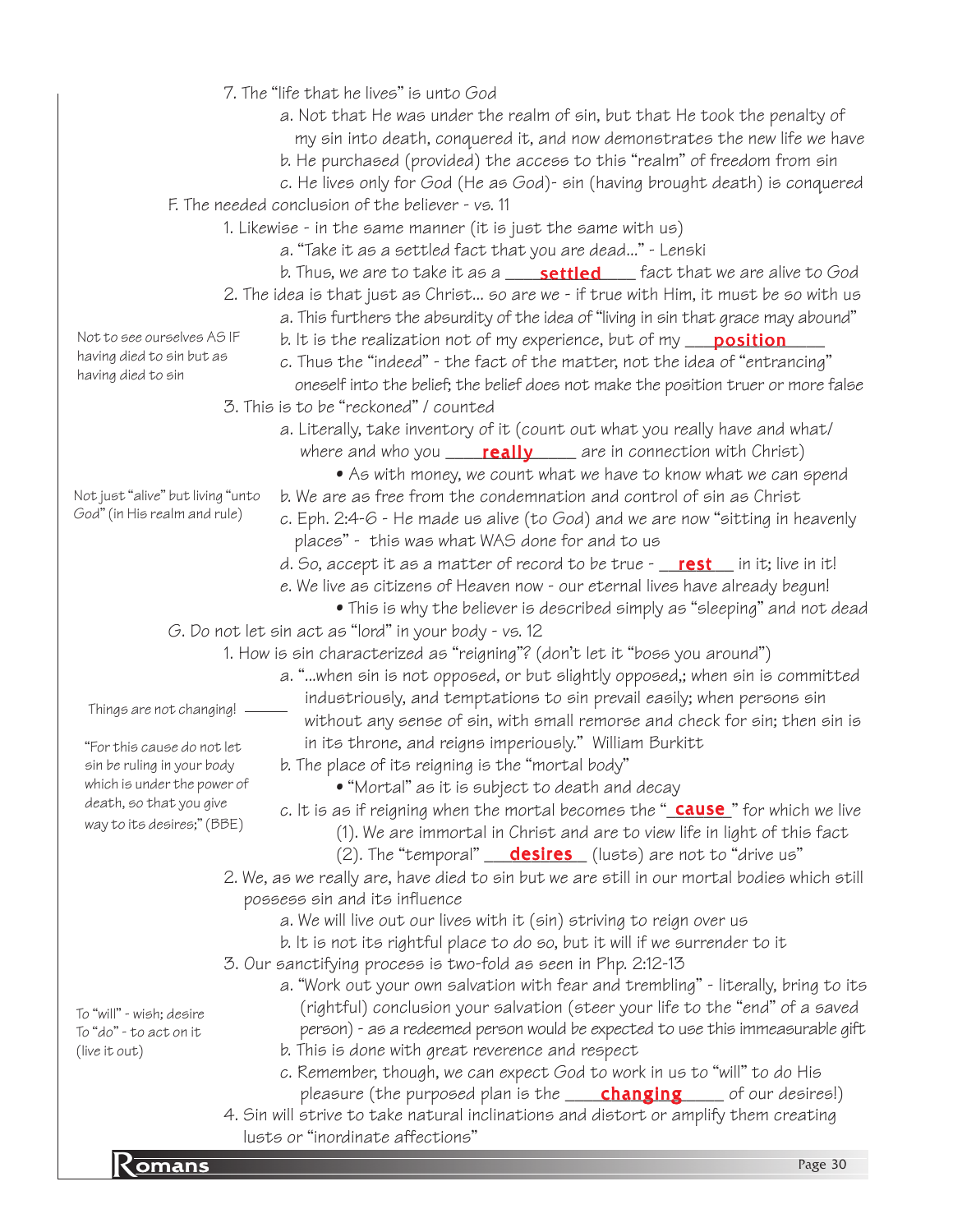**Romans** Page 31 5. Sin is to be expected to try to reign in (through) our bodies as long as we live a. We, though, are not instructed that we will not \_\_\_\_**ever** \_\_\_\_ sin b. The issue is surrender and subservience to the "rule" of sin as master c. The change of desires is developed in our resistance of sin's reign and God's working of His desires in us as He "purifies to Himself a peculiar people" and they are unique because they become (are developed) as "zealous of good works." - Titus 2:14 d. So, we are resistors to sin - submit to God, resist ${}^{\mathcal{V}}$ and he will flee - James 4:7  $\bullet$  Don't "throw in the towel" on a fight that's already  $\_\mathtt{Won}$  - fight!! 6. Sin is as if pictured as a person, stripped of authority, still trying to control a. This contradicts the common misconception of this passage referring strictly to our \_\_\_\_<mark>never</mark> \_\_\_ sinning at all b. This makes one focus on "the one sin," typically giving it more power than it possesses, while missing other sins/failures that should have attention H. We are not to offer our members to "sin's disposal" - vs. 13 1. Neither yield - to clarify it further, more specifically, do not offer your members, do not literally "stand by" and watch and let them be used by sin and its agendas a. Sin, as if crouching in wait, seeks the opportunity, greedily, to snatch control of our mortal body's members and use them b. This is why Paul said "I keep under my body..." - I Cor. 9:27 c. It is like "presenting them" to a **\_\_\_\_\_\_\_\_\_\_\_\_\_\_\_\_\_\_\_**for use - handing them over 2. We are not to allow for sin's use our "members" (the parts (faculties) which "make me up") a. Our members are our bodily parts - mouth, feet, hands, eyes, ears... b. Our members are also our faculties - our thoughts (minds), emotions or even things such as our "aspirations" (desires of the heart) 3. They are not to be "instruments" - typically weapons or defensive armor or tools a. To "yield" them is to allow them to be used in the defense of unrighteousness b. To "yield" them is to allow them to be used in the attack of righteousness 4. "I must not allow my strength... energy... appetites... my speech, my mind, my thinking... my imagination or my emotions... I must not allow any one of them to be used by sin, and in the service of sin." Lloyd-Jones 5. The "armor of God" is to be worn in the protection of our members - Eph. 6 • Belt of Truth - God's Truth & integrity hold things together (all protection) • Breastplate of righteousness - Rightness of living protects all "<u>\_\_**vitals\_\_**</u>" • Shoes - Good news of peace frees me from the distractions of the terrain I must tread (the good news of my salvation frees me to progress) Resist stedfast in the faith  $\bullet$  Shield of faith - Protection from the damaging darts of doubt - I Pet. 5:8-9 • Helmet of salvation - Assurance of victory so as to not "lose my <u>\_**head\_**"</u> • Sword of the Spirit - To be on the offensive (with the Truth of the Word) 6. So, to sin, we must yield a part or parts of ourselves to what contradicts our purpose Do not forget the mind as  $\rule{1em}{0.15mm}$   $\bullet$  It would be a good practice in confession to identify the members used in sin I. We are to yield ourselves and members to God - vs. 13 1. "Do not offer any part of your bodies to Sin, in the cause of unrighteousness, but **once for all** offer yourselves to God (as those who, though once dead, now have Life), and devote every part of your bodies to the cause of righteousness." (TCNT) 2. Literally do it "now and completely" - not as just letting God borrow our "parts" 3. We yield the "whole" and dole-out the members as called upon daily (as a steward) This "sanctifying process" is begun and developed with the "truth" - "Sanctify them through thy truth; thy word is truth" - John 17:17 - we now know the truth of our position! We are to control it not it control us The "instruments" (same word) are not "carnal" or "fleshly" but are mighty through God (as surrendered to Him) to the pulling down of "strongholds"- II Cor. 10:4 We are instructed to overcome evil with good not overcome it by simply avoiding it - Rom. 12:21 - we are called to directly contradict it primary See Col. 3:5-10 The devil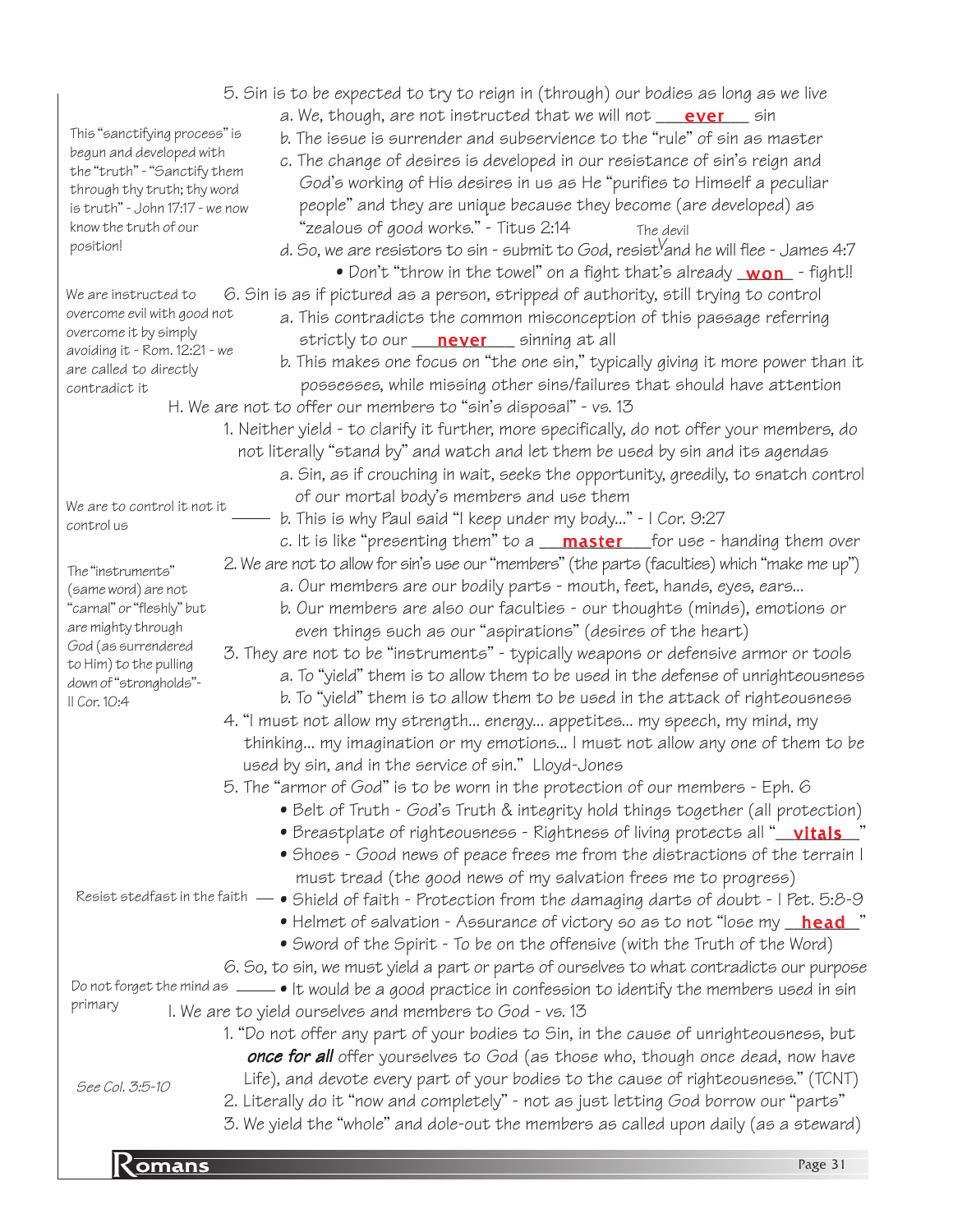| <b>Romans</b>                                    |                                                                                                                                                                             | Page 32 |
|--------------------------------------------------|-----------------------------------------------------------------------------------------------------------------------------------------------------------------------------|---------|
|                                                  | the commander                                                                                                                                                               |         |
| Romans 6; p. 174                                 | (orders) to get into the action, with full confidence fulfilling the instructions of                                                                                        |         |
| LLoyd-Jones -                                    | victims and oppressed, when in reality they are <b>soldiers</b> eeding instruction                                                                                          |         |
|                                                  |                                                                                                                                                                             |         |
|                                                  | 6. Too many are driven for healing (spiritually, mentally) viewing themselves as                                                                                            |         |
|                                                  | (because of ignorance) the precious promises given of their freedom and light burden!                                                                                       |         |
|                                                  | 5. So many feel burdened to keep the a law of a difficult master not knowing                                                                                                |         |
|                                                  | out of balance)                                                                                                                                                             |         |
|                                                  | (which is evidenced in the world through lust - natural inclinations misused or                                                                                             |         |
|                                                  | e. All because we have "escaped" the destructive (ultimate) power of sin                                                                                                    |         |
|                                                  | divine nature (living as those "alive from the dead")                                                                                                                       |         |
|                                                  | d. They are great and precious because they enable us to participate in His                                                                                                 |         |
|                                                  | c. We are given "promises" (assurances) from God that drive us (faith)                                                                                                      |         |
|                                                  | b. This is accessed through the knowledge of Him Who called us                                                                                                              |         |
|                                                  | a. We have been given $\boxed{\quad 11}$ things needed for a life of godliness - we are<br>equipped and it is not "on us" to $\frac{\text{earn}}{\text{earn}}$ the standing |         |
|                                                  | that is in the world through lust." Il Pet. 1:3-4                                                                                                                           |         |
|                                                  | these ye might be partakers of the divine nature, having <b>escaped</b> the corruption                                                                                      |         |
|                                                  | virtue: Whereby are given unto us exceeding great and precious <b>promises</b> : that by                                                                                    |         |
|                                                  | and godliness, through the <b>knowledge</b> of him that hath called us to glory and                                                                                         |         |
|                                                  | 4. "According as his divine power hath given unto us all things that pertain unto life                                                                                      |         |
|                                                  | b. There are others, as this indicates, that promote "religion" as getting to do right                                                                                      |         |
|                                                  | a. There are some who promote "religion" as having to do right                                                                                                              |         |
|                                                  | 3. We are not under the law but under the full acceptance of God (grace)                                                                                                    |         |
| to exercise fully its freedom                    | the accusations of the law - he knows he is free to live right not freed to sin                                                                                             |         |
| heart to return to chains but                    | c. One who accepts his position by grace is not threatened nor intimidated by                                                                                               |         |
| from chains does not stir the                    | they see themselves as sinners, fully believing they will and must sin                                                                                                      |         |
| light of our reality. Release                    | b. If one simply sees themselves in light of the law (which magnifies their sin)                                                                                            |         |
| The whole point of<br>antinomianism is absurd in | but of Love." (TCNT) - better translated "grace" than "love"                                                                                                                |         |
|                                                  | a. "For Sin shall not lord it over you. You are living under the reign, not of Law,                                                                                         |         |
|                                                  | 2. So, accept the fact that sin will not <b>ever</b> have the dominion over us!                                                                                             |         |
|                                                  | and deceit and "spent," as it were, as money to their causes                                                                                                                |         |
|                                                  | away captivated and convinced through philosophy, traditions                                                                                                                |         |
|                                                  | (3). They can be found in his outright lies - Col. 3:8 - "spoiled - led                                                                                                     |         |
| sources to render it ineffective                 | (2). They can be found in his distortions of the truth (twisted)                                                                                                            |         |
| system memory and other re-                      | - (1). They can be found in his replacements for the truth                                                                                                                  |         |
| Like a computer virus eating up the              | b. Again, the only power Satan has is the <b>____belief___</b> of his lies                                                                                                  |         |
|                                                  | a. This was the key in the word "reckon" - calculate these as facts in the mind                                                                                             |         |
|                                                  | 1. We are all (practically speaking) the sum total of our thoughts (thinking)                                                                                               |         |
|                                                  | Pr. 23:7 $-$ J. As a man "thinketh in his heart, so is he" - vs. 14                                                                                                         |         |
|                                                  | the constant <b>fear</b> of disappointing themselves!                                                                                                                       |         |
| to progress with their potential                 | themselves to yield their "whole" to the control of God - they live in                                                                                                      |         |
| at their best, run in place failing              | could not fully give themselves to sin, but neither would bring                                                                                                             |         |
| minded Christian causes them to,                 | • Clearly, these are they who "halted between two opinions;" they                                                                                                           |         |
| The instability of a double-                     | c. So who are those in I Cor. 3 that are "saved yet so as by fire?"                                                                                                         |         |
|                                                  | the <b>heart</b> Cur position in Christ disallows this                                                                                                                      |         |
|                                                  | b. We can at best (worse) yield "members" to sin, but never the whole; never                                                                                                |         |
|                                                  | a. The context and emphasis of these verses indicate we cannot                                                                                                              |         |
|                                                  | 4. It is interesting to note that we are not told to "not yield ourselves" to sin                                                                                           |         |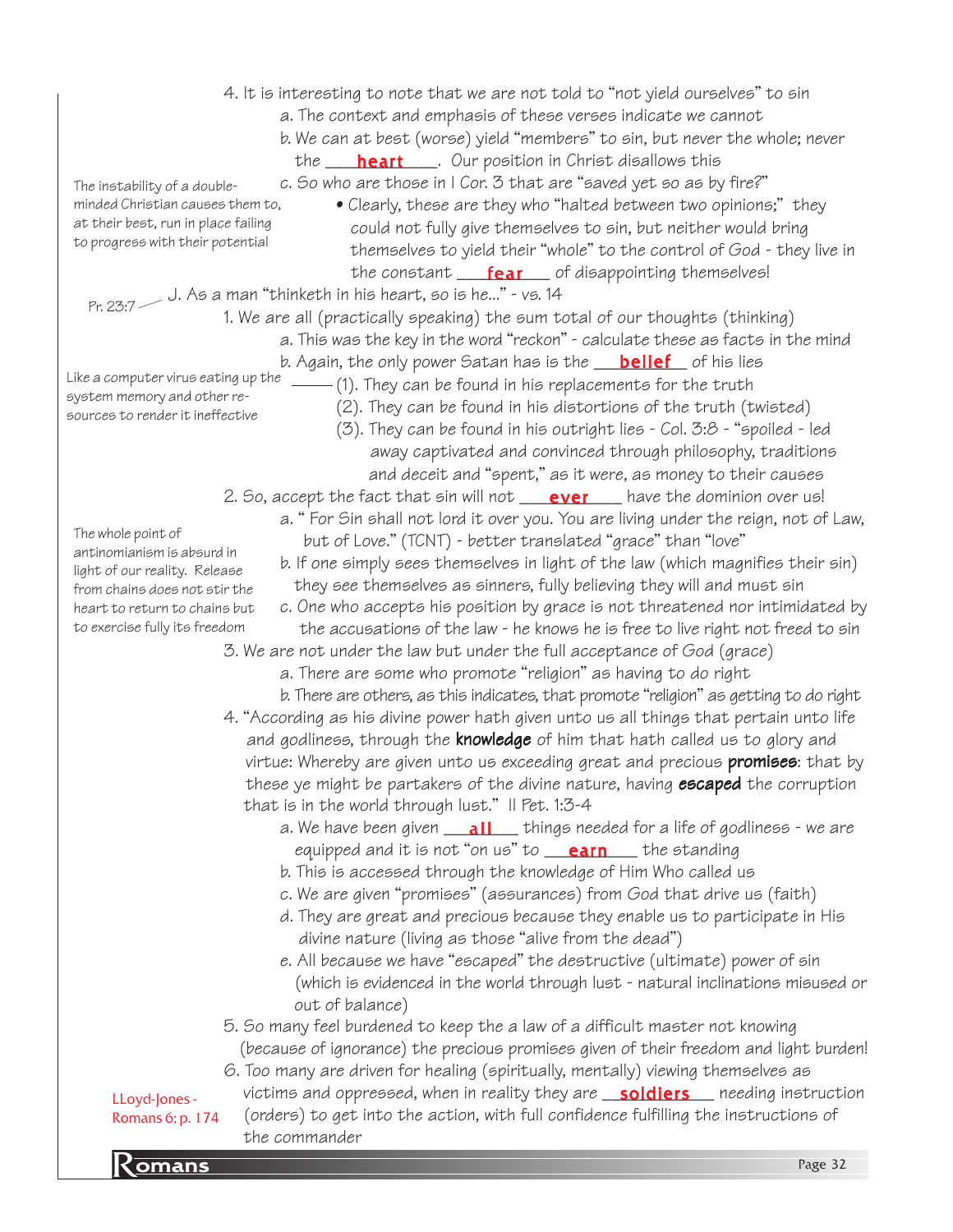X. Accept Your Slavery to Obedience to God with Joy! - Rom. 6:15-23

- A. It is a fact: a slave will surrender one way or another to his master vs. 15-16
	- 1. So, let's look at it a little less drastic; since I am not under the law but under grace, should I look at it as OK to sin \_\_\_\_\_\_\_\_\_\_\_\_\_\_\_\_\_\_\_\_\_\_\_\_\_\_\_\_\_?

a. Can we "take a night or two off?" (let "loose" once and a while)

- b. "Shall we commit sin" (occasional acts of sin as opposed to the life of sin...
	- Surely, the objector says, we may take a night off now and then and sin a little bit "since we are under grace." - RWP)
	- c. This is not dealing with just "occasional sin" but the permissive spirit of it
		- As in Murphey's law if something is designed with the **possibility** (allowance) of failing, it will fail
- 2. So the answer is "don't even think such a thought!"
	- a. The believer is not to have the inclination that he must and can sin occasionally (as a parent, who would never disown a child, still would not encourage them to, as it were, "push the limits" of their so-called security) b. We are "to think" as \_\_\_\_<mark>slaves</mark> \_\_\_ think (only under a different master)
- 3. Follow basic logic in an earthly illustration slavery (as determined by obedience) a. All are born as the slaves to sin (vs. 17) - there is no "freedom" - man is
	- not born \_\_\_<mark>neutral</mark>\_\_- our bias, drive and desires all steer us to sin b. It is a fact - to whomever or whatever we offer up ourselves we are its slaves
		- (1). Many feign or declare their freedom (independence)
	- (2). Our ultimate obedience to God or sin will evidence our true slavery c. We either offer ourselves (the whole) to sin, which ends in death or to obedience which ends in righteousness (there is no middle ground)

4. All reveal (ultimately) their master by what they do, not by what they say a. The blatant sinner is easy to identify as sin's slave

b. The moralist is a bit more difficult: but consider what they do... they do what is "moral" to counter their need for a savior and disregard their need for saving by seeking salvation of themselves (they seek the glory)

5. The believer is not saved to "freedom" but to obedience - Eph. 2:10; Titus 2:14

- a. We are His "workmanship" created "unto good works" life is now not the slavery to sin, but to the "slavery" to God in His works and agendas above the world's (we are reminded that we are "bought with a price" - I Cor. 7:23)
- b. We are redeemed to be a people "zealous of good works" believers are not known those desiring more sin but more righteous fruits  $\begin{bmatrix} \text{Not "what can we get} \\ \text{away with?} \end{bmatrix}$
- Thus the frustration of sin and the **\_\_\_\_\_\_\_\_\_** found in obedience B. You are under a "new mold" - vs. 17-18
	- 1. There is a great deal of joy to realize what we are compared to what we were a. We all started as the slaves to sin (our goodness and badness were sin) b. But our freedom from sin's slavery is seen in our "obedience from the heart"
		- c. Literally the "mold of the doctrine you were delivered over to" (1). They obeyed completely and sincerely evidencing they were being
			- "\_\_\_\_\_\_\_\_\_\_\_\_\_\_\_\_\_" by the teaching portrayed in this epistle (2). This is what the truth does to us... it molds, transforms us!
			-
		- d. The whole of man is changed at salvation, not just part e. Once freed from sin, we became the slaves to righteousness
			- Relishing freedom is evidenced in obedience (to our new master)

The subject of actual sin occurring in the life of the true believer is dealt with in chapter 7

of God not of self

I must live for the pleasure

It is always good to recollect one's testimony reflecting on the goodness of God to keep us grateful to our master and never envious to return any part of ourselves to our former master

I Pet. 2:15-16

"For so is the will of God, that by well-doing ye should put to silence the ignorance of foolish men: as free, and not using your freedom for a cloak of wickedness, but as bondservants of God" ASV

Salvation permeates our whole being

Partial approaches to the Gospel: 1. Simply bend the will - no understanding or heart 2. Simply feel it! - no change of will or mental comprehension 3. Simply understand the truth - a strict intellectual consent without a change of will (obedience) or affect of the heart (emotion)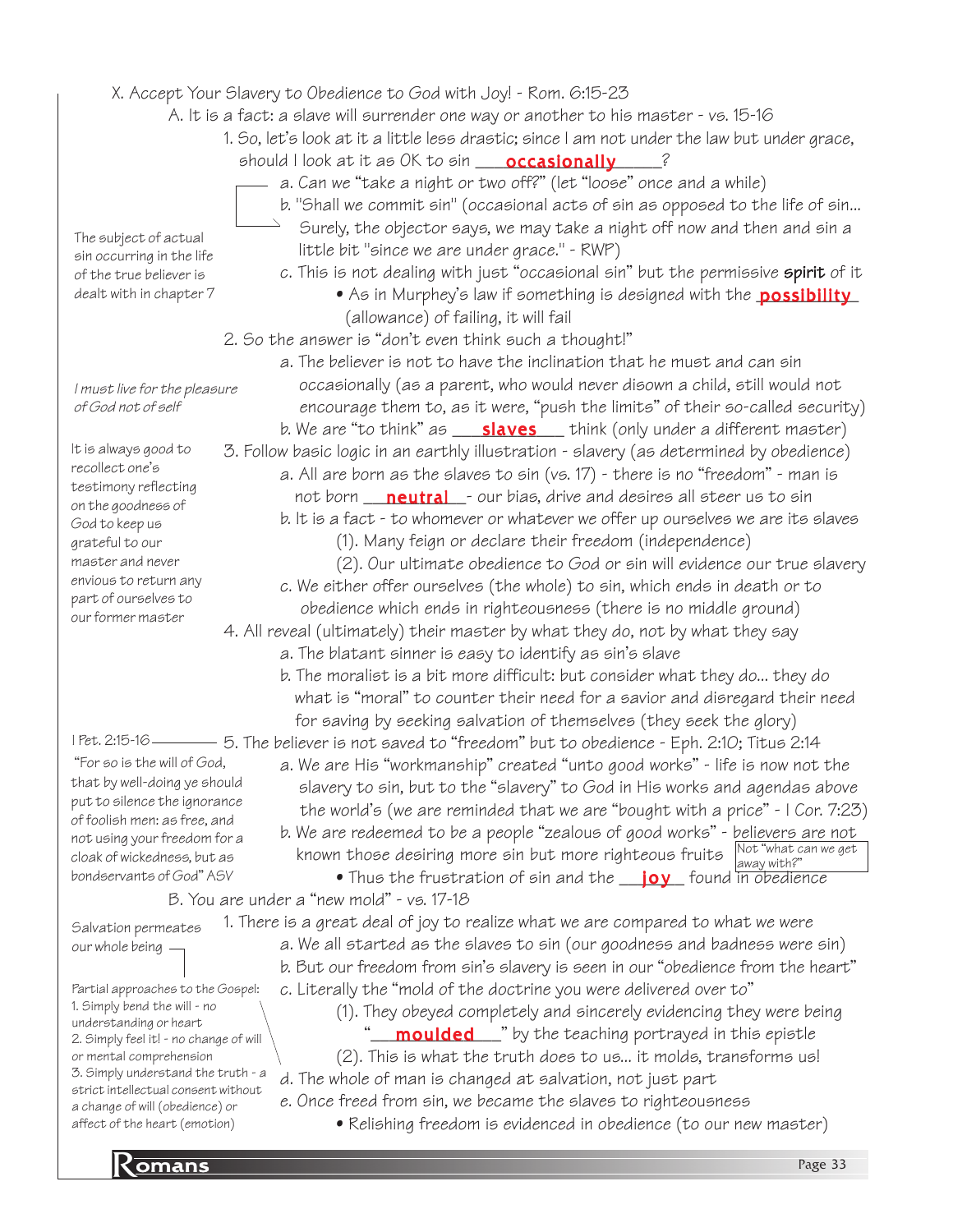Again, we are His workmanship not our own; it is not what I will make of my life but what He will!

It is evidenced more than in simple belief; repentance/obedience are natural byproducts of the reality of our salvation

- 2. God is the one to be thanked it is His work, not ours!
	- a. His work does not stop at simply "getting us saved" Php. 1:6
		- There will be growth; it is His working in us
		- b. He delivers us over to the "mould of doctrine" and \_\_\_\_\_\_<mark>conform</mark>\_\_\_\_\_\_ us
			- The moulding process will involve heat and pressure (for conformity)
- 3. The conforming process is always evidenced in Obedience
	- a. This counters the absurd question in verse 15
	- b. We are slaves to obedience not that we are made immediately perfect, for then there would not be "work to perform"
		- c. It is our expectation, as slaves, to obey our master (and that not casually!)
	- d. A "strong-willed Christian" should not evidence a strong self-will obedience is not seen in following what is easy, but is evidenced in submitting and following what is hard, difficult and often in opposition to the will of my old nature
	- e. We can and will as slaves to righteousness demonstrate self-will but with the same difficulty as Paul illustrated in "kick against the pricks" - Acts 9:5
- C. Slaves working for a new Master vs. 19-22
	- 1. Paul briefly clarifies his use of the "slavery illustration"
		- a. He places it in perspective it is simply an earthly picture to illustrate a spiritual point (so as not to take it \_\_\_\_\_\_\_<mark>further</mark>\_\_\_\_\_\_ than it should)
		- b. He clarifies also that it is needed because of the "infirmity of your flesh"
			- (1). Literally because of the feebleness (weakness) of your fleshly self
			- (2). It was said to make clear that release from the law and sin was not the release to total <u>f**ree** will,</u> but to another master
		- c. This was an illustration that could be identified with at the time
			- In a basic way it could be comparable to leaving a hard (almost tyran nical) employer for a considerate employer
		- 2. But, seeing as how it is simply an earthly picture it cannot fully grasp and teach the concept of "slavery" to righteousness
			- a. In a sense they are alike, in that both live for their master
			- b. But, seeing as how the master differs greatly, the service motivation differs
				- (1). One serves by compulsion (he must or else!!)
		- (2). One serves by the constraints of  $\_\_\_\_\_\_\_\_\_$  II Cor. 5:14 c. Earthly masters cannot illustrate the perfection and love of our Master! 3. So, to continue, in like manner, as you yielded your "members" to things unclean and to self-will (lawlessness) so now yield them to righteousness and holiness
			- a. It is key to note that this passage does not state that we receive <u>mew</u> members at our conversion (we are essentially the same people)
				- b. The strengths and talents before salvation are the same, only now they are to be offered to the disposal of righteousness
			- c. This also lets us know that there will not be "cookie-cutter" Christians we retain personality and "drives" - so we cannot expect all believers to have the same strengths and drives - God gave us what was appropriate at our creation - all our "members" were recorded - Psa. 139
		- 4. So now we are to literally yield (stand beside as if offering them) our members (faculties and parts) for the daily purposes of doing what is the right thing to do with them and that which is separated specially for the purposes of God over and above my own! (Daily life with its labors takes on a new dimension!)

"No requirement is more reasonable than this; and it should be a source of lamentation and mourning with Christians that it is not so; that they have employed so mighty energies in the cause of Satan, and do so little in the service of God." Barnes

Addiction to sin versus the proddings of love (as a man in love is a type of slave, but does so willingly) - those without Christ have no choice!

Many are guilty of trying to make their particular "strengths" and gifts spiritual requirements for all believers not so "gifted" or inclined

We as slaves (stewards) doling out our members as slaves to the causes of righteousness and holiness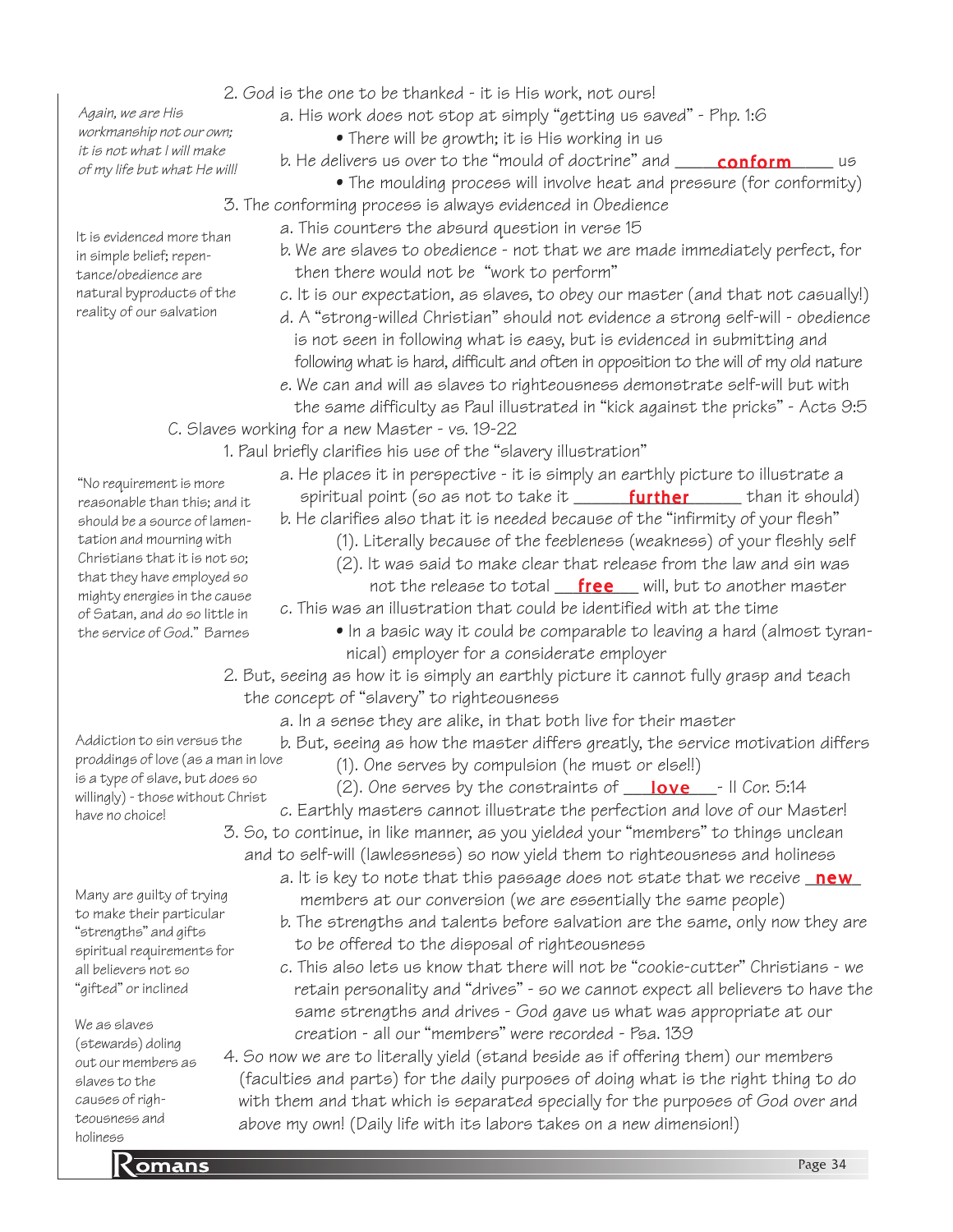**Romans** Page 35 5. Each of my members (powers/possessions/faculties) is to be viewed as "slaves" to obedience a. At times, different "members" will be resistant b. The will will most often be the one in need of attention 6. The resources I used for sin I now "\_\_\_\_<mark>spend</mark>\_\_\_\_" on righteous causes a. As we used our time to sin, now it is to be invested in obedience • In the world, people are not content with "one session of sin" but are often more than content with "one session" of obedience They are not content with the minimum but they want the maximum. Should this not characterized the servant of the Lord? b. As we used our <u>energies</u> for sin, now, "even so now yield..." • The time consumed in self-service or self agendas must now be redirected 7. Our heart is the key - what we harbor is what we become in action - Mark 7:15-23 a. In this passage, our Lord describes the influence of the evil heart (nature) b. He corrected the Pharisaical idea that food eaten with unwashed hands (ceremonially) would defile a man morally c. Christ clarified that no food could defile a man morally d. A man is defiled (polluted/unclean) by what he allows form his sinful heart e. As is to be explained in Romans 7, this is a battle even for the believer f. So it will not be the implementing of high standards and protection from the influences of evil that will ultimately make profitable slaves, but by our submissive heart, grueling obedience, and forcible bending of the will to **conform** to our new "Master" 8. Ultimately, obedience (conforming to God's standard and will) leads to holiness a. It is a common insight that things sometimes forced upon us or we submit to what is initially unpleasant, can become something we like, be coming a more "natural" pursuit - this is how practical holiness is developed b. It is not what we are used to, but submission to our new master will change our outlook and our <u>\_\_\_\_**desires**\_\_\_\_</u> (as we obey) c. John 7:17 - if one will "do his will" then they will know (first-hand) 9. When slaves to sin we were "free from righteousness" - vs. 20 a. As slaves to sin, we were dominated by the "chains" of sin (desires, addic tions, etc.) and the condemnation of law at the same time b. To be free from righteousness, following the contextual analogy, we were simply not under its ownership c. The "unsaved" can be moral people and have extremely high standards (1). Out from under Christ's righteousness, ours is vile - Isa. 64:6 (2). The Pharisees were those who sought to "justify yourselves before men" - but God knows the \_\_\_\_<mark>heart</mark>\_\_\_\_ 10. Think back to what it was like under sin's ownership - vs. 21 a. "What fruit did you have then?" - the realistic answer is "nothing!" (1). This characterizes man's self-moralizing pursuits - they ultimately become profitless - they end, fail, or become contradicted (2). The works of man are faddish and pass over time in popularity - "people get \_\_\_\_\_\_\_\_\_\_\_\_\_\_\_\_\_\_\_\_\_\_\_of everything" - things become fruitless b. They should bring "shame" and even embarrassment in recollection (1). Even as they do to the slave of righteousness when sinning (2). The works were full of self - which when exposed, bring shame Taken from M. Lloyd-Jones As we persevered to accomplish something wrong, so now we should be dedicated to staying to the end with what is right The history of the pharisees shows us they started right in their pursuit of God and over time, pushed the externals over the heart reality It is not "magically" bestowed on us to love what is right, but our love of evil will be "worked on" by our new Master in our new position Many slaves to sin spend their lives fighting the condemnation they feel from "law" never being able to rid themselves from it on their own efforts and reasonings This is the highest achievement of man's religion... the awe, admiration and acceptance of other men Ecclesiates epitomizes this concept! The pleasure of sin is short-lived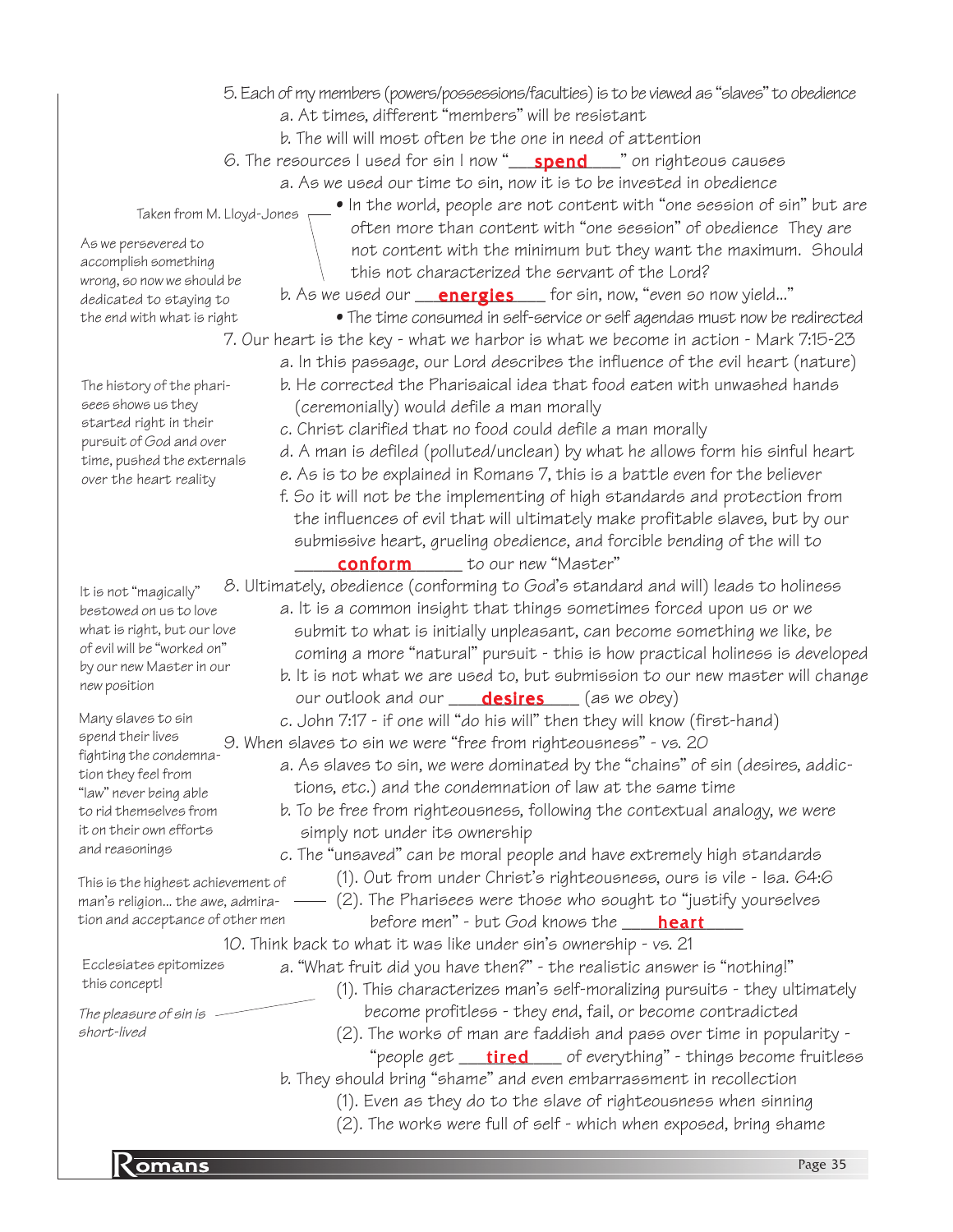|                                                                  | 11. The result of such "fruits" of worldliness were/are death                                                              |
|------------------------------------------------------------------|----------------------------------------------------------------------------------------------------------------------------|
|                                                                  | a. Not just the death of the person, but death of the _____ works                                                          |
|                                                                  | b. We, as the servants to righteousness, are freed to be profitable                                                        |
| Thus the soldier of Christ                                       | c. Many see God as simply "chastening" them for their sin while it is really                                               |
| does not "entangle<br>himself in the affairs of                  | the case He is chastening us to bring us to the right things, the truly                                                    |
| this life" - Il Tim. 2:4                                         | <b>profitable</b> "areas of living                                                                                         |
|                                                                  | d. We do not pursue these other things as their end is death, decay and corruption                                         |
|                                                                  | 12. Our "fruit" results are steered towards "holiness" - vs. 22                                                            |
|                                                                  | a. This process was threefold                                                                                              |
|                                                                  | (1). Obedience first, leading to righteousness and ultimately to genu-                                                     |
|                                                                  | ine "enslavement" to God - "servant to God"                                                                                |
|                                                                  | (2). The Christian does not have to sin, it is simply a "nuisance" - it is                                                 |
| Holiness in living will involve<br>work; not just is our submis- | beneath the us and we are above it!                                                                                        |
| sion but in our "initiative                                      | $-$ b. Our fruit is "holy" and anything not fitting this is not fruit!                                                     |
| obedience"                                                       | (1). The working of our Master is our sanctification - holiness                                                            |
|                                                                  |                                                                                                                            |
| The hardships, disappoint-<br>ments, bending of the will,        | (2). His working in us (allowances, direct interventions) have this as                                                     |
| and being "cornered" in life                                     | their purpose in our lives                                                                                                 |
| all conspire for our good,                                       | c. A Christian does not sin because His Master does not want it - this is the                                              |
| which is obedience unto                                          | proper motivation - it does not fit my purpose, I will be miserable, and will                                              |
| righteousness                                                    | miss opportunities that He, as God of all, will <b>allow</b> me to participate                                             |
|                                                                  | 13. So both offer a "freedom" (one being false) and both entail "slavery"                                                  |
|                                                                  | a. Sin offers "freedom" from righteousness (which is not freedom at all - it                                               |
|                                                                  | claims and boasts freedom while enslaving it's addicted slave (in denial)                                                  |
|                                                                  | b. Obedience offers freedom from sin with the "freeing factor" in itself - the                                             |
| John 8:31-36 -                                                   | "Truth will set us free" - but do not miss the "condition" - "continue in my                                               |
| The enemy will always, in the                                    | word now the truth"                                                                                                        |
| pursuit to deceive, strive to<br>make "slavery" to righteous-    | $(1)$ . The servant cannot "abide in the house forever" - sin will be the                                                  |
| ness as bondage and sin as                                       | great "let down" (it will forsake you - its wages are death)                                                               |
| freedom - those living out the                                   | (2). As servants to Christ, we become sons - higher than slaves -                                                          |
| dream of sin testify to its                                      | then, as in vs. 36, we are free indeed!                                                                                    |
| bondage!                                                         | (3). The enemy will strive to distort this truth                                                                           |
|                                                                  | D. The conclusion - with no exclusion - vs. 23                                                                             |
|                                                                  | 1. The wages (rations) of sin is death - what one deserves and is paid                                                     |
|                                                                  | a. The deciding factor of this is the Law (as the two must go together)                                                    |
|                                                                  | b. This is the by-product of sin (at any time) - even in a believer sin brings                                             |
|                                                                  | some type of death; in the body, soul, or one's goals and aspirations                                                      |
|                                                                  | c. It is true that there is pleasure in sin for a "season" - Heb. 11:25                                                    |
|                                                                  | So it , sin, can never be fully enjoyed —— $\bullet$ This is one of the "plagues" of sin… its pleasures will <u>gand l</u> |
|                                                                  | d. Sin is not just the direct rebellion against God, but the disregarding of                                               |
|                                                                  | Too busy serving the other master $-$ God's authority and plan - sin is found in neglect also                              |
|                                                                  | e. Serving the master of sin leads ultimately to eternal death (separation)                                                |
|                                                                  | 2. But God's gift is eternal life through Jesus Christ our Lord                                                            |
|                                                                  | a. The eternal life is now begun (we are citizens of Heaven under our Master)                                              |
|                                                                  | b. Time, energies and resources are wasted when spent solely for this life                                                 |
|                                                                  | 3. There is no true serving of two masters or of individual freedom                                                        |
|                                                                  | • It is then ridiculous to believe that teaching the truth of our condition will                                           |
|                                                                  | lead one to a life of licensed <u>sin</u>                                                                                  |
|                                                                  |                                                                                                                            |

**Romans** Page 36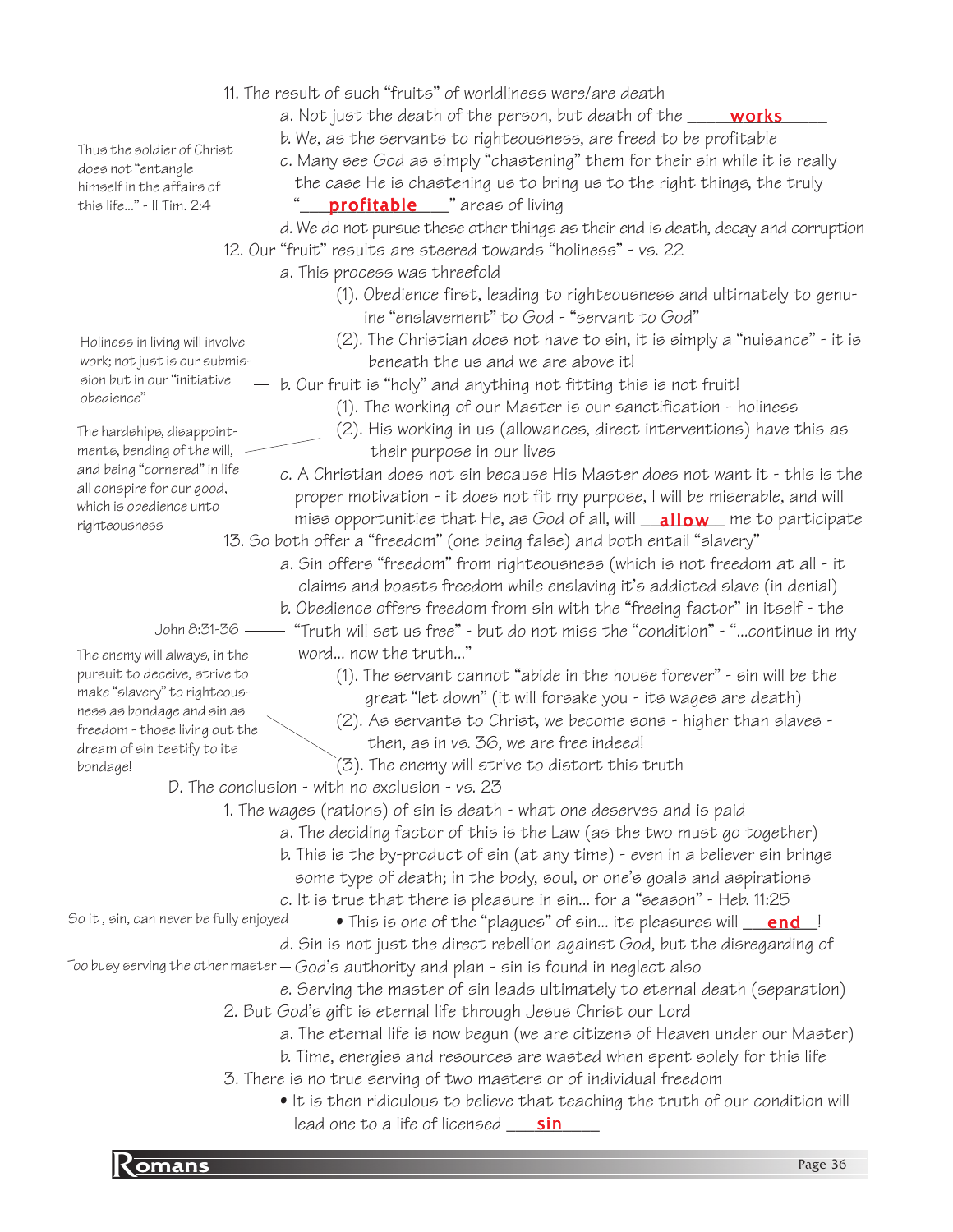|                                                                                                                                                                                                | XI. How to Be Lawfully Rid of One "Marriage", to be Married to Another - Rom. 7:1-6        |  |
|------------------------------------------------------------------------------------------------------------------------------------------------------------------------------------------------|--------------------------------------------------------------------------------------------|--|
|                                                                                                                                                                                                | A. One of the later keys of this chapter is to demonstrate the horridness of the sin in us |  |
| When a man thinks                                                                                                                                                                              | 1. Many fail to consider the "wretched man" they are <b>without</b> Christ                 |  |
| that he is more                                                                                                                                                                                | 2. One of the purposes of our dying in Christ was that our new life might "produce"        |  |
| than he is, what a                                                                                                                                                                             | 3. So, free from the law we now have a motivation - grow and produce (abound)              |  |
| wretch he becomes!                                                                                                                                                                             | 4. It is an energy/motivation drainer to see one's self as having to fulfill the Law to be |  |
|                                                                                                                                                                                                | a become/remain a child of God and to please Him                                           |  |
|                                                                                                                                                                                                | a. The law has "dominion" over one as long as they live (without Christ)                   |  |
|                                                                                                                                                                                                | b. The believer seeing themselves "married" to the law wastes their resources              |  |
| As a Christian focused on sin                                                                                                                                                                  | striving for what they already have! - as a wife still obsessed with a dead                |  |
| or self-righteousness                                                                                                                                                                          | husband cannot <b>focus</b> on her new husband                                             |  |
|                                                                                                                                                                                                | B. We are the bride of Christ having died "by the body of Christ"                          |  |
|                                                                                                                                                                                                | 1. The "legality of our "new marriage" - vs. 3-4                                           |  |
|                                                                                                                                                                                                |                                                                                            |  |
| The comparison is<br>the effect of death                                                                                                                                                       | a. Only death of a spouse frees from the binding of the law in marriage                    |  |
| on the law - obliga-                                                                                                                                                                           | b. If one "is married" while the husband lives she is an adulteress                        |  |
| tion to it and its                                                                                                                                                                             | c. After the death of the husband she is "discharged" from his "law" - she has             |  |
| authority are                                                                                                                                                                                  | not fundamentally changed but her position and <b>_____ obligation</b> ____ has            |  |
| abolished                                                                                                                                                                                      | 2. We do not need an experience in and of itself to change our lives - the real            |  |
|                                                                                                                                                                                                | "experience" comes in the realization and acceptance of our position!                      |  |
|                                                                                                                                                                                                | a. Many wait for the "feeling of victory" before a permanent change of life-style          |  |
|                                                                                                                                                                                                | b. We obey, "not because obedience leads to salvation, but because salvation               |  |
|                                                                                                                                                                                                | leads to obedience." - Stott                                                               |  |
| "dead to the law" -                                                                                                                                                                            | 3. We "died" with Christ so as to belong to another - "married - vs. 4                     |  |
| once and forever                                                                                                                                                                               | a. This is evidenced in taking on His name - "Christians" - this does not                  |  |
|                                                                                                                                                                                                | declare our independence or autonomy, simply our "place"                                   |  |
|                                                                                                                                                                                                | b. We, collectively, are the bride of Christ, yet are also to act individually as His wife |  |
|                                                                                                                                                                                                | (1). A wife is submissive to her husband - his agenda, not hers - she is                   |  |
| This relationship supersedes our<br>"about the <b>business</b> of the family"<br>earthly relationships - Luke 14:26-27                                                                         |                                                                                            |  |
|                                                                                                                                                                                                | (2). A wife does not rule her husband - He decides                                         |  |
|                                                                                                                                                                                                | (3). A wife does not desire another husband - a wondering heart (flirt)                    |  |
|                                                                                                                                                                                                | 4. We "died" with Christ so as to "bring forth fruit unto God" - vs. 4-5                   |  |
| The very best that                                                                                                                                                                             | a. This is not speaking of "spiritual children" as children are never referred to          |  |
| even the best man can                                                                                                                                                                          | this way (as fruit) - fruits are the by-products and may be reflected in "off-spring"      |  |
| produce outside the                                                                                                                                                                            | b. It is the "fruits of righteousness" - obedience (submission) bears fruit                |  |
| spiritual union with<br>Christ is in God's sight                                                                                                                                               | c. For, while still driven solely by "the flesh" the "passions of sin" were                |  |
| but bastard fruit."                                                                                                                                                                            | "aroused, stimulated" by the law; not that the law originated it, but the                  |  |
| Stifler                                                                                                                                                                                        | inner vileness of man was stirred to break the standard once it was presented!             |  |
|                                                                                                                                                                                                | • This natural "stirring" will be discussed later in this chapter                          |  |
|                                                                                                                                                                                                | d. Our "fruits" stem from our new freeing relationship with Christ (Husband)               |  |
|                                                                                                                                                                                                | $(1)$ . Love - under sin this was the fruit of $\_\_\_$ <b>apathy</b>                      |  |
|                                                                                                                                                                                                | (2).Joy/Contentment - under sin it is discouragement stemming                              |  |
| Gal. 5:22-23 provide a listing of                                                                                                                                                              | from self-love                                                                             |  |
| the "Fruits of the Spirit" made                                                                                                                                                                | (3). Peace/calm assurance - under sin this is worry and fretting                           |  |
| available and are points of                                                                                                                                                                    |                                                                                            |  |
| stemming from self-reliance or reliance on the strength/ingenuity of man<br>obedience under our new relation-                                                                                  |                                                                                            |  |
| (4). Longsuffering/forbearance - under sin this is impatience stem-<br>ship from the Spirit pointing to<br>ming from an obsessive self-focus on self- <b>_____comfort</b><br>our new "husband" |                                                                                            |  |
|                                                                                                                                                                                                | (5). Gentleness/politeness/graciousness - under sin this is rudeness                       |  |
|                                                                                                                                                                                                | failing to consider the <b>_____ heart</b> ____ of another                                 |  |
|                                                                                                                                                                                                | Page 37                                                                                    |  |
|                                                                                                                                                                                                |                                                                                            |  |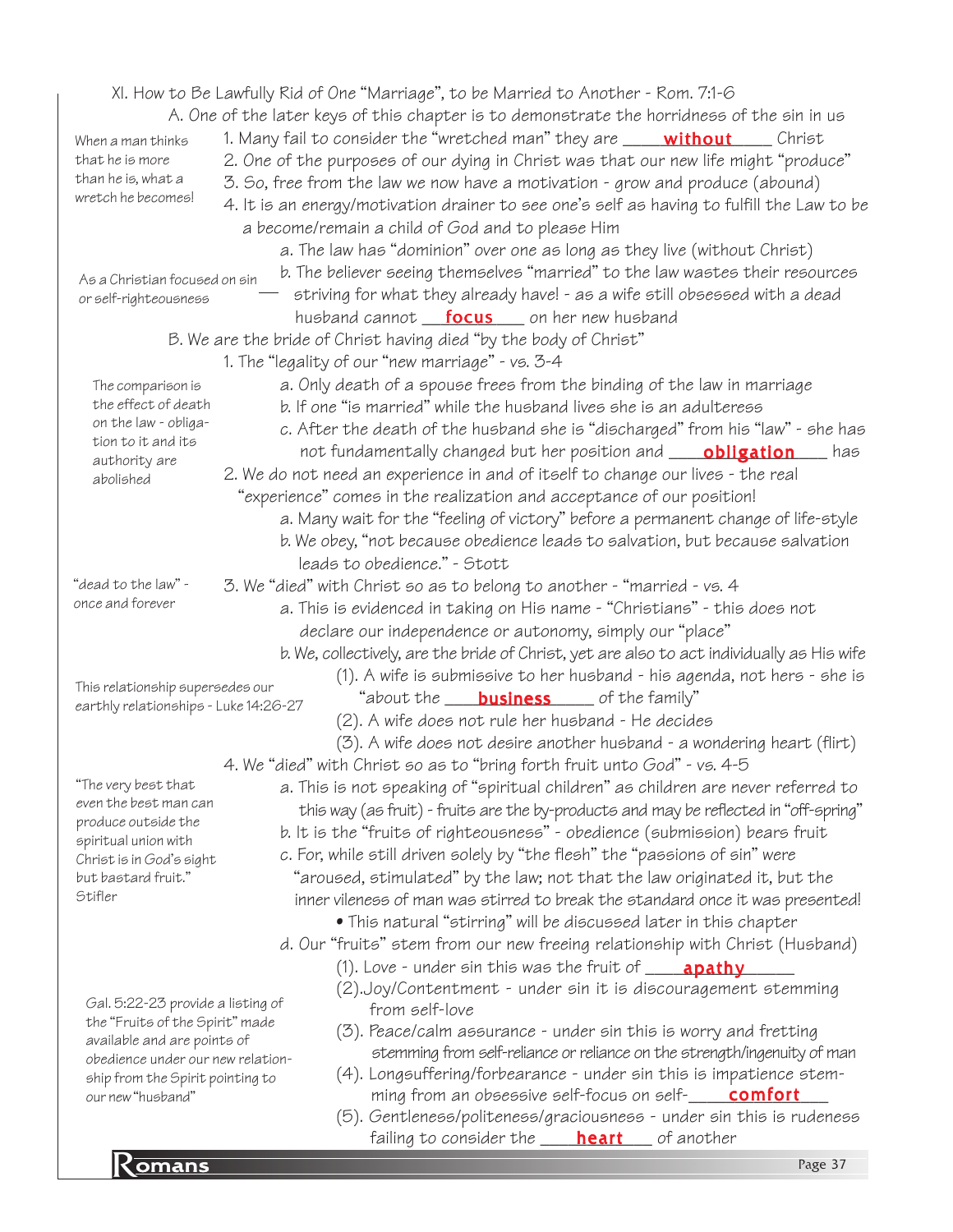- (6). Goodness/generosity under sin this is stinginess
- (7). Faith/confidence/trust/reliance/faithful under sin this is speculation
- (8). Meekness/patience when opposed under sin it's rights protection
- (9). Temperance/self-controlled under sin it is self-indulgence
- 5. The "motions of sin" were "activated" by the law vs. 5 (lit. the passions of sin)
	- a. This clearly evidences the \_\_\_\_<mark>depravity</mark>\_\_\_\_\_ of man
	- b. This was when we "were in the flesh" strictly living for earthly things
		- This also evidences the "deadness" of ourselves in sin Eph. 2:1
- c. The flesh, at work, produces "fruit unto death" its results are fleeting
- Pro. 9:17 d. As will be clarified later, the human nature is motivated to pursue the forbidden C. But now... we live as those delivered - vs. 6
	- 1. We live as set free from the "written regulations" (letter) of the law
		- a. The law was our schoolmaster to bring us to Christ it was condemning of us and a constant reminder of our need for a savior.
	- b. It was what literally kept us restrained the focus was on its  $_{\rm fulliment}$ 2. Having died with Christ we now can live by the spirit and not by the letter
		- a. Having to fulfill the law oneself drove many to seek to perfect the "\_\_\_\_**literals**\_\_\_\_" of the law - just do what it strictly says
			- b. This was believed to be achievable over time Paul in Php. 3 and the "rich man" who kept the law from his youth - Mt. 19:20-21
			- c. Now, under the spirit, not having to fulfill the law we are free to use it in its truest intent and design
	- 3. The spirit of the law (this concept) was best illustrated by our Lord Mt. 5:17-48
		- a. "Thou shalt not kill..." this was achievable by the \_\_\_\_\_\_<mark>letter</mark>\_\_\_\_\_
			- (1). The spirit, though, was the avoidance of anger and hatred
			- (2). Bitterness, anger and resentment are replaced with true love
		- b. "Thou shalt not commit adultery..." avoid the act this was the letter
			- (1). The spirit, though, was avoiding the thoughts and mind set
			- (2). This is the drive, focus, of the believer under grace
		- c. The law gave concession for divorce but the believer now seeks not concessions or exceptions, but unalterable commitment, not because of the spouse, but because of God and His <u>\_**intent**\_</u> for the marriage union
		- d. The law gave guidance for keeping oaths, but under grace we are to speak plainly, no pretense, and honestly - "yes means yes, no means no"
		- e. Under the law it was an eye for an eye under grace, we forgive and invest

D. We are so heavenly minded we are seeking eternal good - II Cor. 5:14-21

1. The motivation for the believer is not fear or profit in being obedient

- Such thinking is commonly accepted but is based in \_\_\_\_\_\_<mark>selfishness</mark>\_\_\_
- 2. Our motivation the love of Christ "constrains" (compels/presses/drives) us!
	- a. If one died for all, all were dead! this means us
		- b. His death gives us life (new life), not that we can live to ourselves
- 3. So, we do not look on others strictly in an earthly focus
	- a. We do not live for this life, after its goals and covetings no more focus "after the flesh" - viewing others/things how the world views them
	- b. Any in Christ are new creatures old things are to be "\_\_\_\_<mark>neglected\_</mark>"
	- c. All things are become new (of another kind!)
- 4. He was "made sin for us" that we would become the "righteousness of God in him"

When told what not to do, by nature, mankind now wants to do it

This concept is also the basis for striving more to motivate by active obedience rather than a strict emphasis on active avoidance of things

What is the aim/goal/ objectives of God's laws/precepts and commands? This is to be our main focus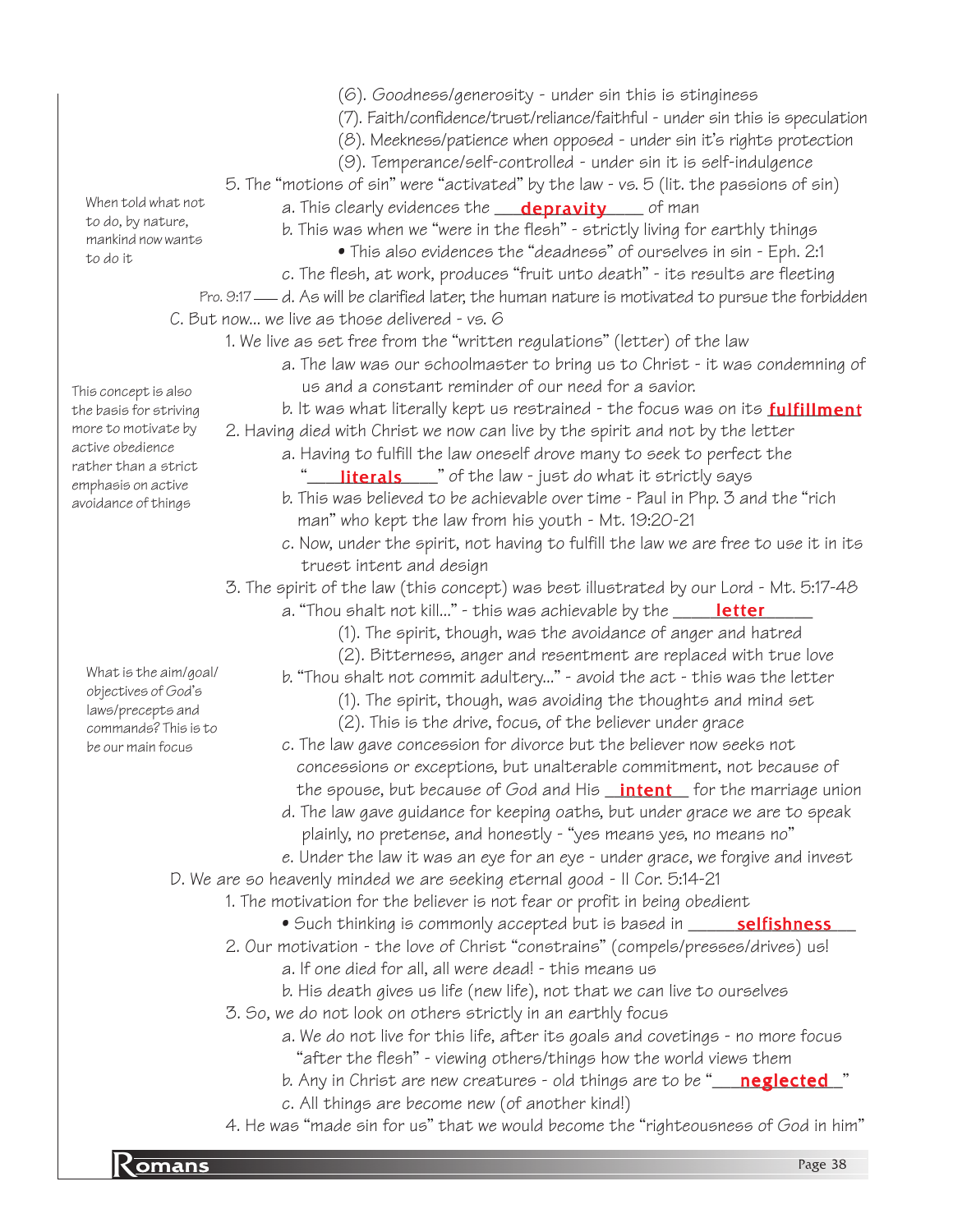- 5. All things new our position is different, our spirit now lives!
	- a. But, as will be clarified later, we are still in the body (flesh/carnal)
	- b. We long for this mortality to put on immortality I Cor. 15
	- c. With this new "spirit" we are driven by the spirit of the law (its purpose) not simply the "letter" (the externals)
	- d. We now know that the sin "within" will seek to use the law as\_leverage\_\_ to stir up the passions of sin more - kindles the already present fire
- XII. The "Law", the Flesh and the Believer Rom. 7:7-25
	- A. If the law stirred up sin in us, is the law itself sin/evil?
		- 1. Do not think such a way!! this would be accusational against <u>\_\_Go**d**\_\_</u>
		- 2. We would not know the true concept of sin apart from it
			- As in Rom. 5, it came alongside to show sin for what it is, but its intent was never the salvation of man, but to point him in the right direction
		- 3. A "for instance" from the life (past) of Paul vs. 7-9
			- a. "lust" driven by out of control desires (as if inordinate affections)
			- b. Coveting is a thing of the \_\_\_\_<mark>heart</mark>\_\_\_- **επιθυμια** (lit. overly passionate)
			- $\searrow$  c. But sin... using the commandment as a "starting point" literally wrought a work leading to all sorts of coveting in his heart
				- d. If we are honest and literal, we all see the infiltration of desiring wrong or even desiring **too much** "right"
				- e. Without the law sin was "dead" (inactive but still there)
				- f. He "was alive" without the law once
					- (1). "There was a time when I myself, unconscious of Law, was alive; but when the Commandment was brought home to me, sin sprang into life, while I died! (TCNT)"
					- (2). He refers to a time he was unbothered by a law he felt innocent
					- (3). When confronted with this particular commandment not to covet, it opened his spiritual discernment, it was as though the reality of his sin came to light/life and, from his perspective, he died!
					- (4). This explains the negative reaction to teaching God's **\_morals\_**
	- B. It is the sin in me that is the evil... the cause of death vs. 10-13
		- 1. The commandment, which was purposed to bring life (true living and a direction for life)
			- If one does no break a law but follows it, they live peacefully
		- 2. Yet, literally it turned out for me to be death! it proved/demanded my condemnation 3. Look at the process of "sin's" manipulation
			- a. Sin, lurking as the enemy within, took the occasion of this given
			- commandment not to covet and proved its <u>\_\_\_<mark>dominion</mark>\_\_\_</u>\_ over him
			- b. It is as if sin is pictured as flaunting itself over him, driving to his condemnation
			- c. It is pictured as being deceitful as Eve was beguiled in Gen. 3
				- The solitary command of God in the Garden was used to deceive Eve and by its deception brought death
			- d. Sin never fulfills its promises! (the pictures it paints of satisfaction do not show the whole picture of the true landscape)
		- 4. So the law is holy, just and good the sin in me is evil, vile and destructive vs. 12
- Examples out the true enemy<br>Romans Page 39 • Many of mankind are guilty of seeking out hatred and "revenge" against the messenger as visualized as the enemy, when in reality the messenger directly points out the true enemy

This is all in the PAST tense

...a starting place from which to rush into acts of sin, excuses for doing what they want to do. Just so drinking men use the prohibition laws as "occasions" for violating them. RWP

When any person with conscience comes to some genuine understanding of the law of God, they sense guilt and the human response is to excuse, searing the conscience or strive to no avail to keep up morally with this law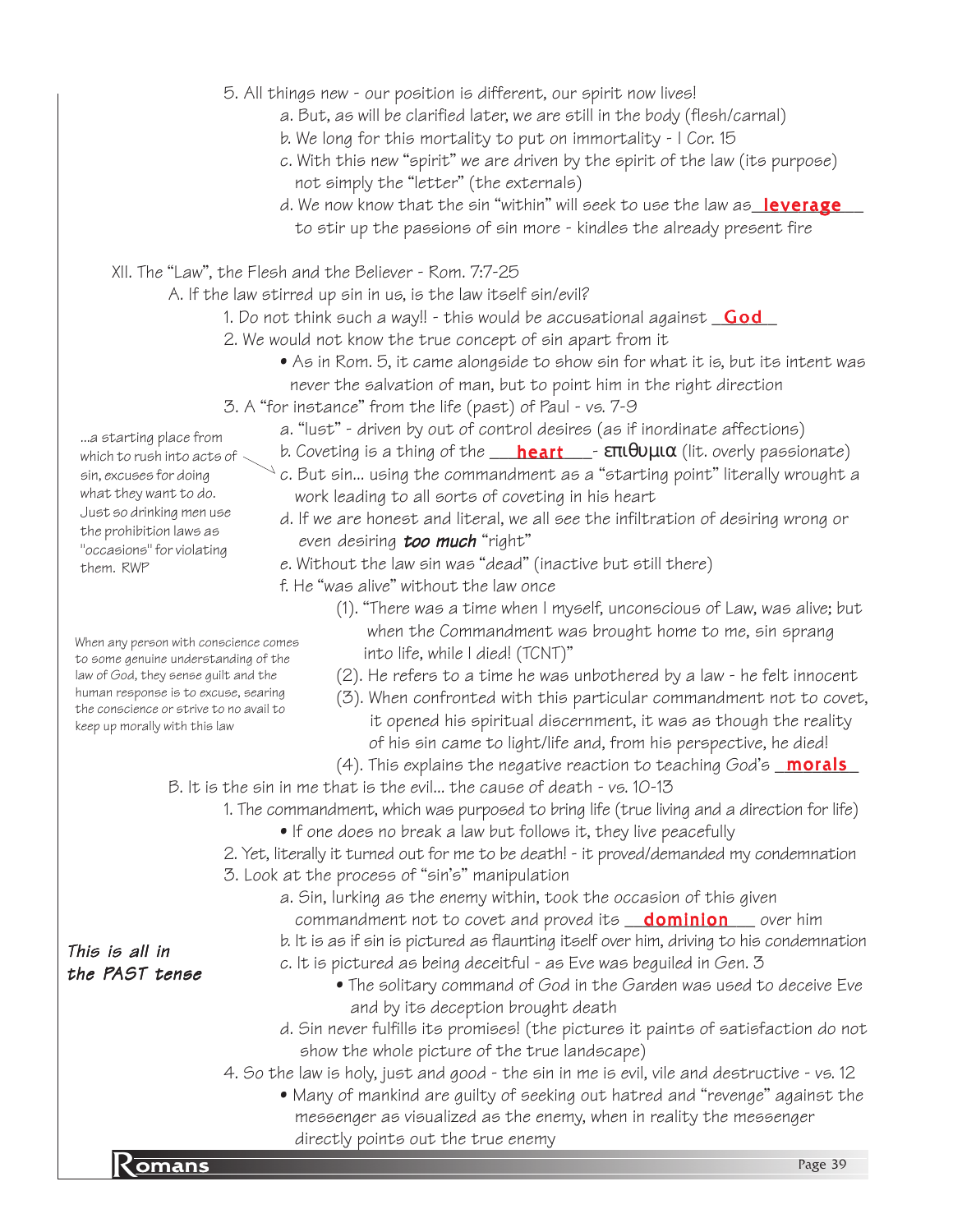|                                                                                                           | 5. It was the sin that Paul was "kicking against" as it were "pricks" - Acts 9:5          |  |
|-----------------------------------------------------------------------------------------------------------|-------------------------------------------------------------------------------------------|--|
|                                                                                                           | a. Paul was trying the squelch the Gospel message (the Good News)                         |  |
|                                                                                                           | b. Yet, inwardly, he was <b>dead</b> , knowing his rightful condemnation                  |  |
|                                                                                                           | • It is the pride in man which makes him want to hang on to the law,                      |  |
|                                                                                                           | convincing himself of keeping it in his own self-righteousness                            |  |
|                                                                                                           | 6. It was this sin, as evil, which deceived him - vs. 11                                  |  |
| Sin stirs a resentment                                                                                    | a. It makes the law appear to be simply a hindrance to true <b>satisfaction</b>           |  |
| towards God's true                                                                                        | b. It distorts the law making it appear evil - as, again, with Eve                        |  |
| standard and, oddly enough,                                                                               | (1). It seems to offer freedom bringing only bondage                                      |  |
| an affection for its man-                                                                                 | (2). It seems to offer satisfaction bringing discontentment                               |  |
| made counterfeits                                                                                         | c. It, as it were, took the weapon against it and "slew" Paul with it                     |  |
|                                                                                                           | • As it still attempts to do to the believer (live as defeated/slain)                     |  |
|                                                                                                           | 7. My sin, when confronted with law is ____ <b>exposed</b> ___ for what it is - vs. 13    |  |
|                                                                                                           | a. Personal security and pride set in without Law - yet, when we are compared             |  |
|                                                                                                           | to it we see the sin for what it really is, missing the mark, reminding of my             |  |
| It is the seeking of qualifying                                                                           | constant inability in myself to fulfill and keep it                                       |  |
| righteousness in the Law which                                                                            | b. To the believer, it still serves to keep our "fleshy self" (carnal) identified         |  |
| is wrong, not the Law itself                                                                              | c. Many, realizing their state under grace, condemn the law as being bad - but            |  |
|                                                                                                           | as clearly stated here, God used what was good                                            |  |
|                                                                                                           | C. The Law of God and the old nature of the believer - vs. 14-20                          |  |
| Paul's illustration                                                                                       | 1. The law is of total spiritual roots - it is of God and identifies such                 |  |
| now goes to the<br>present tense                                                                          | 2. I, as in my flesh, and carnal (fleshy, made of flesh) am, as it were, "sold under sin" |  |
|                                                                                                           | a. "the flesh still <b>_______________________</b> to the regenerate" Lenski              |  |
|                                                                                                           | b. Plainly, even as redeemed, we are still stuck in these bodies (for a while!)           |  |
| • These new drives and desires in us to live the "laws" of God,<br>Those who place personal sanctifi-     |                                                                                           |  |
| cation equal or even above justifica-<br>especially their underlying spirit (purpose) are hampered by the |                                                                                           |  |
| tion stumble with this whole section                                                                      | fleshy part of us                                                                         |  |
|                                                                                                           | c. "sold under sin" - this took place in Adam - 5:12 (before our birth) - the             |  |
|                                                                                                           | spirit was born again (made alive) but the flesh is the same old flesh I've always had    |  |
|                                                                                                           | d. This is all key to realize why I still sin, else we would live in the sense of         |  |
|                                                                                                           | condemnation and overwhelming guilt (defeated again)                                      |  |
|                                                                                                           | $3.$ The "<br><b>duality</b> in the believer still in this body - vs. 15-16               |  |
| To the true believer this                                                                                 | a. The actions I carry out I literally do not acknowledge (don't know!)                   |  |
| inconsistency is antagonistic<br>to him as he inwardly seeks                                              | $\bullet$ It is not really me - it is foreign to the real me (as now)                     |  |
| right while in the unregener-                                                                             | b. What I will to do does not (always) come out in my actions                             |  |
| ate, at best they will look like                                                                          | c. Instead, things I detest seem to still come out of me                                  |  |
| they want right, but inwardly<br>they are content with varying                                            | d. Even while doing what I against my new inner will (freedom) I still agree and          |  |
| levels of sin                                                                                             | acknowledge that the law of God is good - evidenced in my conflict - vs. 16               |  |
|                                                                                                           | 4. So, it is not the real me that does these things - vs. 17-18                           |  |
|                                                                                                           | a. The real me is the "new man" made alive in Christ                                      |  |
|                                                                                                           | b. Though, in contrast, in my flesh there is no "good" at all - no qualifying             |  |
|                                                                                                           | good as God calls things good (counting for eternity)                                     |  |
|                                                                                                           | c. The more done in the flesh the less "good" is truly produced - it is easy to           |  |
|                                                                                                           | tell the difference to the part of me acting: if it is a truly righteous thing it         |  |
|                                                                                                           | is the new man, if any else, it is somehow of the flesh                                   |  |
|                                                                                                           | d. The true believer <u>wants</u> (wills) to do what is right (continually better)        |  |
|                                                                                                           | • It is illustrated in the goal of Paul in Php. 3:14-15 - towards perfection              |  |

**Romans** Page 40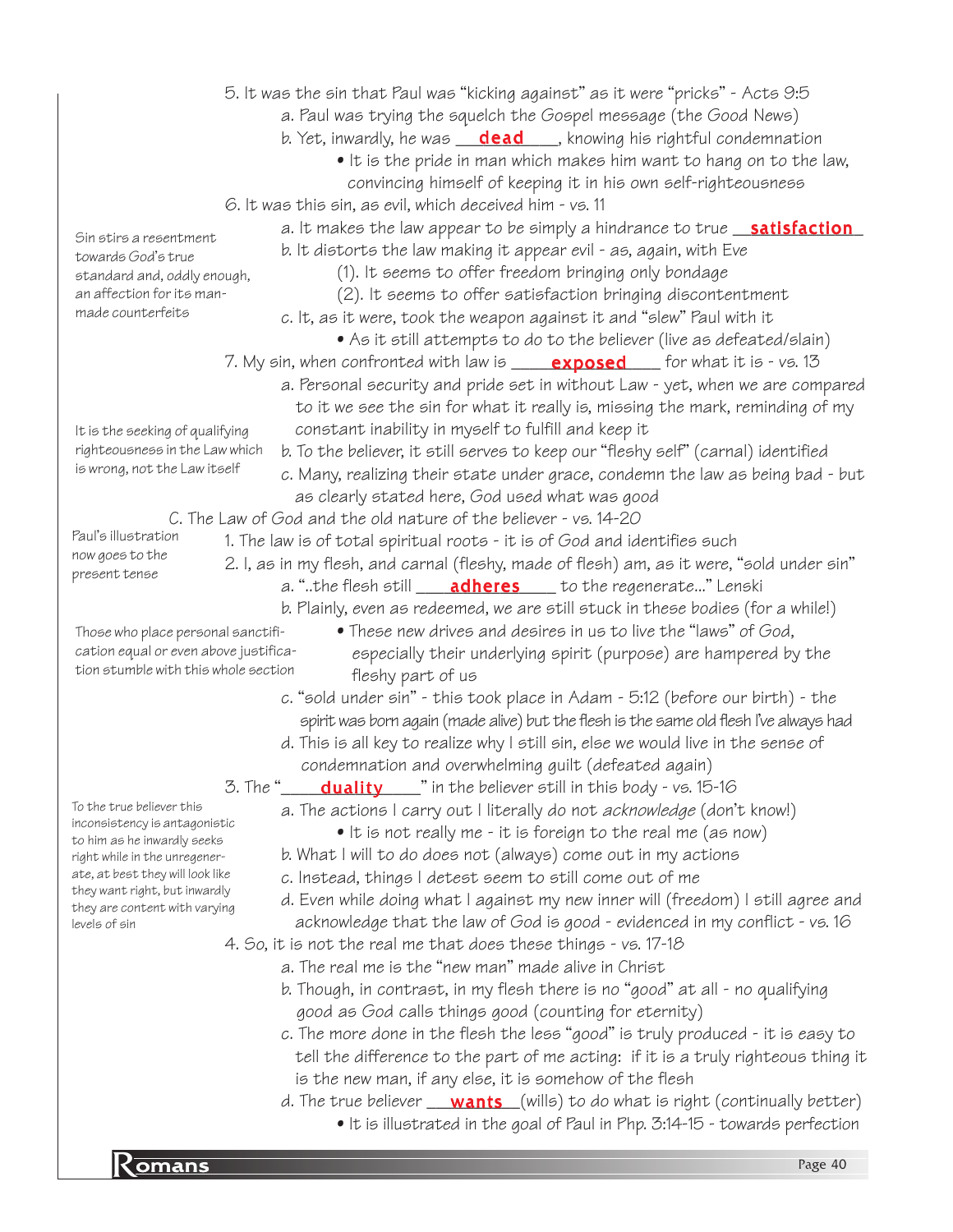- 5. Beware the viewing of \_\_\_\_\_<mark>self</mark>\_\_\_\_as "this body"
	- a. We are not what we see and feel in the flesh the body is the interface for the real me to interact with the physical world
	- b. Identity found in the flesh leads to vanity, self-delusion, and depression
- 6. So, do believers sin and if so, why? vs. 19-20
	- a. Yes, they do sin, but there is now a difference the "lusting of the Spirit" Gal. 5:16-17 - walking and being led by the Spirit, not the flesh
	- b. "...this habit of sin is weakened, impaired and so disenabled, as that it cannot nor shall incline unto sin, with that constancy and prevalency as formerly, nor press ordinarily with the same urgency and violence" - Owen
	- c. The law still serves to make clear the sins still dwelling in our fleshy members but when looked to for righteousness it still seems \_\_\_\_\_\_<mark>defeating</mark>\_\_\_!
- "new man" at work identifying d. There is comfort to be had in the understanding it is indwelling sin and not the real me doing what I do not want and not doing what I want
	- e. It is the presence of a "conflict in my interests" that proves it is not really I which do these things (as one being full of evil fully instigating (authoring) them)
	- f. Many a believer forgets this concept and sees themselves wholly given to sin forgetting the promised sanctifying work of God in us - I Thes. 5:23-24
	- g. Nonetheless, we are still responsible for our sin the duality in no way **excuses** the sin I find in me and acting out of me

 $\triangledown$  7. So, the goal of the believer is not perfection of action (law) but perfection of cooperation with the work of God's spirit in us - a completely trusting submitter a. "The believer frequently, but not invariably, fails altogether to do the good to which he is inclined; and when he does do the good to which he is inclined, it is never with an absolute perfection of service such as the "spiritual" law requires." G. T. Shedd

b. Spiritual pride is foolish and poorness of spirit to be a constant companion D. What to expect while we live in our bodies - vs. 21-23

1. There is a "law" (principle, truth) that when I seek (will) to do good, evil will also be at my side seeking to \_\_\_\_\_\_**counter** \_\_\_\_\_\_ it

This is that principle at work in us - accept it as fact so as to be aware of resistance to my submission to God

- a. For, as a regenerate, we "delight" in God's law (ideas/ideals) "after the inward man" (in my thinking and will) b. This is to be expected throughout - inner conflict with submission/obedience
	- Many deem themselves failure even when they obey, not knowing

But throughout my body I see a different conflict with the law accepted by my reason, and which endeavors to make me a prisoner to that law of Sin which exists throughout my body. TCNT

- body i bee a different  $-2$ . The war is ever present vs. 23 what to make of that part of them that did not want to
	- a. This "other law" wars (present participle) against the law working in my mind b. When it states being brought into captivity this is also a present participle
		- It states an ever-present reality, not the final result!!
	- c. Never, never accept a defeatists attitude as clarified earlier in Romans 6, the war is won, but as clarified here, the enemy has not \_\_\_\_\_<mark>yielded</mark>\_\_\_\_
	- E. The natural response and the right response to this conflict vs. 24-25
		- 1. The disgust generated by the "new man" in us, watching as it were at a distance the constant struggle and the failures calls us "wretched"
			- a. This is the natural by-product of the regenerates conflict
			- b. When inconsistencies can be accepted as normal and "lived with" there is cause for concern - this is not normal!

The want and not want are the with the Spirit of God

"Sin" would have us believe it is our true master, stifling progressive work by instilling a habitual defensive posture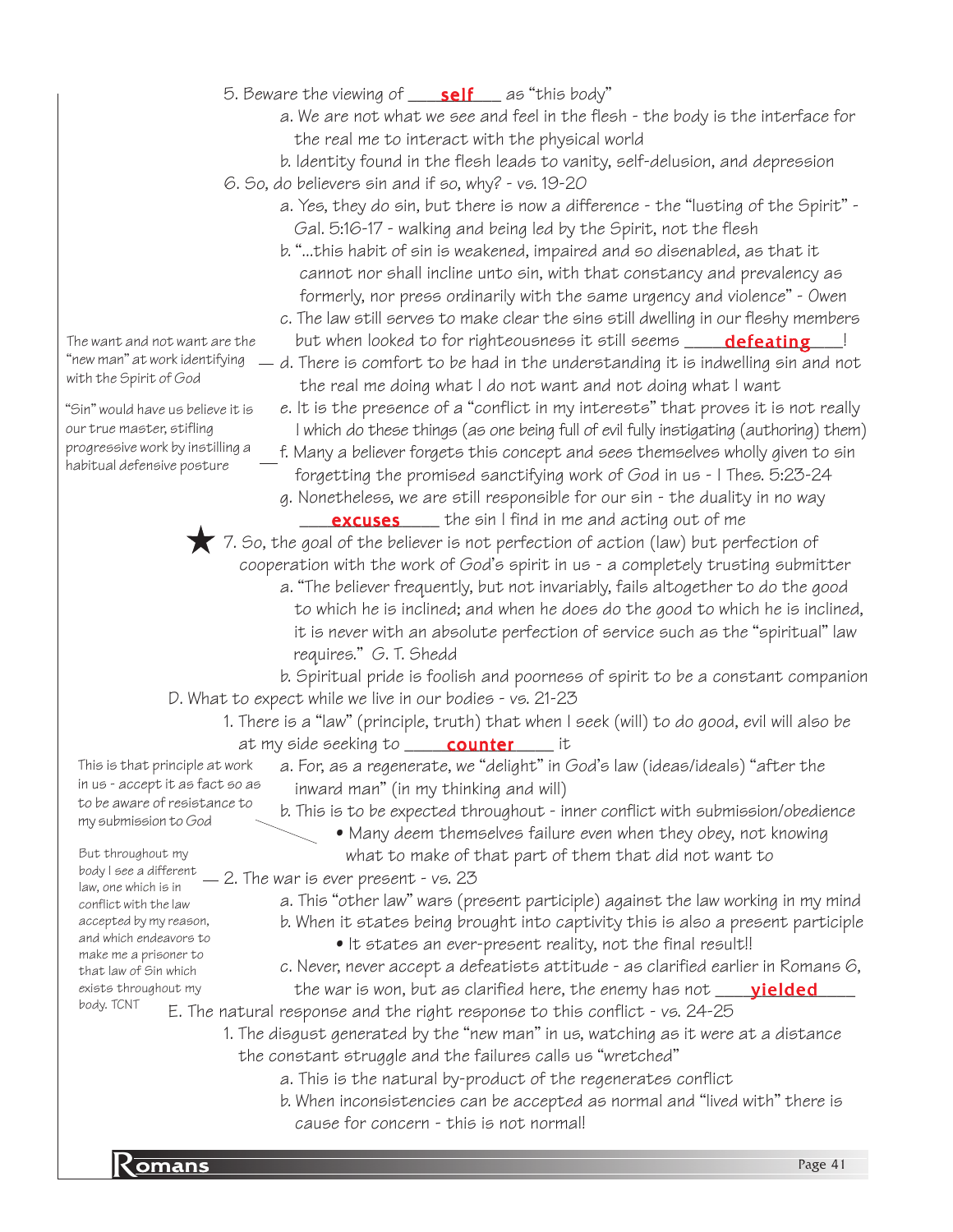These inconsistencies stir in us a "groaning" as with creation for the "redemption of our body" - Rom. 8:21-23

Proverbs 20:9 "Who can say, I have made my heart clean , I am pure from my sin?"

- c. The pain of the conflict is evident in the beliver
- d. The reality of the conflict reminds us to be humble realizing our steady, unending dependance upon our Savior.
- 2. This is why, in I John 1:8-10, to claim no sin is a lie
	- a. If their is a belief that one does not sin...
		- That they do no wrong
		- $\bullet$  That what others see as sin they can  $\_\,$  excuse  $\_\,$  away as not being sin
		- b. They are self-deceived (they do not really know themselves) or are not honest
			- "...he who maintains that he is wholly sanctified, and lives without any sin, shows that he is deceived in regard to himself, and that the truth, in this respect, is not in him." Barnes
	- c. "...the truth is not in us."
		- They do not speak the truth of themselves on this matter
		- If they are so blindly arrogant concerning themselves, how can they be <u>\_\_**trusted**\_\_</u> on other matters?
- 3. But there is reason to be thankful, daily, for the "rescue"form this body of death
	- a. This rescue is seen (and should be acknowledged as such) every time we see true "good" eminate from us - it is His working in us!
	- b. Again, God is not interested in our work for Him as much as He is in His work in us (which then makes our "best work" surrender/submission)
	- c. It comes through "Jesus Christ our Lord" His full name is used
		- (1). "Jesus" His person on the earth (the instrument/delivery of God)
		- (2). "Christ" His position as the redeemer and savior
		- (3). "our Lord" His position over the believer our "supreme authority"
- 4. There is no such thing as an "evil Christian!" I John 3:7-8

a. Don't be tricked by those using salvation as license to sin (act however)

- (1). Liberty is freedom from having to fulfill the law for acceptance
- (2). Liberty is not a "free-for-all" to live contrary to our namesake!
- b. It will be seen in the "life basics"
	- (1). In my speech (its content, tone, and intent)
	- (2). In my will (what I am after my will or God's; do they harmonize?)
	- (3). In my "\_\_\_\_<mark>loves</mark> \_\_\_" (what consumes the heart)
- c. He/she DOES righteousness they are active (versus, simply defensive!)
	- (1). We are more to be defined by what we do than by what we don't do.
		- What are we actively pursuing now? Is it more the removal of something or the engrafting of what is better?
	- (2). It is easy to develop a life of "do nots"
- In a determined fashion— d. A person "contentedly" living a life of sin is of the Devil vs.  $\beta$ 
	- As the Devil was characterized from our first encounter with him
	- 5. Whoever is "born of God" is not a "sinner" I John 3:9
		- a. Because His seed remains in them (they cannot "fall away")
- "The idea is clearly that the germ or principle of piety so permanently abides in the soul, that he who is renewed never can become again characteristically a sinner." Barnes It (sin) is no longer our "walk"
	- b. We take comfort in the work of the Spirit "pricking" our hearts not having to fret over the "probability" of our \_\_\_\_<mark>abandoning</mark>\_\_\_\_\_ "the faith"

particular contract to the contract of the contract of the contract of the contract of the contract of the contract of the contract of the contract of the contract of the contract of the contract of the contract of the con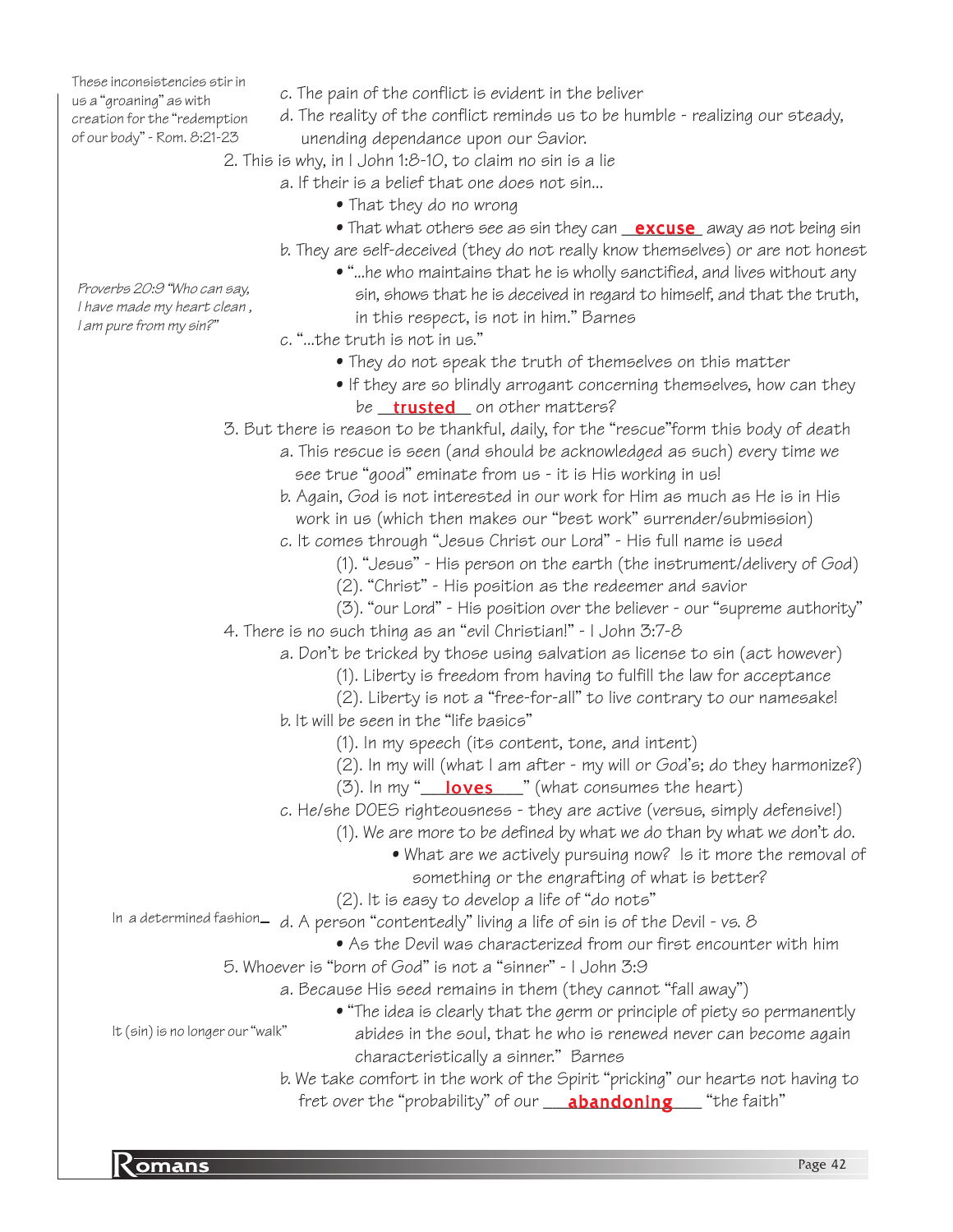- 6. So, the conclusion to these statements vs. 25b
	- a. As a believer, with "the mind" I serve God's law in my assent to its being good and in its "\_\_\_\_\_\_\_\_\_\_\_\_\_\_\_\_ of my thoughts" steering

All done in and for the "flesh" (the "payments" of this life) for the "cause of righteousness" are flawed

b. That which is done in/of and for the flesh serves "the law of sin" (it is dictated by the reigning of sin; it is fundamentally flawed)

XIII. The Secured State of the Believer in Christ - Rom. 8:1-4

- A. What is the state "now" and forever for the believer? vs. 1
	- 1. Therefore is connecting all the way from the initial statements of freedom from Chapter 5 through the concepts of chapter 7
	- <code>Chapter5</code> ——  $\,$  a. Realizing the fact that by one came sin and by one comes righteousness
	- <code>Chapter6</code> —— b. Realizing we are identified in Christ (resurrection to new life)
	- chapter7 —— b. Realizing we are dead to the "husband of the law" and married to Christ
		- 2. There can be nor \_\_\_\_<mark>never</mark> \_\_\_\_ will be "condemnation" to those "in Christ"
			- a. The "law of the Spirit of life in Christ Jesus" has freed me
				- This is aorist in the past, once for all (a "done deal")
			- b. Condemnation a sentence against, punishment this is in light of our
			- "\_\_\_\_\_\_**justification**\_\_\_\_\_\_" not our sanctification
				- (1). We are in Christ this is the reason for our "safety"
				- (2). It is His work not ours (and never will be ours) that saves and protects/preserves/perseveres!
			- 3. The key to all of our lives will be our being "in Christ" this was the focus of chapter 6
				- a. They key to our safety is "being found in him not having my own righteousness which is of the law..." - Php. 3:9 (it is "by faith")
					-
					- b. It is foolish to view life in "increments" of being in Christ and out of Christ
						- He became sin **for us**  $\cdot$  II Cor. 5:21  $\cdot$  was this simply for the sins I have committed to this point or once and for all?
					- c. Salvation is the confidence in God's justifying work for me not my **sanctified** works for Him! - life is about God, not us!
			- 4. The second half of the verse is not in most of the older Greek text and was most likely placed in verse 1 from 4 as a clarifier (fear of no punishment would lead to lawlessness a.k.a. antinomianism) - it is in verse 4 so its' omission changes nothing
	- B. It is because of Christ, not our efforts/intentions that we are freed vs. 2
		- 1. The "law of the Spirit of Life in Christ Jesus" it is clearer to see "law" as "reign"
			- a. Before we were under the "reign" of the law and sin, thus condemned
			- b. Now we live freely under the reign of the Spirit of life bringing grace
		- 2. It is a great disservice to the work of Christ to live/think as one condemned
			- a. Many know of God's forgiveness and grace but refuse to fully accept the fact b. This leads to many damaging results
				- (1). An exhausted, **\_\_\_\_depressed\_\_\_**, pessimistic "believer"
				- (2). An ineffective (offensively) "believer" living in constant <u>\_**defense**</u>
				- (3). A critical "believer" needing to point out others sins to better cope with the guilt of their own inconsistencies
				- (4). A life view of God as an oppressive, judgemental God
				- (5). A disillusioned "believer" hopes of self-success for God are in a
					- constant state of disappointment the heart is sick Pro. 13:12
- Romans Page 43 3. One of the works of the Spirit is assuring of sonship - we must not \_\_<mark>\_\_resist\_\_</mark>! • As described in Rom. 8:14-16

The most important faith we exhibit is the faith in God's complete, effective and eternal work for us, leading to the assured work of sanctification in us - also never to be seen as anything else but His work

point live in a constant state of guilt, feeling condemned forgetting they were "purged from his old sins" - II Pet 1:9 - this leads to inconsistencies with the reality of their position in Christ - sins of commission and omission

Many believers who miss this

All sins past, present, future to place it simply on present and past is to place the work on man not the work of Christ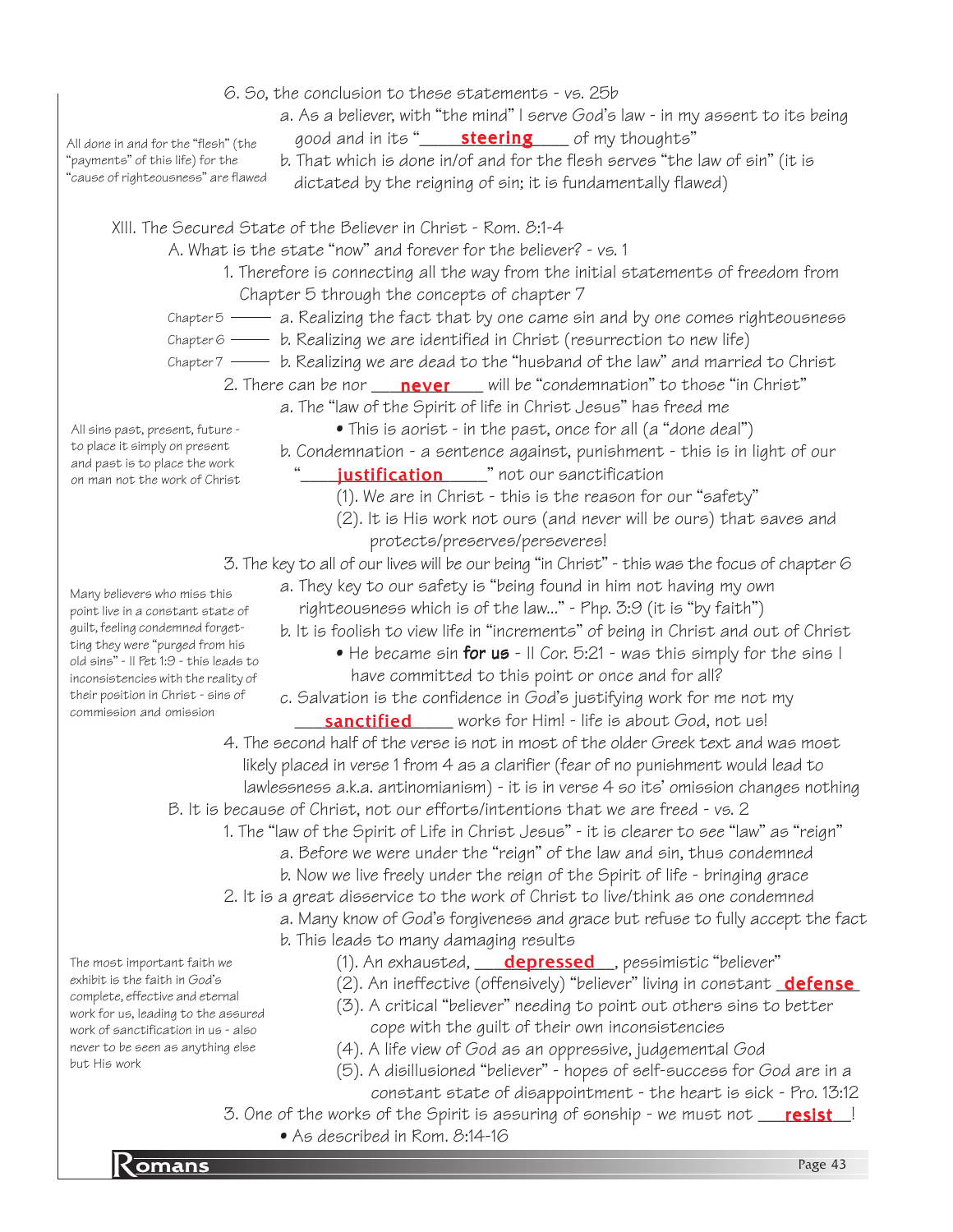- C. The thorough conquering work of Christ on our behalf vs. 3
	- 1. "For what the law could not do in that it was weak..." see also Acts 13:39

a. This sets up the overwhelming work of God in comparison to the law

b. The law itself was not weak or evil (7:12) but its realm of affect (the flesh)

 was the cause of its weakness (its "irritation" of the flesh made sin grow) c. The law of God or any other law could not effect or secure salvation and

- not instill in man a righteous \_\_\_<mark>disposition</mark>\_\_\_(its own demands be met) 2. God's work focused on His sending "His own Son"
	- a. This term and others as "begotten" solidify Christ's deity
	- b. He was not a "creation" but the "exact reproduction" of God Himself as our children are reproductions of us and on equal "status" as mankind
	- c. So, this is the work of God (He doing the planning and production)
- 3. The Son, Jesus Christ, was literally "in the flesh with the 'likeness' of sin"
	- a. The "power seat" of sin wasand is in the flesh
	- b. Christ met the war on sin's ground (in the realm of its strength)
	- c. The wording of this is careful to place "likeness" qualifying sinful flesh
		- Some say He had to be tempted as we are which would have to include a sin nature but his forgets Adam's temptation
	- d. Christ \_\_**could** \_not sin as it was not in His "disposition" His "inner self"
- 4. He "condemned sin" and all that pertained to its power "and for sin"
	- a. By His perfection in keeping the law and death for us he "damned" sin
	- b. His condemnation assures us of no condemnation for the condemner has been, in full, condemned [10]
	- c. As a believer, to live under the concept of condemnation is to underestimate the complete work of Christ - there is no loss of salvation, no failing that halts any possible \_\_\_\_<mark>future</mark> \_\_\_\_ work of righteousness for the Savior

D. The requirement of God's perfect law is met only in Christ - vs. 4

- 1. Christ's work was done in the flesh that the righteous requirement of the law could be satisfied completely in us
	- a. This satisfying is passive from our perspective (fulfilled in us) to us
	- b. This satisfying effect is, in reality, two-fold...
		- (1). The overall requirement for perfection and the penalty to be paid
		- (2). The "inner disposition" (agreement) be changed (a new man)
	- c. The "righteousness be revealed" in his "Gospel"- Rom. 1:17 God's law is met and the just truly \_\_\_\_\_\_<mark>live</mark> \_\_\_\_ by faith
- 2. The righteousness is not just imputed (Rom. 4) but is also "imparted"
	- a. The work of Christ assures the work of sanctification
- See also Php. 1:6; I Thes. 5:23-24  $-$  b. It is not a "hope so" heart change and life change it is guaranteed!
	- c. I am not just affected positionally but also practically
	- 3. These fortunate individuals are characterized by their "walk"
		- a. They do not "walk" in accordance with the flesh this is not their character
			- The word is used of one's disposition
			- b. Each person will decide and live in conjunction with their inner dispositions
				- As in Chapter 6, we are all as slaves to someone which is identified in seeing to whom/what we yield our members to obey - this does not communicate decision as much as it does "\_\_\_\_\_<mark>bent</mark>\_\_\_\_"
			- c. Those in Christ will be characterized (their walk) by a righteous approach to life

The law was "weakened" when applied to "sinful flesh" which was predisposed to its contradiction

All "showcasing" this work of God for our awe, gratitude and debt of love squelching any thought of salvation merit on our part

Many believers fall for the lie that they have "blown it" in a failing or inconsistency and seek to "ride out life" thinking their part is spoiled by the enemy and themselves

It is more than a "resting" on the work of Christ, it is availing ourselves of its positive/ active opportunities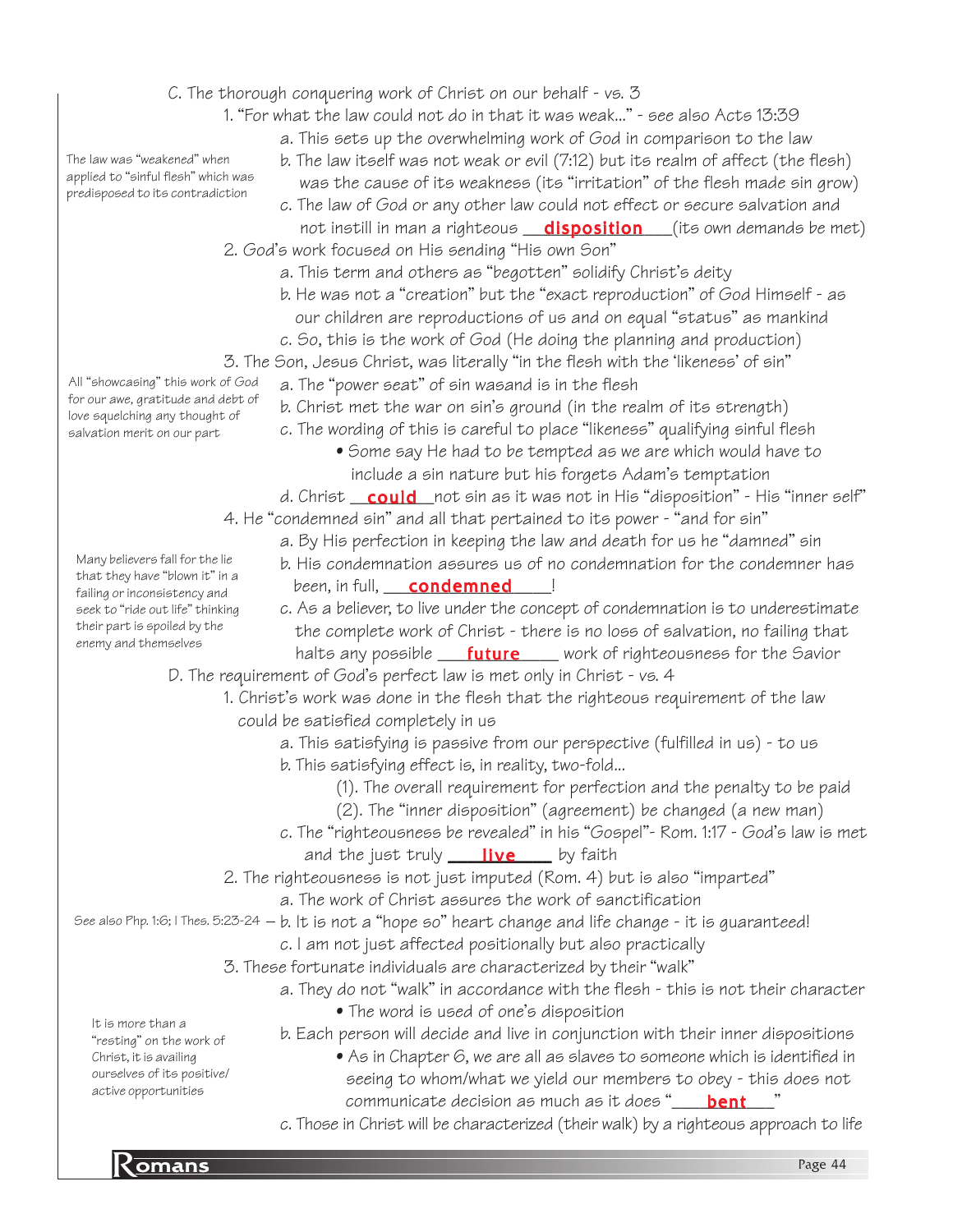#### XIV. The Inward Disposition - Flesh or Spirit - Rom. 8:5-9

- A. The righteousness of the law (its intent) is fulfilled positionally in Christ and then practically
	- 1. The work of Christ was not simply to \_\_\_\_<mark>save</mark> \_\_\_\_ us from Hell
	- 2. It is more than protective it is fully effective! His work cannot fail!

3. It, with finality, affects the recipient (to never return) In time, false professors will be seen in their "walk"

a. Those who "return" never ceased being "in the flesh"

for what they truly are and always have been

- 
- b. As those described in II Pet. 2:1-22 The "dog and sow" return to what they are • Salvation is not the accumulation of good works and disciplines as a
- pig is not truly changed simply by being \_\_\_\_\_**outwardly** \_\_\_\_ washed B. Our "minding" gives us away! - vs. 5
	- 1. This "mind" is more than just a thought or two, it is one's characteristic thinking
		- a. As mentioned earlier, ultimately, no matter how great the fight, we yield to our inner disposition (what we really are/want)
		- b. In Christ, this disposition has changed as described in Chapter 7 a believer may think wrongly, but the inner disposition, The work of the Spirit does not allow (nor ever will) \_\_\_<mark>full</mark>\_\_\_ surrender to "the flesh"
	- 2. No doubt God uses an awareness of one's impurities to bring them to Him, but it is not the conformity that saves but the work of Christ which leads to a change of "heart" (how one thinks/looks at life)
	- 3. Peter illustrated this with his "human thinking" in Mt. 16:23
		- a. He had earlier declared that Christ was the Son of God
		- b. Later, he "rebuked" the Lord for talking of being put to death
		- c. The Lord identified that he "savored" the things of men than those of God
			- This is the same word for "mind" in Romans 8

4. A person "in Christ" does not lead a life fully focused on the things of the earth

- a. In Christ, all our perspectives are skewed, bent with the insight into our fortunate state and our life-long \_\_\_\_\_<mark>debt</mark> \_\_\_\_ of love
- b. A person who is distracted is "blind" and has "forgotten" he was purged
	- II Pet. 1:8-10 we are instructed to make sure our "calling and

This has no bearing on saving us, simply our own personal "sureness" in it (confidence in our future so as not distracted by the present!)

- election" not for God's sake but ours remembering who we are, why we are really here and why we were saved (elect) by God - "...bring forth fruit unto God" (Rom. 7:4)
- c. We are not here to live for here (the flesh and all that pertains to it)
	- For we know the time comes we must "put off this tabernacle" II Pe. 1:14
- C. The unavoidable consequences of minding the flesh or spirit vs. 6-7
	- 1. Minding the flesh -carnal- (living for it and its passions) leads to death
	- 2. A whole life devoted to the "flesh" leads to a whole life leading to death
	- 3. But living for the spirit (or Spirit) brings (leads to) "life and peace"
		- Not just life but peace "...the very element of the soul's deepest repose
	- and true bliss." JFB (even in \_\_\_\_\_\_\_\_\_\_\_\_\_\_\_\_\_\_\_\_\_\_ where the "carnal" is troubled) 4. "Minding" is not the source but the result; only proving where my true affections lie
	- 5. It is unavoidable the carnal (fleshly) mind is opposed to God
		- a. Many see this as it being God being against the carnal thinking
		- b. But it is the living (minding) the flesh that will automatically hate God
	- 6. Those living for the flesh, no matter the intent, nobility and seeming religion they
		- demonstrate, they are still at odds with the law of God and God Himself
			- As especially those in Rom. 2 feigning true morality, all living for themselves

**R** omans Page 45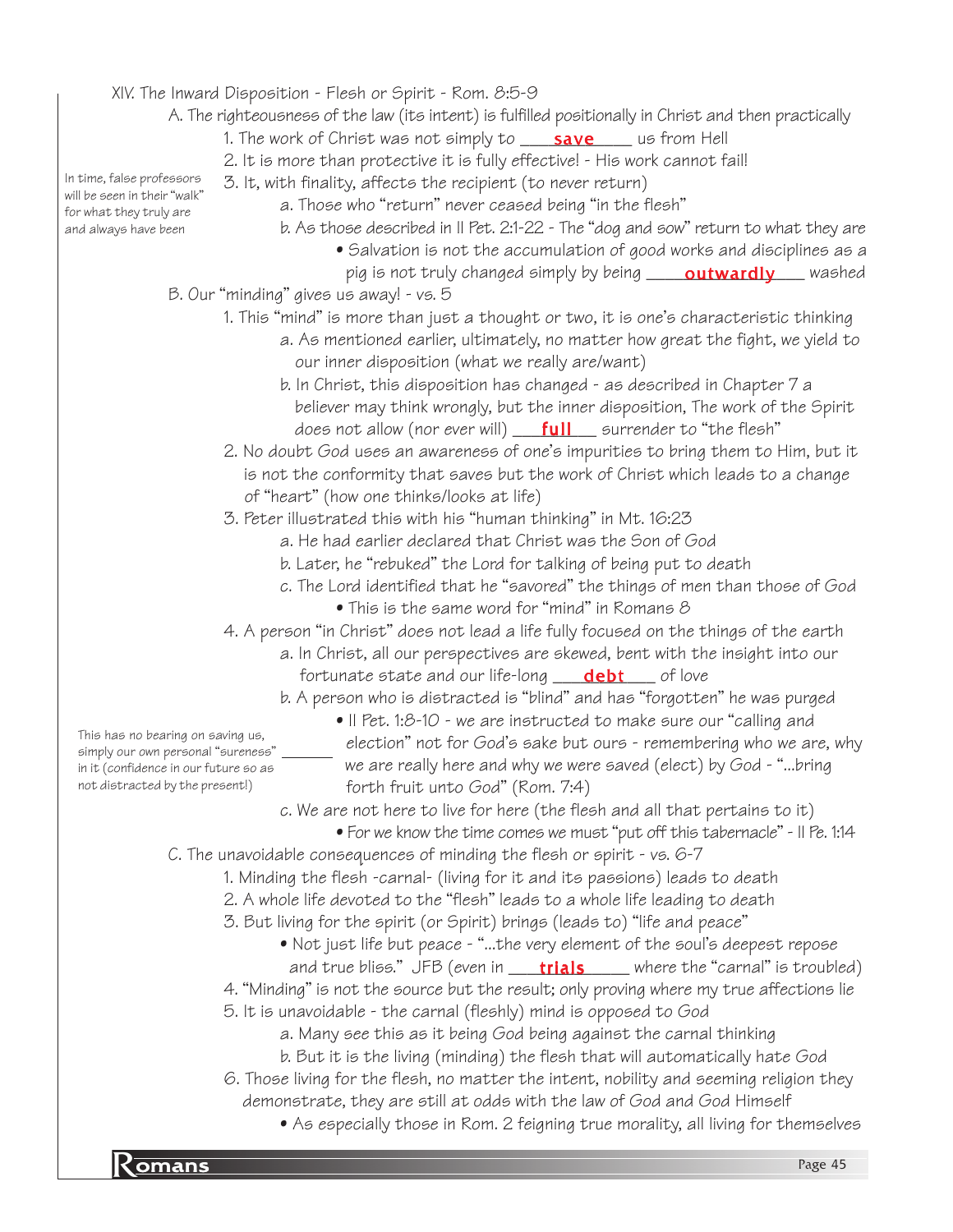7. The problem with these is that they literally "exist only for the flesh" a. It is the underlying \_\_\_\_<mark>purpose</mark> \_\_\_\_ for all they do - it is their "walk" b. "...there is no power in the 'will of the flesh' or the principle of sin, to subject itself to the divine law. Satan cannot cast out Satan... Self-recovery is not possible to the human will, though self-ruin is." Shedd c. There is an inability and refusal to "subject" self to God's law (seen as enemy) D. Those with the "Spirit of Christ" are made pleasing and pleasable to God - vs. 8-9 1. Practically, it dictates the underlying motive (purpose/reason/disposition) a. Those "in the flesh" will do "righteous" things unrighteously b. Thus the picture of "our righteousness" = "filthy rags" - Isa. 64:6 2. These cannot please God because they cannot "\_\_\_\_\_\_\_**subject**\_\_\_\_\_" themselves a. Those with a "mindset" of the flesh literally do not have the power to please • "δυναται" - power/ability - they cannot/will not surrender b. They cannot please Him because they do not want to please Him 3. Those who do not have "the Spirit of Christ" are "none of His" (no exception) 4. We know we are in the Spirit because we know the Spirit is in us! - vs. 9 a. It is interesting to note that we are first informed of our position and then challenged in our **\_\_\_\_\_\_\_\_\_\_\_\_\_\_\_\_\_\_\_\_** (obedience/submission/action) b. I Cor. 6:19 - "we are the "temple" of the Holy Spirit thus we are not our own c. John 14:23 - Loving God and keeping His commands was not the points of earned self-righteous works, but the evidence of the "Trinity" the "We" in us many of the religious have it backwards thinking if they can bring themselves to love God and obey His commands then He will love them, not knowing they are not capable of this without His already being in them! 5. It is not describing "a" spirit of Christ (Christlikeness) - many are christianlike but do not have THE SPIRIT of Christ (The Holy Spirit) in them • No doubt many are deceived into false security based upon Christlike works but "denying the power thereof" denying the \_\_\_\_\_<mark>truth</mark> \_\_\_\_ (doctrine) XV. Living as "Sons of God" - 8:10-17 A. A grim prognosis for the \_\_<mark>\_\_body</mark> \_\_\_ – vs. 10 1. Even with Christ in us and we in Him, our bodies are as dead (dying) • The first breath we take at birth is truly one of our last 2. We are "mortal" (bodily) because of sin (thus death, sickness and weakness) a. It as is though a "dead weight" upon us b. Though, there is also life by the Spirit (through genuine righteousness which is the antithesis of sin) 3. Sin is the product of my will, while righteousness is the product of God's will a. The more the "body" dictates action the less righteousness is produced b. This, by the way, is not the same word as "flesh" used earlier - this is simply the body, not the state of living for this material world (the "flesh") 4. II Cor. 4:14-18 - the outward man is dying but the "inner man" is renewed day by day a. The goal is not to live for the body - this can quite naturally become a life focus b. The inner man (spirit) is refreshed/invigorated/strengthened - a life focused on the body and the material leads to a wearied life perspective! c. The focus is to be on the things unseen which are not temporal - seeing The tendancy to pursue and live for "my way" reminds the believers of the presence our flesh and the life-long conflict it produces This is one of the "driving forces" of the believer...to be pleasing to God It is to be a sobering thought to think upon our current and constant company! (the fear of the Lord) We serve FROM our position in Christ not FOR a position in Christ! The body finds its highest and most satisfactory "expense of resources" by being used/directed (submitting) by the Spirit

the **\_\_\_\_\_\_\_\_\_\_\_\_\_\_\_\_\_\_\_\_\_**\_\_ side to a grief/trial lightens its load

**Romans** Page 46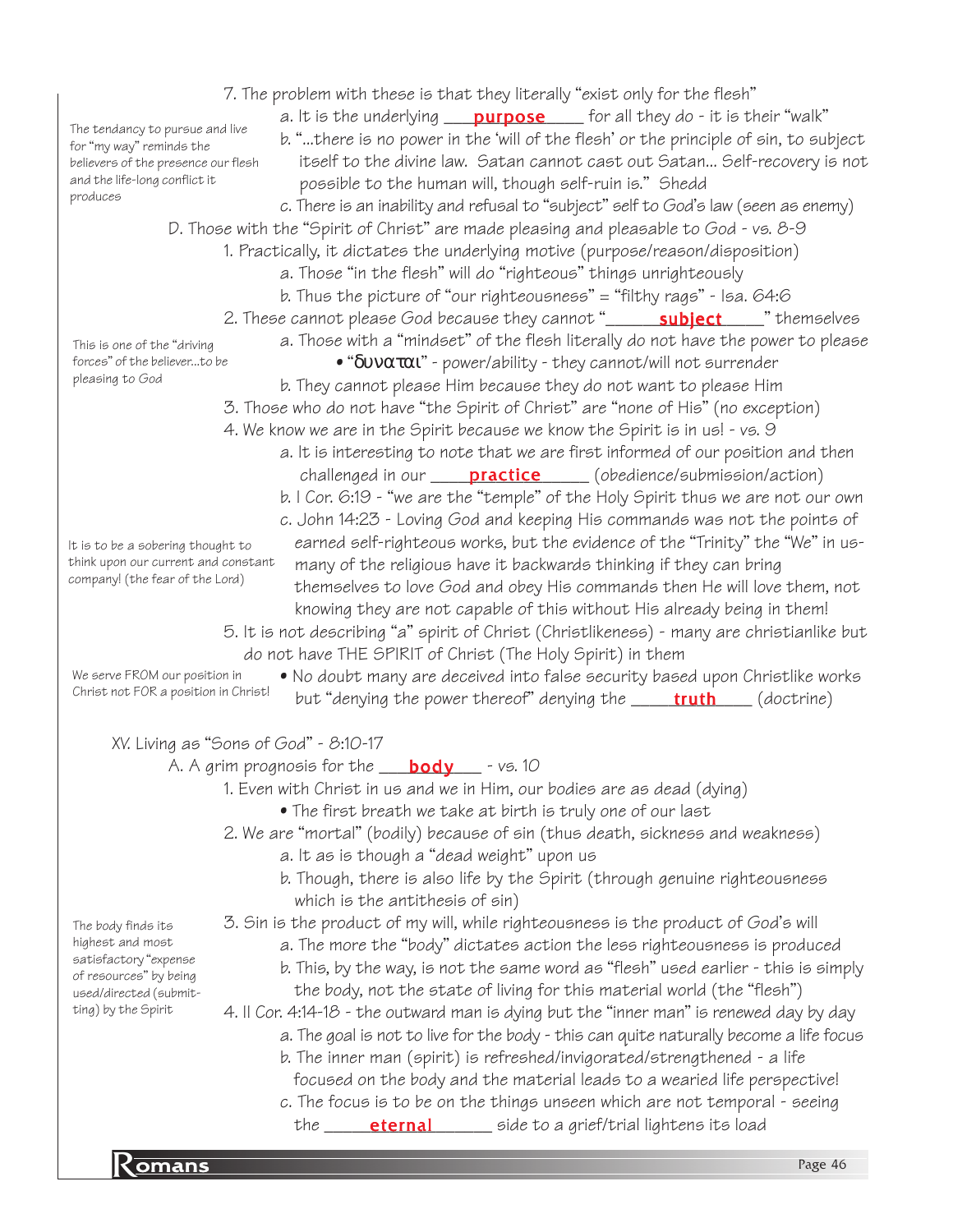- B. A bright hope for the body vs. 11
	- 1. As a believer, the Spirit that raised Christ lives in us
	- 2. This fact has at least 2 conclusions from which to draw
		- a. We need not fear or dread death for at present, this very moment and all of our lives we have the Spirit that raised Christ living in us; He is with us to the <u>\_\_\_\_\_\_\_\_\_\_\_\_\_</u>!
			- (1). To "dwell" is the picture of residing in a house
			- (2). There is an ultimate hope for our bodies for the resurrection
			- (3). "...but whether we shall have died and our bodies buried in a grave, or rotting in he bottom of the sea, whether we shall have been blown into pieces by bombs, it will not matter; whatever be our case, there will be this glorification..." Lloyd-Jones

It is interesting to note the

- and living in disobedient terms, yet when lived-out proves it is not living at all!
- "drive" of the world to redefine life  $-$  b. To some degree, these "dead bodies" find a semblance of life by the Spirit now (1). He quickens our "mortal" (liable to death) bodies
	- (2). Any true life to be lived will be lived through Him in us
	- (3). Life will be evidenced/defined by what we "live after"
	- 3. Eph. 1:13-14 This same Spirit is the "seal" of our salvation "earnest" (proof)
		- a. It is His \_\_**working**\_\_and stirring in us that also assures us of this future b. He is the reason we find ourselves so often obeying in spite of our bodies!
	- 4. Php. 3:20-4:1 Literally, our "citizenship" is in Heaven stirring us for our Savior
	- Who will change our vile bodies like unto His. This stirs us to "stand fast" persevere!
	- C. Knowing this, we do not live for this body and the flesh... we owe them nothing vs. 12-13
		- 1. The spirit owes the body nothing but the body most certainly does the Spirit
		- 2. "...we are debtors" to "not to live after" the flesh
			- a. It is not to have captured our hearts and the eye of our imagination
			- b. We are not obligated to live for the dictates of the flesh which is, of
			- course, one of the "great lies" of the enemy that we must live for this world
			- c. This was the perilous example of James 2 when the church lived and acted as those obligated and mesmerized by this world and its' \_\_\_\_\_\_\_\_\_\_\_\_\_\_\_\_\_\_\_\_\_\_\_
		- 3. Living for and by the dictates of the flesh is like paying on a debt already paid off
			- a. It has nothing I truly want that it can take from me
			- b. It, the flesh, will "act" as though it must be fulfilled lest you be disappointed
		- 4. Those who live "after the flesh die" this is a statement of fact a few ideas...
			- a. Those who live ultimately for the flesh (carnal) were never "alive"
			- b. The death of our body and all material things is a given why live for them?
		- 5. The believer is characterized as one "mortifying" the "deeds of the body"
			- a. It is important to note that this "killing" is done "through the Spirit"
				- Many a self-righteous person has denied their bodily desires to earn salvation or "ranking" with God - this is at the heart fleshly and self-centered
			- b. It is not a means to salvation, it is the result of it! It is done out of good common sense and debt realizing our position and how we got there!
			- c. This mortifying (putting to death) the bodily deeds is prompted by the Spirit to contradict His working will grieve Him and **\_\_\_\_<mark>discourage</mark>\_\_\_\_** ourselves
			- d. It is our motivation to live it is our life purpose... what life is all about to us
			- e. We live as sons of God (vs. 14) and in living for something it is inevitable we will and must live \_\_\_\_**against**\_\_\_\_something
		- 6. The believer is motivated by debt and obligation what I know of my position, the cost of its purchase could do no other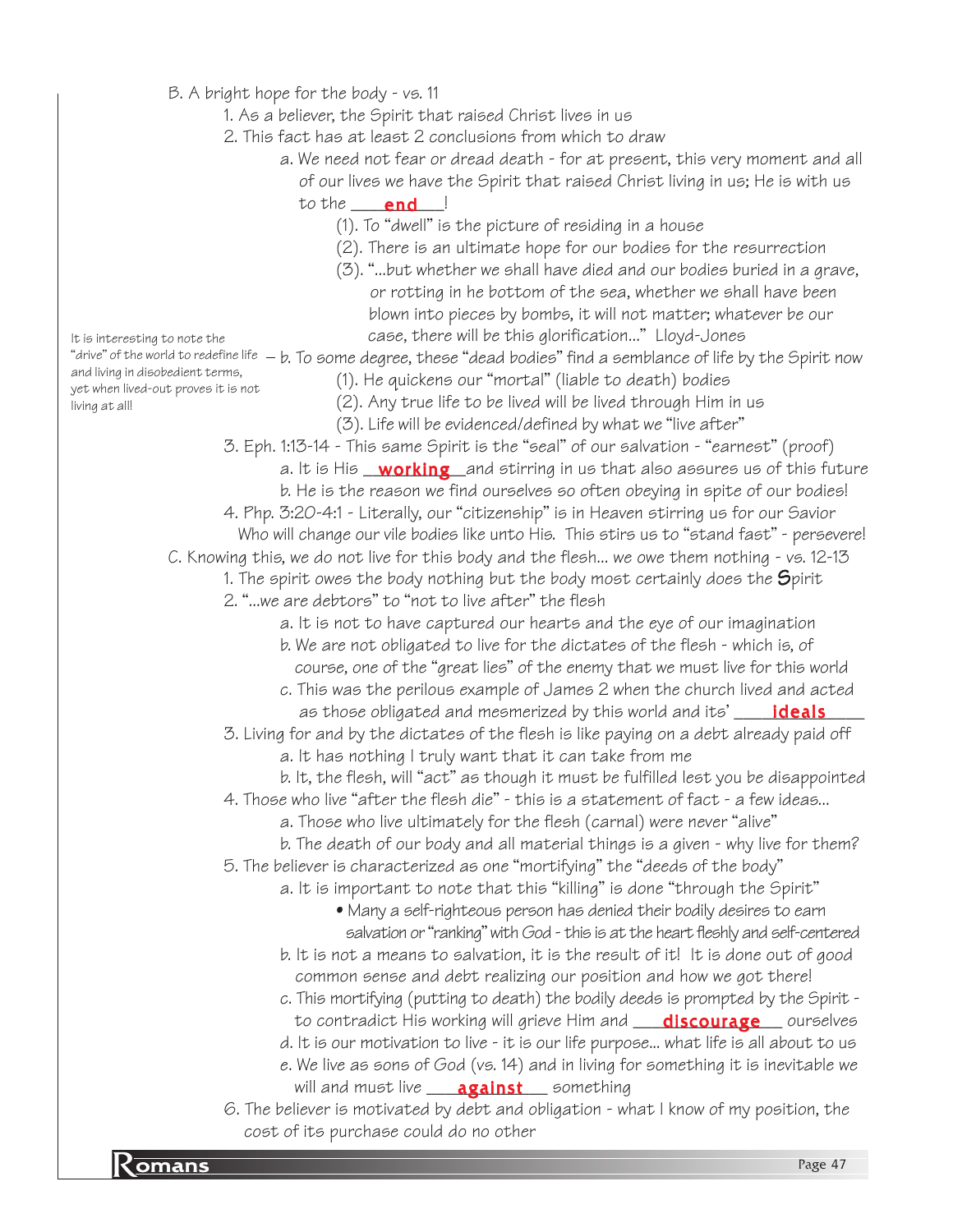• "old" – worn out, past usefulness - No longer fits the "agenda" of the new man<br>Page 48 D. Mortifying the deeds of the body as clarified in Colossians 3:5-7 1. Beginning the process of "stamping-out" signs of life in the old man – vs. 5-7 2. "Carry out this principle of death to the world, and kill everything that is mundane and carnal in your being." – Lightfoot a. "Killing" the attempts of the old nature to temporarily <u>\_\_**\_\_sieze** \_\_</u>\_\_ control (1). This is what is taking place when Christians sin (2). "mortify" is killing (violently) these attempts • Idea is to mercilessly slay (3). It is to be a pre-\_\_\_\_\_\_\_\_\_\_\_\_\_\_\_\_\_\_ killing meditated • The absence of this weakens our resolve in temptation b. "Burning the bridges" of enemy infiltration (provision) – Rom. 13:14 3. Putting to death the natural, base desires (cravings) – vs.  $5$ a. "fornication" – illicit sex (mental and physical) b. "uncleanness" – impurity, love of immorality c. "inordinate affection" – Unrestrained passion d. "evil concupiscence" – Evil longings e. "Covetousness" – Love (worship) of things (and getting them) • Identified for what it really is – "idolatry" 4. These are not to be considered <u>\_\_**accepatable** \_\_</u>\_\_ options 5. The aforementioned are directly associated with God's wrath – vs. 6 a. For the children of disobedience it brings punishment b. For the believer it brings chastening (for wrong) 6. They HAD BEEN characterized by these things - They must not "fit" them again E. Traits which "hit closer to home" now – Col. 3: 8-9 1. These next traits are to be "put away" – lay aside as useless a. As a man laying aside his childhood clothes b. As a soldier laying aside uniform from a former duty (other side) c. As a believer laying aside what characterizes the "old man" 2. Anger and wrath – perspective of others relating to myself (God also) a. Anger is exasperation, irritation allowed to dominate the thinking • Something is viewed in how it inconveniences me b. Wrath is the stockpiling of "angers" – Offenses settle into deep bitterness Revenge — 3. "malice" – meanness, rudeness (demeaning another) • Taking pleasure in the humbling (discomfort) of those bitter against Attempts to influence  $\_$  4. "blasphemy" – cursing, condemning others a. Usually as public (or secretly widespread) as possible b. Intent as to **\_\_\_\_\_\_\_\_\_\_\_\_\_\_\_\_\_\_\_\_**\_ and destroy (not to restore) 5. "filthy communication" speech of deep hatred a. Foul language to communicate contempt b. Language seeking to produce graphic, horrid pictures – Eph. 4:29 6. Lying  $-$  deceitful communication  $-$  vs.  $9$ a. "Don't be lying amongst yourselves" b. As if to become accepted behavior – even called "courteous" (1). "Skewing" facts about each other – alter opinions (2). Adding or leaving out facts (3). Slipshod use of conversation – not cautious with speech or facts 7. The "practices" of the "old (condemned) man" are to be \_\_<mark>\_\_discarded</mark>\_\_\_\_\_ Sexual thinking (Habitual) Lowering Morals (Tolerance) Sinful Experimentation (Curiosity) Uninterested in Righteousness (Envy of the Wicked) Materialistic (Discontentment) Affection and compassion (sentimentalism) towards sin hinders and distracts us Both result from self-focused attention others to contempt and hatred - as is done to God As food once thought to be good, now has been left out and is spoiled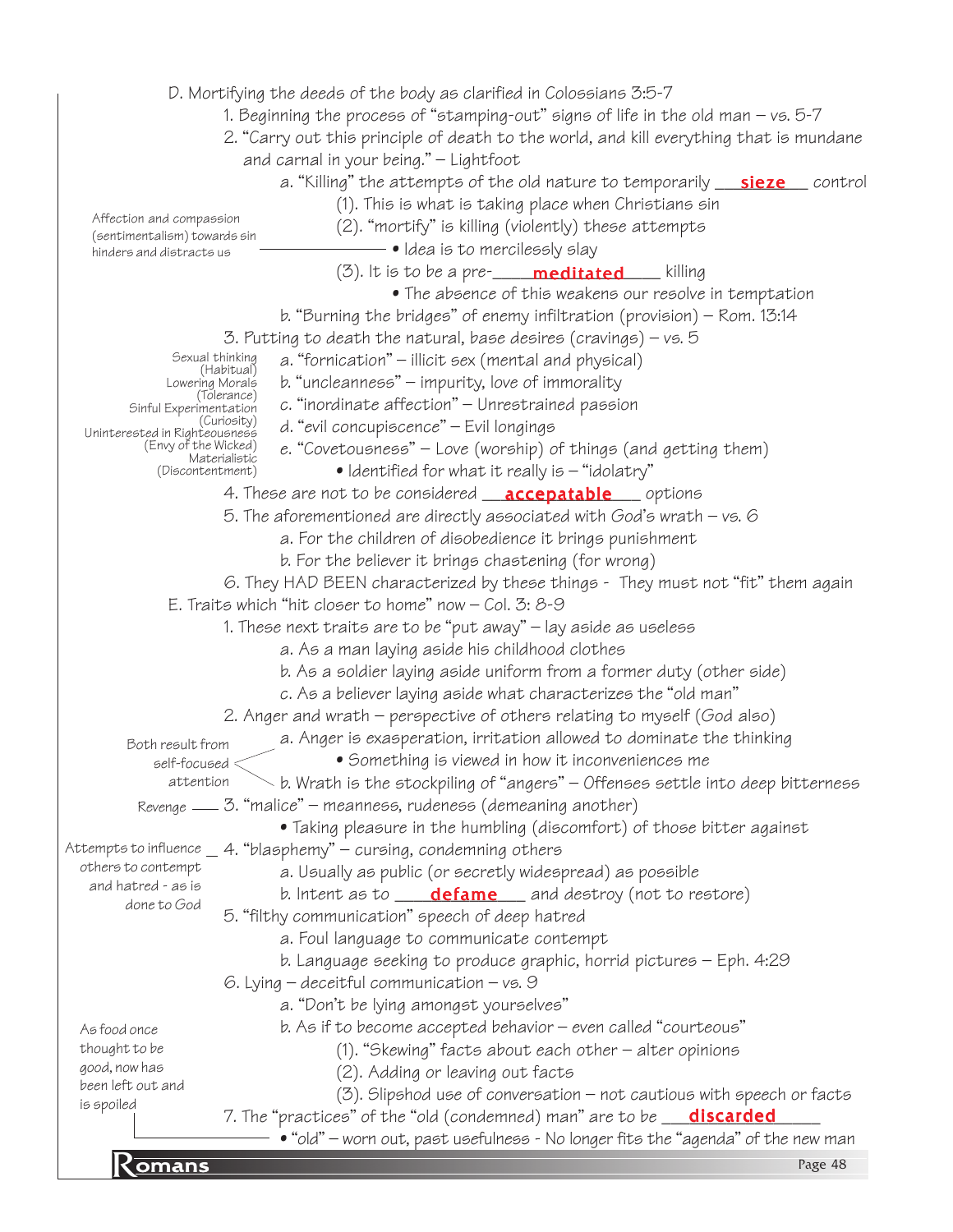F. The "new man" is being "refreshed" continually – vs. 10

1. "The new" (in \_\_\_\_<mark>kind</mark>\_\_\_\_) is being "renewed" (in quality – fresh)

a. This is a present, **passive** process

- (1). It is happening now present
- $(2)$ . It is being done to us passive (not exertion but submission)
- b. It is a continual process of refreshing
	- (1). "Old" (rotten) things are removed (as they come up)
	- (2). "New" (fresh/ clean) things are "worked in"
	- $(3)$ . The process is to be "cycling" continual
	- (4). Stopped, and the "fresh" becomes spoiled
- 2. The renewing comes through the \_\_\_\_\_\_<mark>knowledge</mark>\_\_\_\_ of God
	- a. Before the "steps" and "methods" God must be known
		- (1). Learning what "resembles" God "image"
		- (2). Learning of the Creator, the creature learns of itself
			- (a). As to his purpose & true life focus
			- (b). What will bring contentment pleasing God
		- b. The natural by-product is \_\_\_\_\_\_**conformity** \_\_\_\_\_\_ to God
			- (1). As children desire to mimic their parents
- If you live in obedience to your earthly nature, you will inevitably die; but if, by the power of the Spirit, you put an end to the evil habits of the body, you will live. (TCNT)
- (a). Children find fault with their parents
	- (b). They view their parents as unloving
	- (c). They grow to love their immaturity

G. True living is not defined as living to cater to the inordinate desires of the body

(2). This is only hindered when either. . .

- 1. As clarified, we will all inevitably die (physically)
- 2. True living is discovered when the window **distracting** when desires are removed
	- On many accounts, submission to the Spirit's sanctifying work corrects, builds, and sets our focus in life (contradiction to it clouds the vision)
- 3. Lu 11:34 "The light of the body is the eye: therefore when thine eye is single, thy whole body also is full of light; but when thine eye is evil, thy body also is full of darkness." (If our "eye" (focus) is evil (distorted) we cannot really see)
- 4. II Cor. 6:14-7:1 As "sons and daughters" we "come out from among them..."
- H. Only the "sons of God are led by the Spirit" vs. 14 (this is exclusive)
	- 1. Proof of our sonship can be seen in the guidance of His Spirit
	- 2. Many a hypocrite will claim the Spirit's leading He , the Spirit, receives wrongful blame for the self-serving, self promoting acts of these hypocrites
	- 3. This is a great deal of the reason for the "trying of the spirits" I John 4:1 • The Spirit's leading will always be in truth (in harmony with His word)
	- 4. On  $\alpha$ γοντ $\alpha$ ι "A metaphor taken from the blind or those in darkness, who know not how to proceed without a conductor. So we have need to be led by the Spirit in the way of truth, for we are blind and see no light. Or it is a metaphor taken from infants, who can hardly walk without a guide; for the regenerated are like little children lately born. Thus we are reminded of our misery and weakness; and we ought not to ascribe to ourselves either knowledge or strength apart from the Spirit of God." John Calvin quoting Pareus
	- 5. We are not to think as "children" but as "sons" Gal. 4:1-9
		- a. A child is focused upon the superficial \_\_\_\_\_<mark>basics</mark>\_\_\_\_
		- b. A "son" is focused upon his inheritance (preparation for it and focus on it)
- c. A son is not to return his focus to the lower aspects of a slave! vs. 9<br>Page 49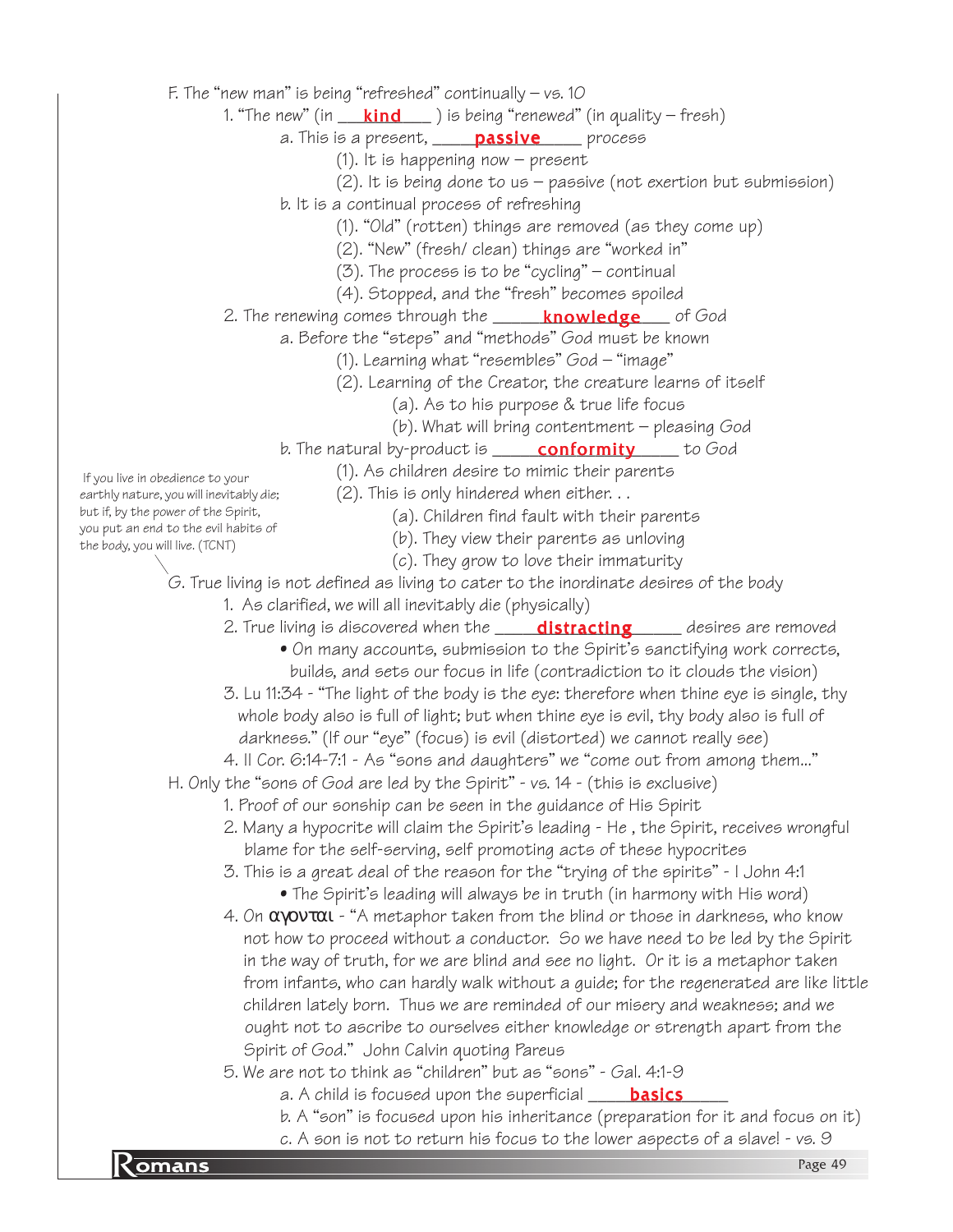|                                                     | 6. "as a scholar in his learning is led by his tutor, as a traveller in his journey is led  |
|-----------------------------------------------------|---------------------------------------------------------------------------------------------|
|                                                     | by his guide, as a soldier in his engagements is led by his captain; not driven as          |
|                                                     | beasts, but led as rational creatures, drawn with the cords of a man and the bands          |
|                                                     | of love. they do in their obedience follow that guidance, and are sweetly led into all      |
|                                                     | truth and all ____ <b>duty</b> ____." MH                                                    |
|                                                     | 7. In light of the context (previous 2 verses) this leading would be more in drives,        |
|                                                     | ambitions actively practicing the mortifying the deeds of the body                          |
|                                                     | • It is not the negative pursuit, just to be rid of the sin, but the positive               |
|                                                     | pursuit of holiness - Mt. 5:6 - driven by a craving for righteousness to be filled          |
|                                                     | I. The "spirit of a slave" vs. the "Spirit of adoption" - vs. 15                            |
|                                                     | 1. If one subscribes to the belief that all people are God's children they will be confused |
|                                                     | • This verse and others shows us how (singularly) we can become as sons                     |
|                                                     | 2. This verse through 17 describe a proceeding and relationship more than formality!        |
| There are some who                                  | 3. We, under Christ, have not gone from one "tyrant master" to another                      |
| believe the "spirit" is the                         | a. We do not "receive" the "spirit" of a slave - the essence, air                           |
| Holy Spirit in both cases;<br>one under the Law the | • As "condemned by the <u>__<b>law</b></u> " slaves                                         |
| under grace (adoption)                              | b. "again" as we had before - as though our best interests were not considered              |
|                                                     | 4. Without the Lord we were "sold under sin" - slavery in the truest sense of the word      |
|                                                     | a. "to fear" - as in intimidation (a life dictator) - rejection is a "companion"            |
|                                                     | b. Living in the constant <b>dread</b> of self disappointment (a driving force)             |
|                                                     | 5. This, in contrast, is the "spirit" resulting from an adoption "as sons"                  |
|                                                     | a. There is a reverence but not a fear (as dread)                                           |
|                                                     | b. He has adopted us into His family and we will be treated as "sons"                       |
|                                                     | • Determined heirs to His inheritance! - I Pet. 1:3-9 (read!)                               |
|                                                     | c. Our relationship is secured - there is NO example in the Scripture of an                 |
|                                                     | adopted son being disowned by the adopting father for the wrongs of the son                 |
|                                                     | d. We live as part of His family not in the fear of being cast out - there is no            |
|                                                     | "spirit of adoption" in such a dreadful thought                                             |
| Known as "chastening" which He                      | (1). Clearly it will take getting used to but it is expected to come                        |
| does only to sons                                   | (2). Live as sons! Expect his teaching/discipleship - Heb. 12                               |
|                                                     | e. The "perks" of being in the family will take time to get used to and for us to           |
|                                                     | have the faith to realize they are there for our using                                      |
|                                                     | 6. With such as spirit we can cry out "Abba Father"                                         |
|                                                     | a. We can officially call Him Father as now our true father                                 |
|                                                     | b. We affectionately and with joy call him father! - as in the sheer joy of hearing         |
|                                                     | our mouths state such a wonderful thought - our reality!!                                   |
|                                                     | c. This was the relationship expressed by our Lord in Gesthemene - Mk. 14:36                |
|                                                     | d. This is actually a result of the $Spirit$ in us - Gal. 4:6                               |
|                                                     | H. The work of the Spirit - He "testifies" that we are "the children of God"                |
|                                                     | 1. He works in conjunction with our own spirit of the awareness of our sonship              |
|                                                     | a. The doubting of sonship in God's family is not His work                                  |
|                                                     | $-$ b. It is His working in us that reassures us                                            |
|                                                     | 2. His work in us of the convicting of sin/inconsistencies (righteousness/judgement)        |
|                                                     | 3. His work in us to "move ahead" spiritually (frustration with stagnation) or when         |
|                                                     | He reveals "superficial spiritual fillers" for what they are robbing us of our spiritual    |
|                                                     | drive, strength and resources with <b>distractions</b>                                      |
|                                                     | 4. His intercessory work on our behalf for our needs - we are not alone!!                   |
|                                                     |                                                                                             |
| <u>Komans</u>                                       | Page 50                                                                                     |
|                                                     |                                                                                             |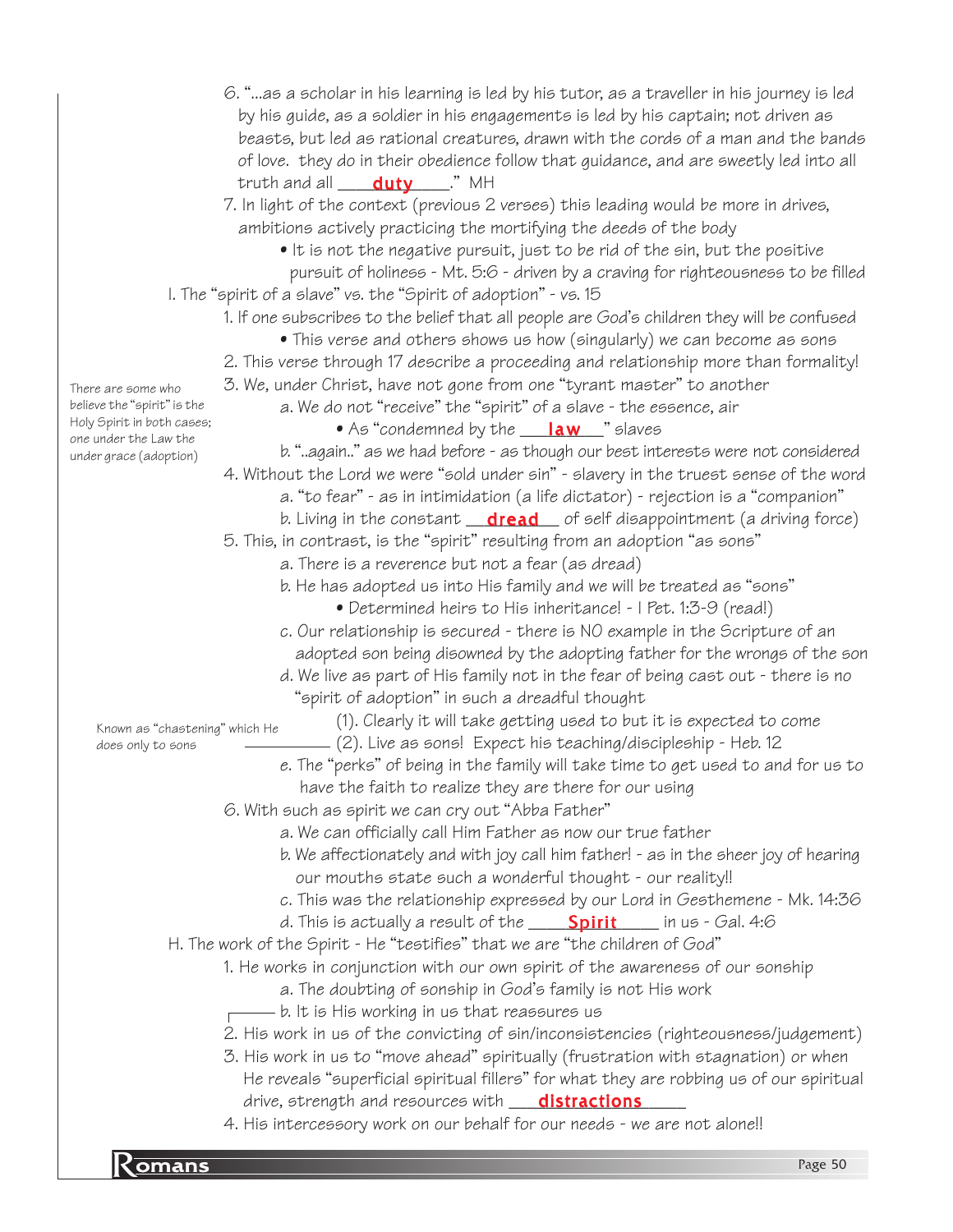- 5. He, HIMSELF, testifies with our spirit
	- a. This is pictured also in the "\_\_\_\_\_<mark>sealing</mark>\_\_\_\_" of the Spirit Eph. 1:13; 4:30 (1). He is the assurance of our inheritance and sonship

The Dangers of doubting salvation:

- No growth
- 
- 
- 
- 
- 
- No appreciation

- 
- 
- 
- No security
- 
- 

- No outreach
- No extending faith
- No contentment
- 
- No joy
- 

I Pet. 1:4-5 - an inheritance incorruptable and undefiled, and that does not fade away,

reserved in heaven!

- (2). As the seal of a king assured the document authenticity b. He is also our "\_\_\_\_\_**earnest**\_\_\_\_\_\_" - II Cor. 1:22; Eph. 1:14
- 
- (1). As a "down payment" indicates the assurance of the rest to come (2). He is what we "bank" on till we receive in full, the assured inheritance
- (3). His working in us is a foretaste of glory to come!
- c. He assures us the goal is contented confidence; a founded boldness we are now free to get along in life living as sons of God rightfully should, not in the overshadowing of doubt which is a persistent stifler of spiritual progress.
- I. The conclusion to being His "children" vs. 17
	- 1. If we are His children, we are His heirs to His "fortunes," \_\_\_<mark>name</mark> \_\_ and family
		- a. We are not to be living for this world's "inheritances" (corruptible)
		- b. A "poor" man is distracted when solely focused on the offerings of this world • All competing for his time, attention and his fleeting earnings
		- c. A person in a wealthy family need no other distraction than that of having to wait for the ultimate receiving of his full inheritance
			- This is to be the focus of the believer; not in the earning or accumu lating of an earthy inheritance but a contented, assured waiting while living off the "earnest" given as a predecessor to the whole inheritance!
		- 2. "…heirs of God…" \_\_<mark>\_God</mark> \_\_ Himself is our "portion"
			- a. As recognized in Psalm 73:25-26 "Whom have I in heaven but thee? and there is none upon earth that I desire beside thee. My flesh and my heart faileth: but God is the strength of my heart, and my portion for ever." KJV
			- b. All the splendors of Heaven will be dulled by the greatness of His presence
			- c. "When all things are subjected to him, then the Son himself will also be subjected to him who put all things under him, that God may be

## everything to every one." (RSV) | Cor. 15:28

- 3. Joint-heirs with Christ
	- a. As if our "brother" Who paid our way to such an inheritance
	- b. To be beneficiaries on the same plane is astounding!
	- c. "Oh blessed Jesus! how endearing are our obligations to thee! All that we have is from thee, by thee, and in thee: We are chosen in thee, justified by thee, sanctified through thee, and shall be glorified with thee..." W. Burkitt
- 4. If, (lit. as is the fact) or (since) we suffer with Him it is a given we suffer as He did
	- a. It is the \_\_\_\_**assured** \_\_\_\_\_ by-product of following in His path
	- b. His \_**\_griefs** \_\_\_ become ours (suffering in accordance with His sufferings)
	- c. He suffered for the sake of others (us) as we must and will
	- d. He suffered for the cause of God as we will
	- e. He suffered as rejected by the world as we must be
		- The "not fitting in" as we do not see ourselves as permanent residents
	- f. I Pet. 4:12-13 Rejoice in being partakers of Christ's sufferings

g. Php. 3:10 - Loss "that I may know him, being made conformable..."

5. The assured end of being "glorified with him"

- a. Suffer together with Him and be glorified **\_\_\_\_\_\_together** \_\_\_\_\_\_ with Him
- b. The sufferings now bring an "exulting joy" then I Pet. 4:13

"See the gains of suffering for Christ; though we may be losers for him, we shall not, we cannot, be losers by him in the end." MH

The price of bearing His "family name"

An earthly focus set on the lifelong study of the greatnesses of Almighty God in all, will be a life rightly focused!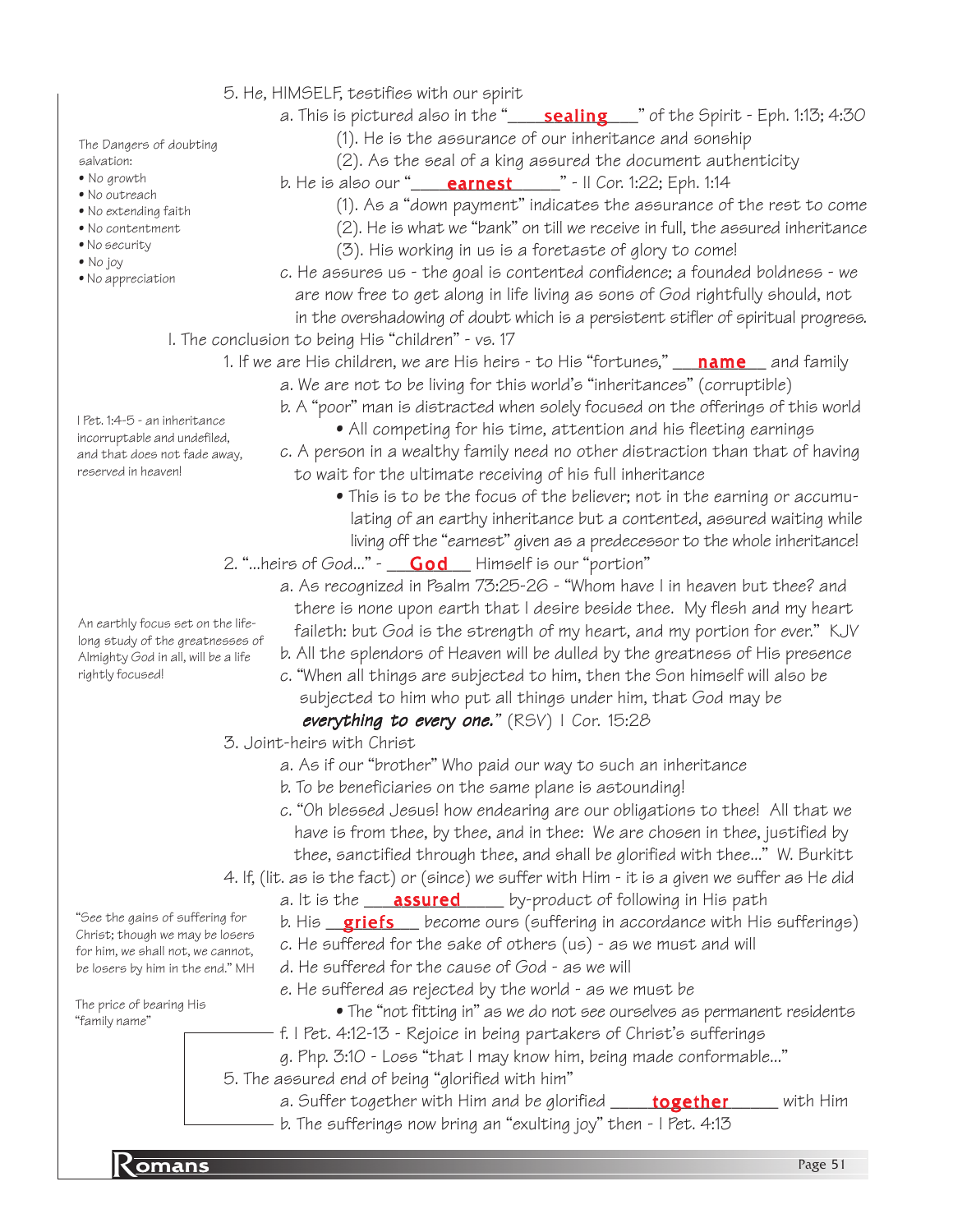|                                                             | $\bullet$ As the pains of childbirth are endured anticipating the result                                                                                         |
|-------------------------------------------------------------|------------------------------------------------------------------------------------------------------------------------------------------------------------------|
|                                                             | 3. It is an expression of "bearing with" knowing the worthwhile outcome                                                                                          |
|                                                             | 2. It is an expression of pain, disappointment, lack of <b>full</b> satisfaction                                                                                 |
|                                                             | D. Till then all the creation and ourselves "groan" with the pains and anticipation - vs. 22-23<br>1. We (as redeemed) and the creation literally "moan jointly" |
|                                                             | ferocious animals, no damaging weather, no decay, no death!                                                                                                      |
|                                                             | released form its subjection. No thorns and weeds, not poison, no                                                                                                |
|                                                             | • Thus, it anxiously awaits his final revealing as sons of God for then it will be                                                                               |
|                                                             | 3. God subjected the creation to futility because of the fall of man - Gen. 3:17                                                                                 |
|                                                             | c. We wait with the same hope as redeemed still living, bodily, in the realm of decline                                                                          |
|                                                             | subjection (the realm) of decline                                                                                                                                |
|                                                             | b. This is the "in hope" mentioned in light of its unwilling submission to being in                                                                              |
|                                                             | a. When, renovated, it fully fits its design (satisfactorily)                                                                                                    |
|                                                             | 2. It is as if the creation waits with expectation for this "apocalypse" (revelation)                                                                            |
| already in process of decay                                 | d. All in its realm is given to decay, decline and destruction                                                                                                   |
| All "new" life or creations are                             | c. It, the creation, is unable to fully fulfill its <b>____ intended</b><br>$_p$ purposes                                                                        |
|                                                             | b. The idea is "vanity, emptiness, purposelessness, ultimate failure"                                                                                            |
|                                                             | a. The whole of the creation (the subhuman) is subject to "futility"                                                                                             |
|                                                             | 1. We can readily identify (humanly) with the personification of the creation                                                                                    |
|                                                             | C. The "out stretched head" of creation anxious for the "revealing of the sons of God" - 19-21                                                                   |
|                                                             | • All our labor "in the Lord" is not vain - futile, ending, limited                                                                                              |
|                                                             | unswervable - I Cor. 15:58 — b. We are to be characterized as having almost too much determination                                                               |
|                                                             | driven to <b>despair</b> in the "gloominess" of a negative situation                                                                                             |
| This is the problem with<br>materialism on any scale        | enchanted with the present we will live in the dread of its loss or will be                                                                                      |
|                                                             | a. If not continually focused upon what is promised, we will either become so                                                                                    |
|                                                             | 3. Over attention to fears communicates too much __ <b>value</b> ___ on the present!                                                                             |
|                                                             | d. As Abraham and his descendants could do in light of the promise - Heb. 11:16                                                                                  |
| pursuing one                                                | c. We, then, can put up with all on this earth in light of what is coming                                                                                        |
| on a "prize" considered of<br>unmeasurable value to the     | b. All this coming "glory" will be revealed to US! (His children)                                                                                                |
| unshakable stamina if built                                 | a. As a paper cut would not be considered after opening an inheritance check                                                                                     |
| follow - it produces an                                     | 2. Any suffering is literally not "noteworthy" in contrast to what is to be revealed                                                                             |
| All endurence is built upon<br>confidence in the benefit to | b. ls "life so dear or peace so sweet?"                                                                                                                          |
|                                                             | a. Paul in his farewell address to the Ephesians - Acts 20:17-24                                                                                                 |
|                                                             | 1. Too much focus on the troubles of "now" distract from future reality of purpose                                                                               |
|                                                             | B. The lack of "comparability" between now and then (no matter the present circumstances)                                                                        |
|                                                             | 4. We must be focused past this earthly life's end to be able to deal with its present!                                                                          |
|                                                             | 3. These "sufferings" are only temporary (life-long)                                                                                                             |
|                                                             | which seemingly overwhelms me with grief and/or fear                                                                                                             |
|                                                             | b. The all-encompassing idea of what is even minutely unsatisfactory to that                                                                                     |
|                                                             | a. All frustrations, irritations, pains, agonies and disappointments                                                                                             |
|                                                             |                                                                                                                                                                  |
|                                                             | 2. Based upon the following descriptions, these sufferings are not just those for the                                                                            |
| this earth but as a son of God<br>by adoption               | • The facts in consideration deal with the previous and what is coming                                                                                           |
| Not "reckoning" as a child of                               | a. As if in "taking inventory" of what one really has (or has coming)<br>b. It deals with one's conclusions on a matter - after considering the facts            |
|                                                             | 1. Paul is dealing with the "reckoning" (consideration) of the present sufferings                                                                                |
|                                                             | A. The sufferings of the "now time" - vs. 18                                                                                                                     |
|                                                             | XVI. Dealing with the "Groanings" of the Meantime - vs. 18-30 (the focus of Hope)                                                                                |
|                                                             |                                                                                                                                                                  |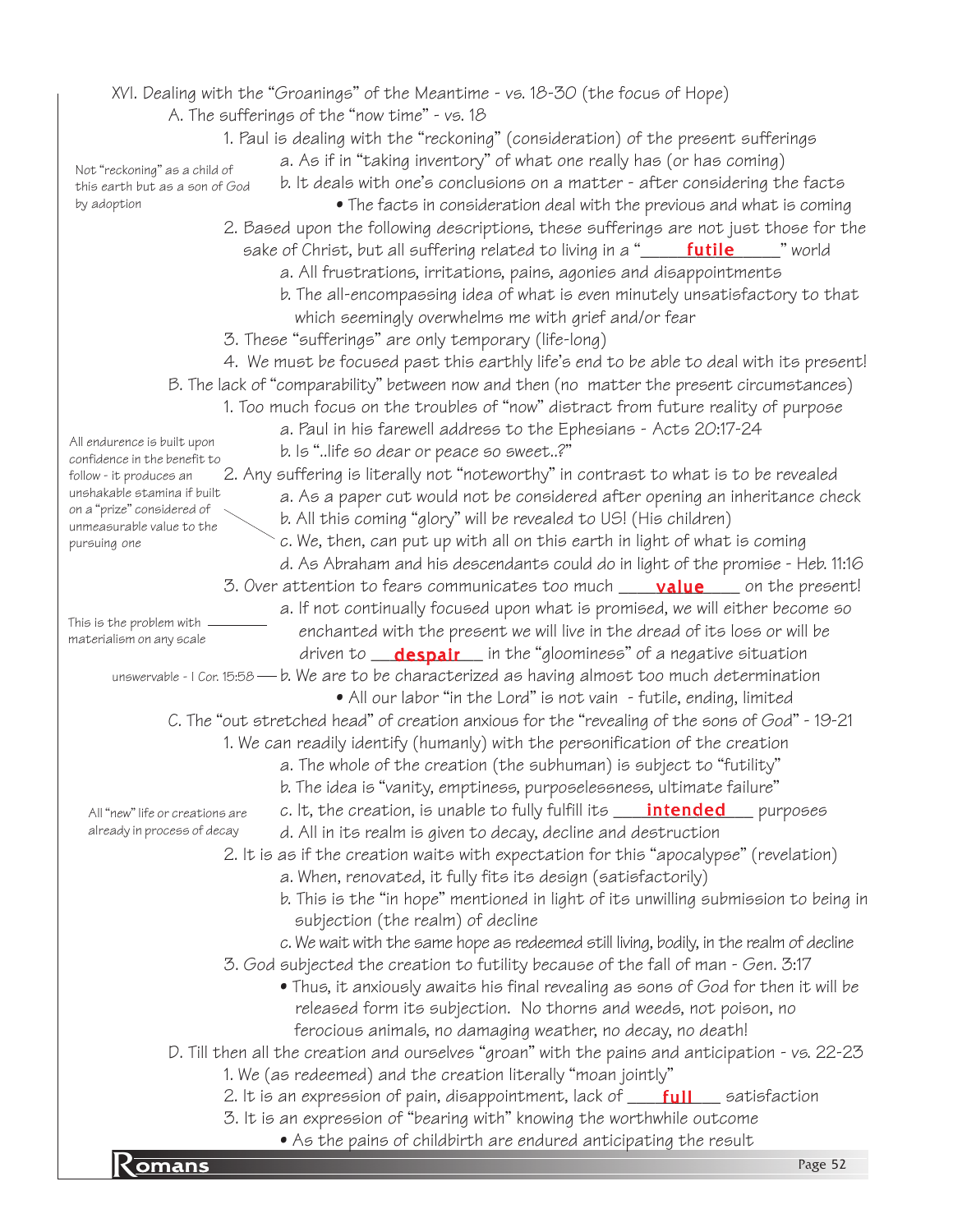- 4. "..if creatures have continued for so many ages in their groanings, how inexcusable will our softness or sloth be if we faint during the short course of a shadowy life." Calvin
- 5. Again, it is an anticipatory pain, not one intended to make us give-up, but to **continue** in spite of them, knowing what is coming!
- 6. Even we who have the "first-fruits" of the Spirit (the foretaste of what is coming) a. We "groan within ourselves" - there is no doubt, griefs A believer overly enamored with
	- b. But it is as though a grief enhanced with the eager expectation of the finalization of our adoption, the redemption of our bodies
		- c. The word for waiting is an eager waiting because of the "waiters" full expec tation of what is coming, and **patience** is difficult
	- 7. The pains of this earthly existence make us long for the redemption of all creation
	- 8. Notice also, the body redeemed is what we look for, not being freed from our bodies E. Living with a clear understanding of what "hope" really is - vs. 24-25
		- 1. "For in hope we have been saved.." in the "\_\_\_\_<mark>sphere</mark>\_\_\_\_ of hope" Wuest
			- a. We are not and were not saved "by" hope but by faith
			- b. Faith is the "agent" that bears our hope along
		- 2. Hope is the expectation of our future that we received at rebirth
			- a. Thus, the believer expects to live in this sphere of hope while on this earth
			- b. It is wrong of us to expect the results of "full adoption" while on this earth
				- (1). Mainly, the redemption of this bodily existence and all its "pains"
				- (2). Many seek and preach this possibility on the earth, but if this is
					- ever fully seen on this earth, it ceases to be "hope" (as it is "seen")
		- 3. So, as long as it is not seen with our eyes (this final adoption) we \_\_\_\_<mark>wait</mark>\_\_\_\_
			- a. "We are to wait neither so eagerly that we lose our patience, nor so patiently
				- that we lose our expectation, but eagerly and patiently together." Stott

b. Our absolute anticipation of what is absolutely coming instills in us a drive that will not entertain giving-up. To do so would seem senseless! In light of what is coming

- F. The unutterable groanings of the Spirit on our behalf vs. 26-27
	- 1. Just as this "expectant hope" sustains us, still we are fully aided by the Spirit
		- a. We are not left on our own to hold up steadily under trials
- "In the same way.."

this world will not anticipate the future but may be distracted by fearing it

- b. We are not left to ourselves to remain faithful still living in a futile world 2. He "helps" us -  $\sigma$ υναντιλαμ $\beta$ ανομαι - He comes to help bear the load - as in the
- picture of one taking up the other end of a heavy object too much for us alone
- 3. He comes to the aid of us in our weaknesses
	- a. Our weakness of a "sin-bent" nature
	- b. Our weakness in a futile creation (frustrations, let-downs, disappointments)
- 4. In these weaknesses, it is fact that we do not know how to appropriately pray
	- a. To ask for what we should ask for (in accordance with God's will)
		- b. To ask in \_\_\_\_\_<mark>measure</mark> \_\_\_\_\_ that we should ask (how much)
- 5. He, the Spirit of God, intercedes for us
	- a. He comes to testify on our behalf (making official requests, properly)
	- b. It is to \_\_\_\_\_<mark>plead</mark>\_\_\_\_\_ the cause of another before a higher authority
- c. We are assured of this in our weaknesses and inability to pray properly
- 6. It communicates the "unutterable groanings"
	- a. These can be the unutterable groans of ourselves, dealing with the "pains" of the trials as we await the hope of our assured future
- b. These can be the "groanings" of His Spirit, amply translating what we cannot<br>Page 53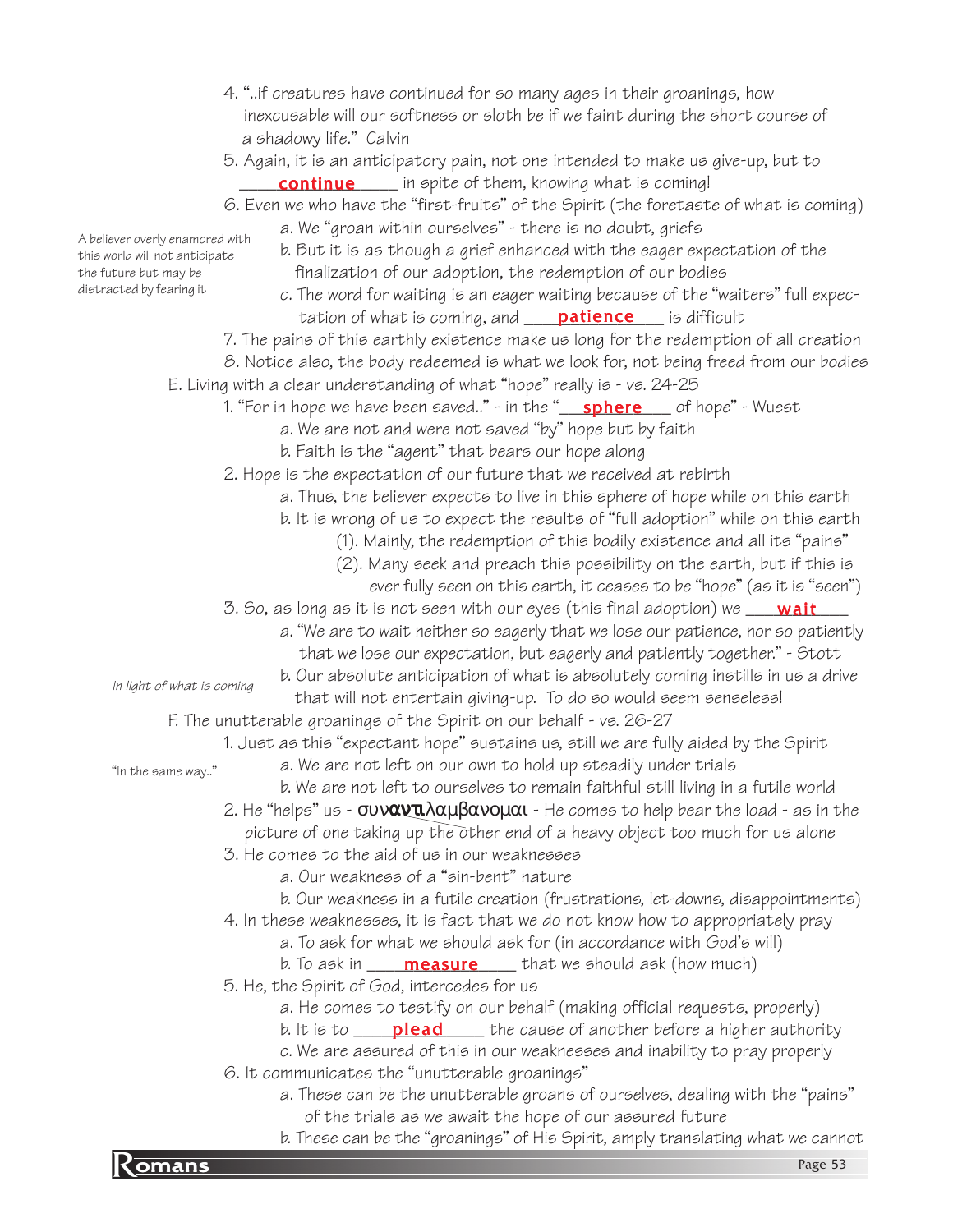" ..the desires which the Holy Spirit excites an the heart. He do that those deep should be expres he does not need of language to in hear; but he sees feelings of the so ready to aid and Barnes

In a sense, our rightfully filter pride and the li

| nd produces in                         | inconsistencies, not knowing what to do (sins of intent and <b>neglect</b> )                              |
|----------------------------------------|-----------------------------------------------------------------------------------------------------------|
| oes not need                           | <sub>pemotions</sub> 7. God "searches" all hearts, thus He can rightfully discern His own Spirit - vs. 27 |
| ssed in words;                         | a. "Yet he who searches all our hearts knows what the Spirit's meaning is,                                |
| d the eloquence:                       |                                                                                                           |
| induce him to                          | because the pleadings of the Spirit for Christ's People are in accordance                                 |
| es the anxious                         | with his will." (TCNT)                                                                                    |
| soul, and is<br>d to bless."           | b. The one who speaks on our behalf, does so flawlessly - as a normal citizen                             |
|                                        | needing the defense of a law expert (defends within the guides of the law)                                |
|                                        | c. Our "circumstances" are <b>intimately</b> and rightfully known by God!                                 |
|                                        | 8. The intercessory work of the Spirit pleads for only what is consistent with the will                   |
|                                        | of God for in our lives and His purposes in every circumstance                                            |
|                                        | a. It is a more vivid "Thy will be done" prayer than we could ever muster                                 |
| r prayers are                          | b. Even when we do not ask or know to seek the perfect will of God in the                                 |
| red; selfishness,<br>like are left out | matter, He is pleading that this <b>____ perfect</b> ____ will be done                                    |
|                                        | c. Even if my thoughts entertain giving-up, He, the Spirit, pleads otherwise                              |
|                                        | d. Even our impatience is anticipated and dealt with!                                                     |
|                                        | 9. It is in us (humanly) to become fatigued and desire to quit the "race set before us"                   |
|                                        | a. The working of the Spirit in us will be similar to that of Jeremiah in his                             |
| Jeremiah 20:1-18                       | "resolve" to quit his calling because of his sense of failure and frustration                             |
|                                        |                                                                                                           |
|                                        | (1). He resolved to speak the Words of the Lord no more                                                   |
|                                        | (2). He could not restrain them (could not keep silent)                                                   |
|                                        | (3). He was led through many "bouts of discouragement"                                                    |
|                                        | b. Asaph, in Psalm 73, recounts the redirecting of his own struggle with the                              |
|                                        | "outward evidence" which seemed to be contradicting God                                                   |
|                                        | c. In II Cor. 12:7-10 Paul identified a struggle with a "thorn in the flesh"                              |
|                                        | • This was not answered as he asked, but his asking was <b>corrected</b>                                  |
|                                        | 10. Our reliance upon the Spirit will also involve a conquering of our thoughts in                        |
|                                        | connection with this "futile world" in which we live - I Cor. 2:6-16                                      |
|                                        | a. The "wisdom" spoken by the Apostles was predetermined to "our glorying"                                |
|                                        | b. If these truths had been known, the "rulers" would not have crucified Christ                           |
|                                        | c. But these before unseen and unknown truths have been revealed to us                                    |
|                                        | • The Spirit "searches the depths of God" - He knows what is right                                        |
|                                        | d. We have not received the "spirit of this world" neither are we to live by it!                          |
|                                        | e. We have His Spirit so as to be in constant awareness of the "things freely                             |
|                                        | given to us by God" - not the <b>____ measurements</b> ____ of this age                                   |
|                                        | 11. So our goal, to be in harmony with the Spirit, is God's will                                          |
|                                        |                                                                                                           |
|                                        | G. The comforting knowledge of the sovereignty of God in our lives - vs. 28-30                            |
|                                        | 1. To those who "love God", God causes all things to "cooperate" for our "good"                           |
|                                        | a. In Greek it reads, "we know, and that to the ones loving God"                                          |
|                                        | • This is not universal (for all) but is qualified                                                        |
|                                        | b. It involves a certain group of people to be further clarified                                          |
|                                        | • This clarification is needed so as not to conclude a change in this                                     |
|                                        | plan based upon the consistency of our loving at any given time                                           |
|                                        | 2. All things are caused to be "conspiring together" for our good (benefit/best)                          |
| We know!!                              | a. We should not foresee ill-will of God at the end of any "path" we are led                              |
|                                        | b. Speaking of the Christian, Lloyd-Jones writes, "He is a man who can be                                 |

certain about the ultimate even when he is most uncertain about the

c. These can be the groanings that come from our frustrations with our

**R** omans **Page 54**<br>Page 54

immediate."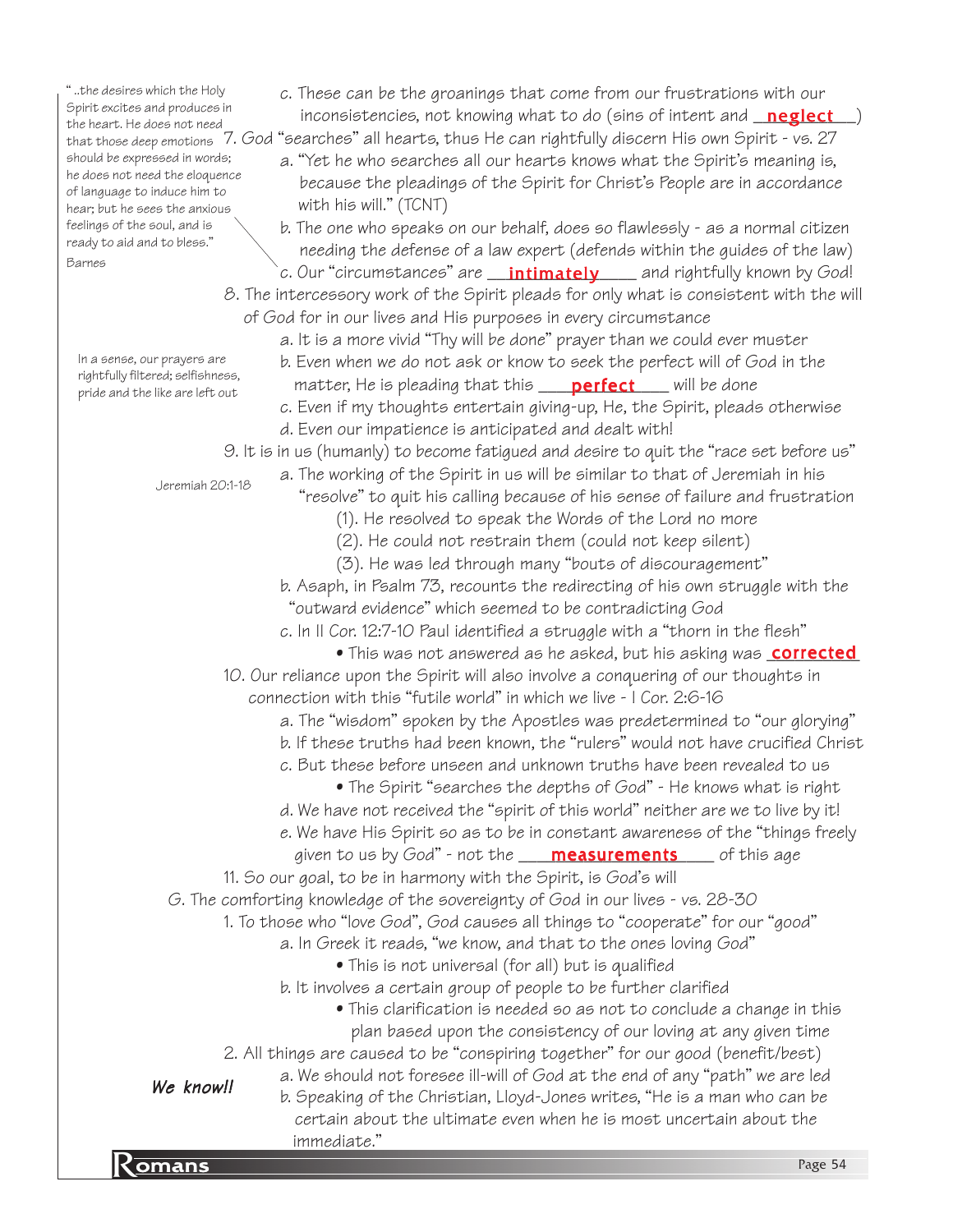- c. He sees all the interconnecting parts of the seemingly random and "by chance" circumstances of our lives d. He even "overrules" the "evil" in our lives to fit His purpose - no one and no thing could "outsmart" God in this area  $\bullet$  It is critical to remember that His purposes cannot be thwarted! 3. This is assured as being those "called" (targeted) by His purpose a. This "call" is an "effectual call" in contrast to the "call to repent" to the world b. We know we are the "called" because we love Him, but we love Him only because He \_\_\_\_\_\_\_\_\_\_\_\_\_\_\_\_\_ loved us (making it possible) - I John 4:19 c. We know this was only those "effectually called" because they are "the called according to His purpose" 4. This "good" of God traced back to eternity - vs. 29-30 a. These are "the called" referred to in vs. 28 b. These were they whom He "foreknew" - He "knew them" before their existence 5. Can this be in reference to His foreknowing they would \_\_\_\_<mark>believe</mark>\_\_\_\_? a. This is not stated in this or in any other passage mentioning His foreknowledge • It is presumptuous to determine this as it is not stated as what He was knowing of them b. Second, to believe it means He foreknows what we will do (and He determines based upon this) would be to place the \_\_\_\_\_<mark>merit</mark>\_\_\_\_ in us and not Him • The intent of this passage is to make obvious and secure our real ization of His unchangeable love based on His unchangeable plan c. In light of God's statements in Mt. 7:23 there is more to the knowledge of God than knowing \_\_\_\_\_**about** \_\_\_\_ His creatures, but some He KNOWS • This has been clarified as His foreordaining and foreloving d. He knew us before time and what He would do with us! 6. He "predestined" us to be conformed to the "image of His Son" a. This is the purposed plan of our lives (as working and as finished) b. Predestined -  $\pi \rho o \circ \rho \zeta \omega$  - to limit beforehand, determine beforehand (1). It is a fact, in the most positive sense of this idea, that God has interfered with our lives as we \_\_\_\_\_\_**would** \_\_\_\_ have lived them (2). He has set unscalable limits upon us to direct our way to His predetermined goal of conformity to Christ (3). Literally, He has set what lies beyond our horizon - horizo c. We are predestined to be fashioned like Christ (1). In the ultimate sense our salvation - little Christs (Christians) (2). This is how we can enter God's flawless abode d. All this was done with an assured result, lit. in order that "He would be the firstborn among many brethren" (1). As the first (prototype) from which others would be derived (2). That which comes after is not the first, but  $\_\_$  **like**  $\_\_$  unto it e. We may be rest assured also, that what is being done (the "all things working together") have this purpose as the focus of the plan 7. So all things are conspiring by God's hand for my good/best to conform me to the likeness of Christ a. His "begun work" will be accomplished - in this we take full \_\_\_\_\_\_\_\_\_\_\_\_\_\_\_\_ As to be proven in chapter  $9$  — An "effectual call" is one with results - it produces a lasting change These statements in chapter 8 and soon in chapter 9 are not for our confusion, but for our reverence of Him and security in Him I cannot, nor would I ultimately want to deter this plan. This is whay, when I do not know what to pray for God's Spirit intercedes in perfect harmony with this plan
	- b. This does not stir resentment in the "called" we "bank" on it!

**Romans** Page 55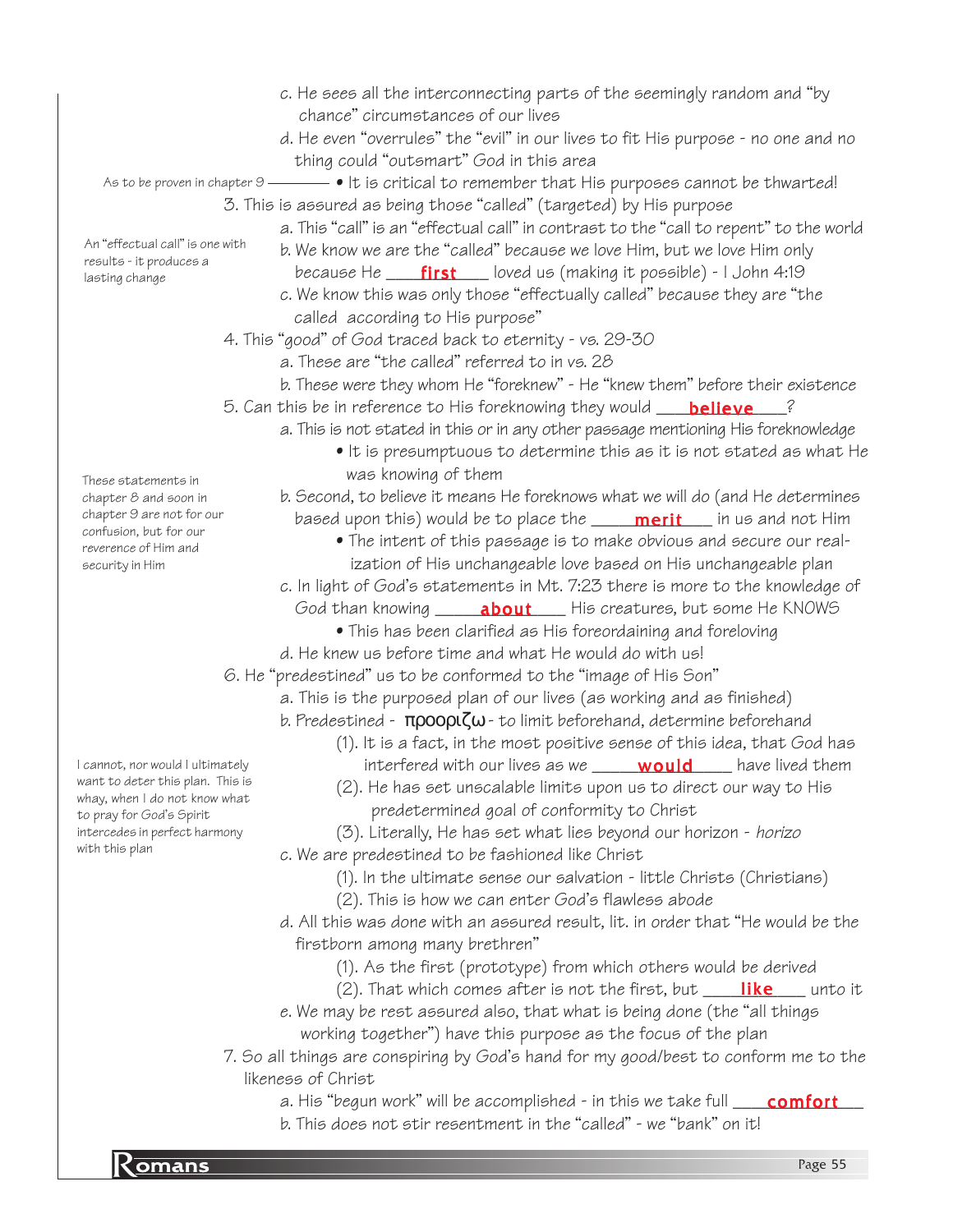|                                           | c. This is our destiny - conformity to Christ - predestined                                                |
|-------------------------------------------|------------------------------------------------------------------------------------------------------------|
| "He has put a ring around what            | • "The genius of the word is that of placing limitations upon someone                                      |
| is going to happen to them" -             | or something beforehand, these limitations bringing that person or                                         |
| Lloyd-Jones                               | thing within the sphere of a certain future or destiny." Wuest                                             |
|                                           | 8. Conformity to the image of Christ has at least 2 ramifications                                          |
|                                           | a. That we would be in Christ's image (likeness) before God                                                |
| Without being "in Christ" we would        | (1). This is being "in Christ" (as $\overline{\phantom{0}}$ God will see us)                               |
| be unacceptable before God                | (2). All things (involved in our salvation) were/are for this purpose                                      |
|                                           | b. That "ALL things" are working toward this as their purpose                                              |
|                                           | (1). We can and are to see them in this light                                                              |
|                                           | (2). Nothing is ultimately " <b>bad</b> " to these "foreknown"                                             |
|                                           | 9. The intended purpose of this predestiny and conformity                                                  |
|                                           | a. That He (Christ) may be the "firstborn" (as in the family)                                              |
|                                           | b. As the "eldest son" with many brothers (ensuring they would come)                                       |
|                                           | c. God's work would not/could not suffer ANY loss in its predetermined purpose                             |
|                                           |                                                                                                            |
|                                           | d. This is also why we could not entertain the thought that God only did it                                |
|                                           | based upon seeing that we would believe. Then we would be left to ask how                                  |
|                                           | many would have been deemed worthwhile for His work. No, His work will not                                 |
|                                           | miss one soul! - Il Pet. 3:9 (key: "to us-ward", the called, none will perish!)                            |
|                                           | 10. The absolute process of God's working in our salvation - vs. 30                                        |
|                                           | a. Those "predetermined" in accordance with His own good pleasure - Eph. 1:5                               |
|                                           | • This is the only "criteria" for "election" that we are given                                             |
|                                           | The effectual call — b. These, He called - there was/is no <b>_____rejection</b> _____ of <b>this</b> call |
|                                           | • This call was not by means of "enticing words of men" as it never will                                   |
| This concept is essential in properly     | be (as in being based upon a "flawless" and well articulated                                               |
| understanding true evangelism             | presentation of the Gospel) but by the "power of the Spirit" - it is                                       |
| Woe to the one whose faith is             | His call, not ours that brings them! - I Cor. 2:1-5 - "that your faith                                     |
| based in a the cleverness of a            | should not stand in the wisdom of men, but in the power of God."                                           |
| religious leader and not truly            | c. These "called ones" were justified - "imputed righteousness" of Rom. 4                                  |
| based in the power of God to<br>salvation | • The righteousness of Christ was <b>deposited</b> into our "account"                                      |
|                                           | d. Our "glorification" is as "done" before God (nothing can change this)                                   |
|                                           | (1). This clearly supports the truth of the "perseverance of the saints"                                   |
|                                           | (2). Those who "fall away" were never truly "of us" - I John 2:19                                          |
|                                           | H. All the "groanings" we face are full of purpose and not to drive us to bitterness                       |
|                                           | 1. Though, taken at "face value" without the understanding of the hand of God behind                       |
|                                           | them and $\overline{\overline{\text{overruling}}}$ them, we will become disillusioned                      |
|                                           | 2. When we cannot sense His working directly, we, from these verses, cannot give a                         |
|                                           | deadline! (knowing the "story is not finished, but the ending is sure)                                     |
|                                           |                                                                                                            |
|                                           | XVII. The Absolute Assurance of our Eternal Relationship with God - 8:31-39                                |
|                                           | A. What are we to conclude in light of all that has been said?                                             |
|                                           | 1. This is a concluding of the known facts we know with God's work                                         |
|                                           | a. It is His plan from the beginning                                                                       |
|                                           |                                                                                                            |
|                                           | b. What we see in the present ____ <b>fits</b> ____His perfect, predefined plan                            |
|                                           | 2. His question is meant to draw out the absurdity of doubting salvation                                   |
|                                           | B. If God is for us - this is a rhetorical question - he has shown this to be the fact!                    |
|                                           | 1. So, since this is the case, why fear any, no matter who, is against us (for right or wrong)             |
|                                           | Page 56                                                                                                    |
| <b>omans</b>                              |                                                                                                            |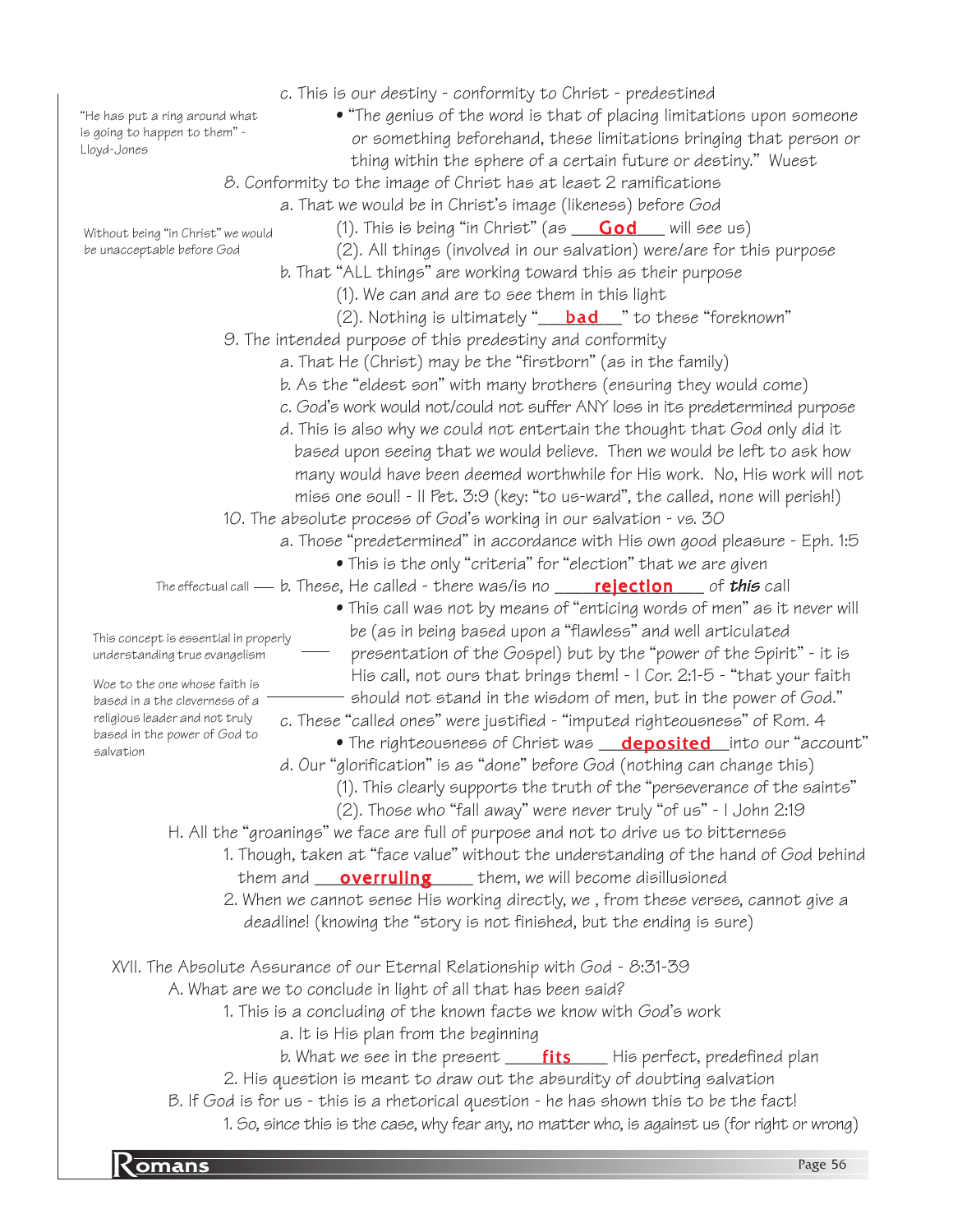|                                                    | 2. The Psalmist knew this in Psalm 118:5-9 - courage to face fears is not found in                                                                    |  |  |  |
|----------------------------------------------------|-------------------------------------------------------------------------------------------------------------------------------------------------------|--|--|--|
|                                                    | people and circumstances, but in the reality of Who God is                                                                                            |  |  |  |
|                                                    | a. "The LORD is for me" - He knows and has planned our <b>best</b>                                                                                    |  |  |  |
| A focus drifing off of                             | b. "I will not fear" - I do not give reverence or "dread" to another                                                                                  |  |  |  |
| God carries with it fear                           | c. "What can man do to me?" - Man is not the factor he makes himself out to be                                                                        |  |  |  |
| of surroundings and<br>people, all because Who     | 3. This is why "who/what is against us" does not drive us - we are not to seek to                                                                     |  |  |  |
| God really is and What                             | "position" ourselves on these but on God's position on things                                                                                         |  |  |  |
| He really does has left                            | a. If we really want to know what's going on, we do not seek experts we seek                                                                          |  |  |  |
| the forefront of our<br>thinking                   | out the Designer                                                                                                                                      |  |  |  |
|                                                    | b. Those guided by popular opinion follow the $\rule{1em}{0.15mm}$ - Mt. 23:24                                                                        |  |  |  |
|                                                    | 3. Paul begins with God's "greatest" to show that to doubt the lesser is foolish                                                                      |  |  |  |
|                                                    | Not shown in KJV and others —— a. "Truly/surely" - an "intensive particle here magnifying the deed" RWP                                               |  |  |  |
|                                                    | b. The magnitude of God's action should disqualify all doubt we would have!                                                                           |  |  |  |
|                                                    | c. He, the One Who did not spare His own son" - He did not "keep back"                                                                                |  |  |  |
| This is the atoning work of                        | • How can we fail to trust one Who gives us what is MOST precious                                                                                     |  |  |  |
| Christ for us in one verse                         | d. Why would we entertain thoughts that what comes or is coming is any less                                                                           |  |  |  |
|                                                    | gracious and magnificent on His part and <b>_____ intent</b> ____ to His called                                                                       |  |  |  |
|                                                    | e. He delivered Him for us all - each one of US! - He gave Christ over to cruel                                                                       |  |  |  |
|                                                    | men (literally He not holding back or being lenient with His own son) for us                                                                          |  |  |  |
|                                                    | f. The reality is seen in the horrors of a bodily crucifixion for our sins and                                                                        |  |  |  |
|                                                    | the weight of our sins upon His perfection - Il Cor. 5:21                                                                                             |  |  |  |
|                                                    | g. "The argument is from the greater to the less. He that has given the                                                                               |  |  |  |
|                                                    | greater gift will not withhold the less." Barnes                                                                                                      |  |  |  |
|                                                    |                                                                                                                                                       |  |  |  |
|                                                    | 4. How will He not with Him FREELY give us all thing? - $\chi \alpha \rho \sigma \sigma \alpha \iota$ (gratuitously)                                  |  |  |  |
|                                                    | a. From here out we <b>compare</b> all to this gift (all things)<br>b. "The gift of "his own son" is the promise and the pledge of the all things for |  |  |  |
|                                                    | good of verse Ro 8:28. Christ is all and carries all with him." RWP                                                                                   |  |  |  |
|                                                    |                                                                                                                                                       |  |  |  |
|                                                    | c. Seeing as these are freely given they do not "pivot" on our deeds or lack - I                                                                      |  |  |  |
|                                                    | do not need to earn these seeing it is "all things" not "some things"                                                                                 |  |  |  |
|                                                    | C. So, on the "charges" of men and angels, what do we fear? - vs. 33                                                                                  |  |  |  |
|                                                    | 1. Seeing how it is the Judge Who justifies, what "prosecutor" could stir fear in us?                                                                 |  |  |  |
|                                                    | a. "Even to speak against God's people impeaches the Judge and is contempt                                                                            |  |  |  |
|                                                    | of court-Heaven's court." Stifler                                                                                                                     |  |  |  |
|                                                    | b. Truly this was part of the drive of the martyrs not fearing the courts of men                                                                      |  |  |  |
|                                                    | 2. It is not my works or merits before men and angels that justifies me, therefore                                                                    |  |  |  |
|                                                    | that cannot be what will condemn me!                                                                                                                  |  |  |  |
|                                                    | 3. This echoes the truth of Isaiah 50:8-9 - "He is near that justifieth me; who will                                                                  |  |  |  |
|                                                    | content with me? let us stand up together: who is mine adversary? let him come                                                                        |  |  |  |
|                                                    | near to me. Behold, the Lord Jehovah will help me; who is he that shall condemn                                                                       |  |  |  |
|                                                    | me? behold, all they shall wax old as a garment, the moth shall eat them up." (ASV)                                                                   |  |  |  |
|                                                    |                                                                                                                                                       |  |  |  |
|                                                    | 5. This idea must also include the accusations of my conscience which often are                                                                       |  |  |  |
| discovered to be condemning leaving out this truth |                                                                                                                                                       |  |  |  |
|                                                    | 6. We as fellow believers must view each other in light of this position before the Judge                                                             |  |  |  |
|                                                    | • James 5:9 - "Do not make complaints against one another, Brothers, or<br>(TCNT)                                                                     |  |  |  |
|                                                    | judgement will be passed upon you. The Judge is already standing at the door!"                                                                        |  |  |  |

**Romans** Page 57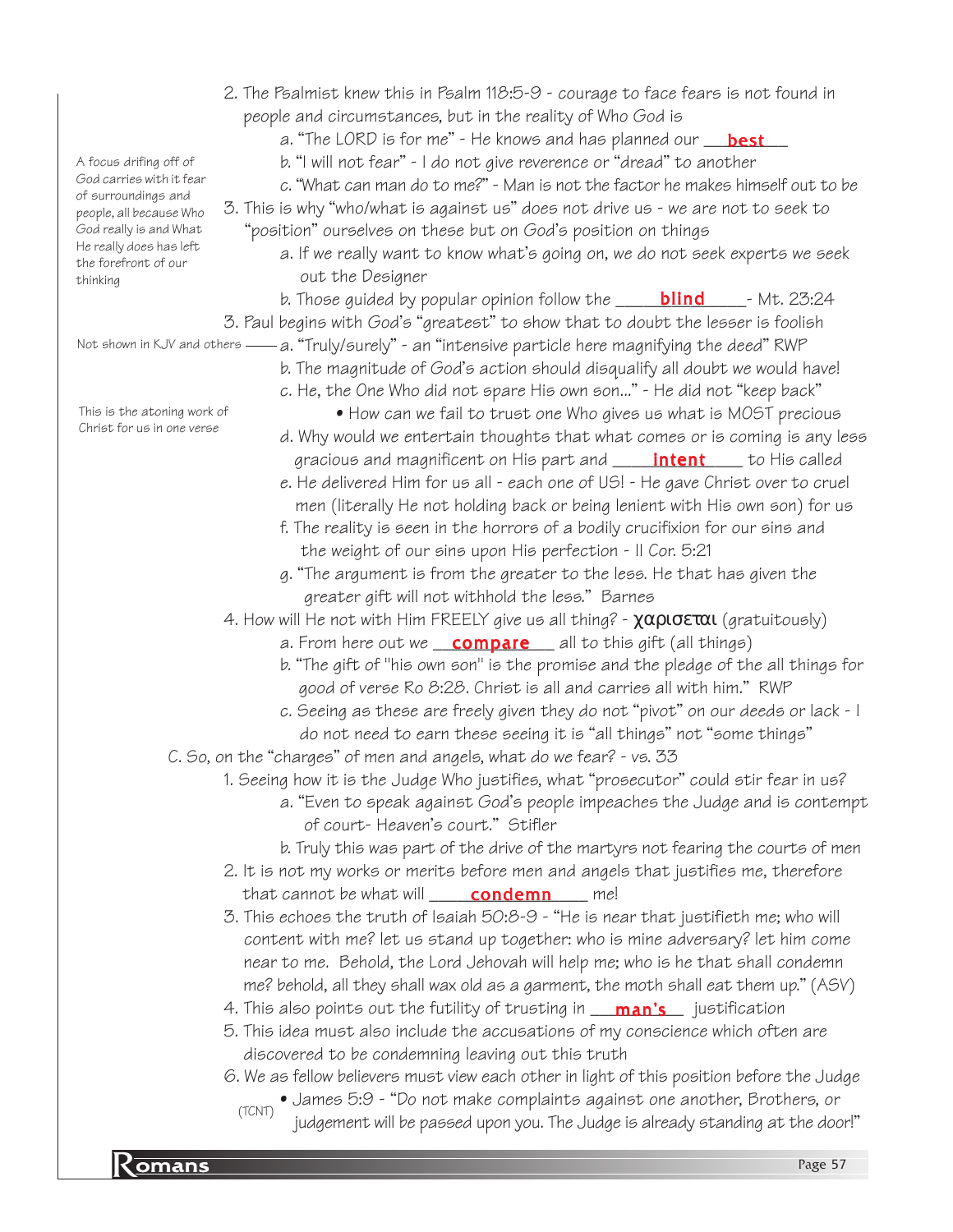- 7. Literally, who will (or dares) to come forward as accuser? first question • First answer - **God** has already pronounced us righteous!
- 8. In Rev. 12:10 Satan is called the Accuser of the brethren he will and always has desired his accusations to be taken seriously - but he can only take them to
- \_\_\_\_\_\_\_\_\_\_\_\_\_\_\_ listeners of lower authority willing

#### D. Who is there to condemn? -second question - vs. 34

- 1. This is the word for judgment with the prefix "kata" meaning down upon or over against
- 2. Who is it, before God, that can ever totally "write us off"? no matter the accusa tion or earthly consequences, we are still God's and His work (or working)
- 3. "It is a bold accuser who can face God with false charges or with true ones for that matter for we have an "Advocate" at God's Court (1Jo 2:1), "who is at the right hand of God" ..."who also maketh intercession for us" ... Our Advocate paid the debt for our sins with his blood. The score is settled. We are free (Ro 8:1). RWP
- 4. In the face of man's (anyone's) condemnation, the second answer, it is Christ Who comes to our aid, speaks for us, entreats for us
- 5. We are His workmanship created in Christ for good works Eph. 2:10 it is not our success at pleasing those who see us, or being highly esteemed by man that will define or ensure our success, but Christ speaking on our behalf and His Spirit at work in us, not pivoting on the opinions or conclusions of earthly or any other "heavenly" observer!!
- 6. Since we need not dread God's condemnation, why would we dread or fear the condemnation of man or even of \_\_\_\_\_<mark>ourselves</mark>\_\_\_\_\_?
	- We must not see ourselves as overriding judges when it comes to a condemnatory accusation from ourselves on ourselves!
- 7. We will fear (respect) most the one we deem capable of condemnation: that would either be God, others or myself
- E. Who/what is there to separate us from the love of God? third question vs. 35
	- 1. "He who is persuaded of God's kindness towards him, is able to stand firm in the heaviest afflictions" - John Calvin
		- The point is already settled, so make sure <u>\_\_**lesser**\_</u>things do not distract
	- 2. Can "tribulations?" General word for hard times/circumstances are they a result or sign of Christ's love lacking? - No!
- Lit. "narrowness of place" not knowing quite what to do or how to respond to a difficulty or grief
	- 3. Can "distresses?" the inner anguish of outward trouble or perceived trouble
		- Feeling depressed or stressed by difficulties should not be allowed to "fester" into rating one's standing before God
	- 4. Can "persecutions?" to flee as one being pursued because of one's beliefs if we suffer (as addressed in the next verse) for Christ's sake or our pursuit of loyalty to Him, will this evidence His lack of love? - No - His love of us is not dictated nor determined by secular or religious leaders or \_\_\_\_<mark>popular</mark>\_\_\_\_ opinion
		- We should strive as Christians to make sure we assist one another in the assurance of God's love, not seeking to stir the doubt of it
	- 5. Does suffering "lack" demonstrate being out of God's love? as with the early Christians, some suffered hunger, being driven from home and life-style
		- Actually, God's love will be more vividly seen and known during these times
	- 6. "Nakedness" without much or any clothing picturing social or actual shame
- Or to be without proper clothing - again, especially in light of persecution or social lack

• Being totally humbled before others - this has and my happen - but this does not demonstrate an abandonment of Christ's love

lines forming to do so, just that they are not authoritative!

The point is not that there won't be accusers as we know there will be

Those seeking to live for or up to the ideal "works" of man will most likely miss the "works" that really "count" before the eyes of the One Who really "counts!"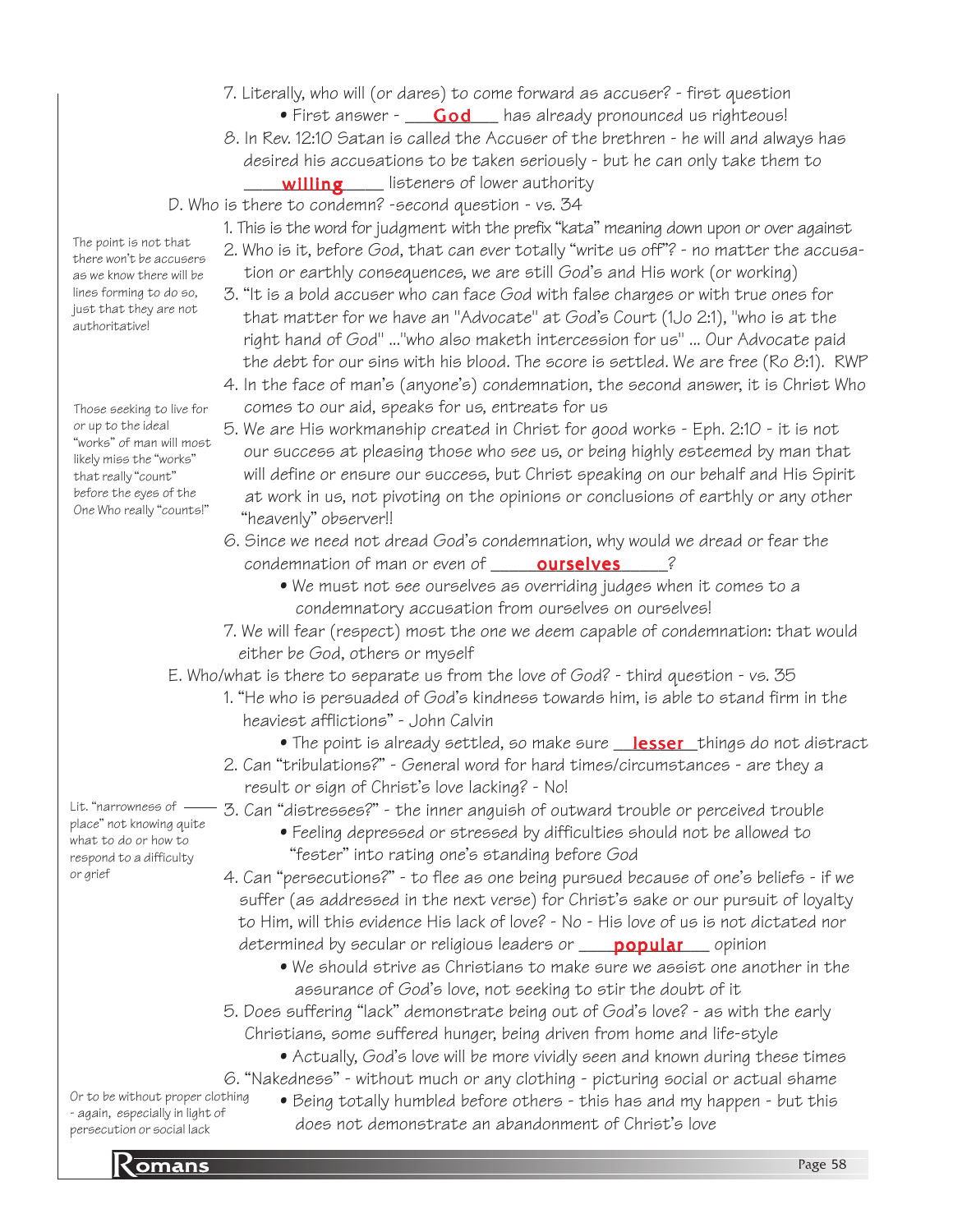- 7. "Peril" a state or position of danger
	- a. Will being threatened show God's love directed from us?

b. Will being \_\_\_\_**verbally** \_\_\_\_ or physically opposed show God is against us? 8. Literally facing the "sword" - death by it - vs. 35-36

- a. Many Mature Christians fear that hardship will disillusion those who are "younger" in the faith and they will "walk away"
- b. Yet even the threat of death and it actually taking place (as it eventually did in Rome) will not separate us from His love - though the whole of society around us be agreed that we are unlovely and to be despised, considered the "offscouring of the world" this has no bearing on the love of Christ
- c. We are considered as worthy of slaughter "We are reckoned; we are regarded, or dealt with. That is, our enemies judge that we ought to die, and deem us the appropriate subjects of slaughter, with as little concern or remorse as the lives of sheep are taken." Barnes

d. As in Psalm 44:22 it is all day long - no "\_\_\_\_\_**intermssion\_\_\_\_\_**\_ "

F. No to all the above and in reality we are "overwhelmingly conquerors" - vs. 37-39

- 1. "We are so far from being conquered by them, that they do us much **good**" Hodge 2. We are "more than conquerors" because we cannot be conquered
	- a. As is to be stated, the highest of "enemies" that could be faced will not be threatening to our overall victory in and through Christ!
		- b. We have an endless resource (or the love of Christ) from which to draw, never finding it exhausted by life's trials - we are not mere puddles or small ponds with our resources, we are fed by an endless "spring" - when resources are drawn from us, they are **\_\_\_\_\_<mark>replenished</mark>\_\_\_\_**

c. It is through Him Who LOVED us - pointing us back to God's highest gift

• Nothing can or ever will deprive us of this highest of prizes; we are only overwhelmed with discouragements when we cherish what is temporary more - thus the true danger of "temporal values"

3. A firm, unshakable persuasion against ALL ODDS! - vs. 38-39

- a. "I stand convinced" RWP not "subject to change"
- b. Neither anything in our life (living) or ultimate (tragic or untimely) death can separate or prove our separation from God's love for us

Rational "creatures" of any realm — c. "angels or principalities" - any heavenly, spiritual or earthly "powers"

- Col. 2:15 He has made an "open show" of all of them
- d. Nor anything I am presently facing nor what is coming the present and future (remembering those "in Christ" fear not their \_\_\_\_<mark>past</mark>\_\_\_ either)
	- This proves the futility (worthlessness) of worry
- e. No matter how "high" or how "deep" a thing or situation appears to be
	- Both picturing elements of intimidation God is not "shaken"
- f. Nor any other "created thing" nothing I can see or could conceive as a created being myself, can act as separator from God
- 4. This is what constitutes the whole focus of our lives FAITH!
	- a. These are the facts that we "bank" on (the resources we <u>\_**spend\_**i</u>n life)
	- b. On the "flip side", our enemy, to gain any "footing" must and will seek to convince us of the opposite concepts
	- c. That some things are for our "bad" and that things ad situations exist that will "remake" us the enemies of God which we once were

Those whose goal in life is to be happy and enjoy all of life will eiher be sorely disappoonted or will live a misdirected life. This is not our rest... we should not strive to live as though it is

believer seeing as how there can never be a defeated, drained and depleated believer

A believer overwhelmed by discouragement is a disillusioned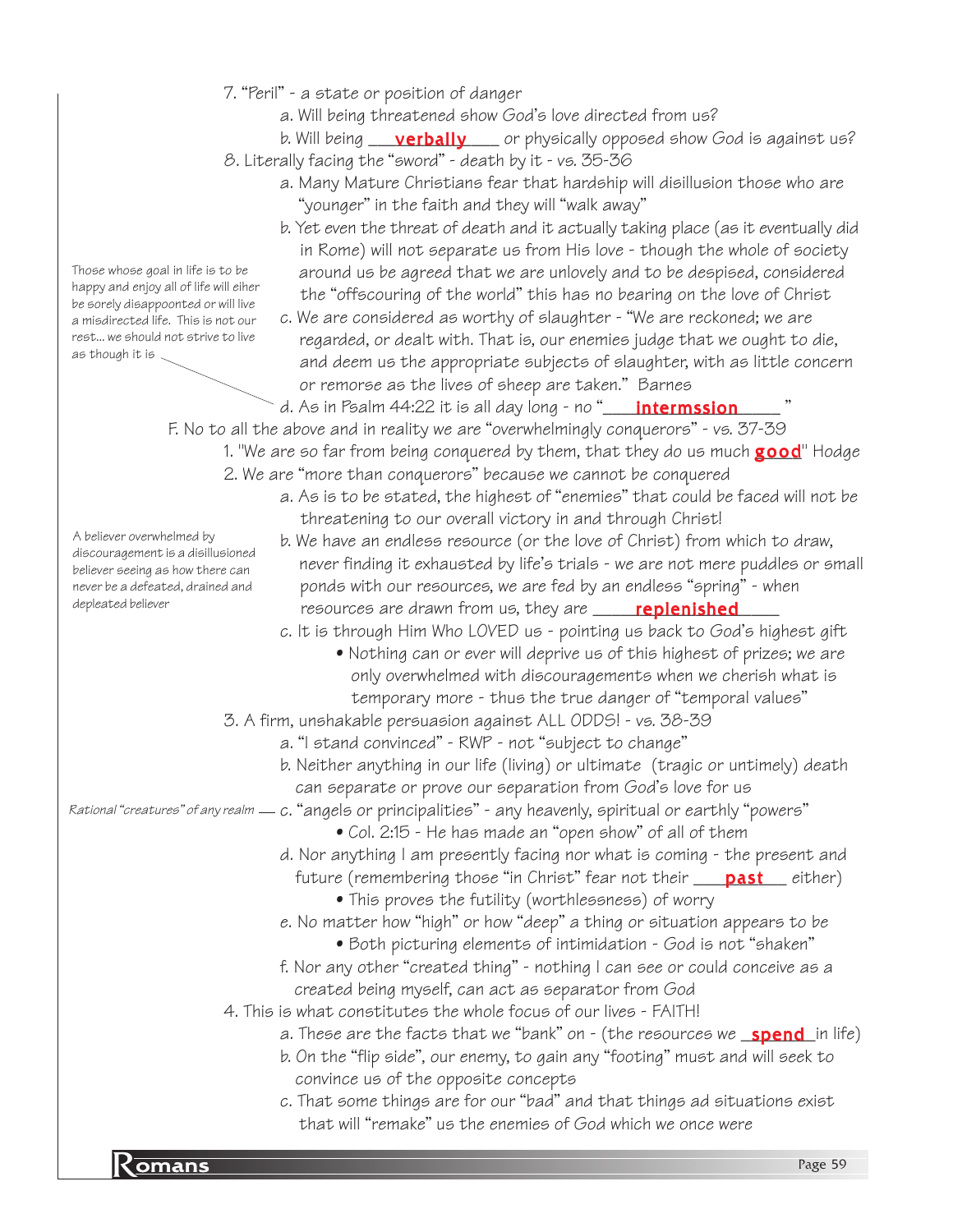|                                                         | XIII. God's Overruling Purpose and Unfailing Plan - 9:1-13                                    |              |
|---------------------------------------------------------|-----------------------------------------------------------------------------------------------|--------------|
|                                                         | A. The "transition" between what was just said in chapter 8                                   |              |
| We will see illustrated in                              | 1. If we are so secure as those "chosen" of God, what happened with <b>Israel</b>             | ?            |
| the choosing of Israel,                                 | a. Much of the first part of chapter 9 will deal with this idea                               |              |
| the "working out" of<br>God's choosing with all         | b. As in chapter 3, the idea is "put down" that God's Word has failed                         |              |
|                                                         | 2. Seeing such great treasures from God, why do not all receive them?                         |              |
|                                                         | a. In the midst of our "thrill" at the news of our position, it should, naturally,            |              |
|                                                         | stir in us the desire to see others have it as well                                           |              |
|                                                         | b. This type of thinking has often developed into an <b>unkind</b> idea of God                |              |
|                                                         | c. We see ourselves as "saving all" then should not God do it?                                |              |
|                                                         | • This is also dealt with in the middle to later part of this chapter                         |              |
|                                                         | B. Paul's "burden" for his people - vs. 1-5                                                   |              |
|                                                         | 1. His burden for them was a natural burden with his "kinsmen" after the "flesh"              |              |
|                                                         | a. There was a natural, earthly love, as a type of family love                                |              |
|                                                         | b. It was a continual grief to him (an undying burden of love) - many, because                |              |
| lit. a "pain in his heart"                              | of the pain that this type of love causes, seek to avoid it, fearing their own                |              |
|                                                         | pain or disappointment with either themselves, the others, or even with God                   |              |
|                                                         | 2. It was a deeper burden than most will ever have (other than maybe with family)             |              |
|                                                         | a. With the Spirit and his own conscience bearing witness, he could (not that                 |              |
| This was the same affection<br>demonstrated by Moses in | he has or will) wish himself "cursed" from Christ for the sake of his people                  |              |
| Ex. 32:32                                               | b. This was dealing with an eternal separation from Christ which would mean                   |              |
|                                                         | eternal judgement - αναθεμα                                                                   |              |
|                                                         | c. His love was sincere, but cannot be used to question the rightness of God                  |              |
|                                                         | • Many allow their "love" of people or the creation to overrule their faith                   |              |
|                                                         | 3. Even with all the possible "heavenly blessing" on earth, they have "missed out"            |              |
|                                                         | a. They, as a nation, had all the <b>external</b> earmarks of the chosen                      |              |
|                                                         | b. To them were the promises give, starting with Abraham                                      |              |
|                                                         | c. Do they then have security in light of this earthly position? - as to be seen, no          |              |
|                                                         | 4. Even through the Jews came Christ - Who is literally overall, God blessed forever          |              |
|                                                         | a. This is a direct statement to the deity of Christ - He is God                              |              |
| See Gal. 3:28-29 - there is more to                     | b. But even with this high earthly connection, their personal choosing was not                |              |
| it than meets the human eye                             | assured - earthy connections never determined one's eternal <b>destiny</b>                    |              |
|                                                         | C. Seeing the whole of Israel is not "saved" and were a "chosen people" has God's Word        |              |
|                                                         | failed or has God's promises been found lacking? vs. 6-13                                     |              |
|                                                         | 1. If this is the case, then the promises just read about will be doubtful                    |              |
|                                                         | 2. First of all, clearly, the promise made to Abraham and his seed did not belong to          |              |
|                                                         | each one "without distinction" so the covenant does not depend on 100% results                |              |
|                                                         | from those who are "earthly" Abraham's                                                        |              |
|                                                         | 3. This is first illustrated, clarified, in the fact that "not all who descended from Israel" |              |
|                                                         | the man, are truly God's Israel - there was more to the covenant (to be explained)            |              |
|                                                         | 4. Just as not all the descendants of Abraham (all his children) are in this idea as it       |              |
|                                                         | said "through Isaac your descendants will be named" - vs. 7                                   |              |
|                                                         | 5. "So then this is the proposition and state of this treatise: the grace of salvation        |              |
|                                                         | is offered generally in such a way, that in spite of how it is offered, the efficacy of       |              |
|                                                         | it pertains only to the elect." GBN                                                           |              |
|                                                         | 6. Though may seem free and open, there is a <b>controlled</b>                                | plan beneath |
|                                                         | • God is surprised at nothing!                                                                |              |
|                                                         |                                                                                               |              |
| $Ro$ $\overline{\mathrm{C}}$                            |                                                                                               | Page 60      |
|                                                         |                                                                                               |              |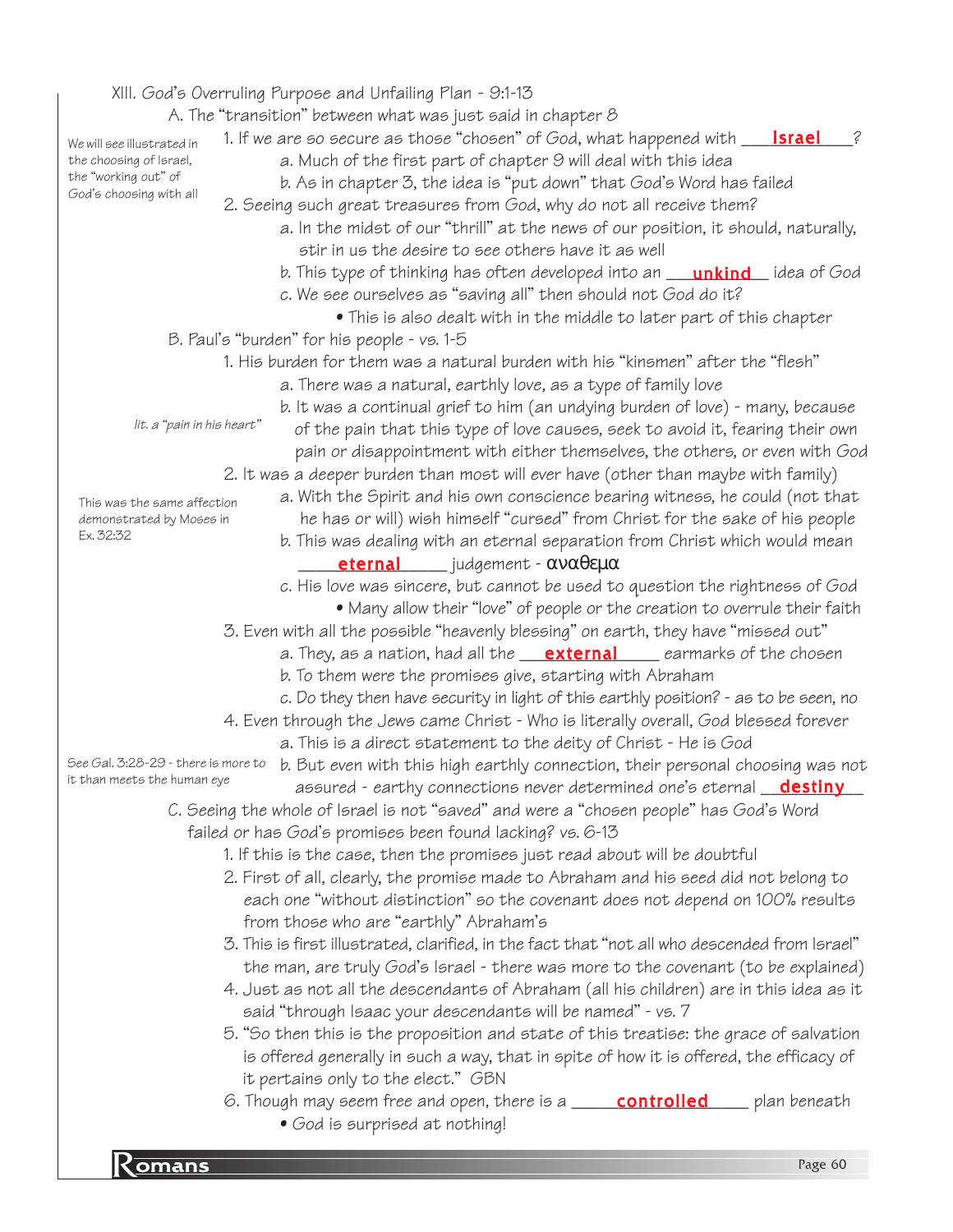- 7. The first example that not all Abraham's children were "included" vs. 7
	- a. It would be through "Isaac" which was told Abraham when Ishmael was alive
	- b. God's plan was set and was not based upon Abraham Ishmael was a
	- "result" of his planning on fulfilling God's known will though this had no **bearing** on God's plan - Gen. 21:21
	- c. If God's choosing began so close to Abraham (while alive) why would we assume it would be less farther down his "line?"
	- d. Isaac was also a unique example in that his birth was supernatural it was clearly the work of God as all the "children of promise" are

8. So, it was not a promise based upon physical descendency - vs. 8-9

- a. Again, "standing" in life in no way determines \_\_\_\_\_**eternal**\_\_\_\_\_ destiny!
	- b. God's promise of descendants would be more in those "in the promise"
		- See Gen. 26:4 and Gal. 3:8 all nations will be blessed
- c. The promise would be the working of God, not the working of descendants
- 9. Another, more clarifying example of it being God's plan and will vs. 10-11
	- a. The promise given to Rebekah the older will serve the elder this would be "unnatural" and out of normal order with man - as God is not subject to man's \_\_\_\_\_<mark>order</mark> \_\_\_\_ neither can He be
	- b. These were twins born to her Esau and Jacob Isaac's "choosing" could be rationalized by us as being more in keeping with legitimacy, but in this example, both we of the same parent, and twins at that!
	- c. Neither, having done any works at all, were still distinguished by God's plan, God's "choosing" in accordance with His purpose to be fulfilled
	- d. God's choosing is NEVER based upon man's work, future or past!
	- e. His choosing of Jacob over Esau proves God's "election" "that the purpose of God according to election might stand" as in to prove and **confirm** that it is based upon God's choosing

f. And it is to demonstrate clearly, that it is not in accordance with works

- (1). The point of this verse is to demonstrate that works play NO part in this decision process at all
- (2). It all pivots on "Him who calls" the ones predestined to it 8:30
- 10. All of this is proven out in the lives of both Esau and Jacob vs. 12
	- a. Jacob was not "morally" better than Esau as even his name evidenced
		- b. Jacob's calling was not an earthly benefit to him it threatened his life
	- c. God overruled natural "law" with His own His \_\_<mark>will\_\_\_</mark> over man's
- 11. Again, all this is to prove the rightness of God in all He does His words/plan do
- not fail this is all working for good God's precisely planned good!
- 12. As it is written, Jacob I loved and Esau I hated Mal. 1:2-3
- One was "preferred" above the other not on who they were or what they did 13. There are some who take this as strictly referring to nations and not individuals seeing as how the previous verse from Malachi was speaking of their descendants
	- a. The next several verses deal with individuals
	- b. Pharaoh was an individual and he was used as an individual example
	- c. If these verses were speaking of a general election (as if an offer) to nations, then why the \_\_\_\_\_<mark>reaction</mark>\_\_\_\_ of verse 14?
- 14. So, we are to take comfort in God's control and promises, never doubting His purposes being fulfilled with His perfect accuracy!

The "goal" of these verses is to take away our rational arguments as to the "control" of man over his "destiny" - the "natural order" of things nor their "works" determined or dictated God's choosing

We must not be trapped in the mentality of "the way things should be" in light of our limited frame of reference. It is a vicious trap of reason which will only lead in limiting, criticizing or rejecting God and His working, either overall, or in individual circumstances

There is a "wall" of reason that we are unable to see beyond and that is the "reason" for God's choosing, other than it is in accordance with His own "good pleasure" - Eph. 1:5

God is always preferential to His will/ plan and not to people; He is not "respecter of persons"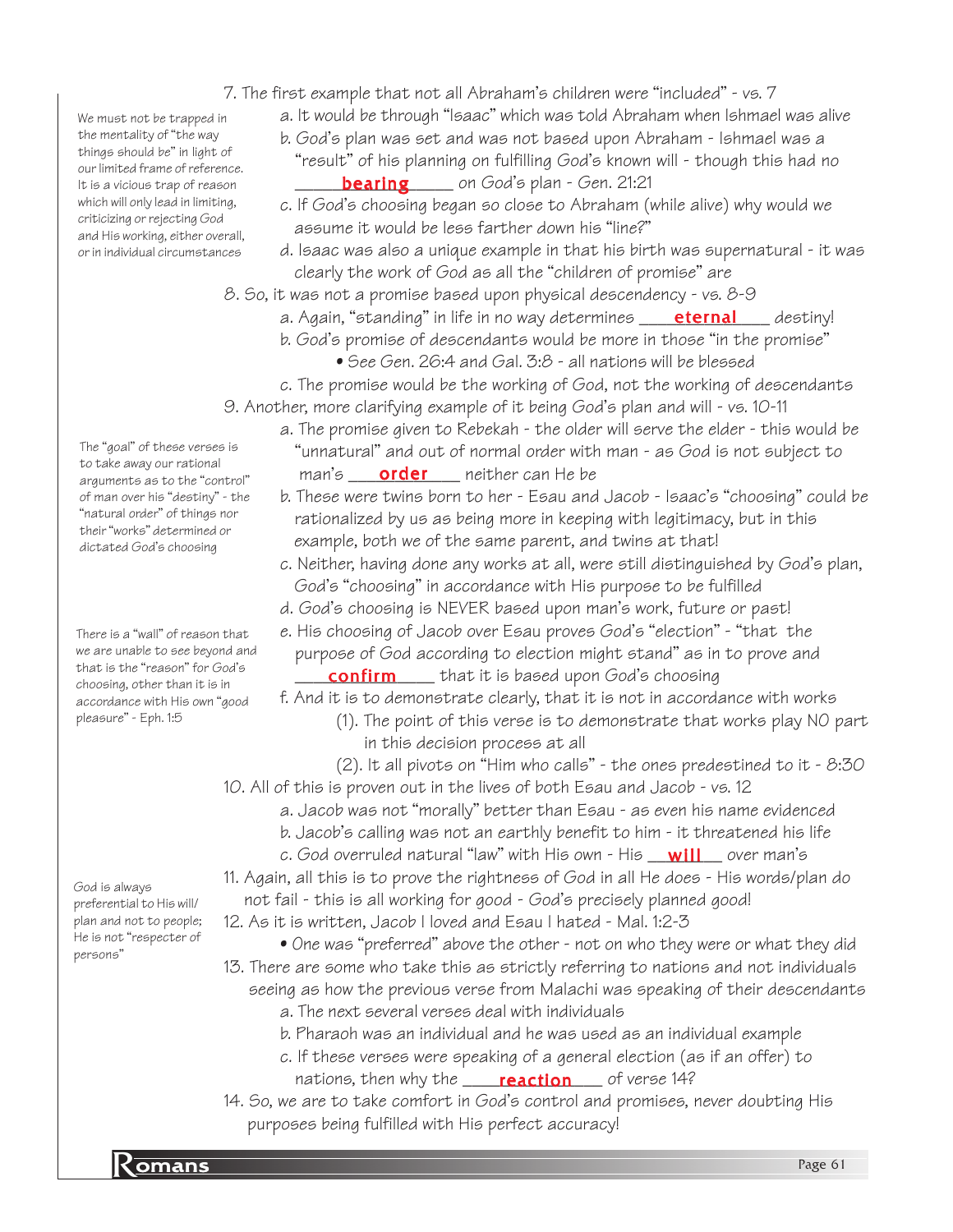| $\mathsf{\leq}$ omans                                                                        | Page 62                                                                                                                                                                                                                                                                                                                                                                                                                                                                     |
|----------------------------------------------------------------------------------------------|-----------------------------------------------------------------------------------------------------------------------------------------------------------------------------------------------------------------------------------------------------------------------------------------------------------------------------------------------------------------------------------------------------------------------------------------------------------------------------|
|                                                                                              | 2. It does not pivot on one's willing or striving - if one considers that it does depend<br>on this then there must be a "mutual cooperation"<br>3. This thought is also comforting to the believer in that he is not dealt with in<br>accordance with his deeds (good things and even chastening) - see Psa. 103:10<br>• We are dealt with in accordance with our genuine <b>need</b> - God loves us!                                                                      |
|                                                                                              | C. So, it is not determined upon effort, strength or merit - vs.16<br>(TCNT) 1. "So, then, all depends, not on human wishes or human efforts, but on God's mercy.                                                                                                                                                                                                                                                                                                           |
|                                                                                              | 3. By our questioning, we miss the <b>positive</b> , and emphasize the perceived negative<br>a. "From him to whom I have once purposed to show mercy, I will never take it<br>away; and with perpetual kindness will I follow him to whom I have<br>determined to be kind." Calvin<br>b. Again, this was the positive idea given in chapter $8$ - it is to be our focus                                                                                                     |
|                                                                                              | a. It has already been proven that all mankind is worthy of judgment - Rom. 3<br>b. The first "defense" of God that is offered is in reference to His mercy<br>c. If God leaves one to his own rightful condemnation, God is still just<br>d. If God demonstrates mercy on one, He proves His mercy, not unrighteousness                                                                                                                                                    |
| Isa. 40:13, Rom. 11:34                                                                       | 1. God is ${\bf free}$   - as He clarified to Moses in Ex. 33:19<br>a. The first 2 words are essential to remember - "I will"<br>b. All pivots on His will, His actions, His determination<br>2. God said this to demonstrate His mercy over His judgment                                                                                                                                                                                                                   |
|                                                                                              | B. God's mercy is to be emphasized foremost - vs. 15                                                                                                                                                                                                                                                                                                                                                                                                                        |
|                                                                                              | ourselves as "deserving" we become disheartened, but when we remember<br>the truth of our situation, as though fortunate recipients of the mercy of<br>God, all other <b>discouragements</b> diminish                                                                                                                                                                                                                                                                       |
| Read Isa. 15:29, Mal. 3:6, ——<br>and James 1:17                                              | c. We can be assured that He does not contradict Himself and assured that<br>the concept of His absolute and righteous control over all is true<br>d. Lam. 3:1-26 - Jeremiah recognized this concept - when we look upon                                                                                                                                                                                                                                                    |
|                                                                                              | a. We call into question His dealings with us as though He has failed or been<br>inconsistent - He is viewed in the limited and temporal<br>b. This is in contrast to the promises at the end of chapter $8$                                                                                                                                                                                                                                                                |
|                                                                                              | a. Absolutely not! - "God forbid", "may it not be", don't conceive such an idea<br>b. God is never accountable to the charges of man (first of all)<br>c. He is not held to the scrutiny, nor the final conclusions of men - God's<br>rightness cannot be answerable to man as He determines of His own self<br>what rightness is - man only knows rightness because of what God shows<br>2. Much too often we take this posture with God, usually concerning circumstances |
|                                                                                              | A. God's rightness is never to be questioned by man! - vs. 14<br>1. Is our conclusion to consider that God is unrighteous (doing wrong?)                                                                                                                                                                                                                                                                                                                                    |
|                                                                                              | XIV. God's Rightness and Absolute Authority in Choosing - vs. 14-29                                                                                                                                                                                                                                                                                                                                                                                                         |
| absolute in accordance with<br>His predetermined plan                                        | overwhelmed by circumstances causing His loss of control of His emotions<br>c. Again, God's choosing (in this case) was not based on "fairness" but to<br>prove His choosing is the <b>____ main___</b> and controlling factor - vs. 11                                                                                                                                                                                                                                     |
| The whole context is to prove<br>that God's control is over all<br>other control and must be | b. It is a term of comparison as in Pr. 13:24, Mt. 6:24, and Lu. 14:26<br>• We "hate" because of personal hurt, but God cannot be "hurt" nor be                                                                                                                                                                                                                                                                                                                             |
|                                                                                              | 15. Jacob was "loved", Esau "hated" - vs. 13<br>a. Love is fundamentally a choice, not based upon $\frac{m}{m}$ $\frac{m}{m}$ $\frac{1}{m}$ $\alpha \gamma \alpha \pi \eta$ love                                                                                                                                                                                                                                                                                            |
|                                                                                              |                                                                                                                                                                                                                                                                                                                                                                                                                                                                             |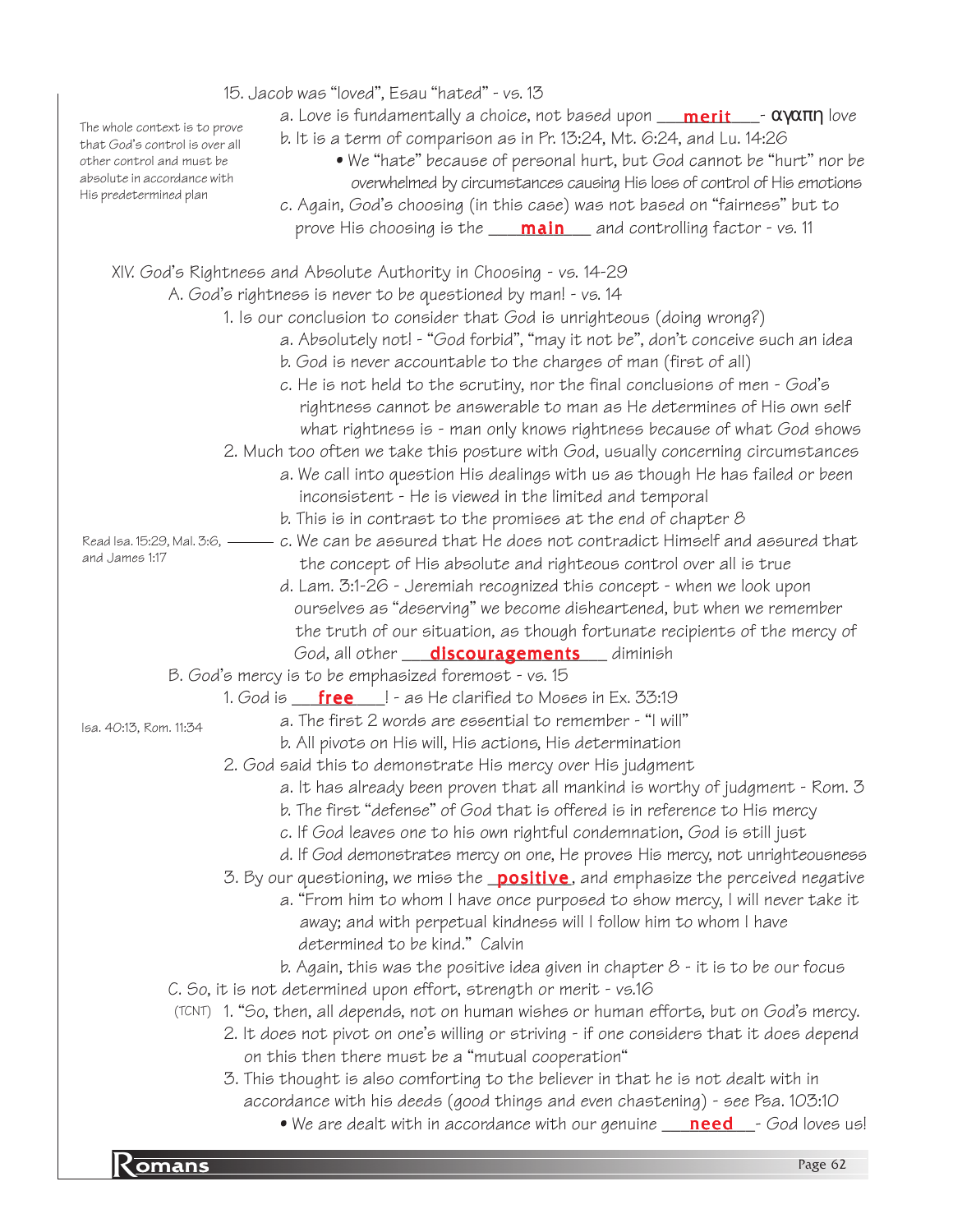|                                                                  |  | Literally 4. It is not "of the one willing" nor "of the one who runs" but of the One showing mercy                                                                  |
|------------------------------------------------------------------|--|---------------------------------------------------------------------------------------------------------------------------------------------------------------------|
|                                                                  |  | • The focus of the one receiving God's compassion and mercy is to be not on                                                                                         |
| And this is pure, unadulterated<br>mercy of no deserving whatso- |  | one seemingly because they willed it or for it, nor on the one who strove for                                                                                       |
| ever - it was not reciprocal! _                                  |  | it (as if in the urgency of running) but solely upon the One Who showed mercy                                                                                       |
|                                                                  |  | 5. "God makes some vessels of wrath according to their <b>merit</b> ; others vessels of                                                                             |
|                                                                  |  | mercy according to His grace." Augustine                                                                                                                            |
|                                                                  |  | 6. His compassion and mercy are all that could be described seeing as how meanness                                                                                  |
|                                                                  |  | or cruelty could not characterize His actions or will seeing as how those not                                                                                       |
|                                                                  |  | shown mercy deserve their fate (as do we all rightfully "deserve" the same)                                                                                         |
|                                                                  |  | D. The example of Pharaoh - vs. 17-18                                                                                                                               |
|                                                                  |  | 1. God "preserved" and "roused" Pharaoh for a specific, predetermined purpose                                                                                       |
|                                                                  |  |                                                                                                                                                                     |
|                                                                  |  | a. God <b>_allowed</b> him to live (preserving his life) knowing what would come<br>See also Psalm 75:6-7 — b. God let him rule, ultimately to make a "show" of him |
|                                                                  |  |                                                                                                                                                                     |
|                                                                  |  | c. God "aroused" his <u>true</u> character with the circumstances He created                                                                                        |
|                                                                  |  | 2. The purposes were, as they always will be, to God's glory                                                                                                        |
| All are ultimately used of<br>God in one way or another.         |  | a. To "demonstrate" God's power in him (by him) - refer to Pr. 21:1                                                                                                 |
| Either by the glory of                                           |  | b. That His name would be "proclaimed throughout the whole earth"                                                                                                   |
| Hisrighteousness at work                                         |  | c. This is the sum of life's purpose and the whole of creation - that which                                                                                         |
| in them or by the grief of<br>disobedience and                   |  | seeks to deter this in any way will meet with absolute failure!                                                                                                     |
| unrighteousness they                                             |  | 3. Life is not " <b>__about</b> __" us, the creation or any other "idea;" it is about God                                                                           |
| being "let to live."                                             |  | a. Those who forget or do not know this become disillusioned                                                                                                        |
|                                                                  |  | b. Those overcome with bitterness or depression/despair have lost sight of this                                                                                     |
|                                                                  |  | c. This is our assurance that ALL things work together for our good - God                                                                                           |
|                                                                  |  | defines "good" and when He is glorified, it is for our good as well. If given                                                                                       |
|                                                                  |  | the chance to truly plan out what should happen, in reality we would not                                                                                            |
|                                                                  |  | choose apart from God's design (were we to know all the facts!)                                                                                                     |
|                                                                  |  | 4. So, again, God is free (as God) to show mercy to those of His choosing and allows                                                                                |
|                                                                  |  | to be hardened (and will "rouse" them to it) whom He chooses                                                                                                        |
| "men are not lost because they                                   |  | a. The worst situation we could face is to be left to do as we naturally would want                                                                                 |
| are hardened; they are hardened                                  |  | b. Each of us would rebel against God if left to ourselves - we are                                                                                                 |
| because they are lost; they are                                  |  | "submitters" at best when it comes to righteousness, not instigators. We                                                                                            |
| lost because they are sinners."                                  |  | are instigators when it comes to unrighteousness                                                                                                                    |
| Stifler                                                          |  | E. How then is God "right" holding sin against those "destined" for wrath? - vs. 19-21                                                                              |
|                                                                  |  | 1. The mental dilemma - If God showed mercy to Moses who was then used for good,                                                                                    |
|                                                                  |  | and not mercy to Pharaoh whom He "hardened", how can God "find fault?"                                                                                              |
|                                                                  |  | • This is, of course, man <b>demanding</b> a reasoning (an accounting)                                                                                              |
| ultimately resist –                                              |  | 2. This does not seem "right" understanding that no one can truly "resist His will"                                                                                 |
|                                                                  |  | 3. "it refers to that will which is never the object of prayer: the unconditional decree                                                                            |
|                                                                  |  | of God, which cannot be resisted, and the success of which is entirely                                                                                              |
|                                                                  |  | disconnected with a creature's petitions." Shedd                                                                                                                    |
|                                                                  |  | 4. Here is where the " <i>line</i> is drawn" - God is not nor ever will be answerable to us                                                                         |
|                                                                  |  | a. "Who are you O man that answers back to God?" - let us not think more                                                                                            |
|                                                                  |  | highly of ourselves or our mental capabilities to fully grasp the workings of                                                                                       |
|                                                                  |  | God on these highest of matters (fate/destiny)                                                                                                                      |
|                                                                  |  | b. Man cannot effectively argue with God - it is irreverent and they will be wrong                                                                                  |
|                                                                  |  | c. To argue presupposes wrong against the one we argue and that the other                                                                                           |
|                                                                  |  | (God in this case) needs to be corrected on a matter or thought                                                                                                     |
|                                                                  |  |                                                                                                                                                                     |
| $K$ omans                                                        |  | Page 63                                                                                                                                                             |
|                                                                  |  |                                                                                                                                                                     |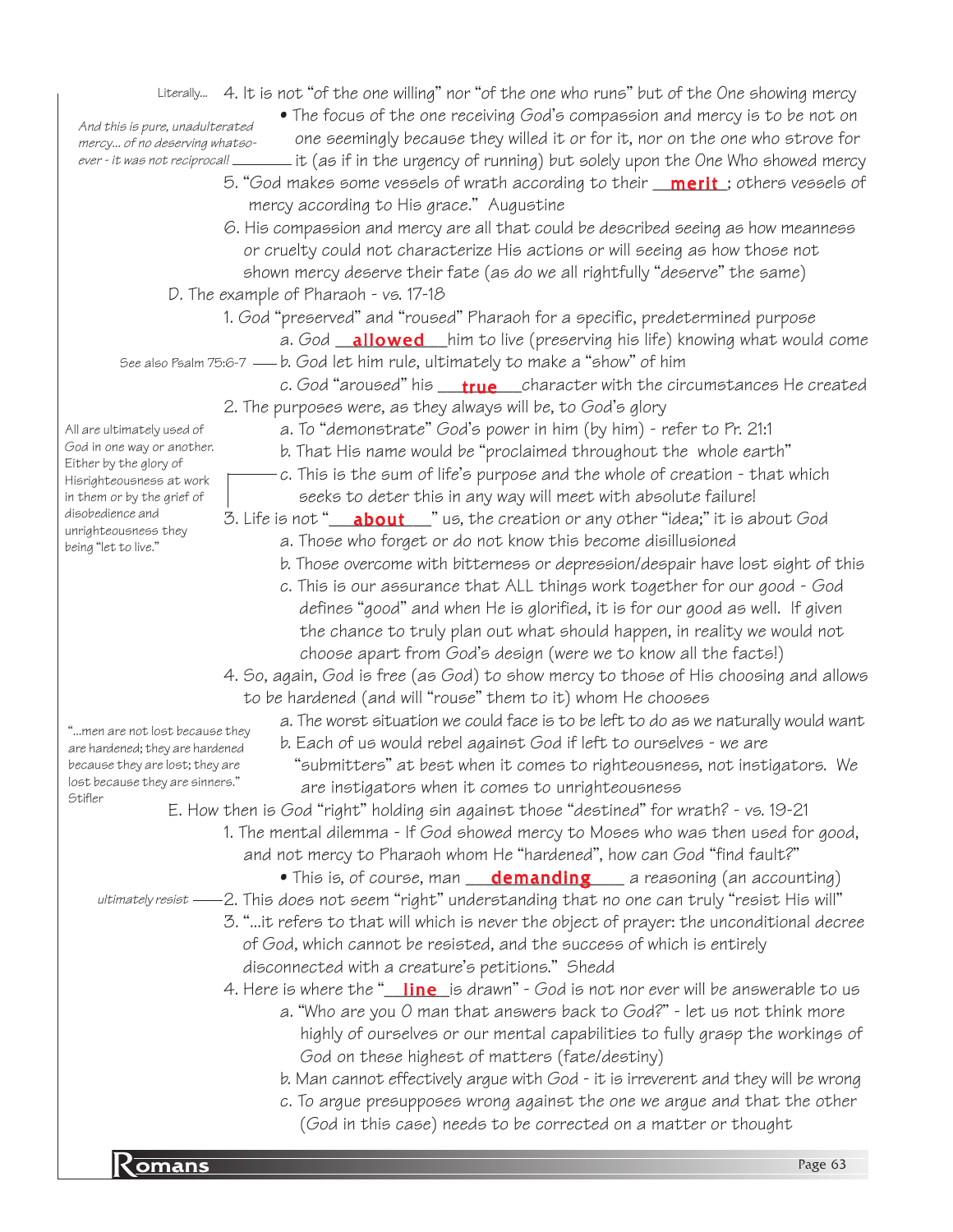**Romans** Page 64 5. "The thing molded will \_\_\_\_\_\_\_\_\_\_ say..." - vs. 20 not a. This is a statement of fact - it will not say "why have you made me this way?" b. The "vessels or mercy" will not question their own design - for mercy c. The "vessels of wrath" would never "own up to" being made by God anyway d. The argument, the answering back, is from an \_\_\_\_<mark>enemy</mark>\_\_\_\_\_ of God e. We may ponder the concept, as we now do, but as warned, we must never take the posture to "call God on it!" 6. " 'In the sovereignty here asserted, it is God as moral governor, and not as creator, who is brought into view.' It is nowhere suggested God has the right to 'create sinful beings in order to punish them', but that he has the right to 'deal with sinful beings according to his good pleasure', either to pardon or punish them." 7. God as the "Potter" has the right to form the "lump" as He desires - Isa. 45:9 a. This "lump of clay" pictures fallen humanity in sin - this was His material with which to work and from ("from the same lump") b. He works with this "material" to form out "vessels" for His uses c. All fall into 1 of 2 categories - vessels to honor or dishonor (common) d. As with the examples of Moses and Pharaoh, the molding is life-long • As believers, vessels of mercy, we also feel the fingers of God at work in us to mold us (conform us) to the  $\_\mathrm{image}$  of His son - 8:29 F. God's mercy plan for the "elect" - vs. 22-26 1. Paul reveals God's plan in answer the objections to God's rightness 2. We might (cautiously) phrase it, "So what if God did..." implying His rightness even in light (in the face of ) the argument (seeming contradiction) 3. There is not doubt God is "willing," fully intending to demonstrate His \_\_<mark>wrath</mark>\_\_\_ a. We grieve at the daily news of sin, perversion and all forms of wickedness b. God is not "permissive" but "enduring" (with a cause/plan) 4. In light of the fact that sinners are not immediately judged, we know that they already are treated <u>better</u> then they deserve 5. God "endures" this wickedness with the purpose to "make known the riches of His glory upon the vessels of mercy" - notice it is mercy and not merit 6. So, evil people are not allowed to live because God does not control or that He is permissive of their deeds, but that He might let time pass for the coming of all those vessels of mercy who would come from the Gentiles as well 7. Had God immediately judged all sinners none of us would be here 8. So, either way, He is just. He endures with the wicked which is more than they deserve and He makes known (reveals) His glory to those prepared for mercy 9. Our responses and overall outlook on life should be focused on this a. We need not resent or become embittered at the wicked - their time is coming and this is the \_\_\_\_\_<mark>best</mark>\_\_\_\_\_they will ever have b. Though they seem to prosper and be "winning" their end is sure - Psa. 73:18 c. God's purposes and will (predetermination) with us is to show us His glory d. This demonstration of mercy and show of glory will "pursue" us all our days 10. He even "called" from among the Gentiles (nations) - vs. 24 a. These were not "willing" (seeking) nor "running" (striving) and yet they received the Truth and God's mercy b. This is the foundational concept to the whole idea of sanctification - we are His workmanship (the works of His hands) - Eph. 2:10; II Tim. 1:9; I Thes. 5:9 Stott quoting Hodge